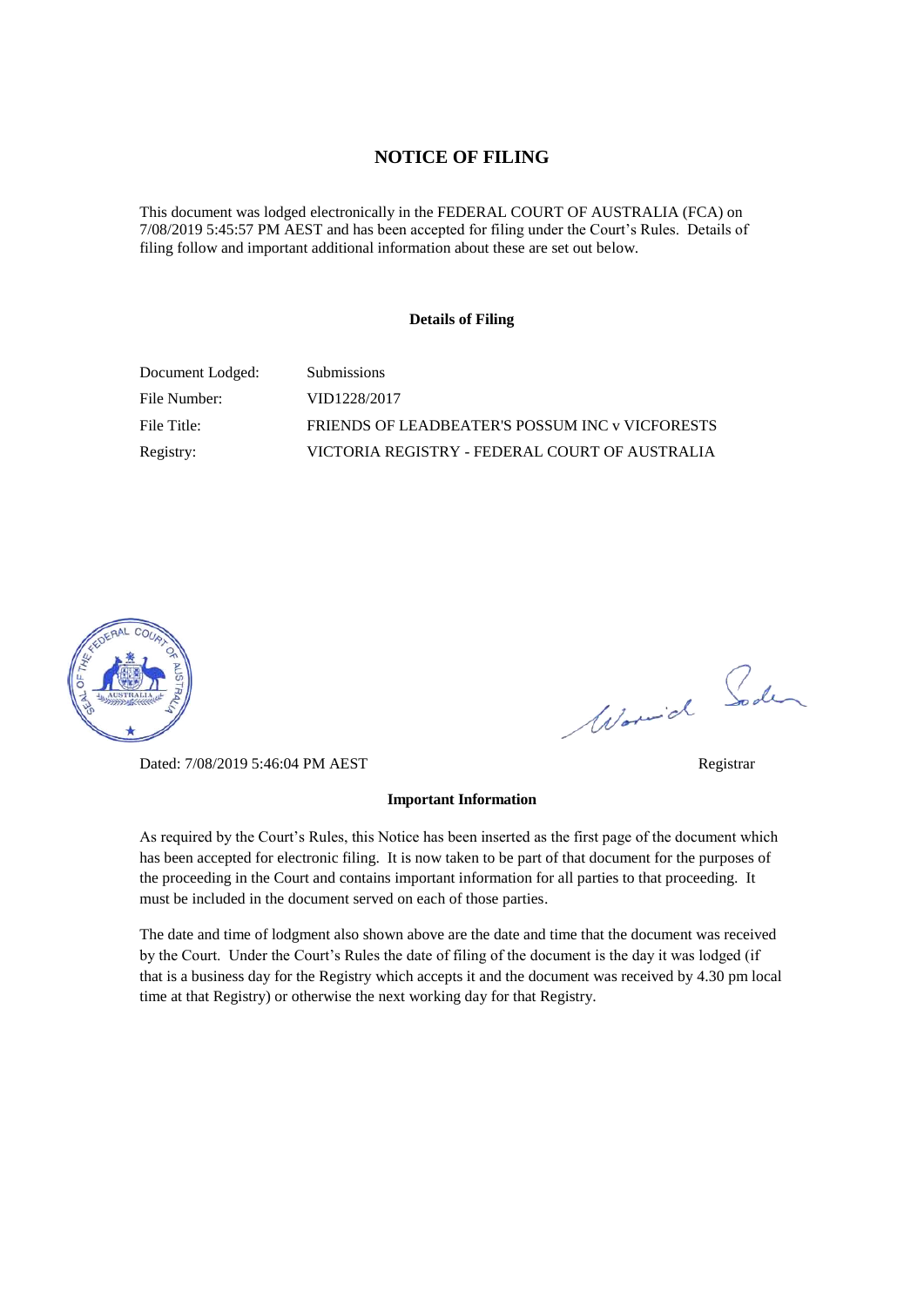# Greater Glider Coupe table: GG detections & reports, silviculture system, Coupe Plan content re GG, Paul's statements, Smith's **Apir 2011, Ba**vey's opinion, Agreed map summary

|  | ि#vey's o |  |
|--|-----------|--|

 $\overline{M}$  C

| Coupe<br>group<br>location | Coupe<br>name, no.<br>& 2FASOC<br>paragraph,<br>Logged or<br>scheduled | TRP <sup>i</sup> :<br><b>Silv</b><br>system<br>$\boldsymbol{\&}$<br>nett/<br>gross<br>area | GGs in or<br>bordering<br>coupe per<br>lay<br>witness <sup>ii</sup> Dr<br>van der<br>Reeii & Dr<br><b>Smith</b> <sup>iv</sup>                                                                                                              | <b>Harvest</b><br>commence<br>& complete<br>dates <sup>v</sup> | Coupe Plan date,<br>silviculture system &<br><b>Greater Glider</b><br>content                                                                                                                                                                                                                                                                                                                                                                                                                                                                                                                                                            | Mr Paul's<br>statements re silv<br>system, nett/gross<br>area and coupe                                                                                                                                                                                                                         | Dr Smith's observations<br>regarding GG habitat and<br>habitat trees                                                                                                                                                                                                                                                                                                                                                                                                                                                                                                                                                                                                                                                                                                                                                                                                                                                                                                                                                                                                                                                                                                                                                                                     | Dr Smith's opinion re<br>impact                                                                                                                                                                                                                                                                                                                                                                                                                                                                                                                                                                                                                                                                                                                                                  | Dr Davey's opinion re<br>impact for coupe                                                                                                                                                                                                                                                                                                                                                                                                                                                                                                                                                                                                                                                                                                                                                                                                                                                                                                                                                                                                                                                                                   | Dr Davey's opinion re<br>impact for coupe group                                                                                                                                                                                                                                                                                                                                                                                                                                                                                                                                                                                                                                                                                                                                                                                                 | <b>Agreed Map</b><br>depicting<br>records, 2009<br>fire &<br>logging<br>history                                                                                                                                                                                                                                                                                                                                                                                |
|----------------------------|------------------------------------------------------------------------|--------------------------------------------------------------------------------------------|--------------------------------------------------------------------------------------------------------------------------------------------------------------------------------------------------------------------------------------------|----------------------------------------------------------------|------------------------------------------------------------------------------------------------------------------------------------------------------------------------------------------------------------------------------------------------------------------------------------------------------------------------------------------------------------------------------------------------------------------------------------------------------------------------------------------------------------------------------------------------------------------------------------------------------------------------------------------|-------------------------------------------------------------------------------------------------------------------------------------------------------------------------------------------------------------------------------------------------------------------------------------------------|----------------------------------------------------------------------------------------------------------------------------------------------------------------------------------------------------------------------------------------------------------------------------------------------------------------------------------------------------------------------------------------------------------------------------------------------------------------------------------------------------------------------------------------------------------------------------------------------------------------------------------------------------------------------------------------------------------------------------------------------------------------------------------------------------------------------------------------------------------------------------------------------------------------------------------------------------------------------------------------------------------------------------------------------------------------------------------------------------------------------------------------------------------------------------------------------------------------------------------------------------------|----------------------------------------------------------------------------------------------------------------------------------------------------------------------------------------------------------------------------------------------------------------------------------------------------------------------------------------------------------------------------------------------------------------------------------------------------------------------------------------------------------------------------------------------------------------------------------------------------------------------------------------------------------------------------------------------------------------------------------------------------------------------------------|-----------------------------------------------------------------------------------------------------------------------------------------------------------------------------------------------------------------------------------------------------------------------------------------------------------------------------------------------------------------------------------------------------------------------------------------------------------------------------------------------------------------------------------------------------------------------------------------------------------------------------------------------------------------------------------------------------------------------------------------------------------------------------------------------------------------------------------------------------------------------------------------------------------------------------------------------------------------------------------------------------------------------------------------------------------------------------------------------------------------------------|-------------------------------------------------------------------------------------------------------------------------------------------------------------------------------------------------------------------------------------------------------------------------------------------------------------------------------------------------------------------------------------------------------------------------------------------------------------------------------------------------------------------------------------------------------------------------------------------------------------------------------------------------------------------------------------------------------------------------------------------------------------------------------------------------------------------------------------------------|----------------------------------------------------------------------------------------------------------------------------------------------------------------------------------------------------------------------------------------------------------------------------------------------------------------------------------------------------------------------------------------------------------------------------------------------------------------|
| Acheron                    | Mont Blanc<br>309-507-<br>0001<br>9.13<br>Logged                       | <b>STR</b><br>13ha<br>nett<br>20.1ha<br>gross                                              | All Acheron<br>coupes:<br>17: LW $(4-5)$<br>Jun 2017),<br>CB 2.3 p38<br>at [115]<br>Reported 8<br>Jun 2017,<br>CB 2.3 p38<br>at $[117]$<br><b>Mont Blanc</b><br>only:<br><b>10: VDR</b><br>CB 4.1.1<br>p21<br>9: Smith<br>CB 4.2.1<br>p106 | 1 May 2017<br>26 Jun 2017                                      | 7 Apr 2017<br>RRH CB 8.1 p4<br>No reference to<br>Greater Glider in<br>coupe plan.<br>Coupe diary entry 7<br>Jul 2017 (2 <sup>nd</sup> Paul CB<br>3.4 p126):<br>"Follow up from<br>DWELP on yellow<br>bellied and greater<br>glider. As stated<br>currently no<br>prescriptions but<br>advice from Tim<br>McBride 'recommend<br>retaining the largest<br>diameter hollow<br>bearing trees near to<br>locations where<br>gliders have been<br>observed (refer<br>supplied map also).<br>Younger trees<br>adjacent to these HBT<br>should be also<br>retained for a food<br>source for gliders as<br>they are exclusively<br>leaf eaters". | A Mixed Species<br>coupe in which<br>13.57 ha nett of<br>20.06 ha gross was<br>harvested by STR.<br>CB 3.6.21A<br>The post-harvest<br>map depicts an<br>area on the eastern<br>side of the coupe<br>that has been<br>excluded from<br>timber harvesting.<br>CB 3.4 at [323(a)-<br>$(b)$ ], p127 | Forest Type/Structure: White<br>House and part Mont Blanc<br>are mapped as 1939 regrowth.<br>Kenya is mapped as mostly<br>1939 regrowth with about 7ha<br>of pre1900 mapped old growth<br>forest (1850 - 1859).<br>Examination of stumps,<br>retained habitat trees and<br>aerial photographs indicates<br>that most of the Mixed Species<br>Forest on logged coupes was<br>high quality mixed species old<br>growth prior to logging.<br>Glider Habitat and<br>Abundance: Counts of habitat<br>trees indicate densities of 5-9<br>per hectare before logging. A<br>large proportion (48%) of<br>these habitat trees appear to<br>have been deliberately felled<br>during logging operations as<br>indicated by presence of old<br>trees with hollows lying on the<br>ground next to recently<br>chainsaw cut stumps. The<br>number of tree stumps 40-80<br>cm diameter was 120 to 214<br>per hectare which is indicative<br>of structurally ideal forest for<br>Greater Glider. The Greater<br>Glider habitat model predicts<br>that coupes Mont Blanc and<br>The Eiger were high quality<br>Greater Glider habitat before<br>logging (0.9-1.0 gliders/ha).<br>These predictions are<br>supported by available Greater<br>Glider records which show 2 - | Significance of Logging<br>Impact: Extremely high due to<br>the total loss of high quality<br>(important and critical) uneven<br>aged old growth Glider habitat<br>with a known high abundance<br>of Gliders before logging. The<br>habitat will never recover if it<br>is logged again under short<br>rotations as it takes about 75<br>years for Messmate<br>Stringybark trees (a dominant<br>species in Mixed Species<br>forests) to reach a diameter of<br>40 cm in size (Ambrose 1982)<br>suitable for re-occupation by<br>Greater Gliders. The few<br>retained habitat trees have<br>been largely damaged by post<br>logging burning and are likely<br>to fall before the regenerating<br>forest reaches an age suitable<br>for recolonization by gliders.<br>CB 4.2.1 p68 | Around 20 GG records in the<br>harvest area footprint of the<br>coupe. Impact on individual<br>gliders would have occurred<br>with a likely impact from<br>harvest event on local<br>population of GGs more<br>generally. GGs now confine<br>to SPZ, retained forest in<br>coupe and unlogged forest<br>outside of coupe. Coupe<br>recolonization depends on<br>presence of habitat trees<br>(non-ash) in harvest area and<br>growth of regrowth. Only<br>seed trees were retained in<br>harvest area.<br>Impact on Greater Glider-<br>Severe. Given the number of<br>GGs impacted in harvest<br>area there will likely be a<br>long-term decrease in the<br>local population, and<br>because of the location of the<br>coupe in the landscape there<br>are likely limitations now in<br>dispersal and movement of<br>GGs in the landscape and<br>recolonization of harvest<br>area. Harvest area now likely<br>to remain as sub-optimal<br>habitat for gliders for more<br>than 80 years. Assessment in<br>Scheduled Coupe White<br>House needs to consider<br>Mont Blanc, Kenya and<br>Eiger as a group.<br>CB 5.1.1 p119 | Collectively the rating is<br>Severe.<br>Collectively the group of<br>harvested coupes in map<br>series 4 (Mont Blanc,<br>Kenya, The Eiger) in<br>terms of area harvested<br>has likely impacted on<br>the GG local population<br>Collectively the<br>amalgamated harvest area<br>of coupes will likely<br>result in a longterm<br>decrease of the local<br>population, with<br>limitations now in<br>dispersal and movement<br>of GGs in terms of their<br>recolonization capacity.<br>How the harvesting<br>operations in White<br>House will now impact<br>on the local population of<br>GGs will be an important<br>consideration.<br>CB 5.1.1 p120, 152-153,<br>172-173<br>When the assessment of<br>an individual coupe is put<br>in the coupe group<br>context, the assessment of<br>the impact severity may<br>alter.<br>T506.44-507.27 | Agreed Map<br><b>CB 7.4F</b><br>shows that the<br>Acheron<br>coupes were<br>light or<br>moderately<br>affected by<br>the 2009<br>fires, are<br>surrounded<br>by forest<br>logged by<br>clearfelling<br>between 1993<br>and 2015 to<br>the south-<br>east, with a<br>linear SPZ<br>along the<br>north east<br>boundary. It<br>shows that the<br>nearest<br>reserve is<br>more than<br>3km as the<br>crow flies and<br>more than<br>5km along the<br>linear SPZ. |
|                            | Kenya<br>309-507-<br>0003<br>9.14<br>Logged                            | <b>CFE</b><br>22ha<br>nett<br>28.8ha<br>gross                                              | Kenya only:<br>4: VDR CB<br>4.1.1, p21<br>3: Smith<br>CB 4.2.1,<br>p106                                                                                                                                                                    | 12 Jun 2017<br>24 Aug<br>2017                                  | 15 May 2017<br>RRH: CB 8.2 p4<br>No reference to<br>Greater Glider in<br>coupe plan.<br>Coupe diary entry<br>above for Mont Blanc<br>stated to apply for                                                                                                                                                                                                                                                                                                                                                                                                                                                                                 | An Ash coupe in<br>which 13.4ha<br>gross area of 28.8<br>ha nett area was<br>harvested by RRH.<br>CB 3.6.21A<br>The post-harvest<br>map and agreed                                                                                                                                              | 10 records of Greater Gliders<br>per coupe prior to logging.<br>This high quality Glider<br>habitat is likely to have been<br>widely dispersed across all or<br>most of the coupes. This<br>finding is not consistent with<br>the VicForests High quality                                                                                                                                                                                                                                                                                                                                                                                                                                                                                                                                                                                                                                                                                                                                                                                                                                                                                                                                                                                                |                                                                                                                                                                                                                                                                                                                                                                                                                                                                                                                                                                                                                                                                                                                                                                                  | Six GG records in north-east<br>corner of coupe located in<br>SPZ and forest classed as<br>GG habitat class 1. GG<br>habitat class 1 not in forest<br>retained from harvest.<br>Impact on individual gliders<br>would have occurred with<br>recorded individuals likely to                                                                                                                                                                                                                                                                                                                                                                                                                                                                                                                                                                                                                                                                                                                                                                                                                                                  |                                                                                                                                                                                                                                                                                                                                                                                                                                                                                                                                                                                                                                                                                                                                                                                                                                                 |                                                                                                                                                                                                                                                                                                                                                                                                                                                                |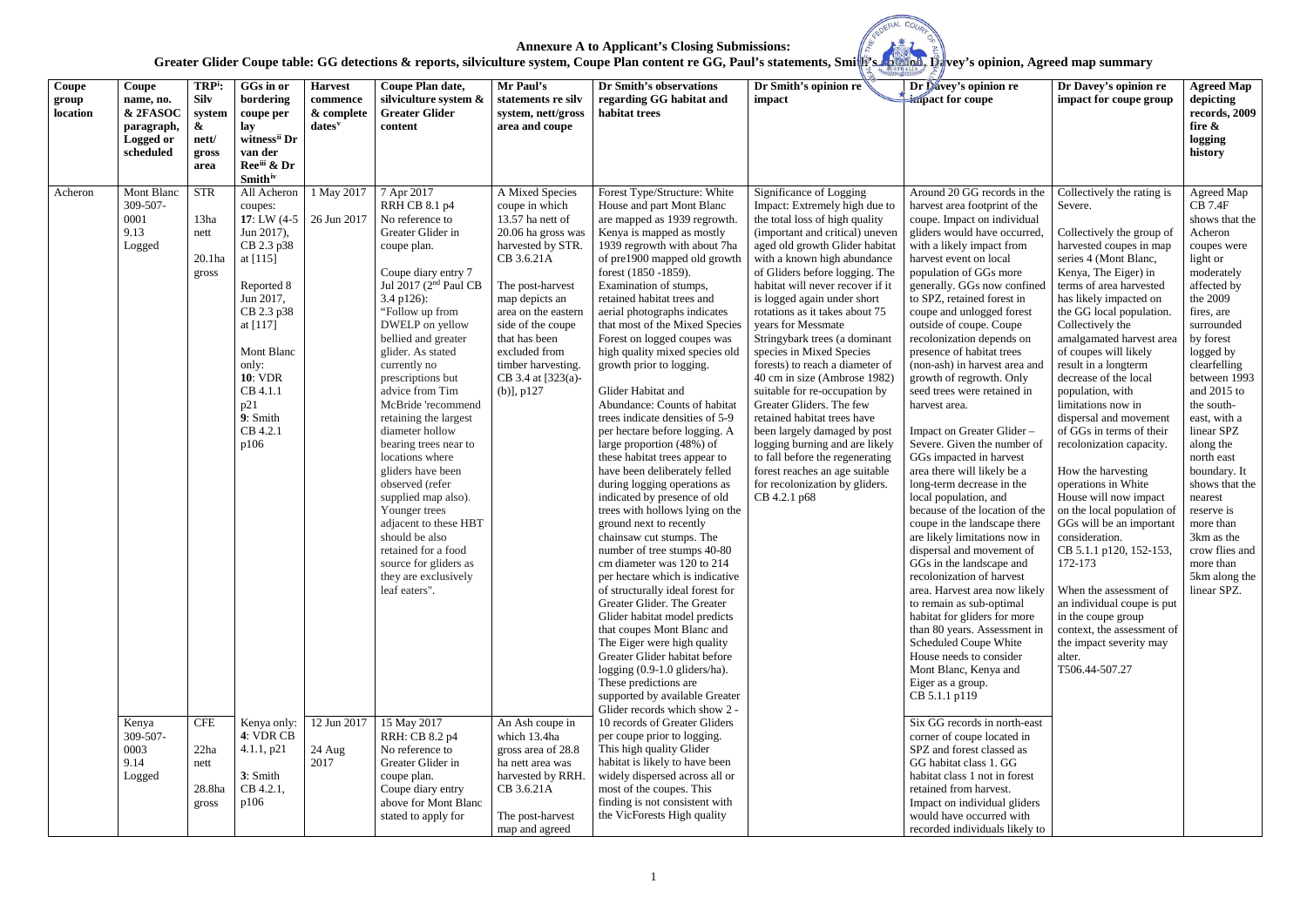| $\overline{\mathrm{Coupe}}$<br>group<br>location | Coupe<br>name, no.<br>& 2FASOC<br>paragraph,<br>Logged or<br>scheduled | TRP <sup>i</sup> :<br><b>Silv</b><br>system<br>$\boldsymbol{\&}$<br>nett/<br>gross<br>area | GGs in or<br>bordering<br>coupe per<br>lay<br>witness <sup>ii</sup> Dr<br>van der<br>Ree <sup>iii</sup> & Dr<br><b>Smith</b> iv | <b>Harvest</b><br>commence<br>& complete<br>dates <sup>v</sup> | Coupe Plan date,<br>silviculture system &<br><b>Greater Glider</b><br>content                                                                                                                                                                                                                                                                                                                                                                                                                                                                                                                                                                                                                                                  | Mr Paul's<br>statements re silv<br>system, nett/gross<br>area and coupe                                                                                                                                                                                                                                                                                                                                               | Dr Smith's observations<br>regarding GG habitat and<br>habitat trees                                                                                                                                                                                                                                                                                                                                                                                                                                                                                                                                                                                                                                                                                                                                                                                                                                                                                                                                                                                                                                                                                                                                                                                                                                                                                                                                                                                | Dr Smith's opinion re<br>impact | Dr Davey's opinion re<br>impact for coupe                                                                                                                                                                                                                                                                                                                                                                                                                                                                                                                                                                                                                                                                                                                                                                                                                                                                                                                                                                                                                                                                                                                                                                                                                                          | Dr Davey's opinion re<br>impact for coupe group | <b>Agreed Map</b><br>depicting<br>records, 2009<br>fire &<br>logging<br>history |
|--------------------------------------------------|------------------------------------------------------------------------|--------------------------------------------------------------------------------------------|---------------------------------------------------------------------------------------------------------------------------------|----------------------------------------------------------------|--------------------------------------------------------------------------------------------------------------------------------------------------------------------------------------------------------------------------------------------------------------------------------------------------------------------------------------------------------------------------------------------------------------------------------------------------------------------------------------------------------------------------------------------------------------------------------------------------------------------------------------------------------------------------------------------------------------------------------|-----------------------------------------------------------------------------------------------------------------------------------------------------------------------------------------------------------------------------------------------------------------------------------------------------------------------------------------------------------------------------------------------------------------------|-----------------------------------------------------------------------------------------------------------------------------------------------------------------------------------------------------------------------------------------------------------------------------------------------------------------------------------------------------------------------------------------------------------------------------------------------------------------------------------------------------------------------------------------------------------------------------------------------------------------------------------------------------------------------------------------------------------------------------------------------------------------------------------------------------------------------------------------------------------------------------------------------------------------------------------------------------------------------------------------------------------------------------------------------------------------------------------------------------------------------------------------------------------------------------------------------------------------------------------------------------------------------------------------------------------------------------------------------------------------------------------------------------------------------------------------------------|---------------------------------|------------------------------------------------------------------------------------------------------------------------------------------------------------------------------------------------------------------------------------------------------------------------------------------------------------------------------------------------------------------------------------------------------------------------------------------------------------------------------------------------------------------------------------------------------------------------------------------------------------------------------------------------------------------------------------------------------------------------------------------------------------------------------------------------------------------------------------------------------------------------------------------------------------------------------------------------------------------------------------------------------------------------------------------------------------------------------------------------------------------------------------------------------------------------------------------------------------------------------------------------------------------------------------|-------------------------------------------------|---------------------------------------------------------------------------------|
|                                                  | The Eiger<br>309-507-<br>0004<br>9.15<br>Logged                        | <b>CFE</b><br>23ha<br>nett<br>$31.5$ ha<br>gross                                           | Eiger only:<br>4: VDR CB<br>4.1.1, p21<br>4: Smith CB<br>4.2.1, p106                                                            | 10 Jun 2016<br>$16$ Aug<br>2016                                | Kenya (2 <sup>nd</sup> Paul CB<br>3.4 p126).<br>Coupe diary entry 11<br>July 2017 records a<br>direction Andrew<br>McGuire<br>(Regional Manager,<br>North East at VF) to<br>harvesting contractor<br>Darcy Buckett (4 <sup>nd</sup><br>Paul CB 3.6 p6):<br>"Met with Darcy.<br>Instructed him to<br>document sightings of<br>[Greater Glider] and<br>other species,<br>document when they<br>survey ahead at<br>cutting. Document<br>when they reserve<br>areas from<br>harvesting."<br>Entry for 3 August<br>2017 (4 <sup>nd</sup> Paul CB 3.6)<br>p6): "No wildlife has<br>been sighted on coupe<br>Kenya during falling<br>operations. D<br>Buckett."<br>8 Jun 2016<br>CFE: CB 8.3 p5<br>No reference to<br>Greater Glider. | map 4C depict an<br>SPZ along the<br>northern boundary<br>of the coupe and a<br>stream buffer<br>running from the<br>western boundary<br>to the centre of<br>the coupe, from<br>which timber<br>harvesting was<br>excluded.<br>CB 3.4 at [323(c)-<br>$(e)$ ], p127<br>A Mixed species<br>coupe in which<br>28.7 ha nett of<br>31.38 ha gross was<br>harvested by STR.<br>CB 3.6.21A; CB<br>3.4 at $[323(f)],$<br>p127 | Greater Glider Habitat Class 1<br>mapping.<br>Compliance with Code: Poor,<br>habitat trees not scattered<br>across coupes (Kenya), habitat<br>tree numbers less than<br>prescription (Kenya), habitat<br>trees not protected during<br>logging operations with 48%<br>burnt, felled or pushed<br>(Kenya, the Eiger, Mont<br>Blanc), and no habitat trees in<br>clumps. Use of high intensity<br>logging (clearfelling) in Mixed<br>Species forest is inconsistent<br>with the Code of Practice and<br>will result in the death and<br>elimination of all Greater<br>Gliders on the logged areas.<br>CB 4.2.1 p68<br>This was probably a very high<br>carrying capacity site with the<br>highest possible density of<br>Greater Gliders. Under current<br>rotation times, these forests are<br>not likely to become<br>structurally advanced enough<br>to be recolonised by Greater<br>Gliders even if a corridor did<br>exist near to them. The habitat<br>trees that were retained have<br>been so damaged by fire and<br>logging activity that few, if<br>any of them, are likely to<br>remain in 75 years time.<br>Therefore all the Greater<br>Gliders that were on these<br>coupes have been lost, will<br>remain lost and will contribute<br>to an ongoing decline in<br>Greater Gliders population in<br>the Central Highlands. The<br>situation is not recoverable<br>because of the insufficient<br>numbers of habitat trees.<br>T432.9-30 |                                 | move to SPZ. Unlikely<br>significant immediate impact<br>from harvest event with<br>future impact more likely on<br>the local population. Coupe<br>recolonization depends on<br>presence of habitat trees (ash<br>and non-ash) in harvest area<br>and growth of regrowth.<br>Only seed trees were<br>retained in harvest area and<br>this will affect the<br>recolonization of the harvest<br>site.<br>Impact on Greater Glider -<br>Moderate. No mention of<br>1850 forest stand in coupe<br>plan. I have assumed that<br>these stands were field<br>checked and any stand<br>characteristics requiring<br>retention under prescriptions<br>were retained. Harvest area<br>now likely to remain as<br>suboptimal habitat for<br>gliders for more than 80<br>years.<br>CB 5.1.1 p119-120<br>Ten GG records along the<br>boundaries of Kenya and<br>Mount Blanc coupes in<br>northeast and north-west<br>corners of coupe. Some are<br>in or near SPZ and forest<br>classed as GG habitat class<br>1. GG habitat class 1 not in<br>forest retained from harvest.<br>Impact on individual gliders<br>would have occurred with<br>many of the recorded<br>individuals moving to the<br>adjacent SPZ. Likely<br>significant impact from<br>harvest event on local<br>population. Coupe |                                                 |                                                                                 |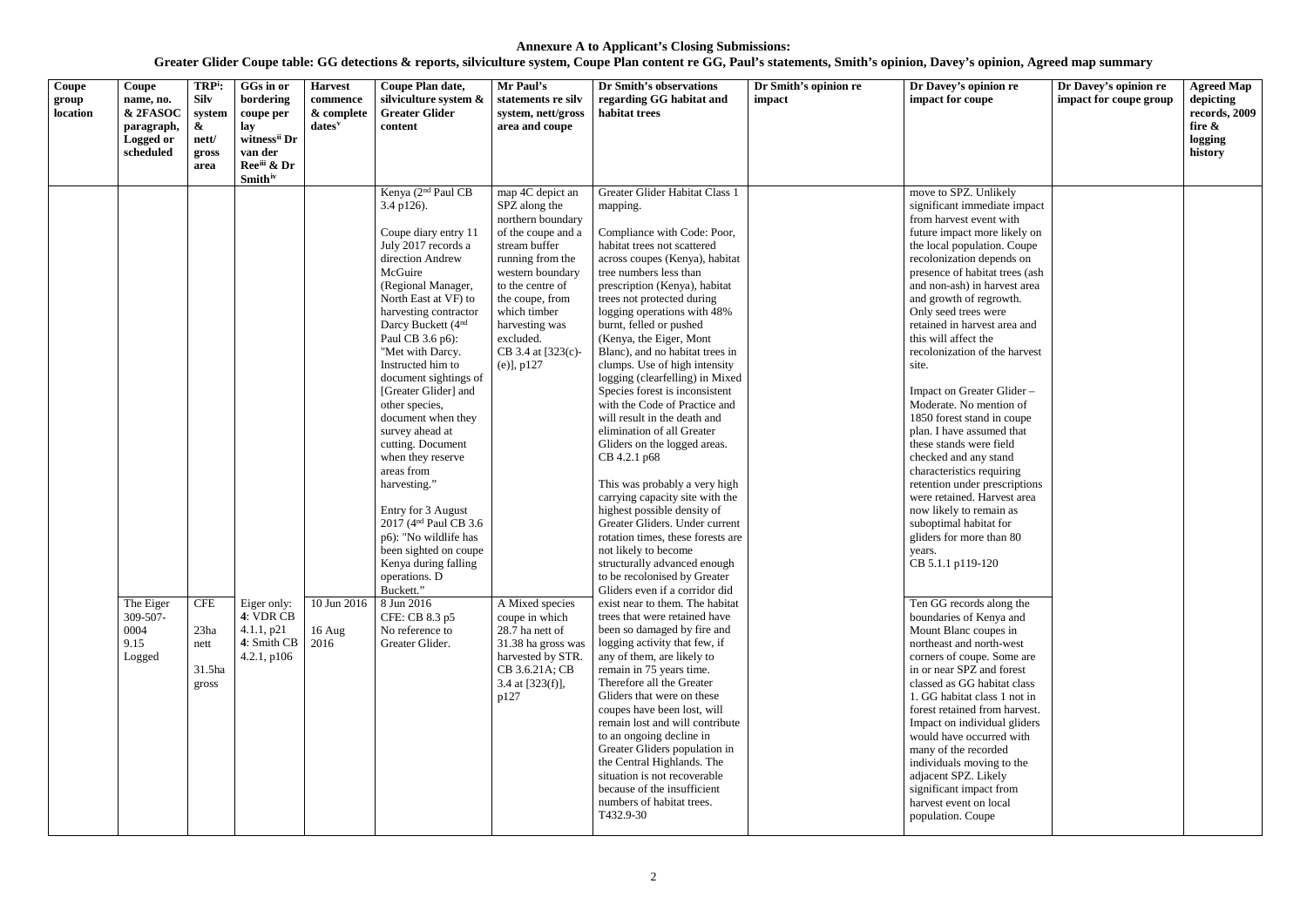| $\overline{\text{Coupe}}$<br>group<br>location | Coupe<br>name, no.<br>& 2FASOC<br>paragraph,<br>Logged or<br>scheduled | TRP <sup>i</sup> :<br><b>Silv</b><br>system<br>$\boldsymbol{\alpha}$<br>nett/<br>gross<br>area | GGs in or<br>bordering<br>coupe per<br>lay<br>witness <sup>ii</sup> Dr<br>van der<br>Ree <sup>iii</sup> & Dr<br><b>Smith</b> iv             | <b>Harvest</b><br>commence<br>& complete<br>dates <sup>v</sup> | Coupe Plan date,<br>silviculture system &<br><b>Greater Glider</b><br>content                                                                                                                                                                                                                                                                                                                                                                                                                                                                                               | Mr Paul's<br>statements re silv<br>system, nett/gross<br>area and coupe | Dr Smith's observations<br>regarding GG habitat and<br>habitat trees                                                                                                                                                                                                                                                                                                                                                                                                                   | Dr Smith's opinion re<br>impact                                                                                                                                                                                                                                                                                                                                                                                                                                                                                                 | Dr Davey's opinion re<br>impact for coupe                                                                                                                                                                                                                                                                                                                                                                                                                                                                                                                                                                                                                                                                                                                                                                                      | Dr Davey's opinion re<br>impact for coupe group | <b>Agreed Map</b><br>depicting<br>records, 2009<br>fire &<br>logging<br>history |
|------------------------------------------------|------------------------------------------------------------------------|------------------------------------------------------------------------------------------------|---------------------------------------------------------------------------------------------------------------------------------------------|----------------------------------------------------------------|-----------------------------------------------------------------------------------------------------------------------------------------------------------------------------------------------------------------------------------------------------------------------------------------------------------------------------------------------------------------------------------------------------------------------------------------------------------------------------------------------------------------------------------------------------------------------------|-------------------------------------------------------------------------|----------------------------------------------------------------------------------------------------------------------------------------------------------------------------------------------------------------------------------------------------------------------------------------------------------------------------------------------------------------------------------------------------------------------------------------------------------------------------------------|---------------------------------------------------------------------------------------------------------------------------------------------------------------------------------------------------------------------------------------------------------------------------------------------------------------------------------------------------------------------------------------------------------------------------------------------------------------------------------------------------------------------------------|--------------------------------------------------------------------------------------------------------------------------------------------------------------------------------------------------------------------------------------------------------------------------------------------------------------------------------------------------------------------------------------------------------------------------------------------------------------------------------------------------------------------------------------------------------------------------------------------------------------------------------------------------------------------------------------------------------------------------------------------------------------------------------------------------------------------------------|-------------------------------------------------|---------------------------------------------------------------------------------|
|                                                | White<br>House<br>309-507-<br>0007<br>10.17<br>Scheduled               | <b>CFE</b><br>32ha<br>nett<br>43.6ha<br>gross                                                  | White<br>House only:<br>4: LW $(10-$<br>11 Jun<br>2017), CB<br>2.3 p39 at<br>$[121]$<br>5: VDR CB<br>4.1.1 p21<br>4: Smith CB<br>4.2.1 p106 | N/a                                                            | 24 Apr 2017<br>STR: CB 8.27, p5<br>"Greater Glider record<br>is adjacent to the<br>coupe boundary. The<br>Glider has been added<br>to the DEPI Advisory<br>List of Threatened<br>Species. A site 200m<br>from the coupe<br>boundary was<br>determined by<br>spotlighting in 1996.<br>29/08/2014. No<br>protection<br>requirements for the<br>special management<br>of the species within<br>the area covered by<br>the Central Highlands<br><b>Forest Management</b><br>Plan. No further<br>action required." p20<br>No Greater Gliders<br>identified on coupe<br>plan map. | N/a                                                                     | Forest Type: Mapped as 1939<br>regrowth mixed species with<br>some Ash. Ground inspection<br>and aerial photography shows<br>the site to be old growth. (see<br>figure Acheron 3).<br>Glider Habitat and<br>Abundance: Predicted habitat<br>quality is exceptionally high<br>(1.9 Gliders/hectare). This is<br>confirmed by the occurrence<br>of 4 actual Glider records in<br>the coupe. VicForests mapping<br>shows no High Quality Habitat<br>Class 1 on the coupe.<br>CB 4.2.1 p68 | Significance of Logging<br>Impact: Habitat on this coupe<br>is predominantly (about 80%<br>from aerial photographs)<br>critical uneven-aged old<br>growth habitat of very high<br>quality for the Greater Glider.<br>In my opinion any logging of<br>this coupe under current<br>harvesting practice could be<br>considered to have a<br>significant impact because it<br>will cause the death of all<br>resident Greater Gliders and<br>permanently remove critical<br>and important old growth<br>habitat.<br>CB 4.2.1 p68-69 | recolonization depends on<br>presence of habitat trees (ash<br>and non-ash) in harvest area<br>and growth of regrowth.<br>Retained habitat trees should<br>improve recolonization of<br>the harvest site.<br>Impact on Greater Glider -<br>Moderate<br>CB 5.1.1 p120<br>Eight recent GG records<br>within the coupe, with three<br>other records in adjacent<br>SPZ north of the coupe.<br>Another record near eastern<br>boundary with GG records in<br>harvested coupe to the west<br>(9.13). Imagery indicates<br>suitable GG habitat across<br>most of the coupe.<br>Harvesting the coupe will<br>likely impact on individual<br>gliders with impacts on the<br>GG local population classed<br>as moderate given recent<br>harvesting in adjacent<br>coupes.<br>Impact on Greater Glider-<br>Moderate<br>CB 5.1.1 p152-153 |                                                 |                                                                                 |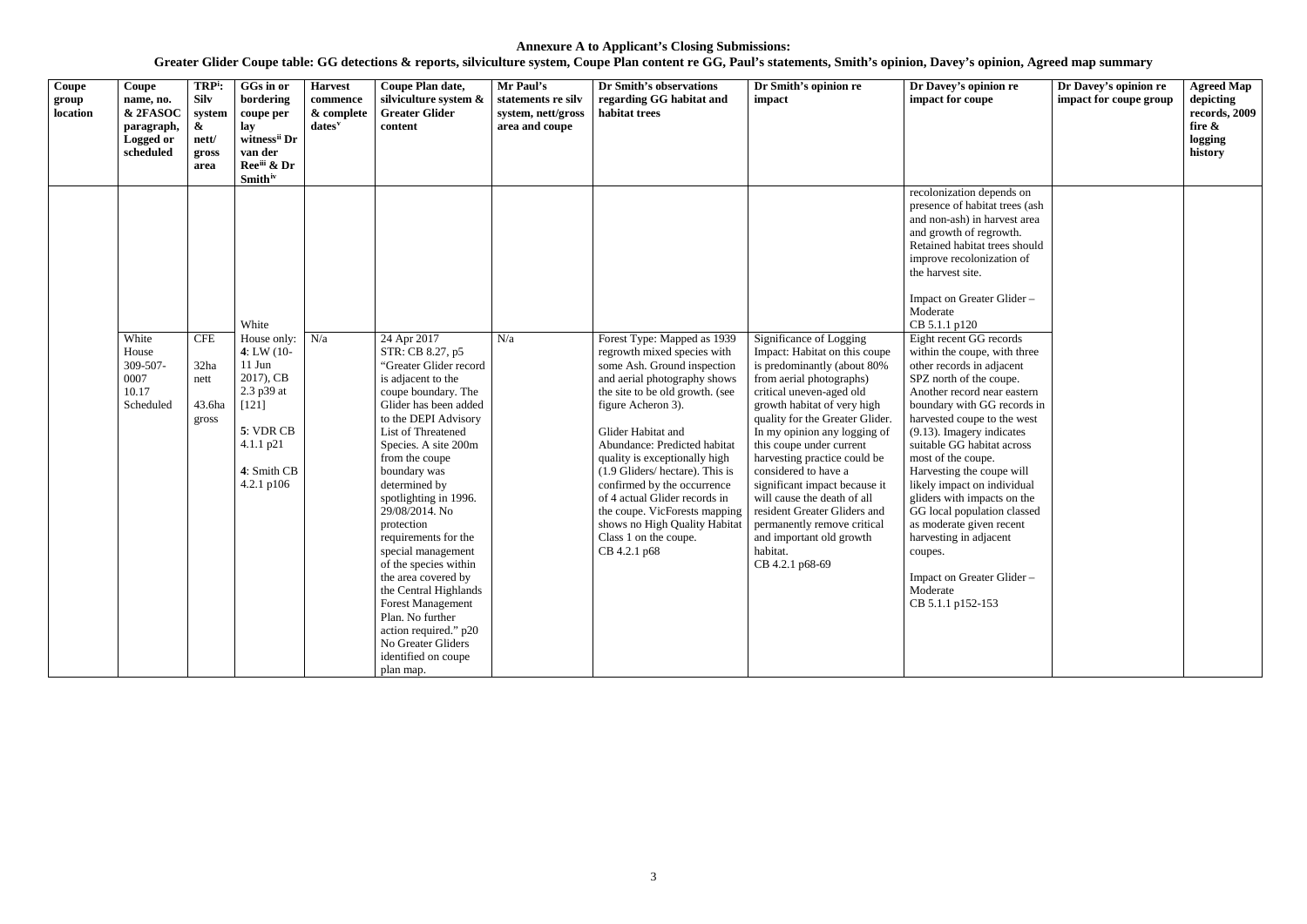| Coupe<br>group<br>location | Coupe<br>name, no.<br>& 2FASOC<br>paragraph,<br>Logged or<br>scheduled | TRP <sup>i</sup> :<br><b>Silv</b><br>system<br>$\boldsymbol{\alpha}$<br>nett/<br>gross<br>area | GGs in or<br>bordering<br>coupe per<br>lay<br>witness <sup>ii</sup> Dr<br>van der<br>Reeiii & Dr<br><b>Smith</b> iv | <b>Harvest</b><br>commence<br>& complete<br>$dates^v$ | Coupe Plan date,<br>silviculture system &<br><b>Greater Glider</b><br>content                                                                                                                                                                                                                        | Mr Paul's<br>statements re silv<br>system, nett/gross<br>area and coupe                                                                                                                                                                                                                                                                                                                                                                                                                                                                                                                                                                                            | Dr Smith's observations<br>regarding GG habitat and<br>habitat trees                                                                                                                                                                                                                                                                                                                                                                                                                                                                                                                                                                                                                                                                                                                                                                                                                                                                                                                                                                                                                                                                                                      | Dr Smith's opinion re<br>impact                                                                                                                                                                                                                                                                                                                                                                                                                                                                                                                                                                                                                                            | Dr Davey's opinion re<br>impact for coupe                                                                                                                                                                                                                                                                                                                                                                                                                                                                                                                                                               | Dr Davey's opinion re<br>impact for coupe group | <b>Agreed Map</b><br>depicting<br>records, 2009<br>fire $\&$<br>logging<br>history                                                                                                                                                                                                       |
|----------------------------|------------------------------------------------------------------------|------------------------------------------------------------------------------------------------|---------------------------------------------------------------------------------------------------------------------|-------------------------------------------------------|------------------------------------------------------------------------------------------------------------------------------------------------------------------------------------------------------------------------------------------------------------------------------------------------------|--------------------------------------------------------------------------------------------------------------------------------------------------------------------------------------------------------------------------------------------------------------------------------------------------------------------------------------------------------------------------------------------------------------------------------------------------------------------------------------------------------------------------------------------------------------------------------------------------------------------------------------------------------------------|---------------------------------------------------------------------------------------------------------------------------------------------------------------------------------------------------------------------------------------------------------------------------------------------------------------------------------------------------------------------------------------------------------------------------------------------------------------------------------------------------------------------------------------------------------------------------------------------------------------------------------------------------------------------------------------------------------------------------------------------------------------------------------------------------------------------------------------------------------------------------------------------------------------------------------------------------------------------------------------------------------------------------------------------------------------------------------------------------------------------------------------------------------------------------|----------------------------------------------------------------------------------------------------------------------------------------------------------------------------------------------------------------------------------------------------------------------------------------------------------------------------------------------------------------------------------------------------------------------------------------------------------------------------------------------------------------------------------------------------------------------------------------------------------------------------------------------------------------------------|---------------------------------------------------------------------------------------------------------------------------------------------------------------------------------------------------------------------------------------------------------------------------------------------------------------------------------------------------------------------------------------------------------------------------------------------------------------------------------------------------------------------------------------------------------------------------------------------------------|-------------------------------------------------|------------------------------------------------------------------------------------------------------------------------------------------------------------------------------------------------------------------------------------------------------------------------------------------|
| Ada River                  | Tarzan<br>348-517-<br>0005<br>9.26<br>Logged                           | <b>CFE</b><br>19ha<br>nett<br>30.5ha<br>gross                                                  | 1: Smith CB<br>4.2.1 $p106$                                                                                         | 5 Feb 2014<br>$27$ Apr<br>2017                        | 2 Sep 2016<br>CFE: 8.4 p3<br>"Greater Glider<br>species record from<br>2012 within 500m<br>west of coupe<br>boundary. No<br>protection<br>requirements for<br>special management<br>of the species. No<br>further action<br>required." p18<br>No Greater Gliders<br>identified on coupe<br>plan map. | An Ash coupe in<br>which 17.05 ha<br>nett of 30.51 ha<br>gross was<br>harvested by RRH<br>CB 3.6.21A<br>Agreed map 5C<br>depicts one 200m<br>THEZ to the south<br>of the coupe,<br>partly overlaying<br>the southern edge<br>of the coupe, from<br>which harvesting<br>was excluded.<br>CB 3.4 at [393(b)],<br>p154<br>The post-harvest<br>map depicts areas<br>excluded from<br>timber harvesting,<br>being an area<br>along the boundary<br>adjacent to the<br>steam buffer, an<br>area of retained<br>vegetation along<br>the north western<br>boundary adjacent<br>to the stream<br>buffer and a SPZ<br>along the Ada<br>River.<br>CB 3.4 at [393(c)],<br>p154 | Forest Type/Structure: All<br>three coupes were mapped<br>Ash Forest by VicForests. Site<br>inspection showed this to be<br>incorrect. All coupes were a<br>mixture of Mixed Species and<br>Ash with Mixed Species<br>predominant, except on<br>Johnny. Retained habitat trees<br>on Tarzan were consistent<br>with Mixed Species<br>predominance. All coupes<br>were mapped as all or<br>predominantly 1939 regrowth<br>by VicForests. Site inspection<br>showed this to be incorrect.<br>All coupes were uneven-aged<br>old growth with an abundance<br>of living old Mixed Species in<br>the canopy to provide hollows.<br>Examination of stumps,<br>retained habitat trees and<br>aerial photographs indicates<br>that most of the forest on the<br>logged coupes was high<br>quality mixed species uneven<br>aged old growth prior to<br>logging.<br>Glider Habitat and<br>Abundance: Counts of habitat<br>trees were very high (8-16/<br>hectare) due largely to<br>occurrence of Mixed Species<br>old growth. A large proportion<br>$($ >50%) of habitat trees on<br>Tarzan were burnt and killed<br>during logging operations. The<br>number of tree stumps 40-80 | Significance of Logging<br>Impact: Extremely high on<br>logged coupe and on<br>scheduled coupes if logged.<br>Due to the total loss of high<br>quality (important and critical)<br>old growth Glider habitat with<br>a known occurrence of Greater<br>Gliders before logging. The<br>habitat will never recover<br>under short harvesting<br>rotations $\left\langle \frac{-75}{2} \right\rangle$ years). The few<br>retained habitat trees on<br>Tarzan have been largely<br>damaged by post logging<br>burning and are likely to fall<br>before the regenerating forest<br>reaches an age (about 75<br>years) suitable for<br>recolonization by gliders.<br>CB 4.2.1 p71 | Historical GG records to the<br>south in the SPZ with three<br>2017 records in the northern<br>sector of coupe. Imagery of<br>coupe and surrounding<br>forest indicative of suitable<br>glider habitat. Known<br>locations of gliders were<br>retained as unharvested<br>forest. Gliders impacted<br>would likely to move to the<br>forest retained from<br>harvesting. Limited impact<br>from harvest<br>event on local population.<br>Retention of habitat trees in<br>harvest area would promote<br>recolonization of harvest<br>area.<br>Impact on Greater Glider -<br>Limited<br>CB 5.1.1 p124-125 | N/a                                             | Agreed Map<br><b>CB</b> 7.5F<br>shows that the<br>Ada River<br>coupes are<br>surrounded<br>by forest<br>logged by<br>clearfelling<br>between 1993<br>and 2017 to<br>the north, east<br>and south. It<br>shows a linear<br>SPZ along the<br>western<br>boundary of<br>the coupe<br>group. |
|                            | Johnny<br>348-518-<br>0004<br>10.30<br>Scheduled                       | <b>CFE</b><br>25ha<br>nett<br>33.8ha<br>gross                                                  | $3: LW(19-$<br>20 Aug<br>2017) CB<br>2.3 p45 at<br>$[160]$<br>3: VDR CB<br>4.1.1 p22                                | N/a                                                   | N/a                                                                                                                                                                                                                                                                                                  | N/a                                                                                                                                                                                                                                                                                                                                                                                                                                                                                                                                                                                                                                                                | cm diameter was 138 to 225<br>per hectare which is indicative<br>of structurally ideal forest for<br>Greater Glider. The Greater<br>Glider habitat model (this<br>study) predicts that these<br>coupes were very high quality<br>for the Greater Glider habitat<br>before logging $(1.5 - 3.0)$                                                                                                                                                                                                                                                                                                                                                                                                                                                                                                                                                                                                                                                                                                                                                                                                                                                                           |                                                                                                                                                                                                                                                                                                                                                                                                                                                                                                                                                                                                                                                                            | Eight recent GG records in<br>Turducken to the east.<br>Imagery indicates suitable<br>GG habitat found across<br>most of coupe and<br>surrounding forest not<br>harvested. Harvesting will<br>affect individual gliders and                                                                                                                                                                                                                                                                                                                                                                             |                                                 |                                                                                                                                                                                                                                                                                          |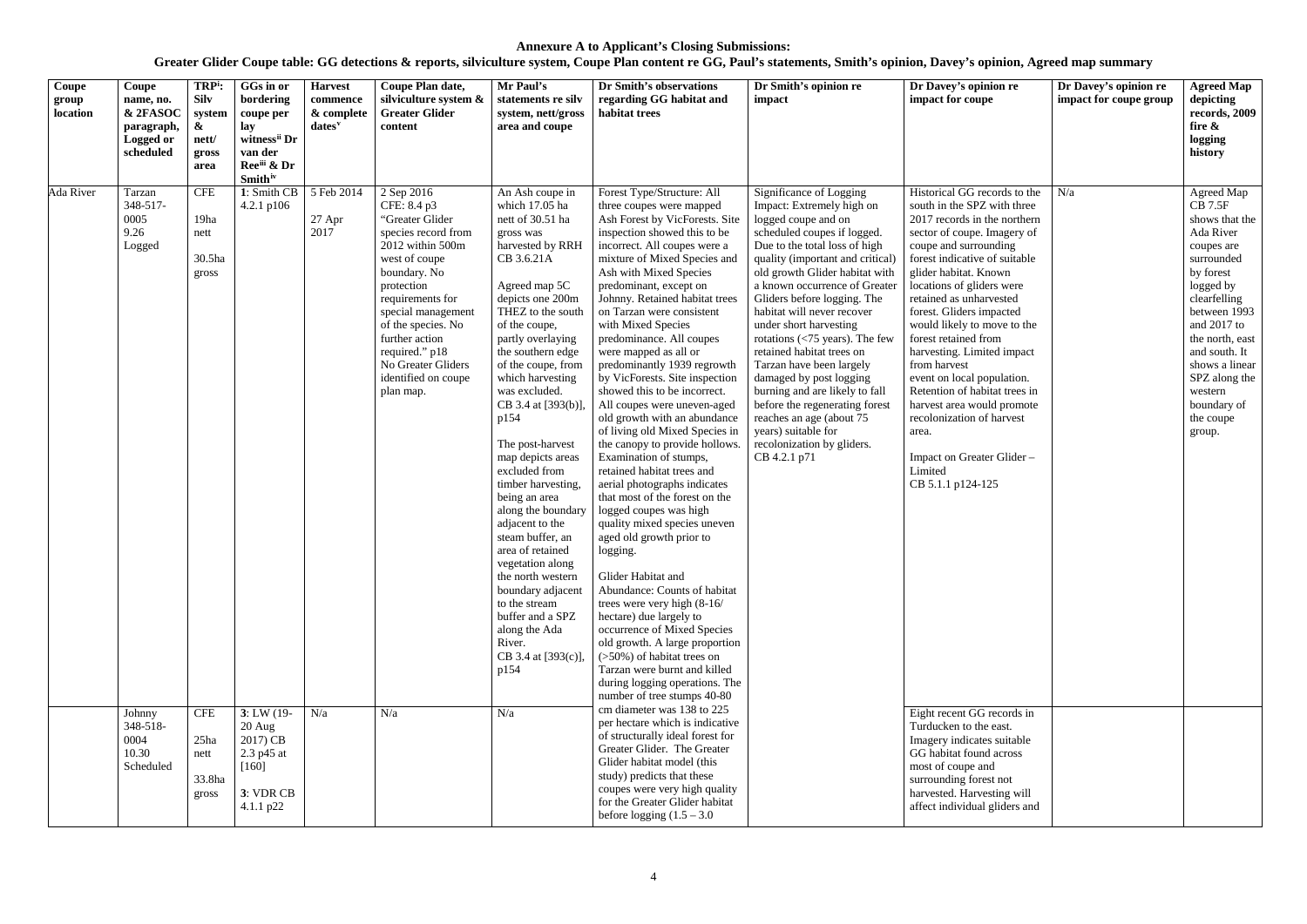| Coupe<br>group<br>location | Coupe<br>name, no.<br>& 2FASOC<br>paragraph,<br>Logged or<br>scheduled | TRP <sup>i</sup> :<br><b>Silv</b><br>system<br>&<br>nett/<br>gross<br>area | GGs in or<br>bordering<br>coupe per<br>lay<br>witness <sup>ii</sup> Dr<br>van der<br>Ree <sup>iii</sup> & Dr<br><b>Smith</b> iv | <b>Harvest</b><br>commence<br>& complete<br>$dates$ <sup>v</sup> | Coupe Plan date,<br>silviculture system &<br><b>Greater Glider</b><br>content                                                                                                                                                                | Mr Paul's<br>statements re silv<br>system, nett/gross<br>area and coupe                                                                                                                                                      | Dr Smith's observations<br>regarding GG habitat and<br>habitat trees                                                                                                                                                                                                                                                                                                                                                                                                                                                                                                                                                                                                                                                                                                 | Dr Smith's opinion re<br>impact                                                                                                                                                                                                                                                                                                                                                                                                                             | Dr Davey's opinion re<br>impact for coupe                                                                                                                                                                                                                                                                                                                                                                                                                                                                                                                                                                                                                                                                 | Dr Davey's opinion re<br>impact for coupe group | <b>Agreed Map</b><br>depicting<br>records, 2009<br>fire &<br>logging<br>history                                                                                                                      |
|----------------------------|------------------------------------------------------------------------|----------------------------------------------------------------------------|---------------------------------------------------------------------------------------------------------------------------------|------------------------------------------------------------------|----------------------------------------------------------------------------------------------------------------------------------------------------------------------------------------------------------------------------------------------|------------------------------------------------------------------------------------------------------------------------------------------------------------------------------------------------------------------------------|----------------------------------------------------------------------------------------------------------------------------------------------------------------------------------------------------------------------------------------------------------------------------------------------------------------------------------------------------------------------------------------------------------------------------------------------------------------------------------------------------------------------------------------------------------------------------------------------------------------------------------------------------------------------------------------------------------------------------------------------------------------------|-------------------------------------------------------------------------------------------------------------------------------------------------------------------------------------------------------------------------------------------------------------------------------------------------------------------------------------------------------------------------------------------------------------------------------------------------------------|-----------------------------------------------------------------------------------------------------------------------------------------------------------------------------------------------------------------------------------------------------------------------------------------------------------------------------------------------------------------------------------------------------------------------------------------------------------------------------------------------------------------------------------------------------------------------------------------------------------------------------------------------------------------------------------------------------------|-------------------------------------------------|------------------------------------------------------------------------------------------------------------------------------------------------------------------------------------------------------|
|                            |                                                                        |                                                                            | 3: Smith CB<br>$4.2.1$ p $106$                                                                                                  |                                                                  |                                                                                                                                                                                                                                              |                                                                                                                                                                                                                              | gliders/ha). These predictions<br>are supported by available<br>Greater Glider records which<br>show 1-4 recent (post $1998$ )<br>records of Greater Gliders per<br>coupe prior to logging. No<br>mapped VicForests High<br><b>Quality Greater Glider Habitat</b>                                                                                                                                                                                                                                                                                                                                                                                                                                                                                                    |                                                                                                                                                                                                                                                                                                                                                                                                                                                             | impact will depend on them<br>moving to retained forest.<br>The impact on the local<br>population is likely to be<br>limited.<br>Impact on Greater Glider -<br>Limited                                                                                                                                                                                                                                                                                                                                                                                                                                                                                                                                    |                                                 |                                                                                                                                                                                                      |
|                            | Turducken<br>348-519-<br>0008<br>10.31<br>Scheduled                    | <b>CFE</b><br>32ha<br>nett<br>43.1ha<br>gross                              | $4: LW(10-$<br>$11$ Sep<br>2017), CB<br>2.3 p45 at<br>$[157-158]$<br>3: VDR CB<br>4.1.1 p22<br>3: Smith CB<br>$4.2.1$ p $106$   | N/a                                                              | N/a                                                                                                                                                                                                                                          | N/a                                                                                                                                                                                                                          | Class 1 occurs on any of the<br>Coupes. Habitat on all of these<br>sites is likely to have been<br>particularly important to<br>Greater Glider because it is<br>located on the boundary of<br>Mixed Species and Ash and<br>has the structural and growth<br>benefits of regrowth Ash<br>coupled with the old growth<br>hollow benefits of Mixed<br>Species.<br>Compliance with Code: Poor,<br>habitat trees not protected<br>during logging operations with<br>50% burnt and killed, and no<br>habitat trees in clumps. Use of<br>high intensity logging<br>(clearfelling) in Mixed Species<br>forest is inconsistent with the<br>Code of Practice and will<br>result in the death and<br>elimination of all Greater<br>Gliders on the logged areas.<br>CB 4.2.1 p71 |                                                                                                                                                                                                                                                                                                                                                                                                                                                             | CB 5.1.1 p160<br>Eight recent GG records in<br>coupe with three records<br>occurring in forest to be<br>retained, two on the edge of<br>the harvest area and three<br>within the harvest area.<br>Imagery indicates suitable<br>GG habitat found across<br>most of coupe and forest not<br>harvested. Harvesting will<br>affect individual gliders and<br>impact will depend on them<br>moving to retained forest.<br>The impact on the local<br>population is likely to be<br>limited.<br>Impact on Greater Glider -<br>Limited<br>CB 5.1.1 p160-161<br>In assessing whether the<br>habitat in the coupe is<br>critical habitat, a field visit<br>would improve the<br>assessment.<br>$T485.40 - 486.29$ |                                                 |                                                                                                                                                                                                      |
| Ada Tree                   | Ginger Cat<br>344-509-<br>0009<br>9.17<br>Logged                       | <b>CFE</b><br>5ha<br>nett<br>11.8ha<br>gross                               | 0: LW<br>0: VDR<br>1: Smith CB<br>$4.2.1$ p $106$                                                                               | 10 Jan 2017<br>2 Feb 2017                                        | 9 Jan 2017<br>CFE 8.5 p3<br>Greater Glider species<br>record from 1998<br>within 500m of coupe<br>boundary. No<br>protection<br>requirements for the<br>special management<br>of the species within<br>the area covered by<br>the CH FMP. No | An Ash pre<br>1950s/uneven aged<br>coupe in which<br>4.28 ha nett of<br>11.83 ha gross was<br>harvested by RRH<br>CB 3.6.21A<br>The post-harvest<br>map and agreed<br>map 6C depict the<br>coupe being<br>surrounded by four | Forest Type/Structure: All<br>three coupes were mapped by<br>VicForests as predominantly<br>1939 Ash regrowth with some<br>Mixed Species in the gullies.<br>Site inspection showed this to<br>be appropriate for most<br>areas inspected on the ground,<br>but examination of aerial<br>photographs indicated<br>presence of extensive<br>uneven-aged old growth<br>mainly in the gullies on Blue                                                                                                                                                                                                                                                                                                                                                                    | Significance of Logging<br>Impact. A significant impact<br>on the Greater Glider is likely<br>to occur in areas of uneven-<br>aged old growth on Blue Cat if<br>they are logged using current<br>clearfelling methods. Use of<br>high intensity logging<br>(clearfelling) in Mixed Species<br>forest on parts of the Coupes is   suitable glider habitat. Any<br>inconsistent with the Code of<br>Practice (2.2.2.11 Use<br>silvicultural systems that suit | Historic and recent records<br>of gliders located in or<br>adjacent to coupe. Modelled<br>GG habitat class 1 located<br>on northern and southeast<br>boundary. Both imagery of<br>coupe and surrounding forest<br>and description of stand<br>in coupe plan indicative of<br>impact on gliders would be<br>minimal with such a small<br>harvest area. Known                                                                                                                                                                                                                                                                                                                                               | N/a                                             | Agreed Map<br><b>CB</b> 7.6F<br>shows that the<br>Ada Tree<br>coupes are<br>surrounded<br>by forest<br>logged by<br>clearfelling<br>between 1992<br>and $2010$ to<br>the north, east<br>and west. It |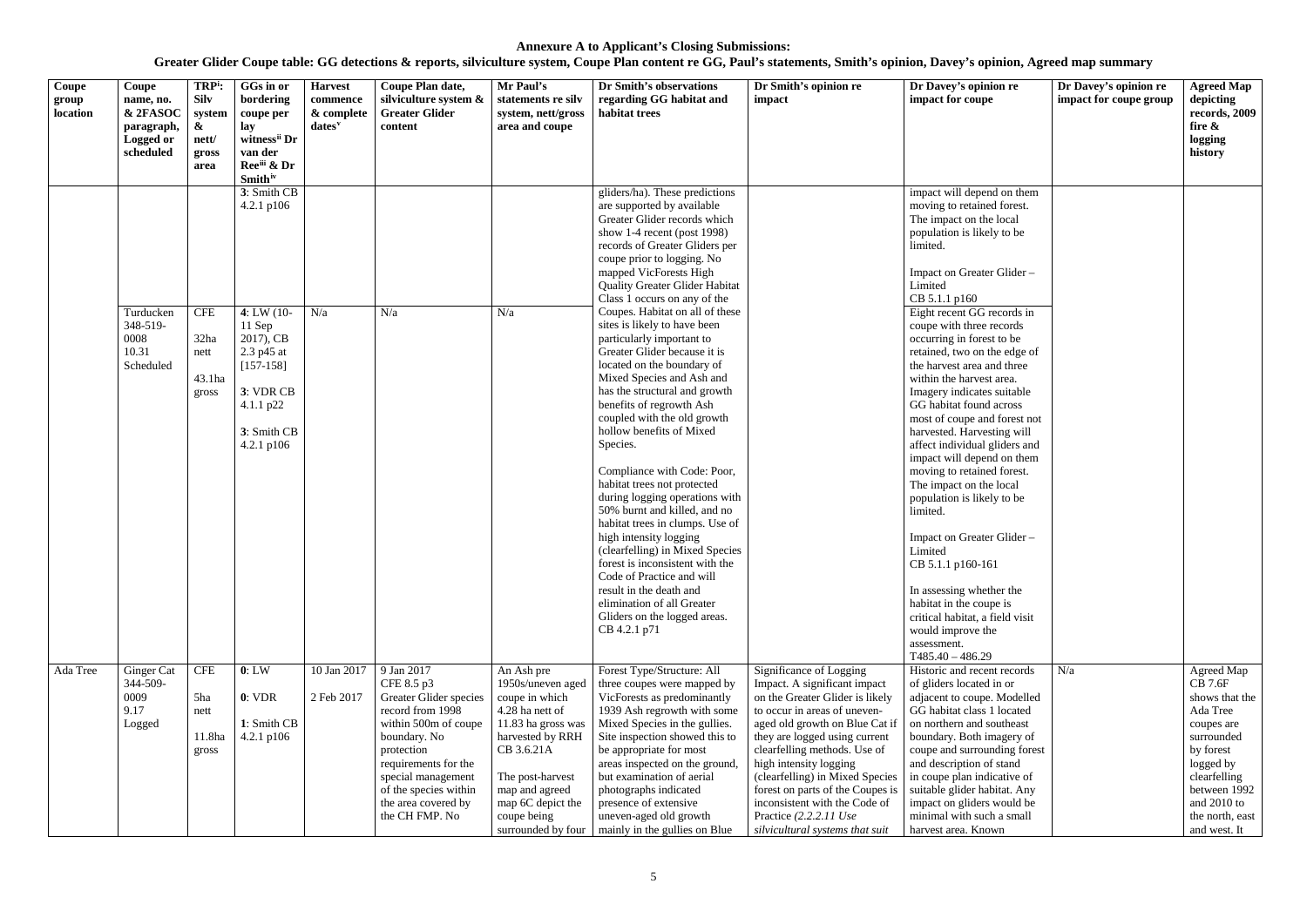| Coupe<br>group<br>location | Coupe<br>name, no.<br>& 2FASOC<br>paragraph,<br>Logged or<br>scheduled | TRP <sup>i</sup> :<br><b>Silv</b><br>system<br>&<br>nett/<br>gross<br>area | GGs in or<br>bordering<br>coupe per<br>lay<br>witness <sup>ii</sup> Dr<br>van der<br>Ree <sup>iii</sup> & Dr<br><b>Smith</b> iv                         | <b>Harvest</b><br>commence<br>& complete<br>$dates^v$ | Coupe Plan date,<br>silviculture system &<br><b>Greater Glider</b><br>content                                                                                                                                                                                                                                                                                                                                                                                                                                                                                                      | Mr Paul's<br>statements re silv<br>system, nett/gross<br>area and coupe                                                                                                                                                                                                                                                                                                                                                                                                     | Dr Smith's observations<br>regarding GG habitat and<br>habitat trees                                                                                                                                                                                                                                                                                                                                                                                                                                                                                                                                                                                                                                                                                                                                                                                                                                          | Dr Smith's opinion re<br>impact                                                                                                                                                                                                                                                                                                                                                                                                                                                                                                                     | Dr Davey's opinion re<br>impact for coupe                                                                                                                                                                                                                                                                                                                                                                                                                    | Dr Davey's opinion re<br>impact for coupe group | <b>Agreed Map</b><br>depicting<br>records, 2009<br>fire &<br>logging<br>history                          |
|----------------------------|------------------------------------------------------------------------|----------------------------------------------------------------------------|---------------------------------------------------------------------------------------------------------------------------------------------------------|-------------------------------------------------------|------------------------------------------------------------------------------------------------------------------------------------------------------------------------------------------------------------------------------------------------------------------------------------------------------------------------------------------------------------------------------------------------------------------------------------------------------------------------------------------------------------------------------------------------------------------------------------|-----------------------------------------------------------------------------------------------------------------------------------------------------------------------------------------------------------------------------------------------------------------------------------------------------------------------------------------------------------------------------------------------------------------------------------------------------------------------------|---------------------------------------------------------------------------------------------------------------------------------------------------------------------------------------------------------------------------------------------------------------------------------------------------------------------------------------------------------------------------------------------------------------------------------------------------------------------------------------------------------------------------------------------------------------------------------------------------------------------------------------------------------------------------------------------------------------------------------------------------------------------------------------------------------------------------------------------------------------------------------------------------------------|-----------------------------------------------------------------------------------------------------------------------------------------------------------------------------------------------------------------------------------------------------------------------------------------------------------------------------------------------------------------------------------------------------------------------------------------------------------------------------------------------------------------------------------------------------|--------------------------------------------------------------------------------------------------------------------------------------------------------------------------------------------------------------------------------------------------------------------------------------------------------------------------------------------------------------------------------------------------------------------------------------------------------------|-------------------------------------------------|----------------------------------------------------------------------------------------------------------|
|                            | <b>Blue Vein</b>                                                       | <b>CFE</b>                                                                 | $2: LW(3-4)$                                                                                                                                            | 1 Feb 2017                                            | further action<br>required. p24<br>Greater Glider record<br>is within 200m of the<br>coupe boundary. The<br>Glider has been added<br>to the DEPI Advisory<br>List of Threatened<br>Species. Record is<br>from a timed stag<br>watch in 1998. p26<br>No Greater Gliders<br>identified on coupe<br>plan map.<br>27 Jan 2017                                                                                                                                                                                                                                                          | 200m THEZ, from<br>which timber<br>harvesting was<br>excluded.<br>CB 3.4 at [326(b)]<br>p128<br>The post-harvest<br>map depicts six<br>additional 200m<br>THEZ in<br>proximity to the<br>coupe and a further<br>timber harvesting<br>exclusion zone.<br>CB 3.4 at $[326(c)]$ ,<br>p129<br>An Ash coupe in                                                                                                                                                                   | Cat and minor patches on Blue<br>Vein.<br>Glider Habitat and<br>Abundance: The number of<br>habitat trees was low $(0-4/ha)$<br>and these were mostly of poor<br>quality comprised mostly of<br>short dead trees (spouts) most<br>likely killed in the 1939 fire.<br>These dead stags were<br>unusually persistent in the<br>general locality providing<br>suitable habitat for<br>Leadbeaters Possum where<br>patches of Acacia dealbata<br>were locally abundant in the<br>understorey. The number of                                                                                                                                                                                                                                                                                                                                                                                                       | the ecological requirements of<br>the forest type) and will result<br>in the death and permanent<br>elimination of Greater Gliders.<br>examination of aerial<br>photographs indicated<br>presence of extensive uneven-<br>aged old growth mainly in the<br>gullies on Blue Cat and minor<br>patches on Blue Vein, mostly<br>in the general area mapped as<br>Mixed Species. These areas<br>are likely to be Critical and<br>Important habitat for the<br>Greater Glider and should be<br>retained and protected to<br>prevent a significant impact. | locations of gliders were<br>retained as unharvested<br>forest.<br><b>Impact on Greater</b><br>Glider - Limited<br>CB 5.1.1 p121-122<br>Recent records of gliders                                                                                                                                                                                                                                                                                            |                                                 | shows an area<br>of SPZ and<br>two<br>conservation<br>reserves to<br>the south of<br>the coupe<br>group. |
|                            | 348-506-<br>0003<br>9.18<br>Logged                                     | 10ha<br>nett<br>20ha<br>gross                                              | Dec 2016),<br>CB 2.3 p40<br>at $[125-127]$<br>2: LW(2)<br>Feb 2017),<br>CB 2.3 p40<br>at [129]<br>1: VDR CB<br>4.1.1 p23<br>1: Smith CB<br>4.2.1 $p106$ | 27 Feb 2017                                           | <b>RRH</b><br>CB 8.6 p3<br>Several Greater Glider<br>records located within<br>within 500m of coupe<br>boundary. No<br>protection<br>requirements for the<br>special management<br>of the species within<br>the area covered by<br>the Central Highlands<br><b>Forest Management</b><br>Plan. No further<br>action required. p25<br>GG record is within<br>100m of the coupe<br>boundary. The Glider<br>has been added to the<br>DEPI Advisory List of<br>Threatened Species.<br>Record spotlighting<br>on foot 1991 p28<br>No Greater Gliders<br>identified on coupe<br>plan map. | which 2.52 ha nett<br>of 19.97 ha gross<br>was harvested by<br><b>RRH</b><br>CB 3.6.21A<br>Agreed map 6C<br>and the post-<br>harvest map depict<br>a 200m THEZ on<br>the southern<br>boundary of the<br>coupe,<br>implemented after<br>harvesting was<br>commenced.<br>CB 3.4 at [370(b)],<br>p145<br>The post-harvest<br>map depicts an<br>area of Zone 1A<br>habitat in the west<br>of the coupe which<br>was excluded from<br>harvesting.<br>CB 3.4 at [370(d)],<br>p145 | tree stumps 40-80 cm diameter<br>was very high (320-430 per<br>hectare) providing structurally<br>suitable habitat for Gliders<br>feeding above the understorey.<br>The model predicts a medium<br>to high suitability $(0.4 - 1.0/\text{ha})$<br>for Greater Gliders due to low<br>numbers of hollows. However,<br>living habitat tree density is<br>likely to be higher in areas of<br>apparent old growth on aerial<br>photographs that were not<br>examined on the ground.<br>There are three recent (post<br>1998) records of greater Glider<br>in the coupes, one on the<br>boundary of each coupe<br>Compliance with Code: Poor,<br>no habitat trees have been<br>retained for habitat tree<br>recruitment in Ginger Cat or<br>Blue Vein (see Figure). Ginger<br>Cat is about 5 hectares net and<br>under the Code should have 20<br>habitat trees instead of none.<br>Recruitment of habitat trees in | Aerial photography suggests<br>that uneven-aged old growth<br>mixed species occurs in<br>several large patches<br>occupying about 25% of Blue<br>Cat. This Critical and<br>Important habitat for the<br>Greater Glider (and<br>Leadbeater's Possum) can<br>only be reliably identified by<br>pre-logging survey and if<br>present should be protected by<br>proposed protection measures<br>previously described in answer<br>to Questions 5a, 8b, 13e, and<br>22.<br>CB 4.2.1 p74                                                                  | located in or adjacent to<br>coupe. Modelled GG habitat<br>class 1 located on western<br>boundary. Both imagery of<br>coupe and surrounding forest<br>and description of stand in<br>coupe plan indicative of<br>suitable glider habitat. Any<br>impact on gliders would be<br>minimal with such a small<br>harvest area. Known<br>locations of gliders were<br>retained as unharvested<br>forest.<br>Impact on Greater Glider -<br>Limited<br>CB 5.1.1 p122 |                                                 |                                                                                                          |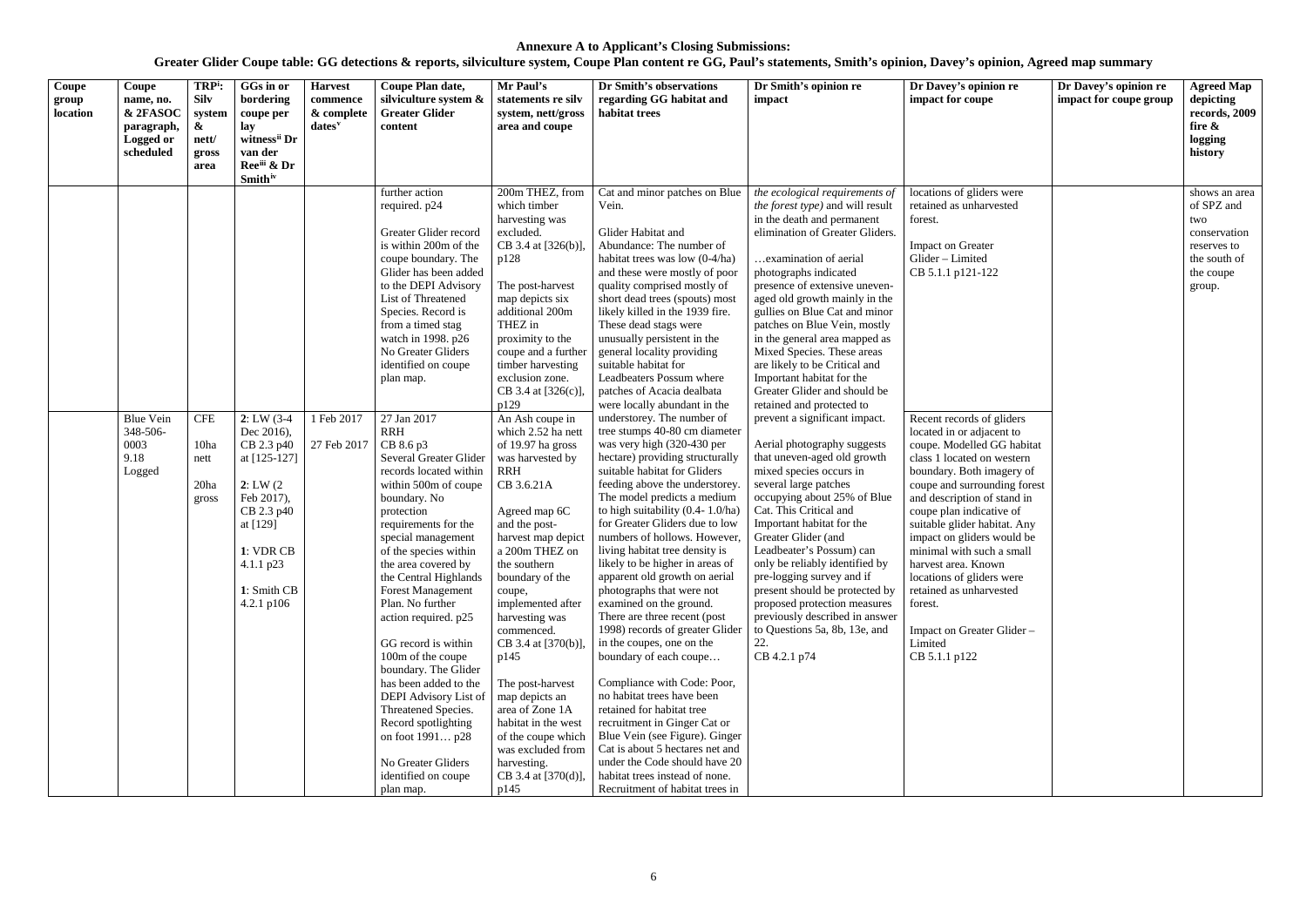| Coupe<br>group<br>location | Coupe<br>name, no.<br>& 2FASOC<br>paragraph,<br>Logged or<br>scheduled | TRP <sup>i</sup> :<br><b>Silv</b><br>system<br>$\boldsymbol{\&}$<br>nett/<br>gross<br>area | GGs in or<br>bordering<br>coupe per<br>lay<br>witness <sup>ii</sup> Dr<br>van der<br>Reeiii & Dr<br><b>Smith</b> iv | <b>Harvest</b><br>commence<br>& complete<br>dates <sup>v</sup> | Coupe Plan date,<br>silviculture system &<br><b>Greater Glider</b><br>content                                                                                                                                                                                                                                                                                                                                                                | Mr Paul's<br>statements re silv<br>system, nett/gross<br>area and coupe                                                                                                                                                                                                                                                                                                                                                                                                                                  | Dr Smith's observations<br>regarding GG habitat and<br>habitat trees                                                                                                                                                                                                                                                                                                                                                                                                                                                                                                                                                                                                                                                                                                                                           | Dr Smith's opinion re<br>impact                                                                                                                                                                                                                                                                                                                                                                                                                                                                                                                                                                                                                                                                                                                                                                                                                                          | Dr Davey's opinion re<br>impact for coupe                                                                                                                                                                                                                                                                                                                                                                                                                                                  | Dr Davey's opinion re<br>impact for coupe group | <b>Agreed Map</b><br>depicting<br>records, 2009<br>fire &<br>logging<br>history                                                                                                                                                                                                                         |
|----------------------------|------------------------------------------------------------------------|--------------------------------------------------------------------------------------------|---------------------------------------------------------------------------------------------------------------------|----------------------------------------------------------------|----------------------------------------------------------------------------------------------------------------------------------------------------------------------------------------------------------------------------------------------------------------------------------------------------------------------------------------------------------------------------------------------------------------------------------------------|----------------------------------------------------------------------------------------------------------------------------------------------------------------------------------------------------------------------------------------------------------------------------------------------------------------------------------------------------------------------------------------------------------------------------------------------------------------------------------------------------------|----------------------------------------------------------------------------------------------------------------------------------------------------------------------------------------------------------------------------------------------------------------------------------------------------------------------------------------------------------------------------------------------------------------------------------------------------------------------------------------------------------------------------------------------------------------------------------------------------------------------------------------------------------------------------------------------------------------------------------------------------------------------------------------------------------------|--------------------------------------------------------------------------------------------------------------------------------------------------------------------------------------------------------------------------------------------------------------------------------------------------------------------------------------------------------------------------------------------------------------------------------------------------------------------------------------------------------------------------------------------------------------------------------------------------------------------------------------------------------------------------------------------------------------------------------------------------------------------------------------------------------------------------------------------------------------------------|--------------------------------------------------------------------------------------------------------------------------------------------------------------------------------------------------------------------------------------------------------------------------------------------------------------------------------------------------------------------------------------------------------------------------------------------------------------------------------------------|-------------------------------------------------|---------------------------------------------------------------------------------------------------------------------------------------------------------------------------------------------------------------------------------------------------------------------------------------------------------|
|                            | <b>Blue Cat</b><br>344-509-<br>0007<br>10.22<br>Scheduled              | <b>CFE</b><br>30ha<br>nett<br>42.4ha<br>gross                                              | 0: LW<br>0: VDR<br>1: Smith CB<br>4.2.1 p106                                                                        | N/a                                                            | N/a                                                                                                                                                                                                                                                                                                                                                                                                                                          | N/a                                                                                                                                                                                                                                                                                                                                                                                                                                                                                                      | areas where they are currently<br>scarce is necessary to comply<br>with the Code of Practice.<br>CB 4.2.1 p75-75                                                                                                                                                                                                                                                                                                                                                                                                                                                                                                                                                                                                                                                                                               |                                                                                                                                                                                                                                                                                                                                                                                                                                                                                                                                                                                                                                                                                                                                                                                                                                                                          | Historic records of gliders<br>located in or adjacent to<br>coupe. Modelled GG habitat<br>class 1 located in LBP SPZs.<br>Imagery of coupe and<br>surrounding forest indicative<br>of suitable glider habitat.<br>Any harvest impact on<br>gliders would be limited as<br>known locations of gliders<br>remain as unharvested<br>forest and individuals<br>affected by harvesting will<br>likely relocate to retained<br>forest.<br>Impact on Greater Glider -<br>Limited<br>CB 5.1.1 p155 |                                                 |                                                                                                                                                                                                                                                                                                         |
| Baw Baw                    | Rowels<br>483-505-<br>0002<br>9.32<br>Logged                           | <b>STR</b><br>27ha<br>nett<br>42.2ha<br>gross                                              | 0: LW<br>0: VDR<br>1: Smith CB<br>4.2.1 p106                                                                        | $11$ Apr<br>2017<br>24 Nov<br>2017                             | 27 Oct 2017<br>STR CB 8.7 p5<br>Greater Glider within<br>coupe boundary<br>identified during<br>overlay process.<br>No detection based<br>requirements exist for<br>Greater Gliders within<br>the Central Highlands<br>FMA. Prioritise the<br>largest diameter trees<br>with large visible<br>hollows for retention<br>as habitat trees where<br>possible/where they<br>exist. p23<br>No Greater Gliders<br>identified on coupe<br>plan map. | A mixed species<br>coupe in which<br>7.77 ha nett of<br>42.25 ha gross was<br>harvested by STR<br>CB 3.6.21A<br>The post-harvest<br>map and agreed<br>map 7C depict a<br>SPZ across the<br>northern border of<br>the coupe running<br>in both directions.<br>CB 3.4 at [409(c)],<br>p159<br>The post-harvest<br>map depicts an<br>SPZ and a 200m<br>THEZ to the south<br>of the coupe.<br>CB 3.4 at [409(d)],<br>p159<br>Agreed map 7C<br>depicts a Greater<br>Glider detection at<br>the eastern end of | Forest Type/Structure.<br>Mapped as more than about<br>$50\%$ old growth (pre 1860)<br>Mixed Species in both coupes<br>with the remainder 1939<br>Mixed Species (Diving Spur)<br>and about 25% 1939 regrowth<br>and 2017 regrowth (Rowels).<br>This is not entirely consistent<br>with site survey which shows<br>(from remnant old growth<br>habitat trees (see Figure Baw<br>Baw Rowels) that uneven-<br>aged old growth occurred<br>across the logged part of<br>Rowels before timber<br>harvesting. This old growth is<br>not clearly evident on aerial<br>photographs. Site inspection<br>shows that the many living<br>senescent trees in this area<br>have broken tops which may<br>have been damaged by wind<br>throw, possibly making the<br>canopy height more uniform<br>than normal in old growth. | Significance of Impact: Very<br>high on logged part of Rowels<br>and scheduled coupes if<br>logged. Due to the total loss of<br>high quality (important and<br>critical) old growth Glider<br>habitat. The habitat will never<br>recover under current<br>harvesting practice because<br>harvesting rotations are too<br>short. The retained habitat<br>trees Rowels have been largely<br>damaged by post logging<br>burning and are mostly likely<br>to fall before the regenerating<br>forest reaches an age (about 75<br>years) suitable for<br>recolonization by gliders. If<br>the forest is re-harvested<br>within about 75 years of age<br>the protection of habitat trees<br>for Greater Gliders would be<br>largely superfluous except in<br>close proximity (75m) of<br>permanently protected habitat.<br>Aerial photography may not<br>always be reliable for | 2017 GG record located in<br>forest not harvested in<br>northeast of coupe. Imagery<br>indicates suitable glider<br>habitat in northern part of<br>coupe and extending into<br>northern SPZ. Likely limited<br>impact from harvest events<br>on local GG population with<br>any individuals affected by<br>harvest event moving into<br>retained forest.<br>Impact on Greater Glider -<br>Limited<br>CB 5.1.1 p126                                                                         | N/a                                             | Agreed Map<br><b>CB 7.7F</b><br>shows the<br>Baw Baw<br>coupes are<br>surrounded<br>by forest<br>logged by<br>clearfelling<br>between 1987<br>and 1999 to<br>the east. It<br>shows an<br>SPZ to the<br>north and<br>south of the<br>coupe group,<br>with<br>fragmented<br>SPZs to the<br>east and west. |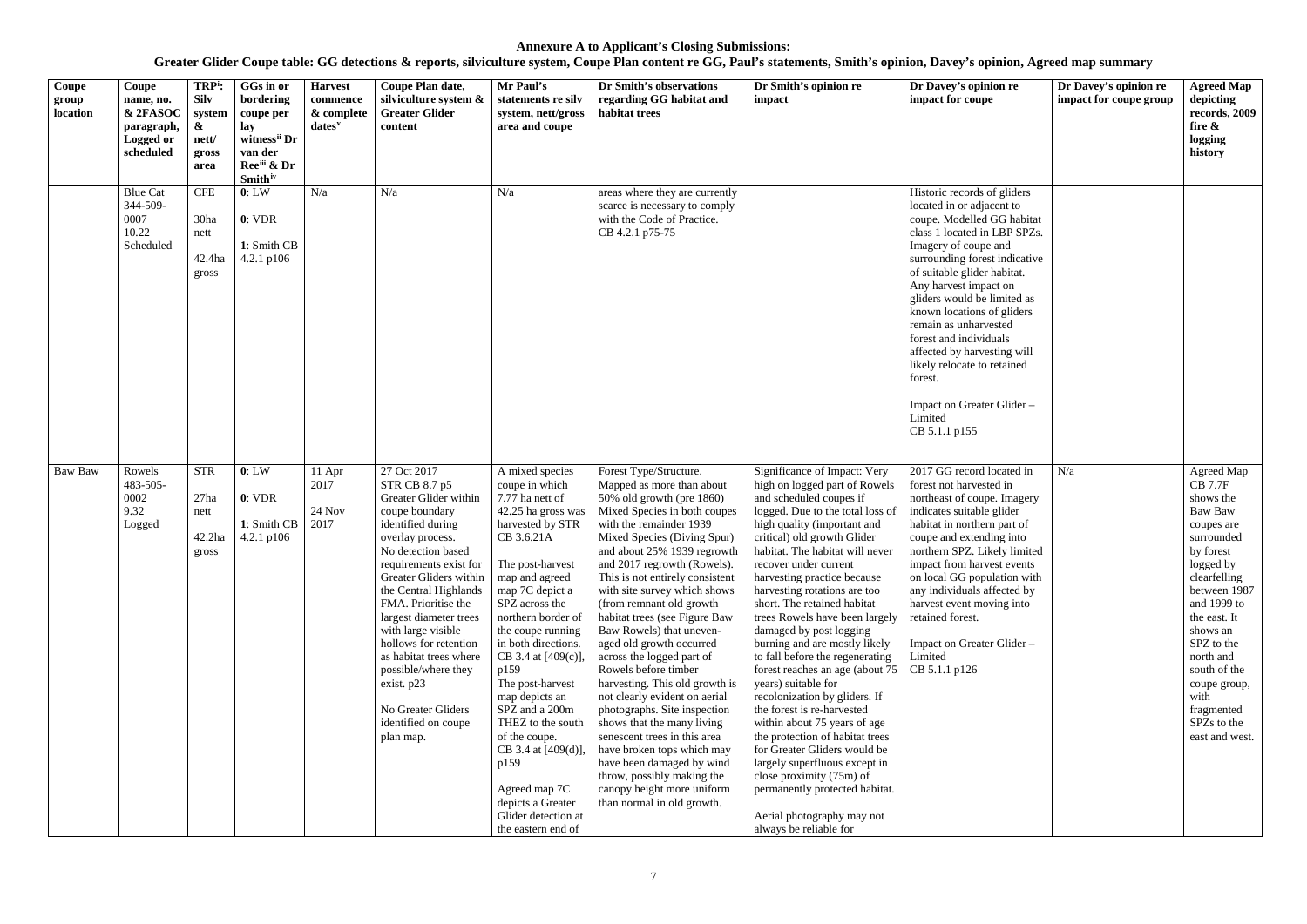| Coupe<br>group<br>location | Coupe<br>name, no.<br>& 2FASOC<br>paragraph,<br>Logged or<br>scheduled | TRP <sup>i</sup> :<br><b>Silv</b><br>system<br>$\boldsymbol{\alpha}$<br>nett/<br>gross<br>area | GGs in or<br>bordering<br>coupe per<br>lay<br>witness <sup>ii</sup> Dr<br>van der<br>Reeiii & Dr<br><b>Smith</b> iv    | <b>Harvest</b><br>commence<br>& complete<br>$dates$ <sup>v</sup> | Coupe Plan date,<br>silviculture system &<br><b>Greater Glider</b><br>content | Mr Paul's<br>statements re silv<br>system, nett/gross<br>area and coupe                                                                         | Dr Smith's observations<br>regarding GG habitat and<br>habitat trees                                                                                                                                                                                                                                                                                                                                                                                                                                                                                                                                                                                                                                                                                                                                                                                                                                                                                                                                                               | Dr Smith's opinion re<br>impact                                                                                                                                                                                                                                                 | Dr Davey's opinion re<br>impact for coupe                                                                                                                                                                                                                                                                                                                                                                                                                        | Dr Davey's opinion re<br>impact for coupe group | <b>Agreed Map</b><br>depicting<br>records, 2009<br>fire &<br>logging<br>history                                                            |
|----------------------------|------------------------------------------------------------------------|------------------------------------------------------------------------------------------------|------------------------------------------------------------------------------------------------------------------------|------------------------------------------------------------------|-------------------------------------------------------------------------------|-------------------------------------------------------------------------------------------------------------------------------------------------|------------------------------------------------------------------------------------------------------------------------------------------------------------------------------------------------------------------------------------------------------------------------------------------------------------------------------------------------------------------------------------------------------------------------------------------------------------------------------------------------------------------------------------------------------------------------------------------------------------------------------------------------------------------------------------------------------------------------------------------------------------------------------------------------------------------------------------------------------------------------------------------------------------------------------------------------------------------------------------------------------------------------------------|---------------------------------------------------------------------------------------------------------------------------------------------------------------------------------------------------------------------------------------------------------------------------------|------------------------------------------------------------------------------------------------------------------------------------------------------------------------------------------------------------------------------------------------------------------------------------------------------------------------------------------------------------------------------------------------------------------------------------------------------------------|-------------------------------------------------|--------------------------------------------------------------------------------------------------------------------------------------------|
|                            | Diving Spur<br>483-505-<br>0018<br>10.34<br>Scheduled                  | <b>CFE</b><br>17ha<br>nett<br>45.7ha<br>gross                                                  | $3: LW(2-3)$<br>Sep 2017),<br>CB 2.3 p50<br>at [185-186]<br>3: VDR CB<br>4.1.1 $p24$<br>2: Smith CB<br>$4.2.1$ p $106$ | N/a                                                              | N/a                                                                           | the coupe in the<br>unharvested area<br>and a visual<br>amenity buffer for<br>the Carringal<br>Scout Camp<br>CB 3.4 at [409(e)],<br>p159<br>N/a | Glider Habitat and<br>Abundance: Predicted<br>suitability for Greater Gliders<br>is very high $(1.6 - 2.1/ha)$ due<br>to abundant living senescent<br>trees with hollows, and<br>abundant large stems (40-80)<br>cm). There are actual records<br>of Greater Gliders in both<br>coupes. The VicForests<br><b>Greater Glider High Quality</b><br>Habitat correctly predicts<br>about 75% of the old growth<br>habitat in Diving spur, but<br>misses all the old growth<br>habitat in Rowels.<br>Compliance with Code: Poor<br>in the logged part of Rowels.<br>Habitat trees not protected<br>during logging operations with<br>more than 50% severely burnt<br>and not likely to survive. No<br>habitat trees in clumps, old<br>growth forest has not been<br>protected from logging. Use of<br>high intensity logging<br>(clearfelling) in Mixed<br>Species forest is inconsistent<br>with the Code of Practice and<br>will result in the death and<br>elimination of all Greater<br>Gliders on the logged areas.<br>CB 4.2.1 p74 | detection of old growth forest<br>where it has a uniform (rather<br>than irregular) canopy, such as<br>on extensive parts of Rowels.<br>This means that the presence<br>of Greater Glider habitat can<br>only be reliably determined by<br>pre-logging surveys.<br>CB 4.2.1 p74 | Three GG recent records<br>located 500m northeast in<br>Rowles coupe. Imagery<br>indicates glider habitat<br>in coupe and surrounding<br>forests. Harvesting will<br>affect individual gliders.<br>About 50% of modelled GG<br>habitat class 1 in harvest<br>area. The impact on the local<br>population is likely to<br>be minor; a result of the<br>amount of high-quality<br>habitat being harvested.<br>Impact on Greater Glider -<br>Minor<br>CB 5.1.1 p163 |                                                 |                                                                                                                                            |
|                            |                                                                        |                                                                                                |                                                                                                                        |                                                                  |                                                                               |                                                                                                                                                 | Photographs of uneven aged<br>old growth Mixed Species and<br>uneven aged old growth Ash<br>p76-77                                                                                                                                                                                                                                                                                                                                                                                                                                                                                                                                                                                                                                                                                                                                                                                                                                                                                                                                 |                                                                                                                                                                                                                                                                                 |                                                                                                                                                                                                                                                                                                                                                                                                                                                                  |                                                 |                                                                                                                                            |
| Beech<br>Creek             | Waves<br>300-524-<br>0002<br>10.12<br>Scheduled                        | <b>CFE</b><br>20ha<br>nett<br>43.3ha<br>gross                                                  | 1: LW $(9-10)$ N/a<br>Aug 2017),<br>CB 2.3 p68<br>at [283-284]<br>1: VDR CB<br>4.1.1 $p25$                             |                                                                  | N/a                                                                           | N/a                                                                                                                                             | Forest Type and Structure:<br>VicForests map these coupes<br>as a mix of 1939 and pre-1900<br>Ash Forests. Site inspection<br>occurred only in the 1939<br>portion of the coupes and was<br>consistent with mapping.<br>Aerial photography is                                                                                                                                                                                                                                                                                                                                                                                                                                                                                                                                                                                                                                                                                                                                                                                      | Significance of Logging<br>Impact. Pre 1900 (old growth)<br>Ash forest is a very rare and<br>critical resource in<br>the Central Highlands. It is<br>estimated that prior to<br>European settlement, 30-60%<br>of the Mountain Ash                                              | Recent GG record within<br>500m of eastern boundary.<br>Imagery indicates suitable<br>GG habitat in and<br>surrounding the coupe. The<br>LBP SPZs include the<br>majority of the 1850s ash<br>and class 1 GG habitat. Any<br>GGs impacted by harvesting                                                                                                                                                                                                          | N/a                                             | Agreed Map<br><b>CB 7.8F</b><br>shows that the<br><b>Beech Creek</b><br>coupes are<br>surrounded<br>by forest<br>logged by<br>clearfelling |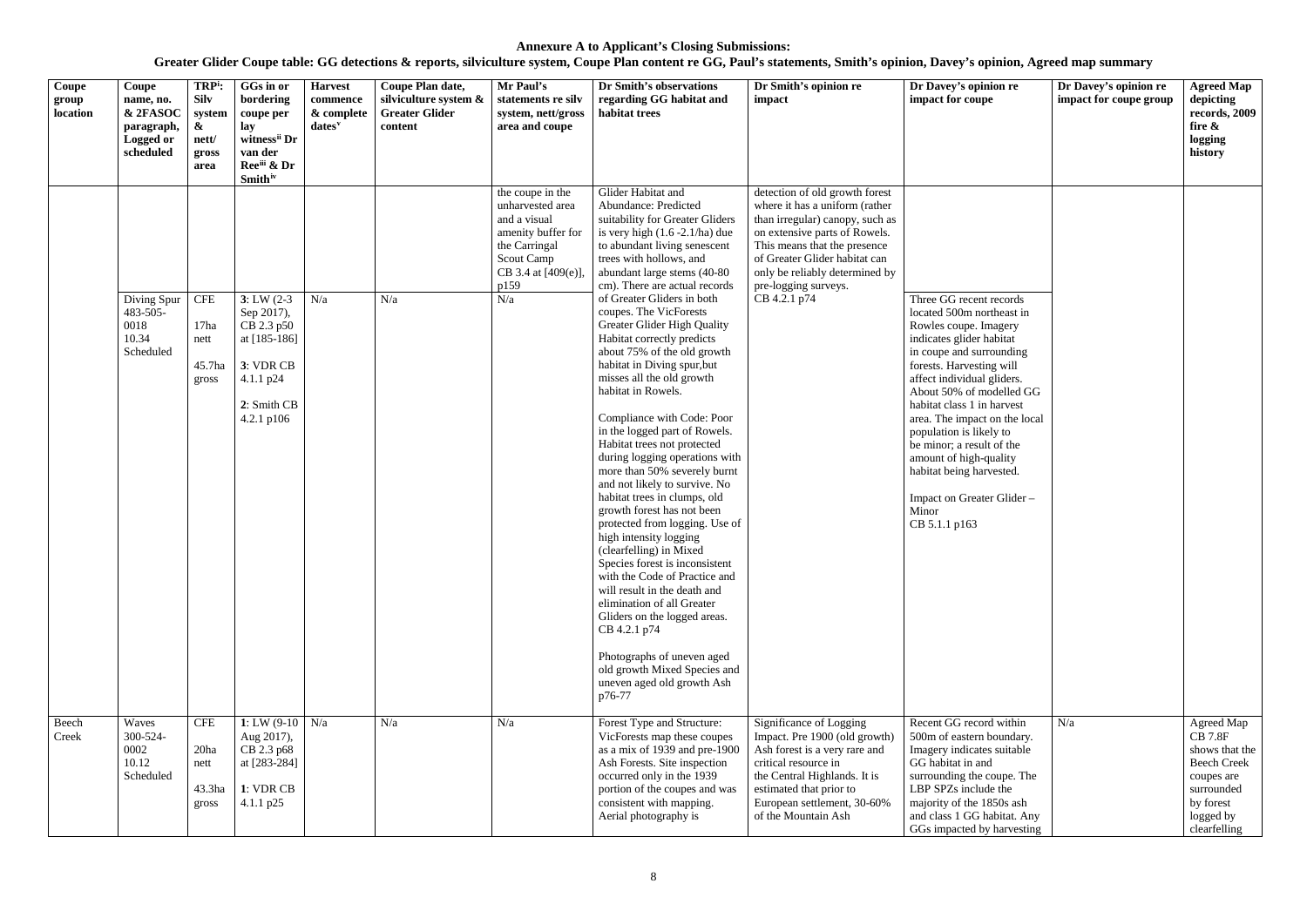| Coupe<br>group<br>location | Coupe<br>name, no.<br>& 2FASOC<br>paragraph,<br>Logged or<br>scheduled | TRP <sup>i</sup> :<br><b>Silv</b><br>system<br>&<br>nett/<br>gross<br>area | GGs in or<br>bordering<br>coupe per<br>lay<br>witness <sup>ii</sup> Dr<br>van der<br>Reeiii & Dr                                                                             | <b>Harvest</b><br>commence<br>& complete<br>dates <sup>v</sup> | Coupe Plan date,<br>silviculture system &<br><b>Greater Glider</b><br>content | Mr Paul's<br>statements re silv<br>system, nett/gross<br>area and coupe | Dr Smith's observations<br>regarding GG habitat and<br>habitat trees                                                                                                                                                                                                                                                                                                                                                                  | Dr Smith's opinion re<br>impact                                                                                                                                                                                                                                                                                                                                                                                                                                                                                                                                                                                                                                                                                                                                                                                                                                                                                                                                                                                                                                                                                                                                                                                                                                                                                    | Dr Davey's opinion re<br>impact for coupe                                                                                                                                                                                                                                                                                                                                                                                                                                                                                                                                                                                                                                                                                                                                           | Dr Davey's opinion re<br>impact for coupe group | <b>Agreed Map</b><br>depicting<br>records, 2009<br>fire &<br>logging<br>history                                                          |
|----------------------------|------------------------------------------------------------------------|----------------------------------------------------------------------------|------------------------------------------------------------------------------------------------------------------------------------------------------------------------------|----------------------------------------------------------------|-------------------------------------------------------------------------------|-------------------------------------------------------------------------|---------------------------------------------------------------------------------------------------------------------------------------------------------------------------------------------------------------------------------------------------------------------------------------------------------------------------------------------------------------------------------------------------------------------------------------|--------------------------------------------------------------------------------------------------------------------------------------------------------------------------------------------------------------------------------------------------------------------------------------------------------------------------------------------------------------------------------------------------------------------------------------------------------------------------------------------------------------------------------------------------------------------------------------------------------------------------------------------------------------------------------------------------------------------------------------------------------------------------------------------------------------------------------------------------------------------------------------------------------------------------------------------------------------------------------------------------------------------------------------------------------------------------------------------------------------------------------------------------------------------------------------------------------------------------------------------------------------------------------------------------------------------|-------------------------------------------------------------------------------------------------------------------------------------------------------------------------------------------------------------------------------------------------------------------------------------------------------------------------------------------------------------------------------------------------------------------------------------------------------------------------------------------------------------------------------------------------------------------------------------------------------------------------------------------------------------------------------------------------------------------------------------------------------------------------------------|-------------------------------------------------|------------------------------------------------------------------------------------------------------------------------------------------|
|                            | Surfing<br>300-539-<br>0001<br>10.13<br>Scheduled                      | <b>CFE</b><br>9ha<br>nett<br>27.3 <sub>ha</sub><br>gross                   | <b>Smith</b> <sup>iv</sup><br>0: Smith CB<br>$4.2.1$ p $106$<br>2: LW(21)<br>Jul 2017),<br>CB 2.3 p69<br>at [286]<br>3: VDR CB<br>4.1.1 $p25$<br>3: Smith CB<br>4.2.1 $p106$ | N/a                                                            | N/a                                                                           | N/a                                                                     | consistent with old growth<br>forest mapping.<br>Greater Gilder Habitat and<br>Abundance. There are 3<br>Greater Glider records in<br>Surfing and 1 in Waves<br>(shared on the boundary with<br>Surfing). These records are on<br>(or in close proximity to)<br>VicForests mapped Greater<br>Glider High Quality Habitat<br>Class 1 habitat. This mapping<br>broadly corresponds with<br>mapping of pre 1900 forests.<br>CB 4.2.1 p78 | forests of the Central<br>Highlands were multi-aged or<br>old growth (Lindenmayer et<br>al. 2013b). However, due to<br>fires and past management,<br><2% is currently estimated to<br>be old growth or multi-aged<br>forest (Lindenmayer et al.<br>2015). Protection of all of this<br>remaining habitat is likely to<br>be essential to meet current<br>targets in the Code of Practice<br>which have been set to protect<br>at least 30% of the ash forest<br>within each Leadbeater's<br>Possum Management Unit<br>from timber harvesting so that<br>it can mature into old growth<br>forest (DELWP 2015). This<br>habitat is also critical to the<br>Greater Glider because it<br>provides a suitable structure<br>for gliding and feeding and<br>abundant hollows. The Interim<br><b>Greater Glider Strategy</b><br>(VicForests 2017) does not<br>protect old growth ash forest<br>(and is in this regard<br>inconsistent with the Code of<br>Practice). The Interim Strategy<br>protects only some individual<br>large living old Ash trees in<br>proximity to retained areas. It<br>does not protect whole stands,<br>it excludes small trees with<br>hollows, dead hollows, and<br>trees with hollows $< 150$ cm<br>diameter. Any logging of pre-<br>1900 Ash Forest in Beech<br>Creek coupes is therefore | would likely move to the<br>hydrological buffers and<br>SPZs. The impact on the<br>local population is likely to<br>be limited.<br>Impact on Greater Glider -<br>Limited<br>CB 5.1.1 p149-150<br>Recent GG record within<br>300m of southern boundary.<br>Imagery indicates suitable<br>GG habitat in and<br>surrounding the coupe. The<br>LBP SPZs and large SPZ<br>include the majority of the<br>1850s ash and class 1<br>GG habitat. Most of the<br>1850s ash forest occurs<br>in forest to be retained.<br>Any GGs impacted by<br>harvesting would likely<br>move to the hydrological<br>buffers SPZs or retained<br>forest. Harvesting is limited<br>to nine hectares; any<br>impacts on GG would be<br>limited.<br>Impact on Greater Glider-<br>Limited<br>CB 5.1.1 p150-151 |                                                 | between 1984<br>and $2015$ to<br>the north-east<br>and south-<br>west. It shows<br>an SPZ to the<br>south-east of<br>the coupe<br>group. |
|                            |                                                                        |                                                                            |                                                                                                                                                                              |                                                                |                                                                               |                                                                         |                                                                                                                                                                                                                                                                                                                                                                                                                                       | likely to have a significant<br>impact by causing the death<br>and permanent loss of Greater<br>Gliders and their habitat by<br>intensive logging on short<br>rotations.<br>CB 4.2.1 p78<br>There will be a significant                                                                                                                                                                                                                                                                                                                                                                                                                                                                                                                                                                                                                                                                                                                                                                                                                                                                                                                                                                                                                                                                                            |                                                                                                                                                                                                                                                                                                                                                                                                                                                                                                                                                                                                                                                                                                                                                                                     |                                                 |                                                                                                                                          |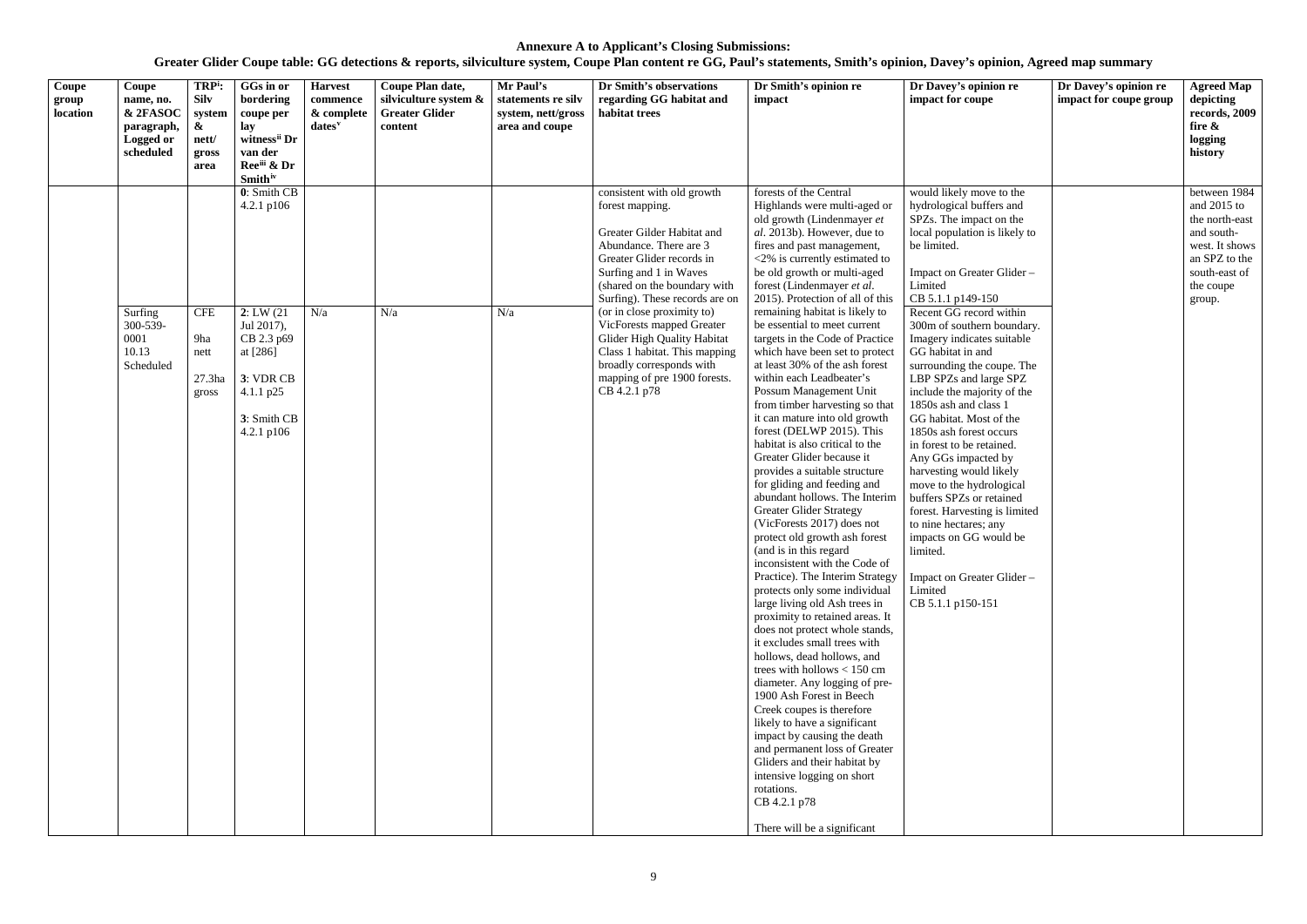| Coupe<br>group<br>location | Coupe<br>name, no.<br>& 2FASOC<br>paragraph,<br><b>Logged or</b><br>scheduled | TRP <sup>i</sup> :<br><b>Silv</b><br>system<br>$\boldsymbol{\alpha}$<br>nett/<br>gross<br>area | GGs in or<br>bordering<br>coupe per<br>lay<br>witness <sup>ii</sup> Dr<br>van der<br>Ree <sup>iii</sup> & Dr<br><b>Smith</b> <sup>iv</sup>                                                                                                                | <b>Harvest</b><br>commence<br>& complete<br>dates <sup>v</sup>                                                            | Coupe Plan date,<br>silviculture system &<br><b>Greater Glider</b><br>content                                                                                                                                                                                                                                                                                                                                                                                                                                                                                                                                                                                                                                                                                                                 | Mr Paul's<br>statements re silv<br>system, nett/gross<br>area and coupe                                                                                                                                                                                                                                                                                                                                                                                                                                                                                                                                                                                                                   | Dr Smith's observations<br>regarding GG habitat and<br>habitat trees                                                                                                                                                                                                                                                                                                                                                                                                                                                                                                                                                                                                                                                                                                                                                                                                                                                                                                                                                                                                                                     | Dr Smith's opinion re<br>impact                                                                                                                                                                                                                                                                                                                                                                                                       | Dr Davey's opinion re<br>impact for coupe                                                                                                                                                                                                                                                                                                                                                                                                                                                                                                                                                                                                             | Dr Davey's opinion re<br>impact for coupe group | <b>Agreed Map</b><br>depicting<br>records, 2009<br>fire $\&$<br>logging<br>history                                                                                                                                                                                                                                                               |
|----------------------------|-------------------------------------------------------------------------------|------------------------------------------------------------------------------------------------|-----------------------------------------------------------------------------------------------------------------------------------------------------------------------------------------------------------------------------------------------------------|---------------------------------------------------------------------------------------------------------------------------|-----------------------------------------------------------------------------------------------------------------------------------------------------------------------------------------------------------------------------------------------------------------------------------------------------------------------------------------------------------------------------------------------------------------------------------------------------------------------------------------------------------------------------------------------------------------------------------------------------------------------------------------------------------------------------------------------------------------------------------------------------------------------------------------------|-------------------------------------------------------------------------------------------------------------------------------------------------------------------------------------------------------------------------------------------------------------------------------------------------------------------------------------------------------------------------------------------------------------------------------------------------------------------------------------------------------------------------------------------------------------------------------------------------------------------------------------------------------------------------------------------|----------------------------------------------------------------------------------------------------------------------------------------------------------------------------------------------------------------------------------------------------------------------------------------------------------------------------------------------------------------------------------------------------------------------------------------------------------------------------------------------------------------------------------------------------------------------------------------------------------------------------------------------------------------------------------------------------------------------------------------------------------------------------------------------------------------------------------------------------------------------------------------------------------------------------------------------------------------------------------------------------------------------------------------------------------------------------------------------------------|---------------------------------------------------------------------------------------------------------------------------------------------------------------------------------------------------------------------------------------------------------------------------------------------------------------------------------------------------------------------------------------------------------------------------------------|-------------------------------------------------------------------------------------------------------------------------------------------------------------------------------------------------------------------------------------------------------------------------------------------------------------------------------------------------------------------------------------------------------------------------------------------------------------------------------------------------------------------------------------------------------------------------------------------------------------------------------------------------------|-------------------------------------------------|--------------------------------------------------------------------------------------------------------------------------------------------------------------------------------------------------------------------------------------------------------------------------------------------------------------------------------------------------|
|                            |                                                                               |                                                                                                |                                                                                                                                                                                                                                                           |                                                                                                                           |                                                                                                                                                                                                                                                                                                                                                                                                                                                                                                                                                                                                                                                                                                                                                                                               |                                                                                                                                                                                                                                                                                                                                                                                                                                                                                                                                                                                                                                                                                           |                                                                                                                                                                                                                                                                                                                                                                                                                                                                                                                                                                                                                                                                                                                                                                                                                                                                                                                                                                                                                                                                                                          | impact on the coupes because,<br>the interim Greater Glider<br>strategy does not protect old<br>growth ash forest. The way to<br>prevent an impact is to protect<br>the habitat around a tree,<br>rather than just protecting an<br>individual pre-1900 tree, so<br>that you're protecting a stand<br>of pre-1900 forest that the<br>Greater Gliders can stay in.<br>T451.3-42                                                        |                                                                                                                                                                                                                                                                                                                                                                                                                                                                                                                                                                                                                                                       |                                                 |                                                                                                                                                                                                                                                                                                                                                  |
| <b>Big River</b>           | Camberwell<br>Junction<br>290-527-<br>0004<br>9.41<br>Logged                  | <b>CFE</b><br>27ha<br>nett<br>33.9ha<br>gross                                                  | 2: LW(17)<br>18 Dec<br>2017), CB<br>2.3 p78 at<br>$[345 - 346]$<br>1: LW $(24 -$<br>25 Dec<br>2017), CB<br>2.3 p78 at<br>$[347 - 348]$<br>Reported 7<br>Jan 2018,<br>CB 2.3 p79<br>at [351]<br>2: VDR CB<br>4.1.1 $p26$<br>2: Smith CB<br>$4.2.1$ p $106$ | Commence-<br>ment date<br>unknown.<br>Completed<br>24 Apr<br>2018<br>(2 <sup>nd</sup> Paul,<br>CB 3.4 at<br>$[178]$ , p77 | 16 Feb 2018<br>CFE: CB 8.8A p5<br>2 Greater Glider<br>species observation<br>records from 2017<br>within coupe<br>boundary. No<br>detection based<br>requirements exist for<br>Greater Gliders within<br>the Central Highlands<br>FMA. Prioritise the<br>largest, live,<br>hollowbearing trees<br>for habitat retention.<br>1 Greater Glider<br>species observation<br>record within 500m of<br>coupe boundary.<br>No detection based<br>requirements exist for<br>Greater Gliders within<br>the Central Highlands<br>FMA. Prioritise the<br>largest, live, hollow<br>bearing trees tor<br>habitat retention. CB<br>8.8A p19<br>Orange stars mark<br>'species observations'<br>on coupe plan map at<br>same locations as lay<br>witness GG<br>detections, per 4.1.1<br>p26. Not identified as | A mixed species<br>coupe in which<br>20.6 ha nett of<br>33.88 ha gross was<br>harvested by CFE<br>CB 3.6.21A<br>VF finalised a<br>habitat assessment<br>in the coupe on 12<br>February 2018, in<br>the knowledge that<br><b>Greater Gliders</b><br>had been observed<br>in or adjacent to<br>the coupe.<br>Following the<br>habitat assessment,<br>a number of<br>habitat protection<br>measures were<br>planned.<br>CB 3.2 at [79-81],<br>p20<br>The coupe did not<br>contain modelled<br>suitable Greater<br>Glider habitat,<br>however an area to<br>the north east of<br>the coupe<br>containing larger<br>trees with hollows<br>was retained.<br>Areas containing<br>pre-1900s trees | Forest Type/Structure: Both<br>coupes are mapped as all 1939<br>regrowth and predominantly<br>Mixed Species with about<br>50% crown scorch and some<br>crown burn (Camberwell<br>Junction) and about 30%<br>crown scorch (Vice Captain)<br>and light fire in 2009 in the<br>balance of forest on both<br>coupes. Site inspection<br>revealed uneven aged old<br>growth on both coupes with<br>abundant large old senescent<br>Gums and Stringybarks<br>scattered across the coupes.<br>These old growth trees appear<br>to have survived and<br>recovered after the 2009<br>wildfire.<br>Greater Gilder Habitat and<br>Abundance: Predicted greater<br>glider abundance is high on<br>both coupes (1.0 gliders/ha on<br>Camberwell Junction and 1.9<br>on Vice Captain). Four Greater<br>Gliders were reported from<br>Vice captain and two<br>(including one 75% certain) in<br>Camberwell Junction in 2017.<br>This indicates that Greater<br>Gliders were able to recover<br>from a quite severe fire in<br>2009 within a period as little<br>as 8 years after fire in these<br>Mixed Species forest. | Significance of Impact: High<br>on Camberwell Junction due<br>to the loss of high quality<br>(important and critical) old<br>growth Glider habitat with a<br>known occurrence of Greater<br>Gliders before logging. Very<br>high on Vice Captain if<br>clearfelled on short rotations<br>$(< 80$ years) due to permanent<br>loss of critical and important<br>mature and old growth habitat<br>with abundant hollows.<br>CB 4.2.1 p79 | No GG records in coupe or<br>surrounding coupes. Two<br>2012 records located more<br>than 2km southwest of<br>coupe. Imagery indicates<br>suitable glider habitat in<br>coupe and surrounding<br>forests. Quality of habitat<br>dependent on forest<br>recovery after 2009 fire.<br>Two GGs observed in coupe<br>and identified in coupe plan<br>(FOR.002.010.0006_00<br>19 and FOR.002.010.0007).<br>Harvesting will affect<br>individual gliders and impact<br>will depend on them moving<br>to retained forest. The<br>impact on the local<br>population is likely to be<br>limited.<br>Impact on Greater Glider -<br>Limited<br>CB 5.1.1 p164-165 | N/a                                             | Agreed Map<br><b>CB 7.9F</b><br>shows that the<br><b>Big River</b><br>coupes were<br>lightly,<br>moderately or<br>severely<br>burned by the<br>2009 fires and<br>are separated<br>by an area of<br>forest logged<br>by<br>clearfelling<br>between 2003<br>to $2005$ , with<br>SPZ along the<br>south and<br>south-west of<br>the coupe<br>group. |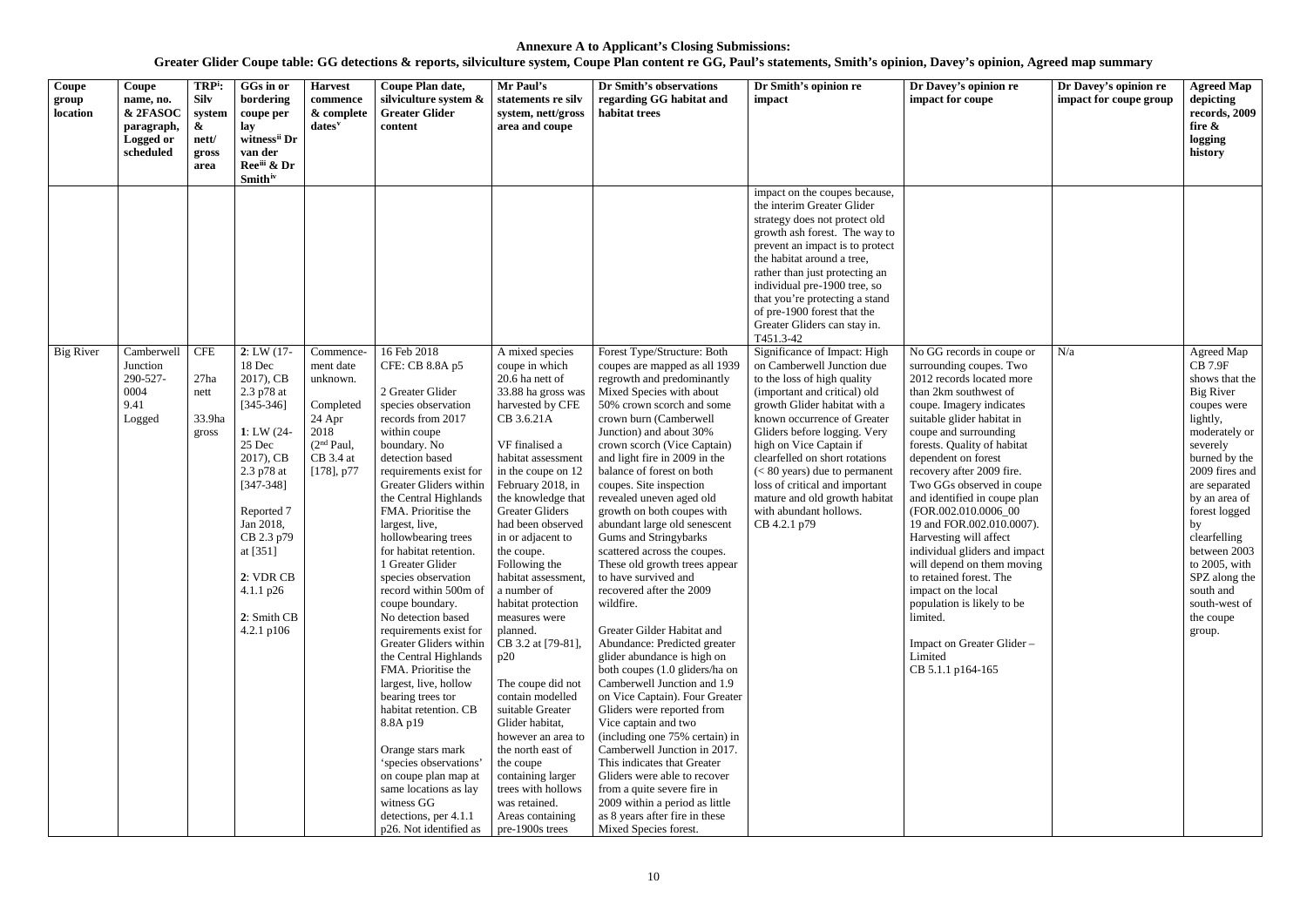| Coupe<br>group<br>location | Coupe<br>name, no.<br>& 2FASOC<br>paragraph,<br>Logged or<br>scheduled | TRP <sup>i</sup> :<br><b>Silv</b><br>system<br>$\boldsymbol{\alpha}$<br>nett/<br>gross<br>area | GGs in or<br>bordering<br>coupe per<br>lay<br>witness <sup>ii</sup> Dr<br>van der<br>Ree <sup>iii</sup> & Dr<br><b>Smith</b> <sup>iv</sup>                                                                                                             | <b>Harvest</b><br>commence<br>& complete<br>dates <sup>v</sup> | Coupe Plan date,<br>silviculture system &<br><b>Greater Glider</b><br>content                                                                                                                                                                                                                                                                                                                                                                                                                                                                                                                                           | Mr Paul's<br>statements re silv<br>system, nett/gross<br>area and coupe                                                                                                                                                                                                                                                                                                                                                                                                                                                                                                                                                                                                                                                                                                                                                                                                                    | Dr Smith's observations<br>regarding GG habitat and<br>habitat trees                                                                                                                                                                                                                                                                                                                                                                                                                                                                                                                                                                     | Dr Smith's opinion re<br>impact | Dr Davey's opinion re<br>impact for coupe                                                                                                                                                                                                                                                                                                                                                                                                                                                                                                                                                                      | Dr Davey's opinion re<br>impact for coupe group | <b>Agreed Map</b><br>depicting<br>records, 2009<br>fire &<br>logging<br>history |
|----------------------------|------------------------------------------------------------------------|------------------------------------------------------------------------------------------------|--------------------------------------------------------------------------------------------------------------------------------------------------------------------------------------------------------------------------------------------------------|----------------------------------------------------------------|-------------------------------------------------------------------------------------------------------------------------------------------------------------------------------------------------------------------------------------------------------------------------------------------------------------------------------------------------------------------------------------------------------------------------------------------------------------------------------------------------------------------------------------------------------------------------------------------------------------------------|--------------------------------------------------------------------------------------------------------------------------------------------------------------------------------------------------------------------------------------------------------------------------------------------------------------------------------------------------------------------------------------------------------------------------------------------------------------------------------------------------------------------------------------------------------------------------------------------------------------------------------------------------------------------------------------------------------------------------------------------------------------------------------------------------------------------------------------------------------------------------------------------|------------------------------------------------------------------------------------------------------------------------------------------------------------------------------------------------------------------------------------------------------------------------------------------------------------------------------------------------------------------------------------------------------------------------------------------------------------------------------------------------------------------------------------------------------------------------------------------------------------------------------------------|---------------------------------|----------------------------------------------------------------------------------------------------------------------------------------------------------------------------------------------------------------------------------------------------------------------------------------------------------------------------------------------------------------------------------------------------------------------------------------------------------------------------------------------------------------------------------------------------------------------------------------------------------------|-------------------------------------------------|---------------------------------------------------------------------------------|
|                            | Vice<br>Captain<br>290-525-<br>0002<br>10.38<br>Scheduled              | <b>CFE</b><br>20ha<br>nett<br>42.8ha<br>gross                                                  | 1: LW $(24 -$<br>25 Dec<br>2017), CB<br>2.3 p80 at<br>$[355-356]$<br>$3: LW(30-$<br>31 Dec<br>2017), CB<br>2.3 p80 at<br>$[357-358]$<br>Reported 7<br>Jan 2018,<br>CB 2.3 p81<br>at $[361]$<br>4: VDR CB<br>4.1.1 $p26$<br>4: Smith CB<br>4.2.1 $p106$ | N/a                                                            | Greater Glider on the<br>coupe plan map. p22<br>9 Apr 2018<br>CFE: CB 8.28, p5 &<br>8.28A, p6<br>3 unverified Greater<br>Glider species<br>observation records<br>$(2017)$ within coupe<br>Boundary. No<br>detection based<br>requirements exist for<br>Greater Gliders within<br>the Central Highlands<br>FMA. Prioritise the<br>largest, live, hollow<br>bearing trees for<br>habitat retention. p19<br>Orange stars mark<br>'species observations'<br>on coupe plan map at<br>same locations as lay<br>witness GG<br>detections, per 4.1.1<br>p26. Not identified as<br>Greater Glider on the<br>coupe plan map. p24 | were also excluded<br>from harvesting.<br>CB 3.4 at [446],<br>p171<br>VF finalised a<br>habitat assessment<br>in the coupe on 18<br>April 2018, in the<br>knowledge that<br><b>Greater Gliders</b><br>had been observed<br>in or adjacent to<br>the coupe.<br>Following the<br>habitat assessment,<br>a number of<br>habitat protection<br>measures were<br>planned.<br>CB 3.2 at [79-81],<br>p20<br>The habitat<br>protection<br>measures are:<br>an area in the north<br>and south of the<br>coupe containing<br>larger trees with<br>hollows has been<br>retained, an area of<br>Zone 1A to the<br>south of the coupe<br>will be excluded<br>from harvesting<br>and a number of<br>isolated pre-1900<br>Ash trees will be<br>excluded from<br>harvesting.<br>CB 3.2 at [104],<br>p25<br>VF will conduct its<br>operations in<br>accordance with<br>the management<br>actions identified | Compliance with Code:<br>Stream VWB protection zones<br>in the centre of the coupe<br>(Map 9c) have been logged<br>and not retained as shown<br>Timber Harvesting does not<br>comply with Habitat Tree<br>Prescriptions in the Code.<br>Specifically retained habitat<br>trees are not protected from<br>damage during harvesting and<br>site preparation, habitat trees<br>are not retained in clumps.<br>Areas shown as modelled<br>exclusion zones for drainage<br>buffers (Map 9c) were cleared<br>during logging showing that<br>these protection zones are not<br>reliable for biodiversity and<br>Greater Glider.<br>CB 4.2.1 p79 |                                 | Two 2012 records located<br>more than 1km west of<br>coupe. Imagery indicates<br>suitable glider habitat in<br>coupe and surrounding<br>forests not severely affected<br>by 2009 fire. Quality of<br>habitat dependent on forest<br>recovery after 2009 fire.<br>Three unverified GGs<br>observed in coupe<br>(FOR.002.061.0010_00<br>19 and FOR.002.061.0012).<br>Harvesting will affect<br>individual gliders and impact<br>will depend on them moving<br>to retained forest. The<br>impact on the local<br>population is likely to be<br>limited.<br>Impact on Greater Glider -<br>Limited<br>CB 5.1.1 p165 |                                                 |                                                                                 |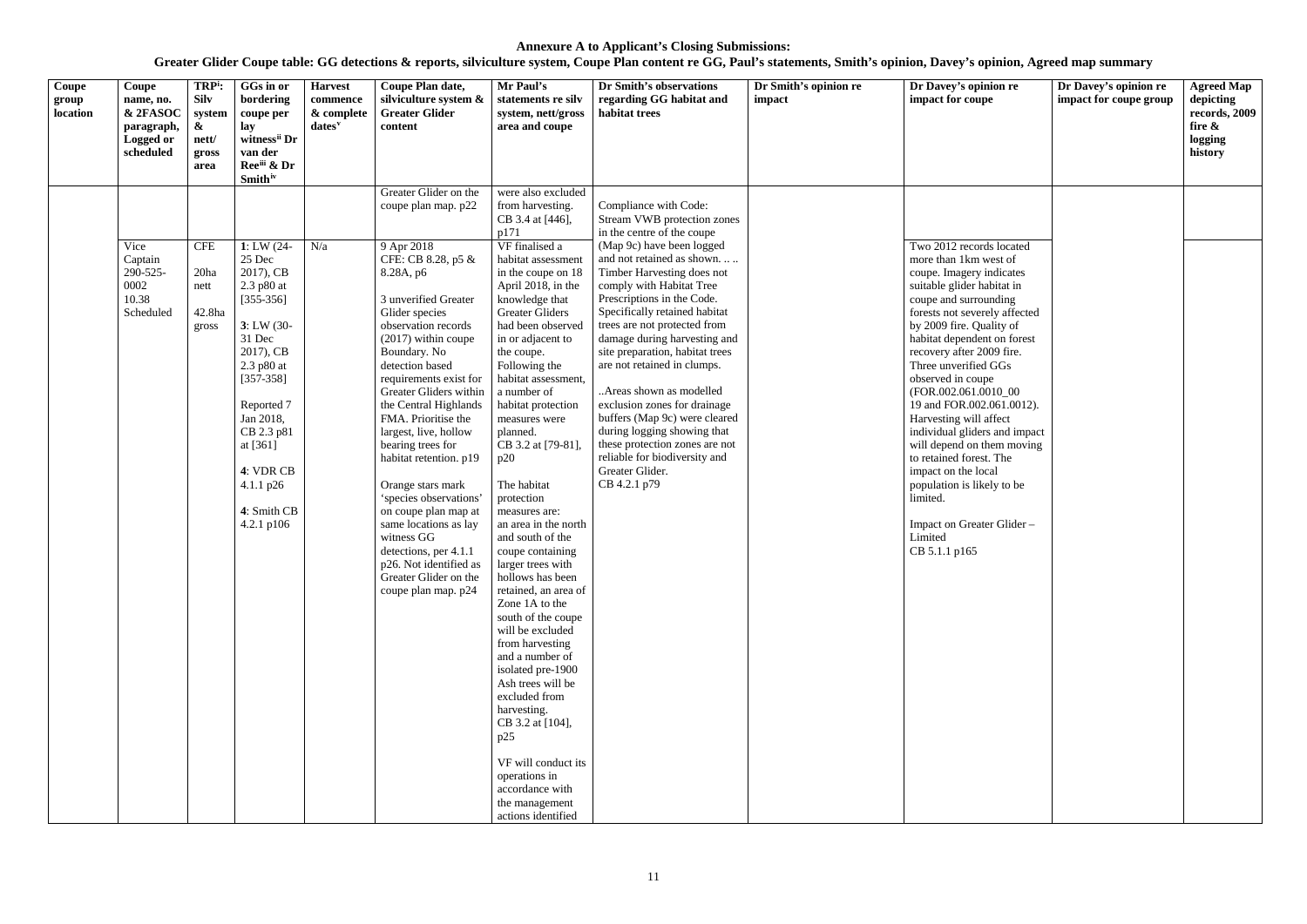| Coupe<br>group<br>location | Coupe<br>name, no.<br>& 2FASOC<br>paragraph,<br>Logged or<br>scheduled | TRP <sup>i</sup> :<br><b>Silv</b><br>system<br>&<br>nett/<br>gross<br>area | GGs in or<br>bordering<br>coupe per<br>lay<br>witness <sup>ii</sup> Dr<br>van der<br>Reeii & Dr<br><b>Smith</b> iv                                                                                                                                                                                                                   | <b>Harvest</b><br>commence<br>& complete<br>dates <sup>v</sup> | Coupe Plan date,<br>silviculture system &<br><b>Greater Glider</b><br>content | Mr Paul's<br>statements re silv<br>system, nett/gross<br>area and coupe                                                                                                                                                                                                                                                                                                                             | Dr Smith's observations<br>regarding GG habitat and<br>habitat trees                                                                                                                                                                                                                                                                                                                                                                                                                                                                                                                                                                                                                                                                                                                                                                | Dr Smith's opinion re<br>impact                                                                                                                                                                                                                                                                                                                                                                                                                                                                                                                                                                                                                                                                                                                                                                                                                                                                        | Dr Davey's opinion re<br>impact for coupe                                                                                                                                                                                                                                                                                                                                                                               | Dr Davey's opinion re<br>impact for coupe group | <b>Agreed Map</b><br>depicting<br>records, 2009<br>fire &<br>logging<br>history                                                                                                                                                                                                                                                                                                                              |
|----------------------------|------------------------------------------------------------------------|----------------------------------------------------------------------------|--------------------------------------------------------------------------------------------------------------------------------------------------------------------------------------------------------------------------------------------------------------------------------------------------------------------------------------|----------------------------------------------------------------|-------------------------------------------------------------------------------|-----------------------------------------------------------------------------------------------------------------------------------------------------------------------------------------------------------------------------------------------------------------------------------------------------------------------------------------------------------------------------------------------------|-------------------------------------------------------------------------------------------------------------------------------------------------------------------------------------------------------------------------------------------------------------------------------------------------------------------------------------------------------------------------------------------------------------------------------------------------------------------------------------------------------------------------------------------------------------------------------------------------------------------------------------------------------------------------------------------------------------------------------------------------------------------------------------------------------------------------------------|--------------------------------------------------------------------------------------------------------------------------------------------------------------------------------------------------------------------------------------------------------------------------------------------------------------------------------------------------------------------------------------------------------------------------------------------------------------------------------------------------------------------------------------------------------------------------------------------------------------------------------------------------------------------------------------------------------------------------------------------------------------------------------------------------------------------------------------------------------------------------------------------------------|-------------------------------------------------------------------------------------------------------------------------------------------------------------------------------------------------------------------------------------------------------------------------------------------------------------------------------------------------------------------------------------------------------------------------|-------------------------------------------------|--------------------------------------------------------------------------------------------------------------------------------------------------------------------------------------------------------------------------------------------------------------------------------------------------------------------------------------------------------------------------------------------------------------|
|                            |                                                                        |                                                                            |                                                                                                                                                                                                                                                                                                                                      |                                                                |                                                                               | on the Biodiversity<br><b>Inspection Map</b><br>CB 3.2 at [105],<br>p26                                                                                                                                                                                                                                                                                                                             |                                                                                                                                                                                                                                                                                                                                                                                                                                                                                                                                                                                                                                                                                                                                                                                                                                     |                                                                                                                                                                                                                                                                                                                                                                                                                                                                                                                                                                                                                                                                                                                                                                                                                                                                                                        |                                                                                                                                                                                                                                                                                                                                                                                                                         |                                                 |                                                                                                                                                                                                                                                                                                                                                                                                              |
| Cambarville                | <b>Bromance</b><br>312-510-<br>0007<br>9.33<br>Logged                  | <b>CFE</b><br>18ha<br>nett<br>34.5ha<br>gross                              | $5: LW(14-$<br>$15$ Jan<br>2018), CB<br>2.3 p52 at<br>$[198-200]$<br>Reported 15<br>Jan 2018,<br>CB 2.3 p53<br>at [204]<br>After the<br>detection is<br>reported,<br><b>DELWP</b><br>asks VF if a<br>targeted<br>pre-harvest<br>survey was<br>undertaken,<br>CB 3.4.89,<br>p2<br>5: VDR CB<br>4.1.1 p27<br>5: Smith CB<br>4.2.1 p106 | 10 Jan 2018<br>13 Mar<br>2018                                  | 10 Jan 2018<br>STR: CB 8.9 p5                                                 | A mixed species<br>coupe in which<br>18.64 ha nett of<br>34.48 ha gross was<br>harvested by STR<br>CB 3.6.21A<br>The post-harvest<br>map depicts a<br>stream buffer<br>running along the<br>south western<br>boundary of the<br>coupe and a further<br>area of retained<br>vegetation along<br>the north west of<br>the coupe, from<br>which harvesting<br>was excluded<br>CB 3.4 at [414],<br>p161 | Forest Type/Structure:<br>Mapping shows 1939 mixed<br>Species regrowth on Lovers<br>lane and about 60% 1939<br>Mixed Species and the balance<br>1939 Ash on Bromance. Both<br>sites moderately burnt (about<br>15-20%) or lightly burnt in<br>2009. Site inspection showed<br>vegetation on both sites to be<br>uneven aged old growth with<br>abundant scattered old trees<br>with hollows suitable for<br>Greater Gliders.<br>Greater Glider Habitat and<br>Abundance: Habitat is<br>predicted to be highly suitable<br>for Greater Gliders (1.1/ha<br>Lovers Lane and 1.5/ha<br>Bromance). Actual Greater<br>glider records include 5 on<br>Bromance and 3 on Lovers<br>Lane. No mapped Greater<br>Glider High Quality Habitat<br>Class 1 habitat occurs on<br>either coupe, again confirming<br>that the Greater Glider Habitat | Significance of Impact: High<br>on both Coupes due to the<br>death and loss of known<br>Greater Glider populations on<br>the site and permanent loss of<br>high quality (important and<br>critical) old growth habitat if<br>the sites are relogged on short<br>rotations of $<$ 75 years.<br>CB 4.2.1 p81<br>In relation to Bromance, the<br>question of impact comes back<br>to the problem of the capacity<br>of Greater Gliders to reinvade<br>that site in 40 or 50 years time,<br>which relates to the issue of<br>whether the corridors leading<br>into that habitat sufficient to<br>return Greater Gliders to the<br>site in 40 years time when the<br>forest regenerates. There is a<br>short-term impact. The long-<br>term impact is uncertain. On a<br>precautionary basis (in the<br>absence of information on the<br>adequacy of a corridor leading<br>into it, and $100 - 250$ hectare | A GG record located in<br>adjacent eastern coupe and<br>observed in 2017. Imagery<br>indicates good glider habitat<br>assuming suitable habitat<br>trees are present. Individuals<br>affected by harvest event<br>would have moved into<br>retained forest. Likely minor<br>impact from harvesting<br>based on good habitat having<br>been in harvest area.<br>Impact on Greater Glider -<br>Minor<br>CB 5.1.1 p126-127 | N/a                                             | Agreed Map<br><b>CB 7.10F</b><br>shows the<br>Cambarville<br>coupes were<br>lightly or<br>moderately<br>affected by<br>the 2009 fires<br>and are<br>bordered to<br>the south-<br>west by forest<br>logged by<br>clearfelling<br>between 1993<br>and 2005.<br>The nearest<br>SPZ is 1.3km<br>(approx.), as<br>the crow flies,<br>from the<br>boundary of<br>the coupe<br>group with no<br>connecting<br>SPZs. |
|                            | Lovers Lane<br>312-510-<br>0009<br>9.34<br>Logged                      | <b>CFE</b><br>21ha<br>nett<br>34.6ha<br>gross                              | $2: LW(6-7)$<br>Jan 2018),<br>CB 2.3 p50-<br>51 at [189-<br>1911<br>Reported 7<br>Jan 2018,<br>CB 2.3 p51<br>at [194]<br>After the<br>detection is<br>reported,<br><b>DELWP</b>                                                                                                                                                      | 18 Jan 2018<br>14 Mar<br>2018                                  | 17 Jan 2018<br>STR: CB 8.10 p5                                                | A mixed species<br>coupe in which<br>11.61 ha nett of<br>34.64 was<br>harvested by<br><b>STR</b><br>CB 3.6.21A<br>The post-harvest<br>map depicts the<br>north western half<br>of the coupe was<br>excluded from<br>timber harvesting.                                                                                                                                                              | model of VicForests has no<br>reliability for predicting the<br>occurrence of high quality<br>Greater Glider habitat.<br>Compliance with Code:<br>Stream VWB logging<br>exclusion zones on drainage<br>lines in the centre of both<br>coupes (Map 10c) have been<br>logged and not retained as<br>shown. Post logging burning<br>has been intense, causing<br>death and damage to retained<br>habitat trees. Use of high                                                                                                                                                                                                                                                                                                                                                                                                            | reserves within three<br>kilometres connected by<br>corridors to that coupe to<br>facilitate recolonization), it<br>would be a precautionary and<br>reasonable to assume that<br>there is a risk of a long term<br>impact as well as a certainty of<br>a short term impact.<br>T449.5-16                                                                                                                                                                                                                                                                                                                                                                                                                                                                                                                                                                                                               | A GG observed in 2017<br>recorded on southern<br>boundary of coupe. Imagery<br>indicates good glider habitat<br>assuming suitable habitat<br>trees are present. Individuals<br>affected by harvest event<br>would have moved into<br>retained forest. Likely minor<br>impact from harvesting<br>based on good habitat having<br>been in harvest area.<br>Impact on Greater Glider -<br>Minor                            |                                                 |                                                                                                                                                                                                                                                                                                                                                                                                              |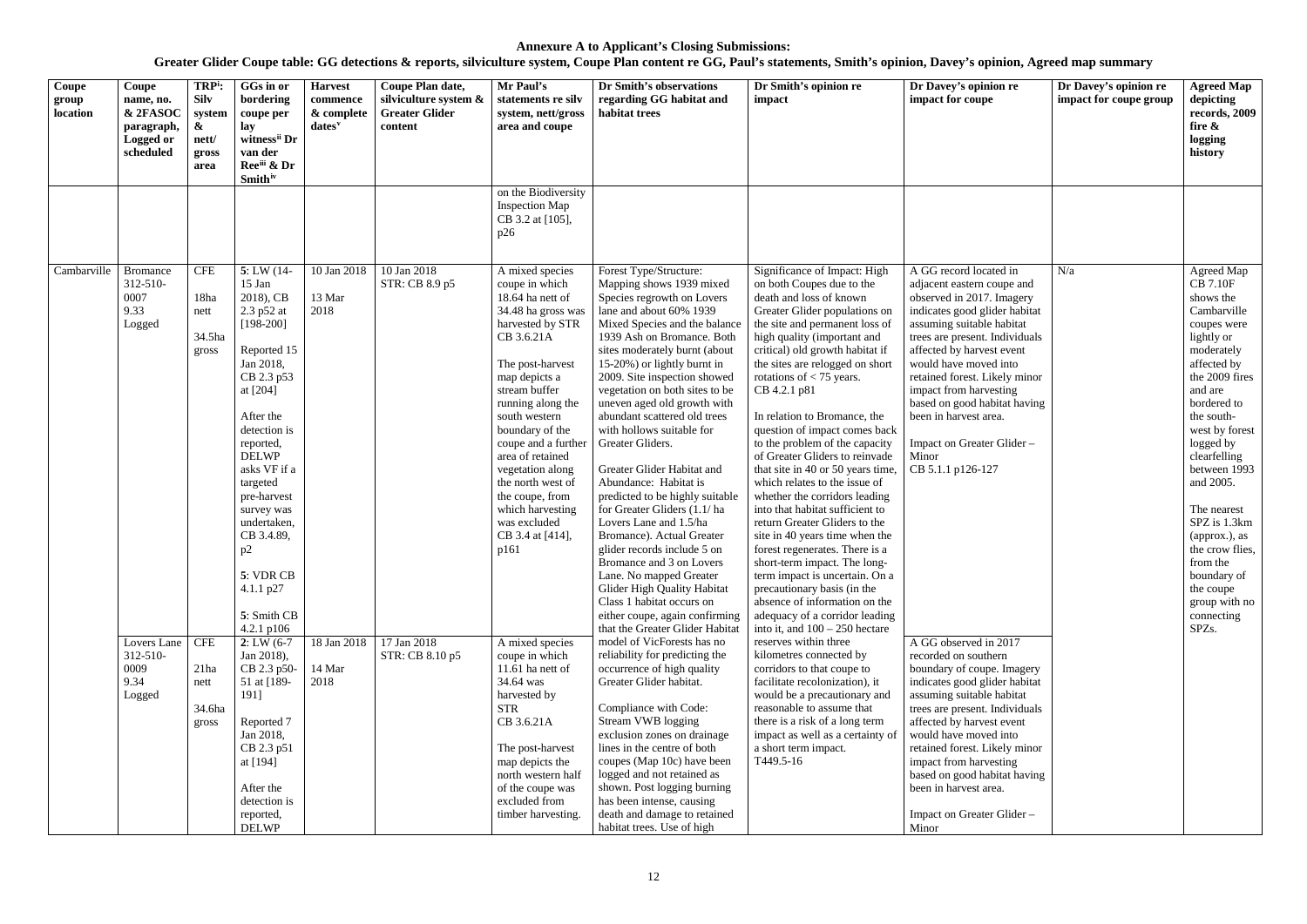| Coupe<br>group<br>location | Coupe<br>name, no.<br>& 2FASOC<br>paragraph,<br>Logged or<br>scheduled | TRP <sup>i</sup> :<br><b>Silv</b><br>system<br>&<br>nett/<br>gross | GGs in or<br>bordering<br>coupe per<br>lay<br>witness <sup>ii</sup> Dr<br>van der                                                                                      | <b>Harvest</b><br>commence<br>& complete<br>$dates^v$ | Coupe Plan date,<br>silviculture system &<br><b>Greater Glider</b><br>content | Mr Paul's<br>statements re silv<br>system, nett/gross<br>area and coupe | Dr Smith's observations<br>regarding GG habitat and<br>habitat trees                                                                                                                                                                                                                                                                                                                                                                                                                                                                                                                                                                                                                                                                 | Dr Smith's opinion re<br>impact                                                                                                                                                                                                                                                                                                                                                                                                                                                                                                                                                                                                                      | Dr Davey's opinion re<br>impact for coupe                                                                                                                                                                                                                                                                                                                                                                                                                                                                    | Dr Davey's opinion re<br>impact for coupe group | <b>Agreed Map</b><br>depicting<br>records, 2009<br>fire &<br>logging<br>history                                                                                                                                                                                                                                       |
|----------------------------|------------------------------------------------------------------------|--------------------------------------------------------------------|------------------------------------------------------------------------------------------------------------------------------------------------------------------------|-------------------------------------------------------|-------------------------------------------------------------------------------|-------------------------------------------------------------------------|--------------------------------------------------------------------------------------------------------------------------------------------------------------------------------------------------------------------------------------------------------------------------------------------------------------------------------------------------------------------------------------------------------------------------------------------------------------------------------------------------------------------------------------------------------------------------------------------------------------------------------------------------------------------------------------------------------------------------------------|------------------------------------------------------------------------------------------------------------------------------------------------------------------------------------------------------------------------------------------------------------------------------------------------------------------------------------------------------------------------------------------------------------------------------------------------------------------------------------------------------------------------------------------------------------------------------------------------------------------------------------------------------|--------------------------------------------------------------------------------------------------------------------------------------------------------------------------------------------------------------------------------------------------------------------------------------------------------------------------------------------------------------------------------------------------------------------------------------------------------------------------------------------------------------|-------------------------------------------------|-----------------------------------------------------------------------------------------------------------------------------------------------------------------------------------------------------------------------------------------------------------------------------------------------------------------------|
|                            |                                                                        | area                                                               | Reeiii & Dr                                                                                                                                                            |                                                       |                                                                               |                                                                         |                                                                                                                                                                                                                                                                                                                                                                                                                                                                                                                                                                                                                                                                                                                                      |                                                                                                                                                                                                                                                                                                                                                                                                                                                                                                                                                                                                                                                      |                                                                                                                                                                                                                                                                                                                                                                                                                                                                                                              |                                                 |                                                                                                                                                                                                                                                                                                                       |
|                            |                                                                        |                                                                    | <b>Smith</b> iv<br>asks VF if a<br>targeted<br>pre-harvest<br>survey was<br>undertaken,<br>CB 3.4.90,<br>p2<br>3: VDR CB<br>$4.1.1$ p27<br>3: Smith CB<br>4.2.1 $p106$ |                                                       |                                                                               | CB 3.4 at [419],<br>p162                                                | intensity logging (clearfelling)<br>in Mixed Species forest is<br>inconsistent with the Code of<br>Practice and will result in the<br>death and elimination of all<br>Greater Gliders on the logged<br>areas. Areas shown as<br>modelled exclusion zones for<br>drainage buffers (Map 10c)<br>were cleared during logging<br>showing that these protection<br>zones are not reliable for<br>Greater Glider habitat<br>protection and corridor<br>networks<br>Timber Harvesting does not<br>comply with Habitat Tree<br>Prescriptions in the Code.<br>Specifically retained habitat<br>trees are not protected from<br>damage during harvesting and<br>site preparation, habitat trees<br>are not retained in clumps.<br>CB 4.2.1 p81 |                                                                                                                                                                                                                                                                                                                                                                                                                                                                                                                                                                                                                                                      | CB 5.1.1 p127                                                                                                                                                                                                                                                                                                                                                                                                                                                                                                |                                                 |                                                                                                                                                                                                                                                                                                                       |
| <b>Coles Creek</b>         | Home &<br>Away<br>297-538-<br>0004<br>10.8<br>Scheduled                | <b>CFE</b><br>27ha<br>nett<br>41ha<br>gross                        | 4: LW $(1-2)$<br>Sep 2017),<br>CB 2.3 p68<br>at [279-280]<br>3: VDR CB<br>$4.1.1$ p28<br>2: Smith CB<br>4.2.1 $p106$                                                   | N/a                                                   | N/a                                                                           | N/a                                                                     | Forest Type and Structure:<br>Mapping shows 1939 Ash<br>Forest. Site inspection showed   aerial photographs show that<br>advanced Ash Regrowth<br>structurally suitable for<br>Greater Gliders but no trees<br>with hollows were observed in<br>the inspection transect.<br><b>Examination of aerial Photos</b><br>(map 11A) indicated the likely<br>presence of scattered small<br>patches of irregular canopy<br>consistent with old growth<br>throughout the coupe.<br>Greater Glider Habitat and<br>abundance: The model<br>predicts low (0.1/ha) Greater<br>Gliders in the survey plot due<br>to lack of tree hollows.<br>However, survey records show<br>that at least two Greater<br>Gliders are present most                 | Significance of Impact:<br>Moderate to High if logged, as<br>all regrowth ash on the coupe<br>is within 100m of patches of<br>potential old growth. High<br>impact if any living (critical)<br>uneven aged old growth with<br>living habitat trees is felled<br>under short rotation<br>clearfelling.<br>A single plot survey is<br>insufficient to determine the<br>presence or absence of Greater<br>Glider habitat and Greater<br>Gliders within coupes before<br>logging. This means that the<br>procedure described in the<br>Interim Greater Glider<br><b>Conservation Strategy to</b><br>survey and detect habitat trees<br>is not adequately | 1990s records of GGs<br>located 100m southwest of<br>coupe. Imagery indicates<br>likely occurrence of GGs in<br>coupe. Harvesting will likely<br>impact on individual gliders<br>occurring in the coupe away<br>from the LBP SPZs. The<br>impact on the local<br>population is likely to be<br>limited. Imagery indicates<br>much of the GG population<br>now confined to the large<br>eastern SPZ and Yarra<br><b>Ranges National</b><br>Park.<br>Impact on Greater Glider-<br>Limited<br>CB 5.1.1 P147-148 | N/a                                             | Agreed Map<br><b>CB 7.11F</b><br>shows Home<br>& Away<br>coupe<br>surrounded<br>by forest<br>logged by<br>clearfelling or<br>seed tree<br>retention<br>between 1993<br>and 2011.<br>It shows the<br>nearest SPZ<br>and reserves<br>are more than<br>1km away as<br>the crown<br>flies, with no<br>connecting<br>SPZs. |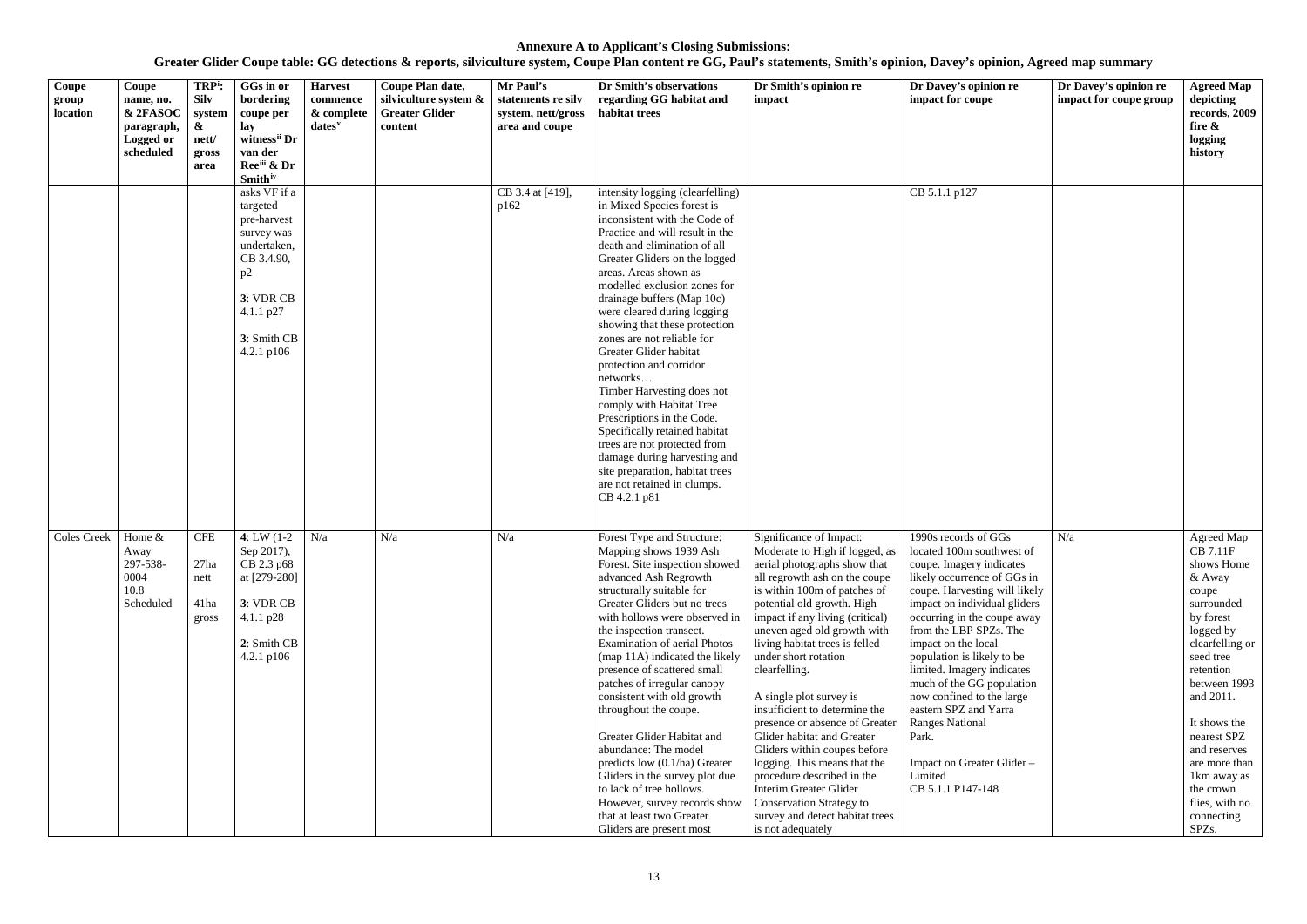| Coupe<br>group<br>location | Coupe<br>name, no.<br>& 2FASOC<br>paragraph,<br><b>Logged or</b><br>scheduled | TRP <sup>i</sup> :<br><b>Silv</b><br>system<br>&<br>nett/<br>gross<br>area | GGs in or<br>bordering<br>coupe per<br>lay<br>witness <sup>ii</sup> Dr<br>van der<br>Reeiii & Dr<br><b>Smith</b> <sup>iv</sup>                                                                                                                                                                                                                                                             | <b>Harvest</b><br>commence<br>& complete<br>dates <sup>v</sup> | Coupe Plan date,<br>silviculture system &<br><b>Greater Glider</b><br>content                                                                                                                                                                                                           | Mr Paul's<br>statements re silv<br>system, nett/gross<br>area and coupe                                                                                                                                                                                                                                                                                                                                                                                                                                                                                                                                                                                                                                                      | Dr Smith's observations<br>regarding GG habitat and<br>habitat trees                                                                                                                                                                                                                                                                                                                                                                                                                                                                                                                                                                                                                                                                                                                                                                                                                                                                                                                                                                                                                                                                                                                                           | Dr Smith's opinion re<br>impact                                                                                                                                                                                                                                                                                                                                                                                                                                                                                                                                                                                                                                                                                                                                                                                                                                                                                                                                                                                                                                 | Dr Davey's opinion re<br>impact for coupe                                                                                                                                                                                                                                                                                                                                                                                                                                                                                                                                                                                                                                                                                                                                                                                                                                                                                                                              | Dr Davey's opinion re<br>impact for coupe group                                                                                                                                                                                                                   | <b>Agreed Map</b><br>depicting<br>records, 2009<br>fire $\&$<br>logging<br>history                                                                                                                                                                                                                  |
|----------------------------|-------------------------------------------------------------------------------|----------------------------------------------------------------------------|--------------------------------------------------------------------------------------------------------------------------------------------------------------------------------------------------------------------------------------------------------------------------------------------------------------------------------------------------------------------------------------------|----------------------------------------------------------------|-----------------------------------------------------------------------------------------------------------------------------------------------------------------------------------------------------------------------------------------------------------------------------------------|------------------------------------------------------------------------------------------------------------------------------------------------------------------------------------------------------------------------------------------------------------------------------------------------------------------------------------------------------------------------------------------------------------------------------------------------------------------------------------------------------------------------------------------------------------------------------------------------------------------------------------------------------------------------------------------------------------------------------|----------------------------------------------------------------------------------------------------------------------------------------------------------------------------------------------------------------------------------------------------------------------------------------------------------------------------------------------------------------------------------------------------------------------------------------------------------------------------------------------------------------------------------------------------------------------------------------------------------------------------------------------------------------------------------------------------------------------------------------------------------------------------------------------------------------------------------------------------------------------------------------------------------------------------------------------------------------------------------------------------------------------------------------------------------------------------------------------------------------------------------------------------------------------------------------------------------------|-----------------------------------------------------------------------------------------------------------------------------------------------------------------------------------------------------------------------------------------------------------------------------------------------------------------------------------------------------------------------------------------------------------------------------------------------------------------------------------------------------------------------------------------------------------------------------------------------------------------------------------------------------------------------------------------------------------------------------------------------------------------------------------------------------------------------------------------------------------------------------------------------------------------------------------------------------------------------------------------------------------------------------------------------------------------|------------------------------------------------------------------------------------------------------------------------------------------------------------------------------------------------------------------------------------------------------------------------------------------------------------------------------------------------------------------------------------------------------------------------------------------------------------------------------------------------------------------------------------------------------------------------------------------------------------------------------------------------------------------------------------------------------------------------------------------------------------------------------------------------------------------------------------------------------------------------------------------------------------------------------------------------------------------------|-------------------------------------------------------------------------------------------------------------------------------------------------------------------------------------------------------------------------------------------------------------------|-----------------------------------------------------------------------------------------------------------------------------------------------------------------------------------------------------------------------------------------------------------------------------------------------------|
|                            |                                                                               |                                                                            |                                                                                                                                                                                                                                                                                                                                                                                            |                                                                |                                                                                                                                                                                                                                                                                         |                                                                                                                                                                                                                                                                                                                                                                                                                                                                                                                                                                                                                                                                                                                              | probably associated with<br>scattered small patches of old<br>growth or habitat trees outside<br>the plot survey area. No<br>mapped Greater Glider High<br><b>Quality Habitat Class 1 habitat</b><br>occurs on this coupe.<br>CB 4.2.1 p82                                                                                                                                                                                                                                                                                                                                                                                                                                                                                                                                                                                                                                                                                                                                                                                                                                                                                                                                                                     | precautionary and insufficient<br>to determine the presence of<br>high quality Glider habitat.<br>CB 4.2.1 p82                                                                                                                                                                                                                                                                                                                                                                                                                                                                                                                                                                                                                                                                                                                                                                                                                                                                                                                                                  |                                                                                                                                                                                                                                                                                                                                                                                                                                                                                                                                                                                                                                                                                                                                                                                                                                                                                                                                                                        |                                                                                                                                                                                                                                                                   |                                                                                                                                                                                                                                                                                                     |
| Hermitage<br>Creek         | Guitar Solo<br>$307 - 505$<br>0011<br>9.12<br>Logged                          | <b>STR</b><br>25ha<br>nett<br>33.9ha<br>gross                              | $7: LW(18-$<br>$19$ Aug<br>2017), CB<br>2.3 p34 at<br>$[89-91]$<br>Reported 27<br>Aug 2017,<br>CB 2.3 p34<br>at [96]<br>After the<br>detections<br>are<br>reported,<br><b>VF</b><br>confirms to<br><b>DELWP</b><br>that no<br>targeted<br>species<br>survey for<br>the GG was<br>undertaken,<br>$CB$ 3.4 at<br>[310], p122<br>$2: LW$ (13-<br>14 Sep<br>2017), CB<br>2.3 p35 at<br>$[102]$ | 25 Aug<br>2017<br>3 Oct 2017                                   | 21 Aug 2017<br>STR: CB 8.11 p5<br>No reference to<br>Greater glider in the<br>text of the coupe plan.<br>Coupe plan map on<br>p25 marks locations<br>of lay witness GG<br>detections, all except<br>1 GG are located<br>within the harvest<br>unit, 2 are located on<br>coupe boundary. | A mixed species<br>coupe of which<br>15.76 ha nett of<br>33.86 ha gross was<br>harvested by RRH<br>CB 3.6.21A<br>Agreed map 12C<br>depicts three<br>THEZ that overlay<br>the coupe, from<br>which harvesting<br>was excluded.<br>CB 3.4 at [314(b)]<br>p123<br>The post-harvest<br>map depicts areas<br>excluded from<br>harvesting, being a<br>visual buffer along<br>the southern<br>boundary, a strip<br>of retained<br>vegetation across<br>the north-eastern<br>boundary and an<br>additional strip of<br>retained vegetation<br>adjacent to the<br>THEZ.<br>$CB$ 3.4 at<br>$[314(c)(i)-(iii)],$<br>p124<br>The post-harvest<br>map also depicts<br>5m of retained<br>vegetation<br>surrounding two<br>Tree Geebungs in | Forest Type/Structure:<br>mapping shows forest on three<br>coupes (Guitar solo, Flute and<br>San Diego) to be<br>predominantly Mixed Species<br>and forest on one coupe (Drum<br>Circle) to be predominantly<br>Ash with about 20% Mixed<br>Species. Mapping shows all<br>four coupes to be 1939<br>regrowth. Site inspection and<br>aerial photo inspection showed<br>that all coupes are<br>substantially old growth or<br>within 100m of old growth,<br>especially in the gullies and<br>sheltered aspects. The least<br>area of apparent old growth<br>(about 20%) occurs on Guitar<br>Solo.<br>Greater Glider Habitat and<br>Abundance: Greater Glider<br>records are abundant (4-6) in<br>all coupes. Predicted Greater<br>Glider abundance is moderate<br>(O.6/ha.) in Guitar Solo and<br>high $(1.3-2.0/ha)$ in all other<br>coupes. Greater Glider High<br><b>Quality Habitat Class 1</b><br>mapping only identifies a<br>small portion $(<1$ ha) of high<br>quality habitat in San Diego<br>coupe.<br>Compliance with Code: Poor,<br>habitat tree numbers less than<br>prescription, habitat trees not<br>protected during logging<br>operations with many burnt,<br>felled or pushed and no habitat | Significance of Logging<br>Impact. Extremely high if<br>scheduled coupes are logged<br>due to loss of high quality<br>(important and critical) uneven<br>aged old growth Glider habitat<br>with a known high abundance<br>of Greater Gliders before<br>logging. Old growth habitat is<br>particularly abundant in the<br>general area making it an<br>important fire refuge area (see<br>large areas of forest with<br>uneven-aged canopy on aerial<br>photograph map 12A). The<br>habitat will never recover if<br>logged on short rotations $\left( < 75 \right)$<br>years in Mixed species and <<br>40 years in Ash).<br>The majority of Mixed Species   regrowth.<br>forests in these coupes has<br>been miss-identified as 1939<br>regrowth rather than uneven-<br>aged old growth with an<br>overstorey of living senescent<br>trees. This means that Critical<br>and Important habitat for the<br>Greater Glider can only be<br>reliably identified by pre-<br>logging survey and air-photo<br>interpretation.<br>CB 4.2.1 p83<br>Evidence given on view | Thirteen GG records<br>occurring in eastern and<br>western sides of the<br>compartment, and more<br>than 30 recent $(2016,$<br>2017) records south and<br>south east of coupe. Six GG<br>records occurred in the<br>harvest footprint of the<br>coupe. Gliders remain in<br>SPZ and native forests south<br>of coupe. Impact on<br>individual gliders would<br>have occurred, unlikely<br>significant impact from<br>harvest event on local<br>population. Coupe<br>recolonization depends on<br>presence of habitat trees<br>(non-ash) and growth of<br>Guitar Solo needs to be<br>considered with coupes to be<br>logged (Drum Circle, Flute<br>and San Diego) as a group in<br><b>Scheduled Coupes</b><br>assessment.<br>Impact on Greater Glider -<br>Minor<br>CB 5.1.1 p118<br>It is necessary to consider<br>each coupe in its context<br>which includes nearby<br>coupes when looking at the<br>impact or otherwise of<br>proposed operations.<br>T507.29-508.6 | Collectively assessed as<br>Moderate impact severity<br>on local population<br>because of the potential<br>impact on the local<br>Greater Glider<br>population of harvesting<br>the four coupes found in<br>the map series.<br>CB 5.1.1 p172, 173<br>CB 5.4.1 p42 | Agreed Map<br>CB 7.12F<br>shows the<br>Hermitage<br>Creek coupes<br>are<br>surrounded to<br>their west by<br>forest logged<br>by<br>clearfelling<br>between 1974<br>to 2010.<br>It shows a<br>SPZ along the<br>south-west<br>boundary of<br>the coupe<br>group that<br>abuts a<br>National<br>Park. |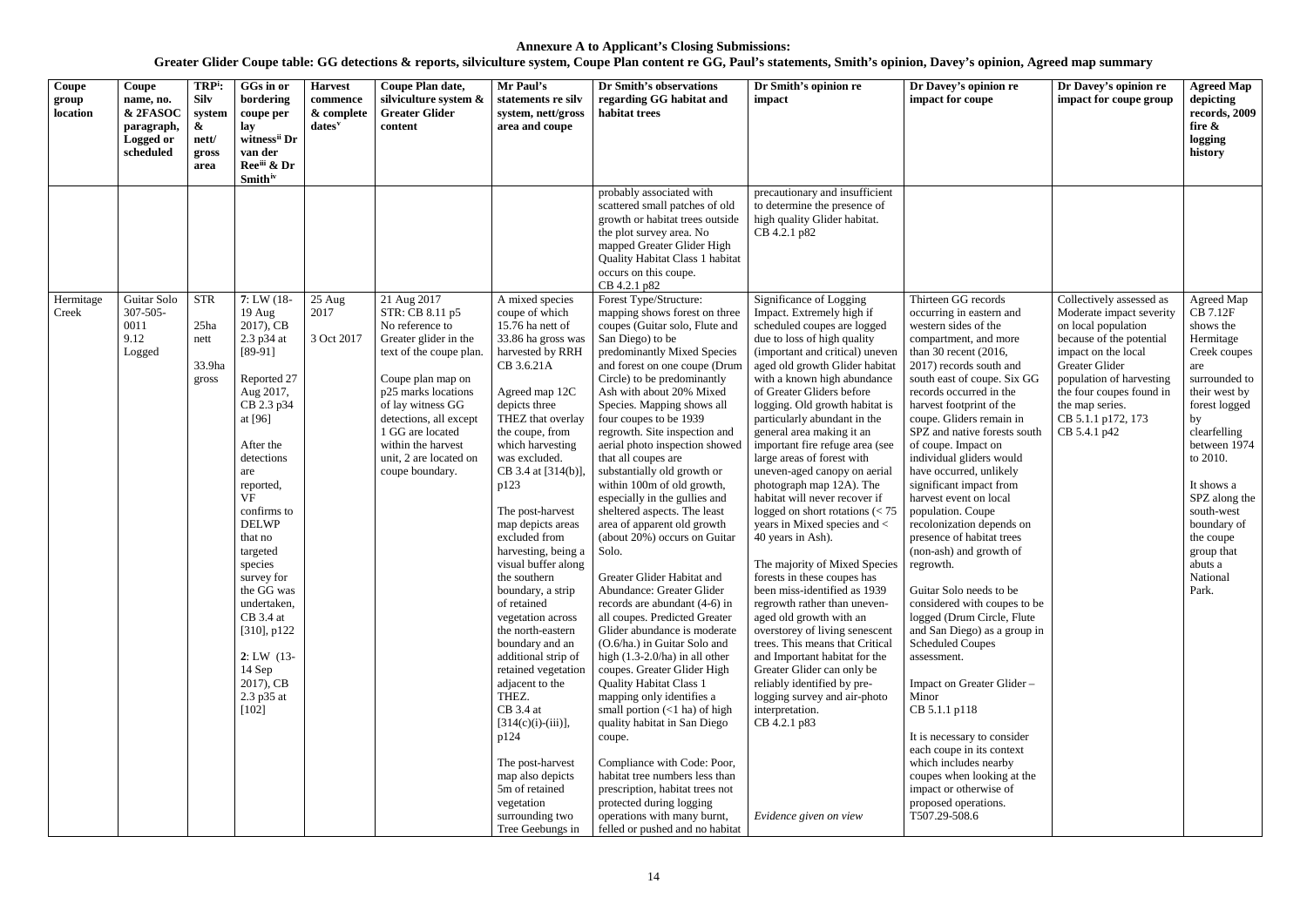| Coupe<br>group<br>location | Coupe<br>name, no.<br>& 2FASOC<br>paragraph,<br><b>Logged or</b><br>scheduled | TRP <sup>i</sup> :<br><b>Silv</b><br>system<br>&<br>nett/<br>gross<br>area | GGs in or<br>bordering<br>coupe per<br>lay<br>witness <sup>ii</sup> Dr<br>van der<br>Ree <sup>iii</sup> & Dr<br><b>Smith</b> iv     | <b>Harvest</b><br>commence<br>& complete<br>$dates^v$ | Coupe Plan date,<br>silviculture system &<br><b>Greater Glider</b><br>content | Mr Paul's<br>statements re silv<br>system, nett/gross<br>area and coupe                                          | Dr Smith's observations<br>regarding GG habitat and<br>habitat trees                                                                                                                                                                                                                                                                                                                                                                                                                                                                                                                   | Dr Smith's opinion re<br>impact                                                                                                                                                                                                                                                                                                                                                                  | Dr Davey's opinion re<br>impact for coupe                                                                                                                                                                                                                                                                                                                                                                                                                                                                                            | Dr Davey's opinion re<br>impact for coupe group | <b>Agreed Map</b><br>depicting<br>records, 2009<br>fire &<br>logging<br>history |
|----------------------------|-------------------------------------------------------------------------------|----------------------------------------------------------------------------|-------------------------------------------------------------------------------------------------------------------------------------|-------------------------------------------------------|-------------------------------------------------------------------------------|------------------------------------------------------------------------------------------------------------------|----------------------------------------------------------------------------------------------------------------------------------------------------------------------------------------------------------------------------------------------------------------------------------------------------------------------------------------------------------------------------------------------------------------------------------------------------------------------------------------------------------------------------------------------------------------------------------------|--------------------------------------------------------------------------------------------------------------------------------------------------------------------------------------------------------------------------------------------------------------------------------------------------------------------------------------------------------------------------------------------------|--------------------------------------------------------------------------------------------------------------------------------------------------------------------------------------------------------------------------------------------------------------------------------------------------------------------------------------------------------------------------------------------------------------------------------------------------------------------------------------------------------------------------------------|-------------------------------------------------|---------------------------------------------------------------------------------|
|                            |                                                                               |                                                                            |                                                                                                                                     |                                                       |                                                                               | the southern part<br>of the coupe and<br>Greater Glider<br>detections.<br>CB 3.4 at<br>$[314(c)(iv-v)],$<br>p124 | trees in clumps. Use of high<br>intensity logging (clearfelling)<br>in Mixed Species forest is<br>inconsistent with the Code of<br>Practice that requires low<br>intensity harvesting in Mixed<br>Species.                                                                                                                                                                                                                                                                                                                                                                             | Forest in proximity to<br>detection record number 37 in<br>Guitar Solo coupe on pg 29 of<br>Dr Van de Ree's report (CB<br>4.1.1) has been clear-felled<br>with seed and habitat tree<br>retention. The burn has been<br>exceedingly hot. Around half                                                                                                                                             | Evidence given on view<br>Forest type near detection<br>record number 37 in Guitar<br>Solo coupe on pg 29 of Dr<br>Van de Ree's report (CB<br>4.1.1) is mixed species.<br>VT40.1-6                                                                                                                                                                                                                                                                                                                                                   |                                                 |                                                                                 |
|                            | Drum Circle<br>307-505-<br>0001<br>10.14<br>Scheduled                         | <b>CFE</b><br>14ha<br>nett<br>35.5ha<br>gross                              | 4: LW $(13 -$<br>$14$ Jul<br>2018), CB<br>$2.3$ p $36$ at<br>$[107-108]$<br>7: VDR CB<br>4.1.1 p29<br>6: Smith CB<br>4.2.1 $p106$   | N/a                                                   | N/a                                                                           | N/a                                                                                                              | Timber Harvesting does not<br>comply with Habitat Tree<br>Prescriptions in the Code.<br>Specifically retained habitat<br>trees are not protected from<br>damage during harvesting and<br>site preparation, habitat trees<br>are not retained in clumps,<br>habitat tree numbers are<br>insufficient.<br>CB 4.2.1 p83<br>Evidence given on view<br>Forest type near detection<br>record number 37 in Guitar<br>Solo coupe on pg 29 of Dr<br>Van de Ree's report (CB<br>4.1.1) is mixed species.                                                                                         | of the retained habitat trees<br>have been killed. This type of<br>logging will create a uniform<br>aged mixed species forest<br>which is not a natural<br>condition for that forest type.<br>In this type of forest you<br>should have selective<br>silviculture that maintains an<br>uneven aged stand rather than<br>uniform clearfelling which<br>creates a uniform tree crop.<br>VT40.11-22 | Eleven recent GG records<br>within the coupe, the<br>majority of which are in<br>what is likely to be Foothill<br>Mixed Species Forest in the<br>northern sector of the coupe.<br>This forest type apparently<br>will not be harvested (FOR.<br>002.015.0004) and will<br>remain as retained forest and<br>harvest impacts on GGs<br>would be minimal. Likely<br>minor impact on local<br>GG population.<br>Impact on Greater Glider -<br>Minor<br>CB 5.1.1 p151                                                                     |                                                 |                                                                                 |
|                            | Flute<br>307-505-<br>0009<br>10.15<br>Scheduled                               | <b>STR</b><br>26ha<br>nett<br>46ha<br>gross                                | 10: LW (19- $N/a$ )<br>$20$ Sep<br>2017), CB<br>$2.3$ p $36$ at<br>[105]<br>8: VDR CB<br>$4.1.1$ p29<br>7: Smith CB<br>4.2.1 $p106$ |                                                       | N/a                                                                           | N/a                                                                                                              | VT40.1-6<br>At the top of the incline the<br>view party stopped at in Flute<br>coupe, there are about eight to<br>ten habitat trees per hectare.<br>That is about as good as<br>habitat gets. This is typical<br>high quality mixed species<br>habitat with large old trees in<br>the overstory and a mix of<br>trees at different age<br>underneath. Because there are<br>so many habitat trees here you<br>would expect to get the highest<br>possible density of Greater<br>Gliders in this area because<br>they're mainly limited by the<br>number of habitat trees.<br>VT53.41-47 |                                                                                                                                                                                                                                                                                                                                                                                                  | Six recent GG records within<br>the coupe, with 30 other<br>records in Foothill Mixed<br>Species Forest in<br>neighbouring coupes to the<br>north and east. Imagery<br>indicates suitable GG habitat<br>across most of the coupe. As<br>the six records are in the area<br>to be harvested there will<br>most likely be impacts on<br>individual gliders as a result<br>of harvesting. Likely minor<br>impact on GG local<br>population.<br>Impact on Greater Glider-<br>Minor<br>CB 5.1.1 p151-152<br>Flute coupe is certainly very |                                                 |                                                                                 |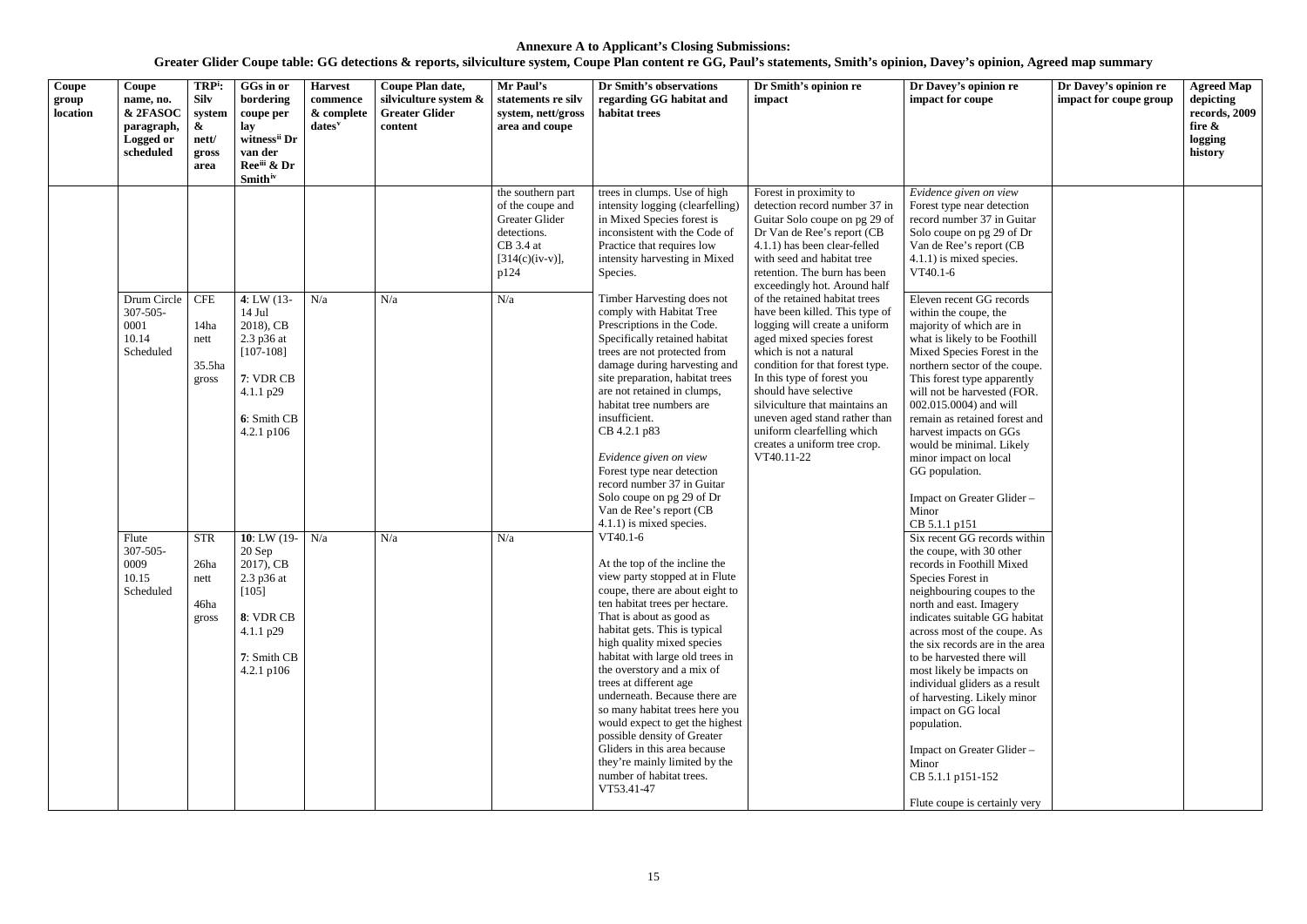| & 2FASOC<br><b>Greater Glider</b><br>habitat trees<br>location<br>& complete<br>system, nett/gross<br>system<br>coupe per<br>area and coupe<br>$\boldsymbol{\alpha}$<br>lay<br>$dates^v$<br>content<br>paragraph,<br>witness <sup>ii</sup> Dr<br><b>Logged or</b><br>nett/<br>scheduled<br>van der<br>gross<br>Ree <sup>iii</sup> & Dr<br>area<br><b>Smith</b> <sup>iv</sup>                                                                                                                                                                                                                                                                                                                                                                                                                                                                                                                                                                                                                                                                                                                                                                                                                                                                                                        | records, 2009<br>fire &<br>logging<br>history |
|-------------------------------------------------------------------------------------------------------------------------------------------------------------------------------------------------------------------------------------------------------------------------------------------------------------------------------------------------------------------------------------------------------------------------------------------------------------------------------------------------------------------------------------------------------------------------------------------------------------------------------------------------------------------------------------------------------------------------------------------------------------------------------------------------------------------------------------------------------------------------------------------------------------------------------------------------------------------------------------------------------------------------------------------------------------------------------------------------------------------------------------------------------------------------------------------------------------------------------------------------------------------------------------|-----------------------------------------------|
| high-quality habitat but<br>doesn't meet the definition<br>of critical habitat.<br>T485.13-17<br>Evidence given on view<br>Flute coupe is very good<br>quality habitat for Greater<br>Gliders; calculated nine<br>habitat trees per hectare.<br>VT54.4-5<br><b>STR</b><br>11: LW (13- $N/a$ )<br>N/a<br>Six recent GG records within<br>San Diego<br>N/a<br>$307 - 505 -$<br>$14$ Jul<br>the coupe, with 11 other<br>27ha<br>2018), CB<br>records in Foothill Mixed<br>0010<br>10.16<br>2.3 p36-37<br>Species Forest in<br>nett<br>Scheduled<br>at [109]<br>neighbouring coupes to the<br>north and east. Three records<br>35.9ha<br>8: VDR CB<br>occur in Modelled GG<br>gross<br>4.1.1 p29<br>habitat class 1 and 1850s<br>aged mixed species found in<br>5: Smith CB<br>southern portion of the<br>coupe. Imagery indicates<br>4.2.1 p106<br>suitable GG habitat across<br>most of the coupe. Three GG<br>records are in forest to be<br>retained. There will be<br>impacts on individual gliders<br>as a result of harvesting.<br>Impacts on the local<br>population of GGs would be<br>limited.<br>Impact on Greater Glider-<br>Limited<br>CB 5.1.1 p152<br>Later revised to Minor<br>impact severity based on Dr<br>van der Ree's report dated<br>31 Oct 2018<br>CB 5.4.1 p42 |                                               |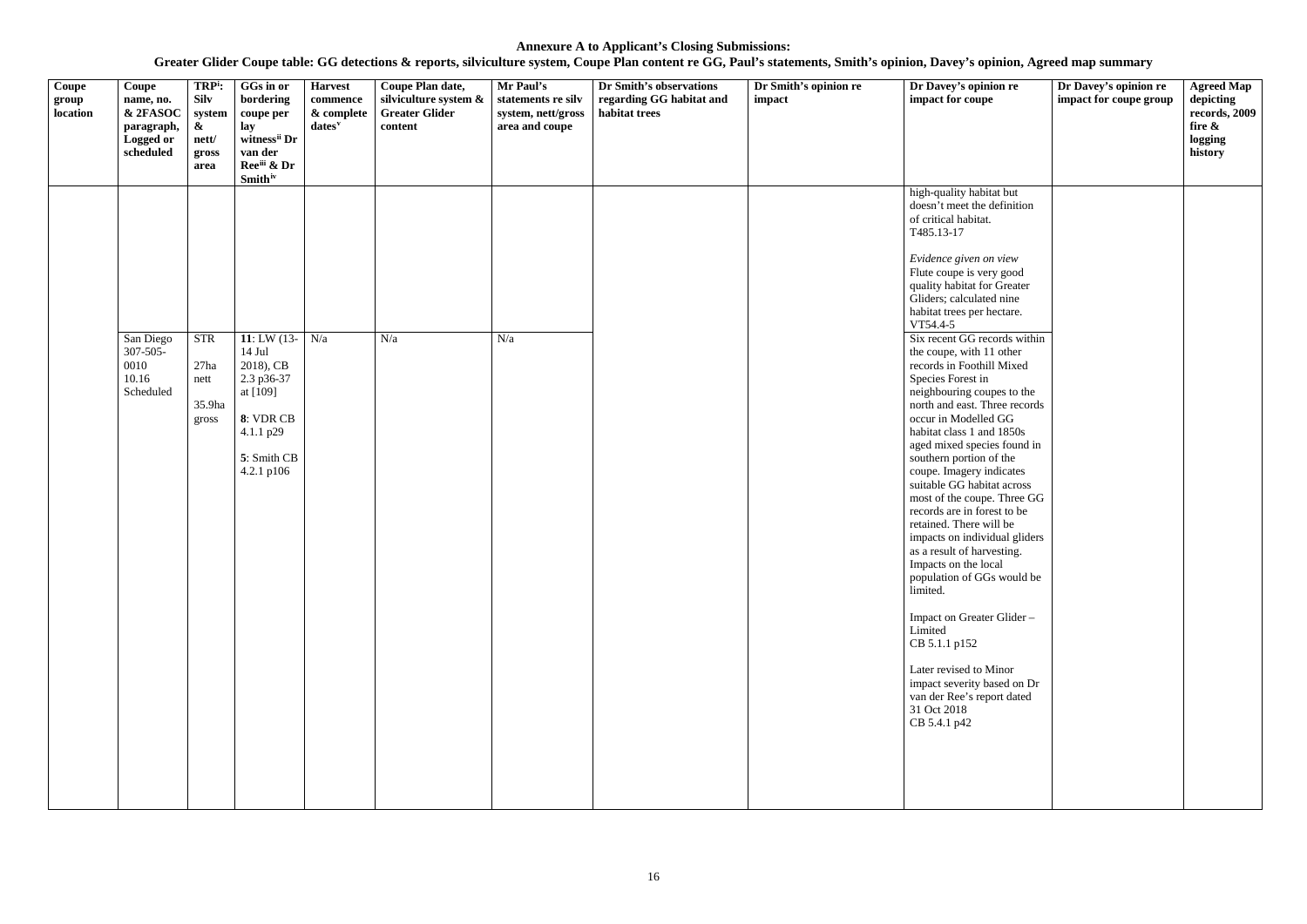| Coupe<br>group<br>location | Coupe<br>name, no.<br>& 2FASOC<br>paragraph,<br>Logged or<br>scheduled | TRP <sup>i</sup> :<br><b>Silv</b><br>system<br>$\boldsymbol{\&}$<br>nett/<br>gross<br>area | GGs in or<br>bordering<br>coupe per<br>lay<br>witness <sup>ii</sup> Dr<br>van der<br>Reeii & Dr<br><b>Smith</b> iv                                                                           | <b>Harvest</b><br>commence<br>& complete<br>$dates^v$ | Coupe Plan date,<br>silviculture system &<br><b>Greater Glider</b><br>content | Mr Paul's<br>statements re silv<br>system, nett/gross<br>area and coupe                                                                                                                                                                                                                                                                                | Dr Smith's observations<br>regarding GG habitat and<br>habitat trees                                                                                                                                                                                                                                                                                                                                                                                                                                                                                                                                                                                                                                                                        | Dr Smith's opinion re<br>impact                                                                                                                                                                                                                                                                                                                                                                                                                                                                                                                                                                                                                                                                                                                                                                                                     | Dr Davey's opinion re<br>impact for coupe                                                                                                                                                                                                                                                                                                                                                                                                                                                                                                                                                                                                                         | Dr Davey's opinion re<br>impact for coupe group                                                                                                                                                                                                                                                                                                                                                                                                                                                                                                                                                                                   | <b>Agreed Map</b><br>depicting<br>records, 2009<br>fire $\&$<br>logging<br>history                                                                                                                                                                                                                                                 |
|----------------------------|------------------------------------------------------------------------|--------------------------------------------------------------------------------------------|----------------------------------------------------------------------------------------------------------------------------------------------------------------------------------------------|-------------------------------------------------------|-------------------------------------------------------------------------------|--------------------------------------------------------------------------------------------------------------------------------------------------------------------------------------------------------------------------------------------------------------------------------------------------------------------------------------------------------|---------------------------------------------------------------------------------------------------------------------------------------------------------------------------------------------------------------------------------------------------------------------------------------------------------------------------------------------------------------------------------------------------------------------------------------------------------------------------------------------------------------------------------------------------------------------------------------------------------------------------------------------------------------------------------------------------------------------------------------------|-------------------------------------------------------------------------------------------------------------------------------------------------------------------------------------------------------------------------------------------------------------------------------------------------------------------------------------------------------------------------------------------------------------------------------------------------------------------------------------------------------------------------------------------------------------------------------------------------------------------------------------------------------------------------------------------------------------------------------------------------------------------------------------------------------------------------------------|-------------------------------------------------------------------------------------------------------------------------------------------------------------------------------------------------------------------------------------------------------------------------------------------------------------------------------------------------------------------------------------------------------------------------------------------------------------------------------------------------------------------------------------------------------------------------------------------------------------------------------------------------------------------|-----------------------------------------------------------------------------------------------------------------------------------------------------------------------------------------------------------------------------------------------------------------------------------------------------------------------------------------------------------------------------------------------------------------------------------------------------------------------------------------------------------------------------------------------------------------------------------------------------------------------------------|------------------------------------------------------------------------------------------------------------------------------------------------------------------------------------------------------------------------------------------------------------------------------------------------------------------------------------|
| Loch and<br>Noojee         | Estate<br>462-507-<br>0008<br>9.30<br>Logged                           | <b>STR</b><br>24ha<br>nett<br>34.5ha<br>gross                                              | 8: LW(11)<br>12 Apr<br>2017), CB<br>2.3 p46 at<br>$[163-165]$<br>$5: LW(19-$<br>20 Aug<br>2017), CB<br>2.3 p47 at<br>$[168]$<br>8: VDR CB<br>$4.1.1 \text{ p}3$<br>8: Smith CB<br>4.2.1 p106 | 1 May 2017<br>23 Feb 2018                             | 28 Apr 2017<br>STR: CB 8.12 p4<br>No reference to<br>Greater Glider.          | A mixed species<br>coupe in which<br>18.66 ha nett of<br>34.53 ha gross was<br>harvested by STR<br>CB 3.6.21A<br>The post-harvest<br>map depicts areas<br>along the western<br>boundary of the<br>coupe that were<br>retained in<br>addition to stream<br>buffers. There is<br>further retained<br>area on the north-<br>east side.<br>CB 3.4 at [399] | Forest Type/Structure:<br>Mapping shows forest on three<br>coupes to be predominantly<br>Mixed Species with minor<br>amounts of Ash. Mapping<br>shows Brugha to be<br>predominantly pre 1860 and<br>part Jakop to be pre 1860 and<br>mostly pre 1910. Estate is<br>mapped as mostly 1939 and<br>recently logged. Site<br>inspection and aerial photo<br>inspection showed that all<br>coupes are substantially old<br>growth or within 100m of old<br>growth, especially in the<br>gullies and sheltered aspects.<br>Greater Glider Habitat and<br>Abundance: Greater Glider<br>records are abundant, 8 in<br>Estate and Jakop and 3 in<br>Brugha. Predicted Greater<br>Glider abundance is high in<br>Jakop (2.6/ha.) and Estate<br>(1.0). | Significance of Logging<br>Impact. Extremely high in<br>Estate and in Jakop and<br>Brugha if these scheduled<br>coupes are logged due to the<br>loss of high quality (important<br>and critical) uneven aged old<br>growth Glider habitat with a<br>known high abundance of<br>Greater Gliders before<br>logging. Old growth habitat is<br>particularly abundant in this<br>general area making it an<br>important fire refuge area (see<br>large areas of forest with<br>uneven-aged canopy on aerial<br>photograph, map13A). The<br>habitat will never recover<br>under short harvesting<br>rotations $(< 75$ years) and<br>extensive clearfelling that does<br>not retain approximately one<br>third of the forest to reach<br>maturity ( $> 75$ years) and one<br>third to reach old growth $($<br>120 years). Clear felling is | Eleven recent GG records in<br>northern and eastern part of<br>the coupe with some records<br>in modelled GG class 1<br>habitat. Other recent records<br>in Jakop coupe immediately<br>southwest. Impact on<br>individual gliders would<br>have occurred as harvest<br>footprint overlaps most of<br>the recent records.<br>Individuals in northern<br>sector likely to move into<br>SPZ. Likely impact from<br>harvest event on local GG<br>population has occurred<br>given the number of recent<br>records located in coupe and<br>the distribution of high<br>quality habitat recorded in<br>coupe.<br>Impact on Greater Glider-<br>Moderate<br>CB 5.1.1 p125 | Collectively assessed as<br>Moderate impact severity<br>on local population.<br>The distribution and<br>amount of modelled<br>Greater Glider Habitat<br>Class 1 found across the<br>coupes and the scale of<br>likely impact of<br>harvesting Class 1 habitat<br>contributed to the<br>collective ranking of<br>these coupes as<br>Moderate. The scale of<br>impact on the local<br>population of Greater<br>Gliders will be influenced<br>by the number of gliders<br>found in the high-quality<br>habitat in these coupes<br>and how much of the<br>high-quality habitat has<br>been or will be harvested.<br>CB 5.1.1 p172-173 | Agreed Map<br>CB 7.13F<br>shows the<br>Loch and<br>Noojee<br>coupes<br>surrounded<br>on the eastern<br>boundary of<br>the coupe<br>group by<br>forest logged<br>by<br>clearfelling<br>between 1987<br>and 2013.<br>It shows a<br>linear SPZ to<br>the north of<br>the coupe<br>group,<br>bordering<br>Brugha and<br>Estate coupes. |
|                            | <b>Brugha</b><br>462-506-<br>0019<br>10.32B<br>Scheduled               | <b>CFE</b><br>18ha<br>nett<br>33.1ha<br>gross                                              | $3: LW(24 -$<br>25 Jan<br>2018), CB<br>2.3 p48 at<br>$[175-176]$<br>Reported 29<br>Jan 2018,<br>CB 2.3 p48-<br>49 at [180]<br>3:VDR CB<br>$4.1.1 \text{ p30}$<br>No data in<br>Smith         | N/a                                                   | N/a                                                                           | N/a                                                                                                                                                                                                                                                                                                                                                    | Compliance with Code: Poor,<br>habitat tree numbers less than<br>prescription, habitat trees not<br>protected during logging<br>operations with some felled or<br>pushed and no habitat trees in<br>clumps. Use of high intensity<br>logging (clearfelling) in Mixed<br>Species forest is inconsistent<br>with the Code of Practice that<br>requires low intensity<br>harvesting.<br>Timber Harvesting in Mixed<br>Species Forests does not<br>comply with the Code of<br>Practice. It does not use<br>silvicultural systems that suit<br>the ecological requirements of<br>the forest type. In order to be<br>consistent with the Code                                                                                                     | inappropriate and contrary to<br>the Code of Practice in Mixed<br>Species.<br>CB 4.2.1 p85                                                                                                                                                                                                                                                                                                                                                                                                                                                                                                                                                                                                                                                                                                                                          | Two recent GG records in<br>coupe's modelled GG habitat<br>class 1 and three records on<br>the coupe boundary with the<br>large SPZ. Imagery indicates<br>suitable glider habitat in<br>coupe, SPZ and surrounding<br>forests. Harvesting will<br>affect individual gliders.<br>Impact will depend on the<br>amount of modelled GG<br>habitat class 1 harvested and<br>the distribution of retained<br>forest. Map shows much of<br>the class 1 habitat being<br>harvested. The impact on the<br>local population is likely to<br>be minor because of the GG<br>population in SPZ even<br>though high-quality habitat<br>is being harvested.                      |                                                                                                                                                                                                                                                                                                                                                                                                                                                                                                                                                                                                                                   |                                                                                                                                                                                                                                                                                                                                    |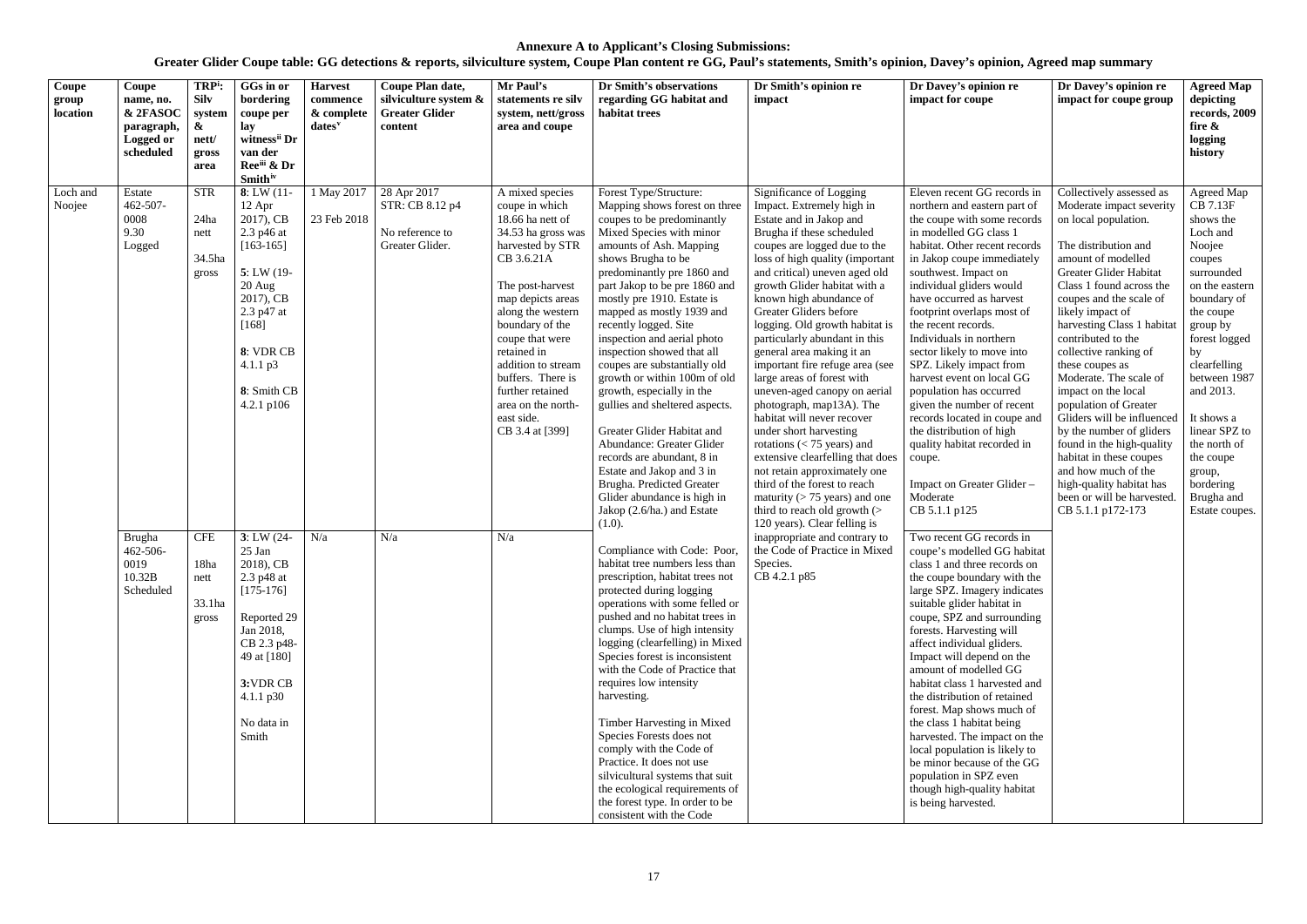| Coupe<br>group<br>location  | Coupe<br>name, no.<br>& 2FASOC<br>paragraph,<br>Logged or<br>scheduled | TRP <sup>i</sup> :<br><b>Silv</b><br>system<br>&<br>nett/<br>gross<br>area | GGs in or<br>bordering<br>coupe per<br>lay<br>witness <sup>ii</sup> Dr<br>van der<br>Reeiii & Dr<br><b>Smith</b> <sup>iv</sup>                                                                                                                                 | <b>Harvest</b><br>commence<br>& complete<br>dates <sup>v</sup> | Coupe Plan date,<br>silviculture system &<br><b>Greater Glider</b><br>content                                                                                                                                                                                                                                                                                                                                                                                                                                               | Mr Paul's<br>statements re silv<br>system, nett/gross<br>area and coupe                                                                                                                                                                                                                                                                                                                                  | Dr Smith's observations<br>regarding GG habitat and<br>habitat trees                                                                                                                                                                                                                                                                                                                                                                                                                                                                                                                                                                                                   | Dr Smith's opinion re<br>impact                                                                                                                                                                                                                                                                                                                                                                                                                                                                                                                                                                                                                                                                                               | Dr Davey's opinion re<br>impact for coupe                                                                                                                                                                                                                                                                                                                                                                                                                                                                                                                                                                 | Dr Davey's opinion re<br>impact for coupe group | <b>Agreed Map</b><br>depicting<br>records, 2009<br>fire &<br>logging<br>history                                                                    |
|-----------------------------|------------------------------------------------------------------------|----------------------------------------------------------------------------|----------------------------------------------------------------------------------------------------------------------------------------------------------------------------------------------------------------------------------------------------------------|----------------------------------------------------------------|-----------------------------------------------------------------------------------------------------------------------------------------------------------------------------------------------------------------------------------------------------------------------------------------------------------------------------------------------------------------------------------------------------------------------------------------------------------------------------------------------------------------------------|----------------------------------------------------------------------------------------------------------------------------------------------------------------------------------------------------------------------------------------------------------------------------------------------------------------------------------------------------------------------------------------------------------|------------------------------------------------------------------------------------------------------------------------------------------------------------------------------------------------------------------------------------------------------------------------------------------------------------------------------------------------------------------------------------------------------------------------------------------------------------------------------------------------------------------------------------------------------------------------------------------------------------------------------------------------------------------------|-------------------------------------------------------------------------------------------------------------------------------------------------------------------------------------------------------------------------------------------------------------------------------------------------------------------------------------------------------------------------------------------------------------------------------------------------------------------------------------------------------------------------------------------------------------------------------------------------------------------------------------------------------------------------------------------------------------------------------|-----------------------------------------------------------------------------------------------------------------------------------------------------------------------------------------------------------------------------------------------------------------------------------------------------------------------------------------------------------------------------------------------------------------------------------------------------------------------------------------------------------------------------------------------------------------------------------------------------------|-------------------------------------------------|----------------------------------------------------------------------------------------------------------------------------------------------------|
|                             | Jakop<br>462-507-<br>0009<br>10.33<br>Scheduled                        | <b>STR</b><br>22ha<br>nett<br>39.6ha<br>gross                              | $3: LW(6-7)$<br>Jul 2017),<br>CB 2.3 p47<br>at [170-171]<br>11: LW $(10 -$<br>$11$ Jul<br>2018), CB<br>2.3 p47 at<br>$[173]$<br><b>11: VDR</b><br>CB 4.1.1<br>p30<br>10: Smith<br>CB 4.2.1<br>p106                                                             | N/a                                                            | N/a                                                                                                                                                                                                                                                                                                                                                                                                                                                                                                                         | N/a                                                                                                                                                                                                                                                                                                                                                                                                      | silviculture in Mixed Species<br>forests would need to be low<br>intensity (<33% basal area<br>removal), regeneration would<br>be by soil disturbance or low<br>intensity burns, rotations<br>would be longer (80-160)<br>years, and retained habitat<br>trees would be better<br>protected.<br>CB 4.2.1 p85                                                                                                                                                                                                                                                                                                                                                           |                                                                                                                                                                                                                                                                                                                                                                                                                                                                                                                                                                                                                                                                                                                               | Impact on Greater Glider -<br>Minor<br>CB 5.1.1 p162<br>Six recent GG records in<br>coupe's modelled GG habitat<br>class 1. Imagery indicates<br>glider habitat in coupe and<br>surrounding unharvested<br>forests. Harvesting will<br>affect individual gliders.<br>Impact will depend on the<br>amount of modelled GG<br>habitat class 1 harvested and<br>the distribution of retained<br>forest. Map shows much of<br>the class 1 habitat being<br>harvested. The impact on the<br>local population is likely to<br>be moderate; a result of<br>the amount of high quality<br>habitat being harvested. |                                                 |                                                                                                                                                    |
| Matlock and<br>the Triangle | Swing High<br>317-508-<br>0010<br>9.35<br>Logged                       | <b>CFE</b><br>9ha<br>nett<br>23.4ha<br>gross                               | 5: LW(17)<br>18 Feb<br>2018), CB<br>2.3 p54 at<br>$[208-210]$<br>Reported 18<br>Feb 2019,<br>CB 2.3 p55<br>at $[214]$<br>VF then<br>undertakes<br>a pre-<br>harvest<br>survey and<br>does not<br>detect any<br>Greater<br>Gliders, CB<br>3.4 at [422],<br>p163 | 14 Mar<br>2018<br>$30$ Apr<br>2018                             | 13 Mar 2018<br>CFE: CB 8.13 p5<br>"Coupe overlay has<br>identified Modelled<br>Greater Glider High<br><b>Quality Habitat within</b><br>the coupe boundary.<br><b>High Quality Greater</b><br>Glider Habitat has<br>been defined as areas<br>of mixed species<br>forest where at least<br>15 living, large<br>hollow-hearing trees<br>per 3 ha are located."<br>p 24<br>"Apply VicForests<br>Interim Greater Glider<br><b>Conservation Strategy</b><br>prescriptions, If<br>Greater Glider High<br><b>Quality Habitat is</b> | A mixed species<br>coupe in which<br>3.07 ha nett of<br>23.43 ha gross was<br>harvested by RRH<br>CB 3.6.21A<br>The post-harvest<br>map depicts areas<br>of Zone 1A, which<br>were excluded<br>from harvesting.<br>CB 3.4 at [424(b)],<br>p164<br>The post-harvest<br>map and agreed<br>map 19C depict<br>three THEZ along<br>the southern<br>boundary that<br>overlap parts of the<br>coupe, which were | Forest Type/Structure:<br>Mapped as predominantly<br>1939 Ash regrowth forest with   Pre1900 (old growth) Ash<br>about 20% pre 1860<br>forest. Site inspection and<br>aerial photography indicates<br>that the forest was<br>substantially uneven aged old<br>growth before harvesting.<br>Greater Glider Habitat and<br>Abundance: Greater Glider<br>records were abundant (5)<br>prior to logging. Greater<br>Glider High Quality Habitat<br>Class 1 habitat was present in<br>a small area $(<1$ ha) on the<br>margin of the coupe.<br>Compliance with Code: Poor,<br>habitat tree numbers less than<br>prescription, habitat trees not<br>protected during logging | Significance of Logging<br>Impact: Extremely High.<br>forest is a very rare and critical<br>resource in the Central<br>Highlands $\langle 2\% \rangle$ is currently<br>estimated to be old growth or<br>multi-aged forest). Protection<br>of all of remaining old growth<br>habitat is necessary to comply<br>with the Code of Practice<br>$(2.2.2.9$ Modify coupe size and<br>rotation periods to maintain a<br>diversity of forest structures<br>throughout the landscape) and<br>to meet current targets set to<br>protect at least 30% of the ash<br>forest within each<br>Leadbeater's Possum<br>Management Unit from timber<br>harvesting so that it can<br>mature into old growth forest<br>(DELWP 2015). It stated in | Impact on Greater Glider -<br>Moderate<br>CB 5.1.1 p162-163<br>No records of gliders located $\mid$ N/a<br>in coupe. Historic records<br>occurring in neighbouring<br>forest stands. Modelled GG<br>habitat class 1 located on<br>western boundary. Both<br>imagery of coupe and<br>surrounding forest and<br>description of stand in coupe<br>plan indicative of suitable<br>glider habitat. Any impact on<br>gliders would be limited with<br>such a small harvest area<br>(13% of couple).<br>Impact on Greater Glider -<br>Limited<br>CB 5.1.1 p127-128                                               |                                                 | Agreed Map<br>CB 7.14F<br>shows Swing<br>High coupe<br>bordered to<br>the north by a<br>SPZ and to<br>the south-<br>west by a<br>National<br>Park. |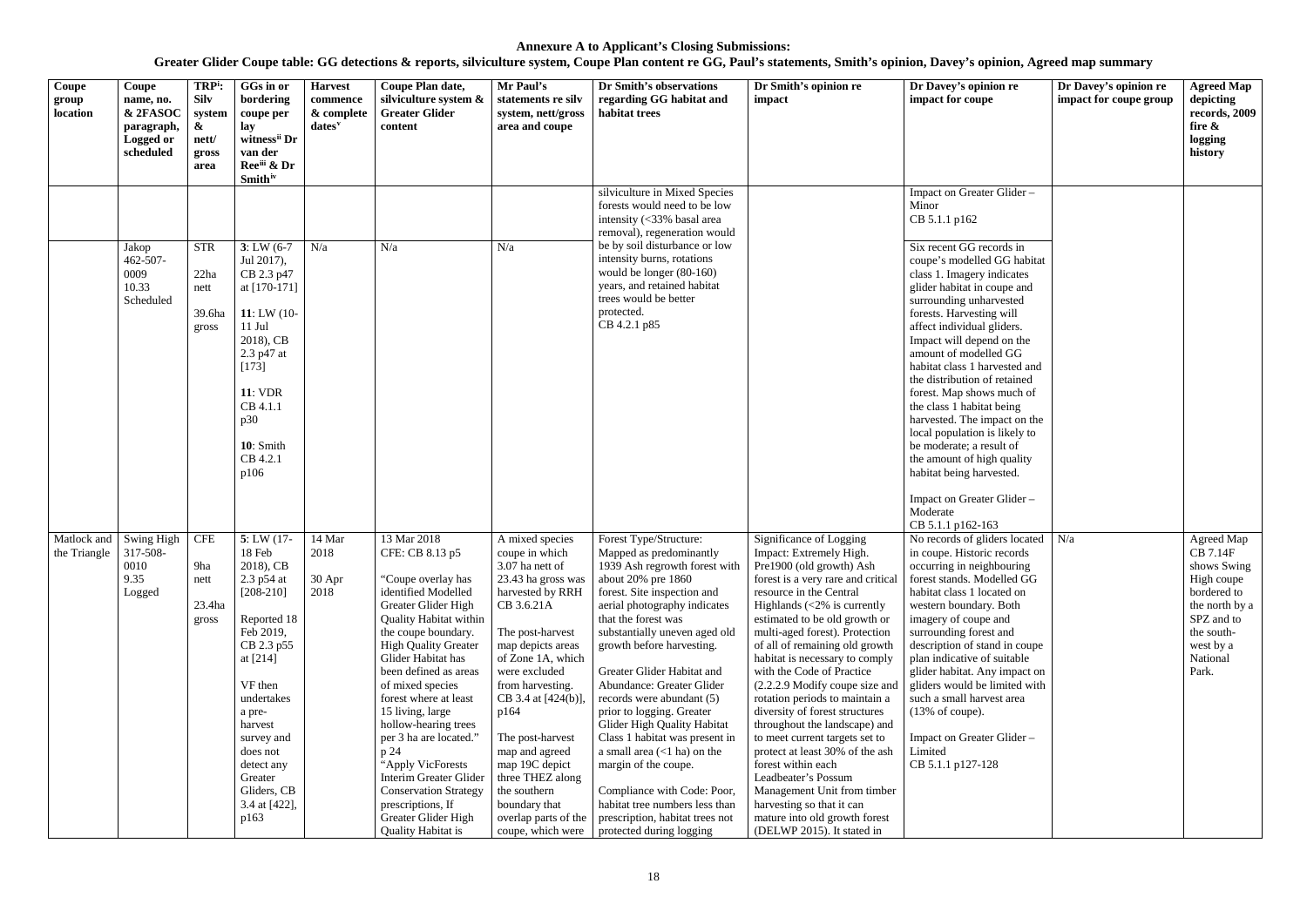**Greater Glider Coupe table: GG detections & reports, silviculture system, Coupe Plan content re GG, Paul's statements, Smith's opinion, Davey's opinion, Agreed map summary**

# **nion re<br>pe Dr Davey's opinion re impact for coupe group Agreed Map depicting records, 2009 fire & logging history**

| Coupe<br>group<br>location | Coupe<br>name, no.<br>& 2FASOC<br>paragraph,<br>Logged or<br>scheduled | TRP <sup>i</sup> :<br><b>Silv</b><br>system<br>$\boldsymbol{\&}$<br>nett/<br>gross<br>area | GGs in or<br>bordering<br>coupe per<br>lay<br>witness <sup>ii</sup> Dr<br>van der<br>Reeiii & Dr                                            | <b>Harvest</b><br>commence<br>& complete<br>$dates$ <sup>v</sup> | Coupe Plan date,<br>silviculture system &<br><b>Greater Glider</b><br>content                                                                                                                                                                                                                                                                                                                                                                                                                                                                                                                                                                                                                                                                                                                         | Mr Paul's<br>statements re silv<br>system, nett/gross<br>area and coupe | Dr Smith's observations<br>regarding GG habitat and<br>habitat trees                                                                                                                                       | Dr Smith's opinion re<br>impact                                                                                                                                                                                                                                                                                                                                                                                                                                                                                                                                                                                                                                                                                                                                                                                                                                                                                                                                                                                                                                                                                                                                                                                                                                                                                                                                                                                                              | Dr Davey's opini<br>impact for coupe |
|----------------------------|------------------------------------------------------------------------|--------------------------------------------------------------------------------------------|---------------------------------------------------------------------------------------------------------------------------------------------|------------------------------------------------------------------|-------------------------------------------------------------------------------------------------------------------------------------------------------------------------------------------------------------------------------------------------------------------------------------------------------------------------------------------------------------------------------------------------------------------------------------------------------------------------------------------------------------------------------------------------------------------------------------------------------------------------------------------------------------------------------------------------------------------------------------------------------------------------------------------------------|-------------------------------------------------------------------------|------------------------------------------------------------------------------------------------------------------------------------------------------------------------------------------------------------|----------------------------------------------------------------------------------------------------------------------------------------------------------------------------------------------------------------------------------------------------------------------------------------------------------------------------------------------------------------------------------------------------------------------------------------------------------------------------------------------------------------------------------------------------------------------------------------------------------------------------------------------------------------------------------------------------------------------------------------------------------------------------------------------------------------------------------------------------------------------------------------------------------------------------------------------------------------------------------------------------------------------------------------------------------------------------------------------------------------------------------------------------------------------------------------------------------------------------------------------------------------------------------------------------------------------------------------------------------------------------------------------------------------------------------------------|--------------------------------------|
|                            |                                                                        |                                                                                            | <b>Smith</b> iv<br>1: LW $(16 -$<br>17 Mar<br>2018), CB<br>2.3 p56 at<br>$[219-221]$<br>6: VDR CB<br>4.1.1 p31<br>5: Smith CB<br>4.2.1 p106 |                                                                  | confirmed within 75m<br>of the planned harvest<br>area boundary,<br>endeavour to retain<br>additional live, large<br>hollow-bearing trees<br>that occur within 75m<br>of forest that is likely<br>to be retained for at<br>least the next 20<br>years. This may<br>include stream or<br>other coupe buffers<br>and any permanently<br>reserved areas." p 24<br>"A Greater Glider<br>record is adjacent to<br>the coupe boundary.<br>The Glider has been<br>added to the DEPI<br>Advisory List of<br>Threatened Species. A<br>site 200-500m from<br>the coupe boundary<br>was determined by<br>stag watch in 1999.<br>29/08/2014 31/1/18:<br>Record is outside<br>planned area to be<br>harvested. No further<br>action required." p 25<br>No Greater Gliders<br>identified on coupe<br>plan map, p30. | excluded from<br>harvesting.<br>CB 3.4 at [424(c)],<br>p164             | operations no habitat trees in<br>clumps, no recruited habitat<br>trees in gaps, old growth clear<br>felled contrary to Code (failure<br>to maintain a diversity of<br>forest structures).<br>CB 4.2.1 p87 | the Regrowth Retention<br>Harvesting prescription that<br>"all areas of pre1900 or Old<br>Growth Ash forests are<br>reserved and individual trees<br>are protected from harvesting<br>by legislation". If correct this<br>would indicate that any<br>logging of old growth ash on<br>this site was illegal.<br>CB 4.2.1 p87<br>Key Finding:  The<br><b>Regrowth Retention</b><br>Harvesting prescription has a<br>goal to "To protect and<br>enhance old-growth forest<br>structures such as future<br>habitat suitable for a range of<br>forest dwelling species,<br>especially those mature forest<br>dependent species Specific<br>mature forest features that will<br>be targeted for retention<br>include large diameter coarse<br>woody debris, stags with<br>hollows and large living trees.<br>However there appear to be no<br>specific measures to<br>implement or enforce this in<br>practice. This study has shown<br>that dead trees in coupes are<br>commonly felled or pushed<br>and then burnt. The Interim<br><b>Strategy for Greater Gliders</b><br>protects only some individual<br>large living old Ash trees in<br>proximity to retained areas. It<br>does not protect whole stands,<br>it excludes small trees with<br>hollows, dead hollows, and<br>trees with hollows $< 150$ cm<br>diameter. Many trees less than<br>150 cm diameter are likely to<br>pre-date 1900 and to contain<br>tree hollows.<br>CB 4.2.1 p87 |                                      |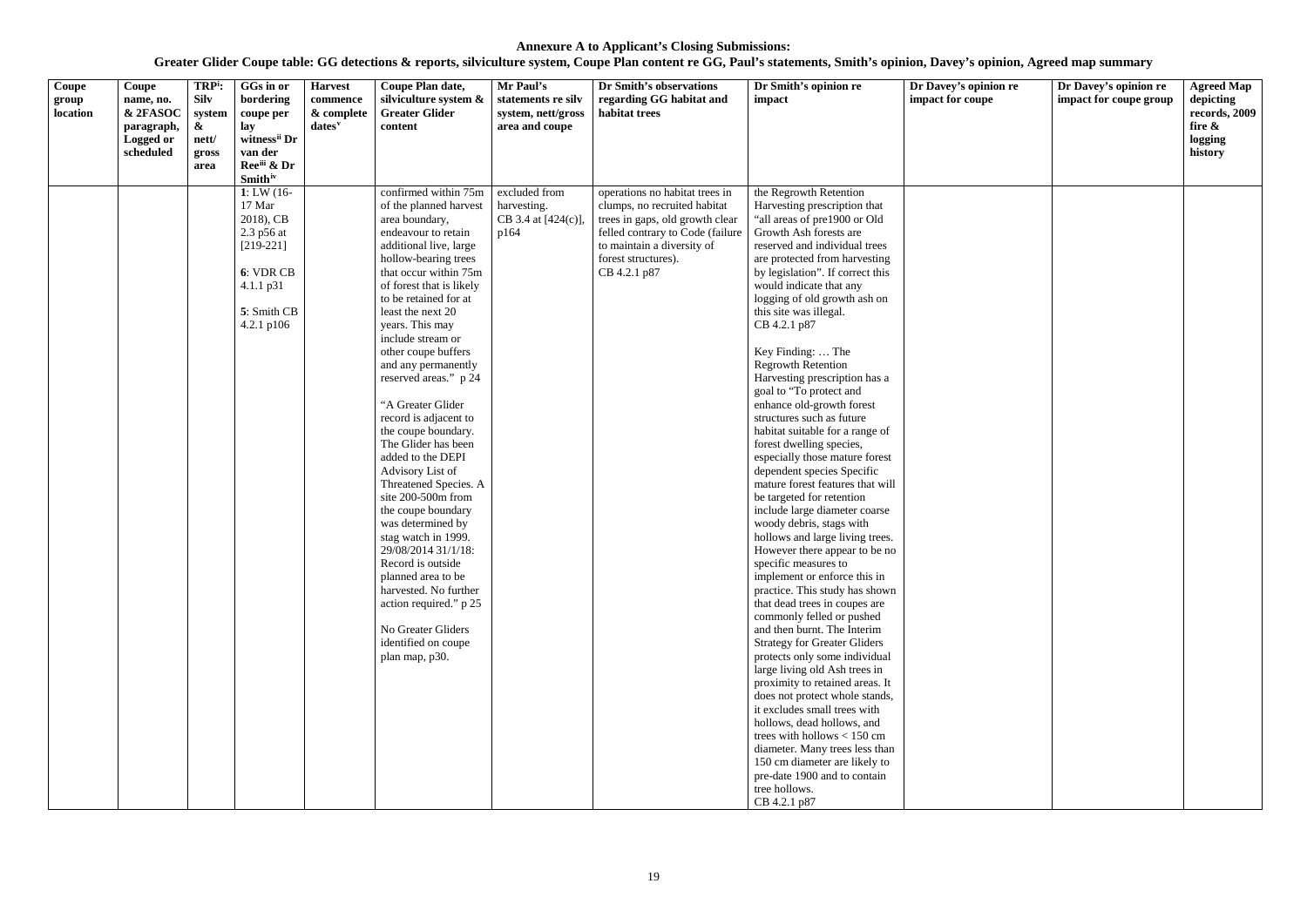| $\overline{\text{Coupe}}$<br>group<br>location | Coupe<br>name, no.<br>& 2FASOC<br>paragraph,<br><b>Logged or</b><br>scheduled                                             | TRP <sup>i</sup> :<br><b>Silv</b><br>system<br>&<br>nett/<br>gross<br>area                                                                                                                                                                                       | GGs in or<br>bordering<br>coupe per<br>lay<br>witness <sup>ii</sup> Dr<br>van der<br>Reeii & Dr<br><b>Smith</b> iv                                                                                                                                     | <b>Harvest</b><br>commence<br>& complete<br>$dates^v$ | Coupe Plan date,<br>silviculture system &<br><b>Greater Glider</b><br>content | Mr Paul's<br>statements re silv<br>system, nett/gross<br>area and coupe | Dr Smith's observations<br>regarding GG habitat and<br>habitat trees                                                                                                                                                                                                                                                                                                                                                                                                                                                                                                                                                                                                                                                                                                                                                                                                                                                                                                                                                                                                                                                                                                                                                                                                                                                                                                                                                                                                                                 | Dr Smith's opinion re<br>impact                                                                                                                                                                                                                                                                                                                                                                                                                                                                                            | Dr Davey's opinion re<br>impact for coupe                                                                                                                                                                                                                                                                                                                                                                                                                                                                                                                                                                                                                                                                                                                                                                                                                                                                                                                                                                                               | Dr Davey's opinion re<br>impact for coupe group | <b>Agreed Map</b><br>depicting<br>records, 2009<br>fire &<br>logging<br>history                                                                                                                                                                                                             |
|------------------------------------------------|---------------------------------------------------------------------------------------------------------------------------|------------------------------------------------------------------------------------------------------------------------------------------------------------------------------------------------------------------------------------------------------------------|--------------------------------------------------------------------------------------------------------------------------------------------------------------------------------------------------------------------------------------------------------|-------------------------------------------------------|-------------------------------------------------------------------------------|-------------------------------------------------------------------------|------------------------------------------------------------------------------------------------------------------------------------------------------------------------------------------------------------------------------------------------------------------------------------------------------------------------------------------------------------------------------------------------------------------------------------------------------------------------------------------------------------------------------------------------------------------------------------------------------------------------------------------------------------------------------------------------------------------------------------------------------------------------------------------------------------------------------------------------------------------------------------------------------------------------------------------------------------------------------------------------------------------------------------------------------------------------------------------------------------------------------------------------------------------------------------------------------------------------------------------------------------------------------------------------------------------------------------------------------------------------------------------------------------------------------------------------------------------------------------------------------|----------------------------------------------------------------------------------------------------------------------------------------------------------------------------------------------------------------------------------------------------------------------------------------------------------------------------------------------------------------------------------------------------------------------------------------------------------------------------------------------------------------------------|-----------------------------------------------------------------------------------------------------------------------------------------------------------------------------------------------------------------------------------------------------------------------------------------------------------------------------------------------------------------------------------------------------------------------------------------------------------------------------------------------------------------------------------------------------------------------------------------------------------------------------------------------------------------------------------------------------------------------------------------------------------------------------------------------------------------------------------------------------------------------------------------------------------------------------------------------------------------------------------------------------------------------------------------|-------------------------------------------------|---------------------------------------------------------------------------------------------------------------------------------------------------------------------------------------------------------------------------------------------------------------------------------------------|
| Mount<br>Bride                                 | Louisiana<br>345-526-<br>0003<br>10.27<br>Scheduled<br>Bourbon<br><b>Street</b><br>345-526-<br>0004<br>10.28<br>Scheduled | <b>CFE</b><br>12ha<br>nett<br>23.4ha<br>gross<br>on<br>2019<br><b>TRP</b><br>(16ha<br>nett<br>29ha<br>gross<br>on<br>2017<br>TRP)<br>CFE<br>9ha<br>nett<br>18.1ha<br>gross<br>on<br>2019<br><b>TRP</b><br>(11ha<br>nett<br>22.1ha<br>gross<br>on<br>2017<br>TRP) | $1: LW(29-$<br>30 Jun<br>2018), CB<br>2.3 p73-74<br>at $[314-315]$<br>1: VDR CB<br>4.1.1 p32<br>1: Smith CB<br>4.2.1 p106<br>1: LW $(30 -$<br>31 Jul<br>2017), CB<br>2.3 p72-73<br>at [308-309]<br>1: VDR CB<br>4.1.1 p32<br>1: Smith CB<br>4.2.1 p106 | N/a<br>N/a                                            | N/a<br>N/a                                                                    | N/a<br>N/a                                                              | Forest Type and Structure:<br>Site inspection showed the site<br>to be advanced regrowth<br>(probably 1939). Ash Aerial<br>photographs showed an<br>irregular canopy associated<br>with old growth but ground<br>inspection showed that<br>irregularity was due to patchy<br>regeneration with large<br>patches of Acacia dealbata<br>(excellent for Leadbeater's<br>Possum) and "open grown"<br>ash trees with unusually large<br>crowns and stem diameters<br>resulting from reduced<br>competition. A number of<br>these larger than usual open<br>grown 79 year old Ash trees<br>had developed hollows<br>(fissures, dead crowns see<br>Mount Bride photo below) at<br>an unusually young age<br>(normal age for hollow<br>development is 120 years).<br>Greater Glider Habitat and<br>Abundance: The sites<br>supported a moderate number<br>of habitat trees due to unusual<br>persistence of tall dead stags<br>and early development of<br>hollows in living open grown<br>Ash. Predicted Greater Glider<br>density was Moderate (0.5/ha)<br>and there is one actual Greater<br>Glider record in each coupe.<br>Greater Glider High Quality<br>Habitat Class 1 occurs on<br>about 20% (Lousiana) to 50%<br>(Bourbon St.) of the coupes.<br>Compliance with Code: Any<br>logging of this compartment<br>would need to be consistent<br>with the Regrowth Retention<br>Harvesting Goals (see table<br>xx) which require that dead<br>stags with hollows (and living<br>trees with hollows) are | Significance of Impact:<br>Moderate to high if logged<br>under current practice because<br>all existing Greater Glider<br>populations will be lost and<br>are unlikely to recover because<br>under current prescriptions and<br>practice recruitment habitat<br>trees are not retained,<br>insufficient habitat (33 -66%)<br>is retained permanently to<br>advance to maturity and old<br>growth, and wide (100m)<br>corridor habitat links to other<br>areas of old growth are narrow<br>or non-existent.<br>CB 4.2.1 p88 | 1990s GG records found in<br>large SPZ to the south.<br>Imagery indicates suitable<br>GG habitat found across<br>most of coupe, large SPZ<br>and surrounding unharvested<br>forest. Harvesting will affect<br>individual gliders and impact<br>will depend on them moving<br>to retained forest. Modelled<br>GG habitat class 1 is in<br>harvest area but not as<br>extensive as that found in<br>Bourbon Street coupe. The<br>impact on the local<br>population is likely to be<br>limited.<br>Impact on Greater Glider -<br>Limited<br>5.1.1 p158<br>1990s GG records found in<br>large SPZ to the south.<br>Imagery indicates suitable<br>GG habitat found across<br>most of coupe, large SPZ<br>and surrounding unharvested<br>forest. Harvesting will affect<br>individual gliders and impact<br>will depend on them moving<br>to retained forest. Modelled<br>GG habitat class 1 is in<br>harvest area. The impact on<br>the local population is<br>likely to be minor.<br>Impact on Greater Glider-<br>Limited<br>5.1.1 p158-159 | N/a                                             | Agreed Map<br>CB 7.15F<br>shows the<br>Mount Bride<br>coupes are<br>surrounded to<br>the north, east<br>and west by<br>forest logged<br>by<br>clearfelling<br>between<br>1974 and<br>1985.<br>It shows a<br><b>SPZ</b><br>bordering the<br>south-west<br>boundary of<br>the coupe<br>group. |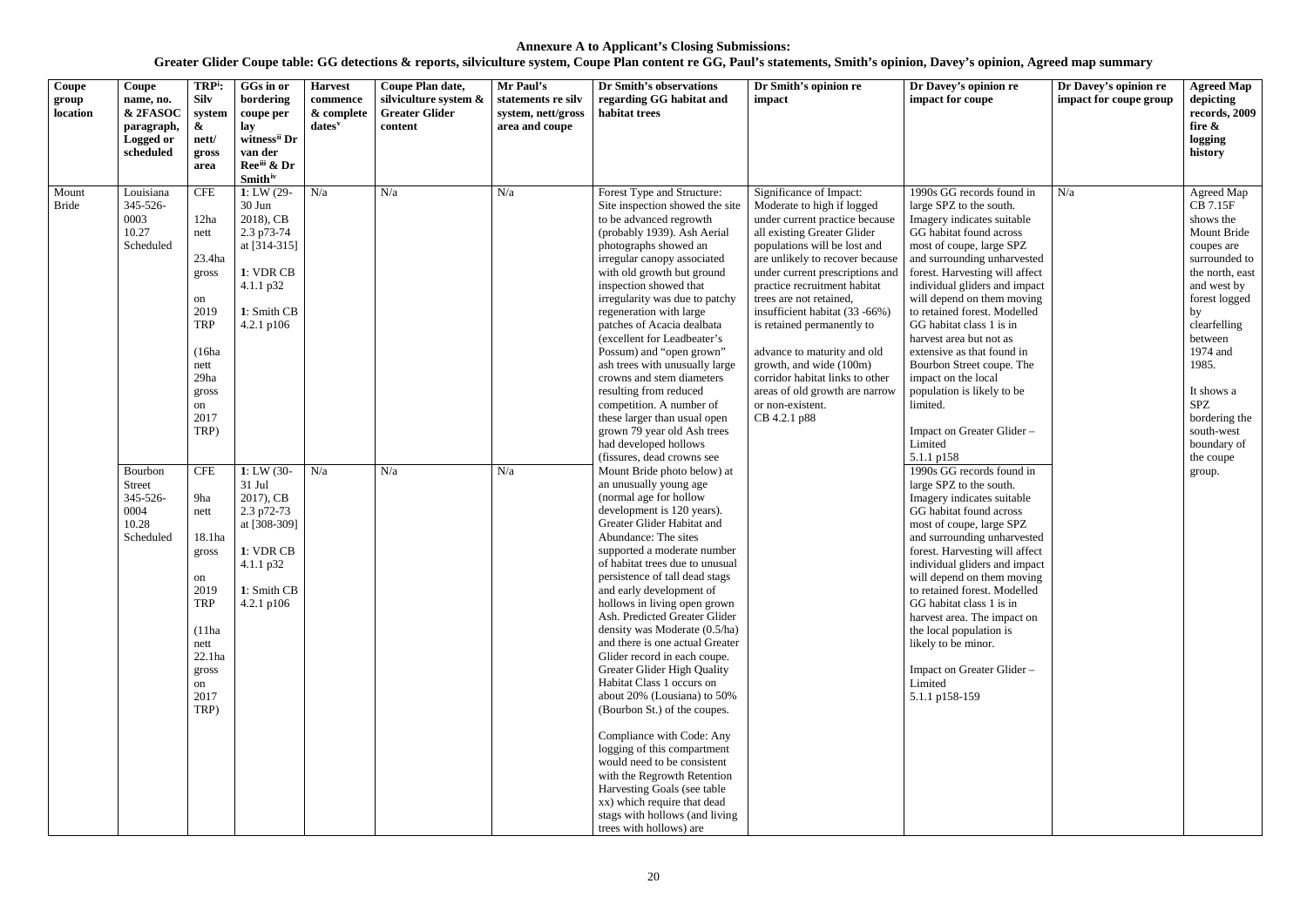| Coupe<br>group<br>location | Coupe<br>name, no.<br>& 2FASOC<br>paragraph,<br><b>Logged or</b><br>scheduled | TRP <sup>i</sup> :<br><b>Silv</b><br>system<br>&<br>nett/<br>gross<br>area | GGs in or<br>bordering<br>coupe per<br>lay<br>witness <sup>ii</sup> Dr<br>van der<br>Reeiii & Dr<br><b>Smith</b> iv                                                                                                                                                                                                                          | <b>Harvest</b><br>commence<br>& complete<br>$dates^v$ | Coupe Plan date,<br>silviculture system &<br><b>Greater Glider</b><br>content | Mr Paul's<br>statements re silv<br>system, nett/gross<br>area and coupe                                                                                                                                                                                                                                                                                                                                                 | Dr Smith's observations<br>regarding GG habitat and<br>habitat trees                                                                                                                                                                                                                                                                                                                                                                                                                                                                                                                                                                                                                                                                                                                                                  | Dr Smith's opinion re<br>impact                                                                                                                                                                                                                                                                                                                                                                                                                                                                                                                                                                                                                                                                                                                                                                                                  | Dr Davey's opinion re<br>impact for coupe                                                                                                                                                                                                                                                                                                                                                                                                                                                                                                          | Dr Davey's opinion re<br>impact for coupe group                                                                 | <b>Agreed Map</b><br>depicting<br>records, 2009<br>fire $\&$<br>logging<br>history                                                                                                                                                                                                                                                                                                                         |
|----------------------------|-------------------------------------------------------------------------------|----------------------------------------------------------------------------|----------------------------------------------------------------------------------------------------------------------------------------------------------------------------------------------------------------------------------------------------------------------------------------------------------------------------------------------|-------------------------------------------------------|-------------------------------------------------------------------------------|-------------------------------------------------------------------------------------------------------------------------------------------------------------------------------------------------------------------------------------------------------------------------------------------------------------------------------------------------------------------------------------------------------------------------|-----------------------------------------------------------------------------------------------------------------------------------------------------------------------------------------------------------------------------------------------------------------------------------------------------------------------------------------------------------------------------------------------------------------------------------------------------------------------------------------------------------------------------------------------------------------------------------------------------------------------------------------------------------------------------------------------------------------------------------------------------------------------------------------------------------------------|----------------------------------------------------------------------------------------------------------------------------------------------------------------------------------------------------------------------------------------------------------------------------------------------------------------------------------------------------------------------------------------------------------------------------------------------------------------------------------------------------------------------------------------------------------------------------------------------------------------------------------------------------------------------------------------------------------------------------------------------------------------------------------------------------------------------------------|----------------------------------------------------------------------------------------------------------------------------------------------------------------------------------------------------------------------------------------------------------------------------------------------------------------------------------------------------------------------------------------------------------------------------------------------------------------------------------------------------------------------------------------------------|-----------------------------------------------------------------------------------------------------------------|------------------------------------------------------------------------------------------------------------------------------------------------------------------------------------------------------------------------------------------------------------------------------------------------------------------------------------------------------------------------------------------------------------|
|                            |                                                                               |                                                                            |                                                                                                                                                                                                                                                                                                                                              |                                                       |                                                                               |                                                                                                                                                                                                                                                                                                                                                                                                                         | protected from harvesting and<br>regeneration impacts. It would<br>also require the retention of at<br>least 30% of the advanced<br>regrowth in the coupe<br>distributed so that the<br>harvested area is no more than<br>60 m from retained forest. It<br>would also require that<br>recruitment habitat trees are<br>retained and protected<br>throughout logged forest.<br>There is no evidence from<br>similar coupes logged<br>elsewhere (see Ada Tree<br>Ginger Cat) that these<br>requirements will be complied<br>with.<br>CB 4.2.1 p88                                                                                                                                                                                                                                                                       |                                                                                                                                                                                                                                                                                                                                                                                                                                                                                                                                                                                                                                                                                                                                                                                                                                  |                                                                                                                                                                                                                                                                                                                                                                                                                                                                                                                                                    |                                                                                                                 |                                                                                                                                                                                                                                                                                                                                                                                                            |
| Mount<br>Despair           | Glenview<br>298-516-<br>0001<br>9.5<br>Logged                                 | <b>STR</b><br>26ha<br>nett<br>40.9ha<br>gross                              | $2: LW(9-10)$<br>Aug 2017),<br>CB 2.3 p29<br>at $[60-62]$<br>$3: LW(10-$<br>$11$ Aug<br>2017), CB<br>2.3 p29 at<br>$[63-65]$<br>Reported 12<br>Aug 2017,<br>CB 2.3 p30<br>at $[69]$<br>After the<br>detections<br>are<br>reported,<br><b>VF</b><br>confirms to<br><b>DELWP</b><br>that no<br>targeted<br>species<br>survey for<br>the GG was | 4 Sep 2017<br>6 Nov 2017                              | 2 Aug 2017<br>STR: CB 8.14 p4<br>No reference to<br>Greater Glider.           | A mixed species<br>coupe in which<br>30.01 ha nett of<br>40.92 ha gross was<br>harvested by STR<br>CB 3.6.21A<br>The post-harvest<br>map depicts an<br>area of 10ha<br>(approx.) was<br>retained for stream<br>buffers and habitat<br>protection where<br>five Greater<br>Gliders were<br>detected. A further<br>Greater Glider was<br>detected in the<br>vicinity of the<br>stream buffer.<br>CB 3.4 at [300],<br>p119 | Forest Type/Structure: Flicka<br>is mapped as 1939 and 1960<br>Ash, Chest is mapped as 1939<br>Ash (about 40%) and the<br>balance 1939 Mixed Species.<br>Glenview and Bridle are<br>mapped as 1939 Mixed<br>Species.<br>Site surveys and aerial<br>photography showed that<br>mapping was mostly incorrect.<br>Flicka is uneven-aged Mixed<br>Species old growth (as<br>evidenced by the large<br>numbers of senescent Mixed<br>Species habitat trees retained<br>see photo below). Bridle is<br>also Mixed Species uneven-<br>aged old growth with abundant<br>senescent trees and Glenview<br>was uneven-aged Mixed<br>Species with about 4 senescent<br>old growth trees/ha remaining<br>after logging and burning.<br>Chest was listed as scheduled<br>for logging but has been<br>logged in the lower (Ash) part | Significance of Logging<br>Impact. Extremely high in<br>Glenview and Flicka. Due to<br>loss of high quality (important<br>and critical) uneven aged old<br>growth Mixed Species Glider<br>habitat with a known high<br>abundance of Greater Gliders<br>before logging. Old growth<br>Mixed Species habitat is<br>particularly abundant in this<br>general region making it an<br>important sub-population and<br>fire refuge area. The habitat<br>will never<br>recover under current<br>clearfelling practice if<br>harvesting rotations are too<br>short $(< 75$ years) for the<br>slower growing Mixed Species<br>to exceed a size suitable for<br>Gliders $(40+$ cm diameter),<br>retained habitat trees have<br>been so severely damaged and<br>left isolated and unprotected<br>that they are unlikely to<br>survive until | Eight glider records 2017<br>with 4-5 records in logged<br>area. GGs in harvest area<br>likely to be affected by<br>harvesting. Gliders likely<br>now in surrounding habitat<br>reserve and hydro buffer and<br>areas west and south of<br>coupe. Impact on individual<br>gliders would have occurred,<br>unlikely significant impact<br>from harvest event on local<br>population. Coupe<br>recolonization depends<br>on presence of habitat trees<br>(non-ash) and growth of<br>regrowth.<br>Impact on Greater Glider-<br>Minor<br>CB 5.1.1 p117 | Collectively assessed as<br>Minor impact severity on<br>local population.<br>CB 5.1.1 p172-173;<br>CB 5.4.1 p42 | Agreed Map<br>CB 7.16F<br>shows<br>Glenview and<br>Bridle coupes<br>were lightly,<br>moderately<br>and severely<br>affected by<br>the 2009<br>fires, while<br>Chest and<br>Flicka coupes<br>were lightly<br>and<br>moderately<br>effected.<br>It shows a<br>large area of<br>forest sitting<br>between<br>Chest and<br>Flicka coupes<br>that was<br>logged by<br>clearfelling<br>between 1989<br>and 2017. |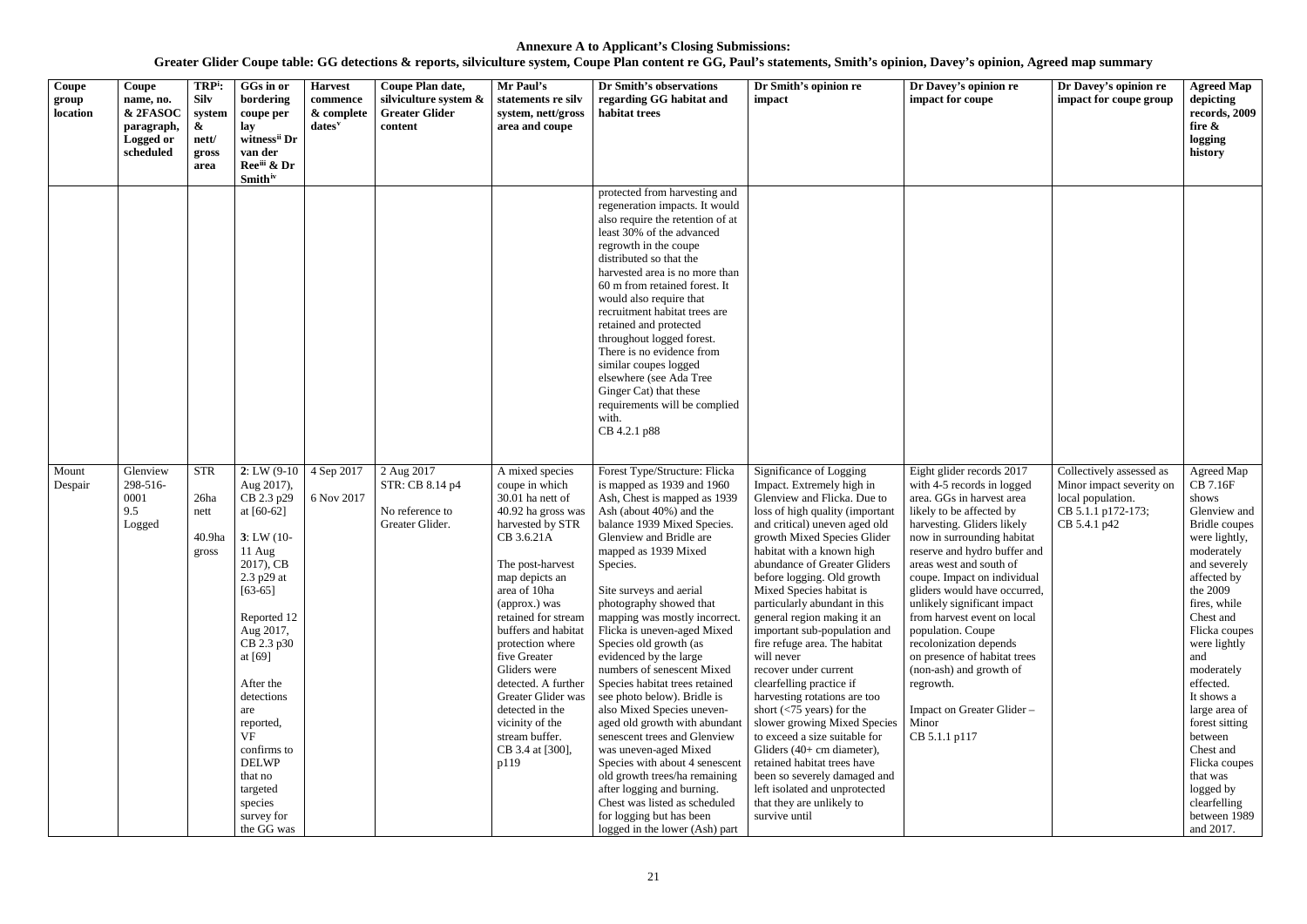**Greater Glider Coupe table: GG detections & reports, silviculture system, Coupe Plan content re GG, Paul's statements, Smith's opinion, Davey's opinion, Agreed map summary**

# **Dr Davey's opinion re impact for coupe group Agreed Map depicting records, 2009 fire & logging history**  A linear SPZ abuts the southern end of Flicka coupe. Is on eastern rea with to be in a etained from in harvest affected by SPZ reserve in southern part of coupe. epends on tat trees (ash d growth of mited opulation. er Glider –

| Coupe<br>group<br>location | Coupe<br>name, no.<br>& 2FASOC<br>paragraph,<br>Logged or<br>scheduled | TRP <sup>i</sup> :<br><b>Silv</b><br>system<br>&<br>nett/<br>gross<br>area | GGs in or<br>bordering<br>coupe per<br>lay<br>witness <sup>ii</sup> Dr<br>van der<br>Ree <sup>iii</sup> & Dr<br><b>Smith</b> iv                                                                                                                                                                                                                                                                                                                                                                                   | <b>Harvest</b><br>commence<br>& complete<br>$dates$ <sup>v</sup> | Coupe Plan date,<br>silviculture system $\&$<br><b>Greater Glider</b><br>content | Mr Paul's<br>statements re silv<br>system, nett/gross<br>area and coupe                                                                                                                                                                                                                                                                                                                                                                       | Dr Smith's observations<br>regarding GG habitat and<br>habitat trees                                                                                                                                                                                                                                                                                                                                                                                                                                                                                                                                                                                                                                                                                                                                                                                                                                                                                                                                                                                                                                                                                                                                                                                                                                                                    | Dr Smith's opinion re<br>impact                                                                                                                                                                                                                                                                                                                                                                                                                                                                                                                                                                                                          | Dr Davey's opinion re<br>impact for coupe                                                                                                                                                                                                                                                                                                                                                                                                                                                                                                              |
|----------------------------|------------------------------------------------------------------------|----------------------------------------------------------------------------|-------------------------------------------------------------------------------------------------------------------------------------------------------------------------------------------------------------------------------------------------------------------------------------------------------------------------------------------------------------------------------------------------------------------------------------------------------------------------------------------------------------------|------------------------------------------------------------------|----------------------------------------------------------------------------------|-----------------------------------------------------------------------------------------------------------------------------------------------------------------------------------------------------------------------------------------------------------------------------------------------------------------------------------------------------------------------------------------------------------------------------------------------|-----------------------------------------------------------------------------------------------------------------------------------------------------------------------------------------------------------------------------------------------------------------------------------------------------------------------------------------------------------------------------------------------------------------------------------------------------------------------------------------------------------------------------------------------------------------------------------------------------------------------------------------------------------------------------------------------------------------------------------------------------------------------------------------------------------------------------------------------------------------------------------------------------------------------------------------------------------------------------------------------------------------------------------------------------------------------------------------------------------------------------------------------------------------------------------------------------------------------------------------------------------------------------------------------------------------------------------------|------------------------------------------------------------------------------------------------------------------------------------------------------------------------------------------------------------------------------------------------------------------------------------------------------------------------------------------------------------------------------------------------------------------------------------------------------------------------------------------------------------------------------------------------------------------------------------------------------------------------------------------|--------------------------------------------------------------------------------------------------------------------------------------------------------------------------------------------------------------------------------------------------------------------------------------------------------------------------------------------------------------------------------------------------------------------------------------------------------------------------------------------------------------------------------------------------------|
|                            | Flicka<br>298-519-<br>0003<br>9.6<br>Logged                            | <b>CFE</b><br>28ha<br>nett<br>37.8ha<br>gross                              | undertaken,<br>$CB$ 3.4 at<br>$[294]$ , p $117$<br>$5: LW(26-$<br>27 Aug<br>2017), CB<br>2.3 p31 at<br>$[75-77]$<br>Reported 29<br>Aug 2017,<br>CB 2.3 p32<br>at [80]<br>1: LW $(7-8)$<br>Apr 2017),<br>CB 2.3 p27<br>at [46-48]<br>$2: LW(26-$<br>$27\:\rm{Jul}$<br>2017), CB<br>2.3 p27 at<br>$[49-51]$<br>Reported 28<br>Jul 2017,<br>CB 2.3 p28<br>at $[55]$<br>After the<br>detection is<br>reported,<br><b>DELWP</b><br>asks VF for<br>the pre-<br>harvest<br>survey<br>status, CB<br>3.4 at [303],<br>p120 | 24 Jul 2017<br><b>20 Nov</b><br>2017                             | 20 Jul 2017<br>CFE: CB 8.15 p4<br>No reference to<br>Greater Glider.             | An Ash coupe in<br>which 19.86 ha<br>nett of 37.75 ha<br>gross was<br>harvested by RRH<br>CB 3.6.21A<br>The post-harvest<br>map depicts an<br>area of SPZ that<br>runs up the centre<br>of the coupe and<br>the area<br>surrounding the<br>SPZ within the<br>coupe, which were<br>excluded from the<br>coupe boundary,<br>and a patch in the<br>northern section of<br>the coupe which<br>was not harvested.<br>CB 3.4 at [306(b)-<br>$(c)$ ] | uphill of the road and was<br>found to support<br>predominantly 1939 regrowth<br>with a low density of larger<br>trees with hollows in the area<br>examined. Greater Glider<br>records on Chest are mostly<br>located in the Mixed Species<br>part of the coupe. This part of<br>the coupe was not inspected on<br>the ground but based on aerial<br>photographs is considered<br>likely to be similar to that on<br>Bridle and Glenview (uneven-<br>aged old growth Mixed<br>Species).<br>Greater Glider Habitat and<br>Abundance. Large numbers of<br>Greater Gliders have been<br>recorded on Glenview (7)<br>Chest (13) and Bridle (12) and<br>moderate numbers on Flicka<br>(3). Greater Glider density<br>is predicted by the model to be<br>high on Glenview (0.9/ha),<br>Bridle (1.6/ha) and Flicka<br>$(1.2/ha)$ and moderate on the<br>Ash part of Chest (0.6). No<br>modelled High Quality Class 1<br>Greater Glider habitat is<br>mapped as occurring on the<br>site.<br>Compliance with Code: Very<br>poor, both Glenview and<br>Flicka were clearfelled which<br>is inappropriate in Mixed<br>Species forest and inconsistent<br>with the Code of Practice that<br>requires low intensity<br>harvesting consistent with<br>natural ecology in this forest<br>type. Post logging burning on<br>Glenview was so severe that | forests recover, and<br>insufficient area of each coupe<br>is protected and allowed to<br>grow to maturity to provide<br>future old growth.<br>The Vicforests Forest Age<br>Class Mapping is not reliable<br>for Mixed Species Forests.<br>The majority of Mixed Species<br>forests in these coupes has<br>been miss-identified as 1939<br>regrowth rather than uneven-<br>aged old growth with an<br>overstorey of living senescent<br>trees. This means that Critical<br>and Important habitat for the<br>Greater Glider can only be<br>reliably identified by pre-<br>logging survey and air-photo<br>interpretation.<br>CB 4.2.1 p89 | Three GG records on eastern<br>edge of coupe. Area with<br>records appears to be in a<br>patch of forest retained from<br>harvesting. GGs in harvest<br>area likely to be affected by<br>harvesting. Gliders likely to<br>be now in surrounding<br>retained habitat, SPZ reserve<br>and hydro buffer in southern<br>part of coupe. Coupe<br>recolonization depends on<br>presence of habitat trees (asl<br>and non-ash) and growth of<br>ash regrowth. Limited<br>impact on local population.<br>Impact on Greater Glider-<br>Limited<br>CB 5.1.1 p118 |
|                            |                                                                        |                                                                            | <b>10: VDR</b><br>CB 4.1.1<br>p33                                                                                                                                                                                                                                                                                                                                                                                                                                                                                 |                                                                  |                                                                                  |                                                                                                                                                                                                                                                                                                                                                                                                                                               | most retained habitat trees<br>appear to have been killed or<br>severely damaged. No habitat                                                                                                                                                                                                                                                                                                                                                                                                                                                                                                                                                                                                                                                                                                                                                                                                                                                                                                                                                                                                                                                                                                                                                                                                                                            |                                                                                                                                                                                                                                                                                                                                                                                                                                                                                                                                                                                                                                          |                                                                                                                                                                                                                                                                                                                                                                                                                                                                                                                                                        |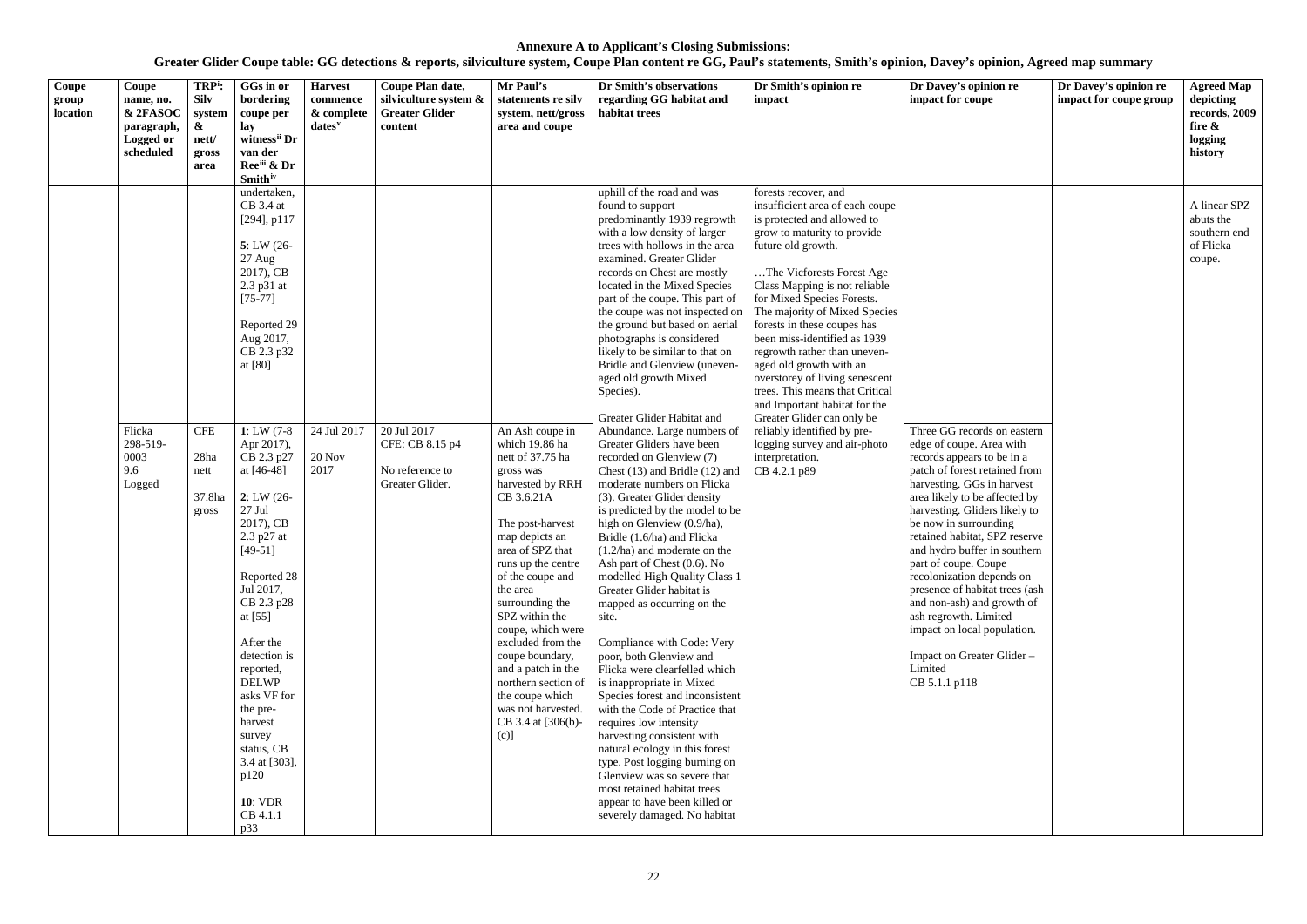| Coupe<br>group<br>location | Coupe<br>name, no.<br>& 2FASOC<br>paragraph,<br><b>Logged or</b><br>scheduled                             | TRP <sup>i</sup> :<br><b>Silv</b><br>system<br>$\boldsymbol{\&}$<br>nett/<br>gross<br>area     | GGs in or<br>bordering<br>coupe per<br>lay<br>witness <sup>ii</sup> Dr<br>van der<br>Ree <sup>iii</sup> & Dr                                                                                                                                                                                                                                                                        | <b>Harvest</b><br>commence<br>& complete<br>dates <sup>v</sup> | Coupe Plan date,<br>silviculture system &<br><b>Greater Glider</b><br>content | Mr Paul's<br>statements re silv<br>system, nett/gross<br>area and coupe | Dr Smith's observations<br>regarding GG habitat and<br>habitat trees                                                                                                                                                                                                                                                                                                                                                                                                                                  | Dr Smith's opinion re<br>impact | Dr Davey's opinion re<br>impact for coupe                                                                                                                                                                                                                                                                                                                                                                                                                                                                                                                                                                                                                                                                                                                                                                                                                                                                                                                                                                                                                                                                                                                                   | Dr Davey's opinion re<br>impact for coupe group | <b>Agreed Map</b><br>depicting<br>records, 2009<br>fire &<br>logging<br>history |
|----------------------------|-----------------------------------------------------------------------------------------------------------|------------------------------------------------------------------------------------------------|-------------------------------------------------------------------------------------------------------------------------------------------------------------------------------------------------------------------------------------------------------------------------------------------------------------------------------------------------------------------------------------|----------------------------------------------------------------|-------------------------------------------------------------------------------|-------------------------------------------------------------------------|-------------------------------------------------------------------------------------------------------------------------------------------------------------------------------------------------------------------------------------------------------------------------------------------------------------------------------------------------------------------------------------------------------------------------------------------------------------------------------------------------------|---------------------------------|-----------------------------------------------------------------------------------------------------------------------------------------------------------------------------------------------------------------------------------------------------------------------------------------------------------------------------------------------------------------------------------------------------------------------------------------------------------------------------------------------------------------------------------------------------------------------------------------------------------------------------------------------------------------------------------------------------------------------------------------------------------------------------------------------------------------------------------------------------------------------------------------------------------------------------------------------------------------------------------------------------------------------------------------------------------------------------------------------------------------------------------------------------------------------------|-------------------------------------------------|---------------------------------------------------------------------------------|
|                            | Chest<br>298-502-<br>0003<br>10.9<br>Scheduled<br><b>Bridle</b><br>298-510-<br>0003<br>10.10<br>Scheduled | <b>CFE</b><br>21ha<br>nett<br>46.8ha<br>gross<br><b>STR</b><br>28ha<br>nett<br>38.6ha<br>gross | <b>Smith</b> iv<br>7: Smith CB<br>4.2.1 p106<br>12: LW $(24 - N/a)$<br>25 Jan<br>2017), CB<br>2.3 p25 at<br>$[35-37]$<br>4: LW $(9-10)$<br>Nov 2017),<br>CB 2.3 p26<br>at [39-41]<br>$3: LW(12-)$<br>13 Nov<br>2017), CB<br>2.3 p26 at<br>$[43]$<br>25: LW $(3-4)$ N/a<br>Oct 2017),<br>CB 2.3 p33<br>at [85]<br><b>17: VDR</b><br>CB 4.1.1<br>p33<br>12: Smith<br>CB 4.2.1<br>p106 |                                                                | 16 Nov 2017<br>RRH: CB 8.29 p4<br>No reference to<br>Greater Glider.<br>N/a   | N/a<br>N/a                                                              | trees seem to have been<br>recruited or retained on Chest<br>so that the cleared area may<br>become permanently devoid of<br>hollow dependent wildlife. No<br>habitat trees were retained in<br>clumps and none appear to<br>have been protected from<br>logging damage or<br>regeneration burns. On Flicka<br>felled trees were regenerating<br>from coppice growth on cut<br>stumps indicating that no<br>regeneration burn was<br>necessary and may even have<br>been detrimental.<br>CB 4.2.1 p89 |                                 | No record of GG in coupe or<br>immediate surrounding<br>forest. Imagery indicates<br>likely suitable habitat<br>in coupe and surrounding<br>forest. Any GGs in harvest<br>area likely to be affected by<br>harvesting. Gliders likely to<br>relocate to the surrounding<br>retained habitat in the coupe<br>and hydro-buffer in southern,<br>eastern and northern parts of<br>coupe. Limited impact on<br>local GG population. Coupe<br>recolonization depends on<br>presence and distribution of<br>habitat trees (ash and non-<br>ash) and growth of ash<br>regrowth.<br>Impact on Greater Glider -<br>Limited<br>CB 5.1.1 p148<br>Later revised to Minor<br>impact severity based on Dr<br>van der Ree's report dated<br>31 Oct 2018<br>CB 5.4.1 p42<br>Recent GGs recorded in<br>Glenview coupe immediately<br>north of coupe. Imagery<br>shows coupe to be suitable<br>glider habitat and this<br>continues south and west of<br>the coupe. Impact on gliders<br>will depend upon habitat<br>trees (non ash) retained and<br>scattered through coupe.<br>Likely limited impact on<br>local GG population.<br>Impact on Greater Glider-<br>Limited<br>CB 5.1.1 p148/149 |                                                 |                                                                                 |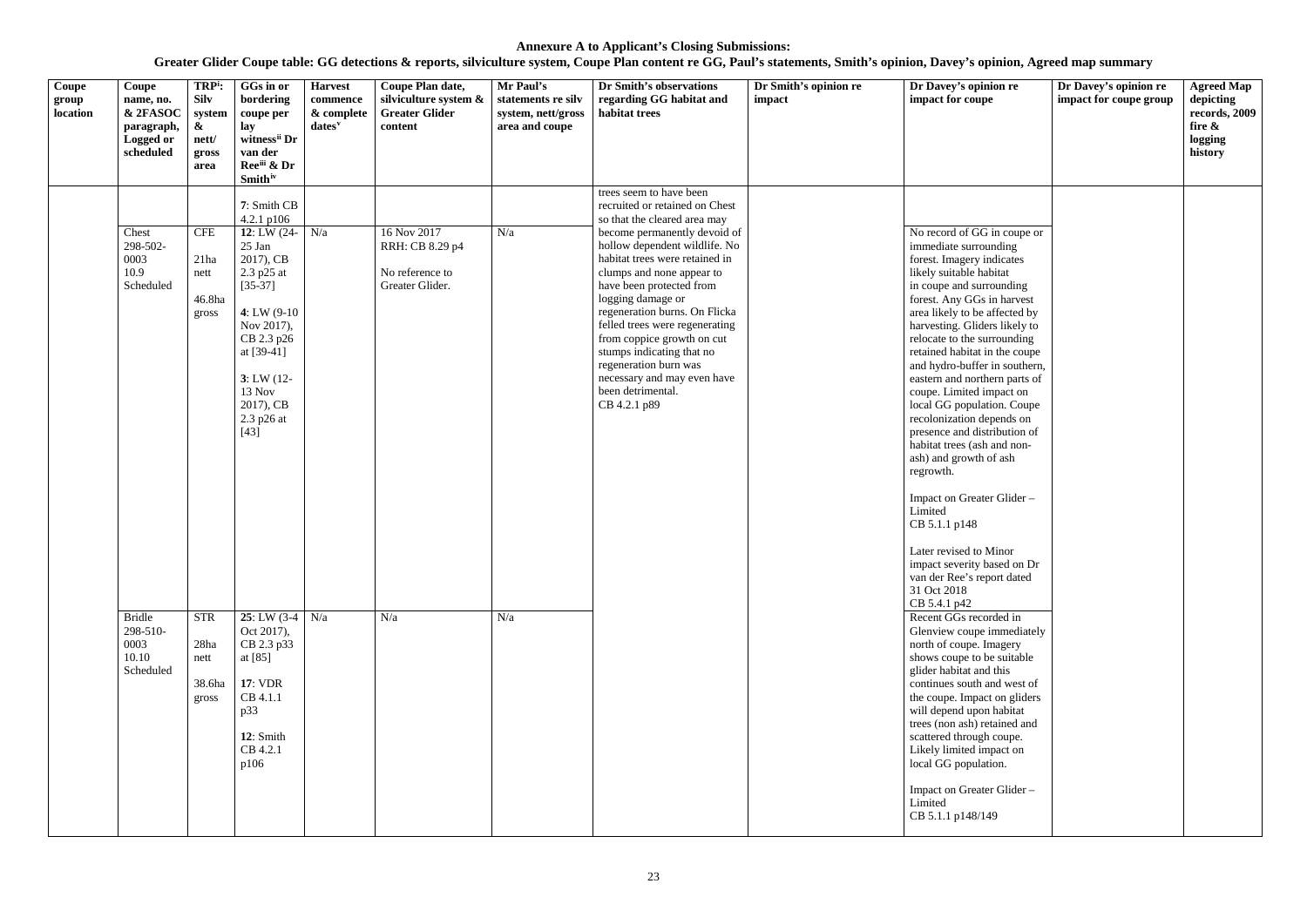| Coupe<br>group<br>location | Coupe<br>name, no.<br>& 2FASOC<br>paragraph,<br>Logged or<br>scheduled | TRP <sup>i</sup> :<br><b>Silv</b><br>system<br>$\boldsymbol{\alpha}$<br>nett/<br>gross<br>area | GGs in or<br>bordering<br>coupe per<br>lay<br>witness" Dr<br>van der<br>Reeii & Dr<br><b>Smith</b> <sup>iv</sup>         | <b>Harvest</b><br>commence<br>& complete<br>dates <sup>v</sup> | Coupe Plan date,<br>silviculture system &<br><b>Greater Glider</b><br>content | Mr Paul's<br>statements re silv<br>system, nett/gross<br>area and coupe | Dr Smith's observations<br>regarding GG habitat and<br>habitat trees                                                                                                                                                                                                                                                                                                                                                                                                                                                                                                                                                                                                                                                                                                        | Dr Smith's opinion re<br>impact                                                                                                                                                                                                                                                                                                                                                                                                                                                                                                                                                                                                                                                                                                                                                                                                                                                                                                                                                                                                                                                                                                                                                                                                                                                                                                                     | Dr Davey's opinion re<br>impact for coupe                                                                                                                                                                                                                                                                                                                                                                                                                                                                                           | Dr Davey's opinion re<br>impact for coupe group | <b>Agreed Map</b><br>depicting<br>records, 2009<br>fire $\&$<br>logging<br>history                                                                                                                                                                                                                                                                                                                                               |
|----------------------------|------------------------------------------------------------------------|------------------------------------------------------------------------------------------------|--------------------------------------------------------------------------------------------------------------------------|----------------------------------------------------------------|-------------------------------------------------------------------------------|-------------------------------------------------------------------------|-----------------------------------------------------------------------------------------------------------------------------------------------------------------------------------------------------------------------------------------------------------------------------------------------------------------------------------------------------------------------------------------------------------------------------------------------------------------------------------------------------------------------------------------------------------------------------------------------------------------------------------------------------------------------------------------------------------------------------------------------------------------------------|-----------------------------------------------------------------------------------------------------------------------------------------------------------------------------------------------------------------------------------------------------------------------------------------------------------------------------------------------------------------------------------------------------------------------------------------------------------------------------------------------------------------------------------------------------------------------------------------------------------------------------------------------------------------------------------------------------------------------------------------------------------------------------------------------------------------------------------------------------------------------------------------------------------------------------------------------------------------------------------------------------------------------------------------------------------------------------------------------------------------------------------------------------------------------------------------------------------------------------------------------------------------------------------------------------------------------------------------------------|-------------------------------------------------------------------------------------------------------------------------------------------------------------------------------------------------------------------------------------------------------------------------------------------------------------------------------------------------------------------------------------------------------------------------------------------------------------------------------------------------------------------------------------|-------------------------------------------------|----------------------------------------------------------------------------------------------------------------------------------------------------------------------------------------------------------------------------------------------------------------------------------------------------------------------------------------------------------------------------------------------------------------------------------|
|                            |                                                                        |                                                                                                |                                                                                                                          |                                                                |                                                                               |                                                                         |                                                                                                                                                                                                                                                                                                                                                                                                                                                                                                                                                                                                                                                                                                                                                                             |                                                                                                                                                                                                                                                                                                                                                                                                                                                                                                                                                                                                                                                                                                                                                                                                                                                                                                                                                                                                                                                                                                                                                                                                                                                                                                                                                     | Later revised to Minor<br>impact severity based on Dr<br>van der Ree's report dated<br>31 Oct 2018<br>CB 5.4.1 p42                                                                                                                                                                                                                                                                                                                                                                                                                  |                                                 |                                                                                                                                                                                                                                                                                                                                                                                                                                  |
| New Turkey<br>Spur         | Gallipoli<br>348-504-<br>0005<br>10.29<br>Scheduled                    | <b>CFE</b><br>15ha<br>nett<br>24.9ha<br>gross                                                  | $3: LW(13-$<br>$14$ Aug<br>2017), CB<br>2.3 p44 at<br>$[152-153]$<br>3: VDR CB<br>4.1.1 p34<br>5: Smith CB<br>4.2.1 p106 | N/a                                                            | N/a                                                                           | N/a                                                                     | Forest Type/Structure:<br>Mapped as 1939 regrowth<br>Ash. Site inspection showed<br>the site to have an exceptional<br>abundance of large dead trees<br>with hollows (stags) $(11/ha)$<br>and at least one living old<br>growth ash with hollows (see<br>photo).<br>Greater Glider Abundance:<br>The site is predicted to have a<br>high density of Greater Gliders<br>$(2.5/ha)$ and it has been<br>recorded in at least 3 locations<br>on the coupe. Modelled High<br><b>Quality Class 1 Greater Glider</b><br>Iabitat is mapped as occurring<br>on about 1.5 ha on the western<br>boundary of the site (not<br>inspected) and aerial<br>photography suggests that old<br>growth Ash could occur in this<br>area and other small patches of<br>the coupe.<br>CB 4.2.1 p92 | Significance of Impact. A very<br>high impact on Greater Gliders<br>is likely if the site is logged<br>due to the unusual density of<br>tall dead stags which are<br>unusually persistent on this<br>coupe. Protection of dead stags<br>is a stated goal of Regrowth<br>Retention Harvesting but I saw<br>no evidence of compliance<br>with this goal in site<br>inspections. On many logged<br>coupes large dead stags were<br>found to have been cut and<br>felled or pushed over and<br>burnt. During a previous<br>enquiry I was advised by<br>forestry personnel that<br>dead stags are usually<br>deliberately felled for safety<br>reasons (Gruen et al 1989).<br>This practice can be<br>considered to have highly<br>significant adverse impact<br>because dead trees are often<br>the only source of hollows in<br>1939 regrowth Ash until it<br>reaches older age in about<br>another 40 years. Stags in<br>regrowth Ash are also<br>critically important to<br>Leadbeater's Possum which is<br>known to favour this type of<br>habitat tree (Smith et al 1985).<br>CB 4.2.1 p92<br>Key Finding: Dead stags<br>provide a critical habitat tree<br>resource in regrowth Ash<br>forests. Due to the scarcity of<br>habitat trees in such forests all<br>remaining dead stags in 40+<br>year old regrowth forests<br>should be protected by | GG records from the early<br>2000s found along boundary<br>with the large SPZ to the<br>south, with recent records in<br>the SPZ to the east. Imagery<br>indicates suitable GG habitat<br>found across most of coupe<br>and forest in large SPZ.<br>Harvesting will affect<br>individual gliders if present<br>and impact will depend on<br>them moving to retained<br>forest, most likely the SPZs.<br>The impact on the local<br>population is likely to be<br>limited.<br>Impact on Greater Glider -<br>Limited<br>CB 5.1.1 p159 | N/a                                             | Agreed Map<br><b>CB 7.17F</b><br>shows<br>Gallipoli<br>coupe<br>bordered to<br>the east, south<br>and west with<br>a large area of<br>continuous<br>SPZ. To the<br>north, the<br>coupe is<br>bordered by<br>an area of<br>forest logged<br>by<br>clearfelling<br>between 1995<br>and 1997.<br>There is a<br>reserve 1.3km<br>(approx.) to<br>the north east<br>of the coupe<br>as the crow<br>flies and no<br>connecting<br>SPZ. |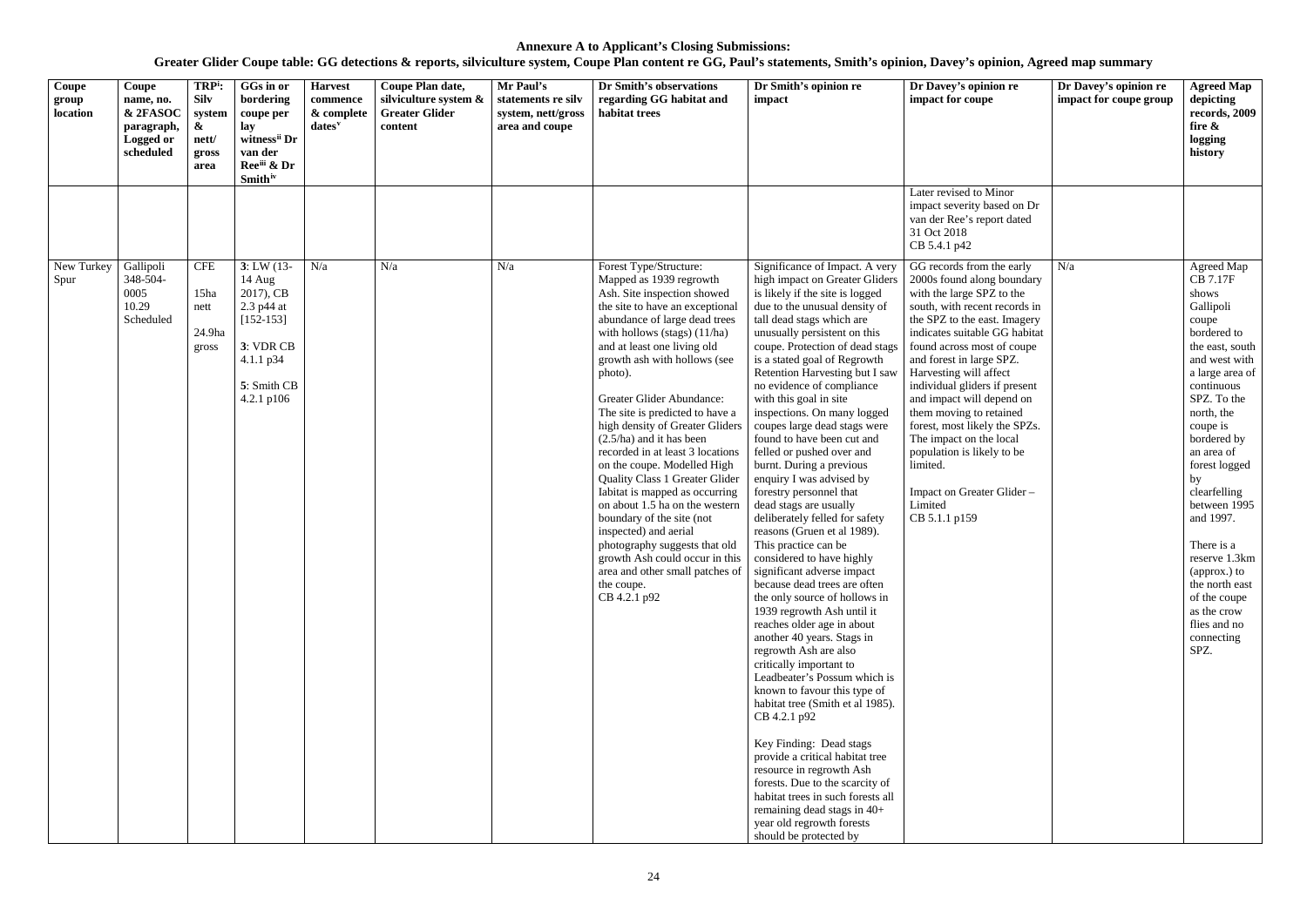| Coupe<br>group<br>location | Coupe<br>name, no.<br>& 2FASOC<br>paragraph,<br><b>Logged or</b><br>scheduled | TRP <sup>i</sup> :<br><b>Silv</b><br>system<br>&<br>nett/<br>gross<br>area | GGs in or<br>bordering<br>coupe per<br>lay<br>witness <sup>ii</sup> Dr<br>van der<br>Reeiii & Dr<br><b>Smith</b> iv      | <b>Harvest</b><br>commence<br>& complete<br>$dates$ <sup>v</sup> | Coupe Plan date,<br>silviculture system &<br><b>Greater Glider</b><br>content | Mr Paul's<br>statements re silv<br>system, nett/gross<br>area and coupe | Dr Smith's observations<br>regarding GG habitat and<br>habitat trees                                                                                                                                                                                                                                                                                                                                                                                                                                                                                                                                                                                                                                                                                                                                                                                                                                                                                                                                                                                                                                                                                                                                                                                                                                                      | Dr Smith's opinion re<br>impact                                                                                                                                                                                                                                                                                                                                                                                                                                                                                                                                                                                                                                                                                                                                                                                                                                                                                                                                                                                                                                                                                                                                                                                                                                                                                                                | Dr Davey's opinion re<br>impact for coupe                                                                                                                                                                                                                                                                                                                                                                                                                                                                                                                                                                                                                                                                                                                                                                                                                                                                                                                                                                                                                                                                                   | Dr Davey's opinion re<br>impact for coupe group                                                                                                                    | <b>Agreed Map</b><br>depicting<br>records, 2009<br>fire $\&$<br>logging<br>history                                                                                                                                                                                                                                                                                                                                                                                                       |
|----------------------------|-------------------------------------------------------------------------------|----------------------------------------------------------------------------|--------------------------------------------------------------------------------------------------------------------------|------------------------------------------------------------------|-------------------------------------------------------------------------------|-------------------------------------------------------------------------|---------------------------------------------------------------------------------------------------------------------------------------------------------------------------------------------------------------------------------------------------------------------------------------------------------------------------------------------------------------------------------------------------------------------------------------------------------------------------------------------------------------------------------------------------------------------------------------------------------------------------------------------------------------------------------------------------------------------------------------------------------------------------------------------------------------------------------------------------------------------------------------------------------------------------------------------------------------------------------------------------------------------------------------------------------------------------------------------------------------------------------------------------------------------------------------------------------------------------------------------------------------------------------------------------------------------------|------------------------------------------------------------------------------------------------------------------------------------------------------------------------------------------------------------------------------------------------------------------------------------------------------------------------------------------------------------------------------------------------------------------------------------------------------------------------------------------------------------------------------------------------------------------------------------------------------------------------------------------------------------------------------------------------------------------------------------------------------------------------------------------------------------------------------------------------------------------------------------------------------------------------------------------------------------------------------------------------------------------------------------------------------------------------------------------------------------------------------------------------------------------------------------------------------------------------------------------------------------------------------------------------------------------------------------------------|-----------------------------------------------------------------------------------------------------------------------------------------------------------------------------------------------------------------------------------------------------------------------------------------------------------------------------------------------------------------------------------------------------------------------------------------------------------------------------------------------------------------------------------------------------------------------------------------------------------------------------------------------------------------------------------------------------------------------------------------------------------------------------------------------------------------------------------------------------------------------------------------------------------------------------------------------------------------------------------------------------------------------------------------------------------------------------------------------------------------------------|--------------------------------------------------------------------------------------------------------------------------------------------------------------------|------------------------------------------------------------------------------------------------------------------------------------------------------------------------------------------------------------------------------------------------------------------------------------------------------------------------------------------------------------------------------------------------------------------------------------------------------------------------------------------|
|                            |                                                                               |                                                                            |                                                                                                                          |                                                                  |                                                                               |                                                                         |                                                                                                                                                                                                                                                                                                                                                                                                                                                                                                                                                                                                                                                                                                                                                                                                                                                                                                                                                                                                                                                                                                                                                                                                                                                                                                                           | unlogged buffers of at least<br>50m radius and fire barriers to<br>prevent damage during<br>harvesting and post logging<br>burning operations.<br>CB 4.2.1 p92                                                                                                                                                                                                                                                                                                                                                                                                                                                                                                                                                                                                                                                                                                                                                                                                                                                                                                                                                                                                                                                                                                                                                                                 |                                                                                                                                                                                                                                                                                                                                                                                                                                                                                                                                                                                                                                                                                                                                                                                                                                                                                                                                                                                                                                                                                                                             |                                                                                                                                                                    |                                                                                                                                                                                                                                                                                                                                                                                                                                                                                          |
| Nolans<br>Gully            | Goliath<br>297-505-<br>0001<br>10.1<br>Scheduled                              | <b>CFE</b><br>21ha<br>nett<br>43.1ha<br>gross                              | $2: LW(13-$<br>14 Sep<br>2017), CB<br>2.3 p65 at<br>$[267 - 268]$<br>6: VDR CB<br>4.1.1 p35<br>7: Smith CB<br>4.2.1 p106 | N/a                                                              | N/a                                                                           | N/a                                                                     | Forest Types/Structure: These<br>coupes are mapped as Ash<br>Forest with small amounts<br>(about 20%) Mixed Species in<br>all but Shrek. All of the coupes<br>have some pre 1860 Ash<br>Forest which is extremely rare<br>and critically important to<br>Greater Gliders and<br>Leadbeater's Possum. Most of<br>Shrek (about 80%), about 50%<br>of Junior and a small amount<br>(about 15%) of Infant and<br>Goliath is mapped as Old<br>Growth.<br>Site inspections showed<br>habitat in areas mapped as<br>regrowth in Goliath and Infant<br>to have a low density scattered<br>living large old trees (2/ha) in<br>the overstorey. This habitat<br>can be classified as uneven-<br>aged old growth Ash which is<br>very rare and critically<br>important as a fire and old<br>growth refuge for both the<br>Greater Glider and<br>Leadbeaters possum. Suitable<br>habitat for both species was<br>evident on all coupes.<br>Greater Glider Abundance and<br>Habitat: Greater gliders have<br>been recorded on all coupes<br>including 2 locations on<br>Junior, 7 on Goliath, 3 on<br>Shrek and 1 on Infant. The<br>Greater Glider model predicts<br>a moderate density of Greater<br>Gliders on all coupes except<br>Junior. The low prediction for<br>Junior $(0.2/ha)$ was due to<br>poor access to the coupe which | Significance of Impact. A very<br>high impact on Greater Gliders<br>is likely if the site is logged<br>due to the unusual and<br>extensive occurrence of<br>senescent old growth Ash trees<br>and the large area of pre-1860<br>Ash. Under the Regrowth<br><b>Retention Harvesting</b><br>prescription (All areas of<br>pre1900 or Old Growth Ash<br>forests are reserved and<br>individual trees are protected<br>from harvesting by legislation)<br>and under the Code of Practice<br>(2.2.2.9 Modify coupe size and<br>rotation periods to maintain a<br>diversity of forest structures<br>throughout the landscape.) all<br>areas mapped as pre-1860<br>should be protected from<br>harvesting. In my opinion all<br>remaining other areas in these<br>coupes should be protected<br>from logging because they<br>contain a low density of<br>scattered old growth trees with<br>hollows that should, in<br>conjunction with mapped old<br>growth, provide a high quality<br>feeding environment for<br>Greater Gliders as well as an<br>important long term fire<br>refuge.<br>Key Finding:  Given the<br>rarity of this forest type, and<br>the need to increase the level<br>of its protection from the<br>current 2% or less to around<br>33%, any logging in any of<br>these coupes (or in any other<br>similar coupes in surrounding | Three glider 2017 records on<br>boundary shared with Shrek<br>coupe. These records are in<br>an area retained from<br>harvest. Other GGs likely to<br>be present elsewhere in<br>coupe based on imagery.<br>1850s mixed species age<br>class and GG habitat class 1<br>is in area scheduled for<br>harvest. GGs in harvest<br>area likely to be affected by<br>harvesting. Impact will<br>depend on affected GGs<br>moving to retained forest.<br>The impact on the local<br>population is likely to be<br>limited.<br>Impact on Greater Glider-<br>Limited<br>CB 5.1.1 p143<br>Evidence given on view<br>Trees on boundary of Shrek<br>and Goliath coupes in<br>proximity to Greater Glider<br>detection numbers 10, 11 $\&$<br>12 on pg 35 of Dr Van de<br>Ree's report (CB 4.1.1) are<br>very old, senescent Ash<br>forests.<br><b>VT VT28.17</b><br>From the area in which a<br>Greater Glider was detected<br>at record number 14 on pg<br>35 of Dr Van de Ree's report<br>$(CB 4.1.1)$ , the Greater<br>Glider could glide downhill<br>about 100m. On the flat, it<br>would be probably 70 to<br>80m.<br>VT34.30-36.7 | Collectively assessed as<br>Minor impact severity on<br>local populations as a<br>result of having a<br>combined net harvest<br>area of 81ha.<br>CB 5.1.1 p172-173 | Agreed Map<br><b>CB 7.18F</b><br>shows that<br>Goliath and<br>Shrek were<br>lightly and<br>moderately<br>affected by<br>the 2009<br>fires, and<br>Infant was<br>lightly<br>affected. It<br>shows the<br>coupe group<br>surrounded to<br>the north-east,<br>north-west<br>and south by<br>forest logged<br>by<br>clearfelling or<br>seed tree<br>retention<br>between 1971<br>and 2013.<br>It also shows<br>a SPZ<br>bordering the<br>eastern side<br>of Shrek,<br>Infant and<br>Goliath. |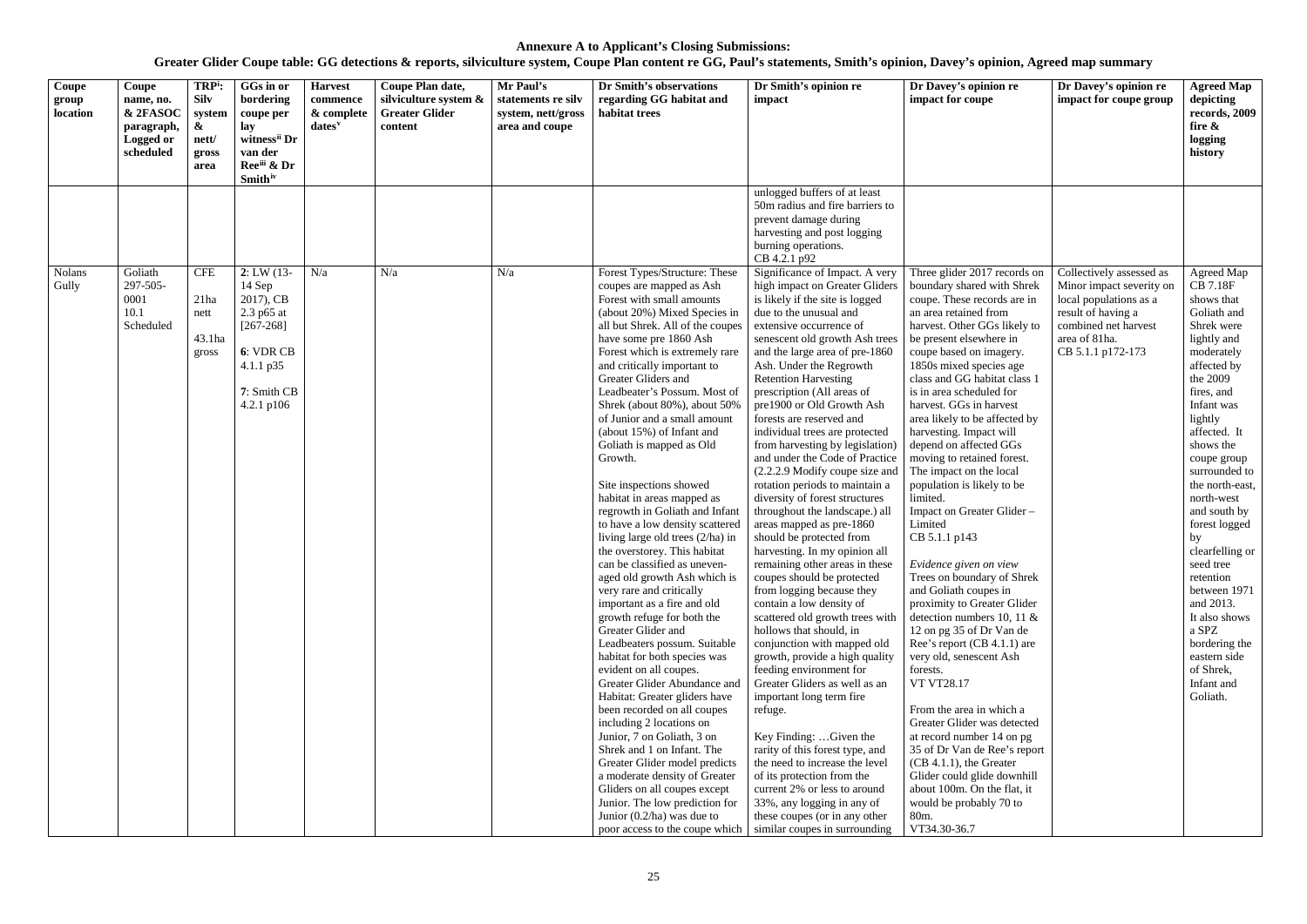| Coupe<br>group<br>location | Coupe<br>name, no.<br>& 2FASOC<br>paragraph,<br>Logged or<br>scheduled                            | TRP <sup>i</sup> :<br>Silv<br>system<br>&<br>nett/<br>gross<br>area                          | GGs in or<br>bordering<br>coupe per<br>lay<br>witness <sup>ii</sup> Dr<br>van der<br>Reeiii & Dr<br><b>Smith</b> <sup>iv</sup>                                                                                                                                                                                                                                                     | <b>Harvest</b><br>commence<br>& complete<br>dates <sup>v</sup> | Coupe Plan date,<br>silviculture system &<br><b>Greater Glider</b><br>content | Mr Paul's<br>statements re silv<br>system, nett/gross<br>area and coupe | Dr Smith's observations<br>regarding GG habitat and<br>habitat trees                                                                                                                                                                                                                                                                                                                                                                                                                                                                                                                                                                                                                                                                                                                                                                                                                                                                                                                                                                                                                                                                                                                                                                                                                                               | Dr Smith's opinion re<br>impact                                                                                                                                             | Dr Davey's opinion re<br>impact for coupe                                                                                                                                                                                                                                                                                                                                                                                                                                                                                                                                                                                                                                                                                                                                                                                                                                                                                                                                                                                                                                                                                                                                                                  | Dr Davey's opinion re<br>impact for coupe group | <b>Agreed Map</b><br>depicting<br>records, 2009<br>fire $\&$<br>logging<br>history |
|----------------------------|---------------------------------------------------------------------------------------------------|----------------------------------------------------------------------------------------------|------------------------------------------------------------------------------------------------------------------------------------------------------------------------------------------------------------------------------------------------------------------------------------------------------------------------------------------------------------------------------------|----------------------------------------------------------------|-------------------------------------------------------------------------------|-------------------------------------------------------------------------|--------------------------------------------------------------------------------------------------------------------------------------------------------------------------------------------------------------------------------------------------------------------------------------------------------------------------------------------------------------------------------------------------------------------------------------------------------------------------------------------------------------------------------------------------------------------------------------------------------------------------------------------------------------------------------------------------------------------------------------------------------------------------------------------------------------------------------------------------------------------------------------------------------------------------------------------------------------------------------------------------------------------------------------------------------------------------------------------------------------------------------------------------------------------------------------------------------------------------------------------------------------------------------------------------------------------|-----------------------------------------------------------------------------------------------------------------------------------------------------------------------------|------------------------------------------------------------------------------------------------------------------------------------------------------------------------------------------------------------------------------------------------------------------------------------------------------------------------------------------------------------------------------------------------------------------------------------------------------------------------------------------------------------------------------------------------------------------------------------------------------------------------------------------------------------------------------------------------------------------------------------------------------------------------------------------------------------------------------------------------------------------------------------------------------------------------------------------------------------------------------------------------------------------------------------------------------------------------------------------------------------------------------------------------------------------------------------------------------------|-------------------------------------------------|------------------------------------------------------------------------------------|
|                            | Shrek<br>297-509-<br>0001<br>10.2<br>Scheduled<br>Infant<br>297-509-<br>0002<br>10.3<br>Scheduled | <b>CFE</b><br>11ha<br>nett<br>23.2ha<br>gross<br><b>CFE</b><br>31ha<br>nett<br>38ha<br>gross | 4: LW $(8-9)$<br>Jul 2017),<br>CB 2.3 p64<br>at [259-260]<br>$5: LW(2-3)$<br>Jul 2018),<br>CB 2.3 p64<br>at [262]<br>7: VDR CB<br>$4.1.1$ p $35$<br>5: Smith CB<br>4.2.1 $p106$<br>$2: LW(2-3)$<br>Jul 2018),<br>CB 2.3 p64<br>at [262]<br>1: LW $(17 -$<br>18 Aug<br>2017), CB<br>2.3 p65 at<br>$[264-265]$<br>3: VDR CB<br>$4.1.1 \text{ p35}$<br>1: Smith CB<br>$4.2.1$ p $106$ | N/a<br>N/a                                                     | N/a<br>11 Jul 2013<br>CFE: CB 8.30 p4<br>No reference to<br>Greater Glider.   | N/a<br>N/a                                                              | was restricted to an area of<br>1939 regrowth Ash. Greater<br>Glider density is likely to be<br>much higher on the part of the<br>coupe mapped as pre1860<br>forest. Mapped Greater Glider<br><b>High Quality Habitat Class 1</b><br>occurs on about 10-20% of<br>forest in all four coupes,<br>but does not coincide well<br>with mapped pre 1860 forest<br>on Shrek and Infant.<br>CB 4.2.1 p93<br>Evidence given on view<br>Trees on boundary of Shrek<br>and Goliath coupes in<br>proximity to Greater Glider<br>record numbers 10, 11 & 12<br>on pg 35 of Dr Van de Ree's<br>report (CB 4.1.1) are very old,<br>senescent Ash forests.<br>VT28.17<br>That area is an example of an<br>uneven aged forest. It has<br>older trees that survived the<br>1939 fires (the bigger pre-<br>1900 ones) and 1939 regrowth.<br>This kind of forest is now<br>really rare and only exists in<br>tiny little patches.<br>VT29.5-9<br>If pre-1900 trees are left<br>unlogged, but the surrounding<br>area is clear-felled, the Greater<br>Gliders in the area will be lost.<br>This kind of structure is now<br>so rare in the Central<br>Highlands in the Ash that we<br>need to preserve it in its<br>entirety in a patch large<br>enough to sustain a viable<br>small population of Greater<br>Gliders.<br>VT29.26-30.2 | areas) would have to be<br>considered entirely contrary to<br>the requirements of the Code<br>and requirements for<br>protection of Leadbeater's<br>Possum.<br>CB 4.2.1 p93 | Three glider 2017 records on<br>boundary shared with<br>Goliath coupe. Other GGs<br>likely to be present<br>elsewhere in coupe based on<br>imagery. GGs in harvest area<br>will be affected by<br>harvesting. Impact will<br>depend on affected GGs<br>moving to retained forest. If<br>validated in the field the 1850<br>ash stands will be retained<br>by<br>prescription and this should<br>limit any effects from<br>harvest impacts. The impact<br>on the local population is<br>likely to be limited.<br>Impact on Greater Glider -<br>Limited<br>CB 5.1.1 p144<br>Three 2017 GG records<br>located in the northwest<br>sector of coupe on the<br>boundary of the LBP SPZ<br>with other GG records<br>located immediately north of<br>coupe. GGs likely to be<br>present elsewhere in<br>coupe based on imagery.<br>GGs in harvest area likely to<br>be affected by harvesting<br>and will likely move to the<br>reserve and SPZ on the<br>western boundary of the<br>coupe, to the SPZ east of the<br>coupe and to retained forest<br>surrounding the harvest<br>area. The impact on the<br>local population is likely to<br>be minor.<br>Impact on Greater Glider -<br>Minor<br>CB 5.1.1 p144-145 |                                                 |                                                                                    |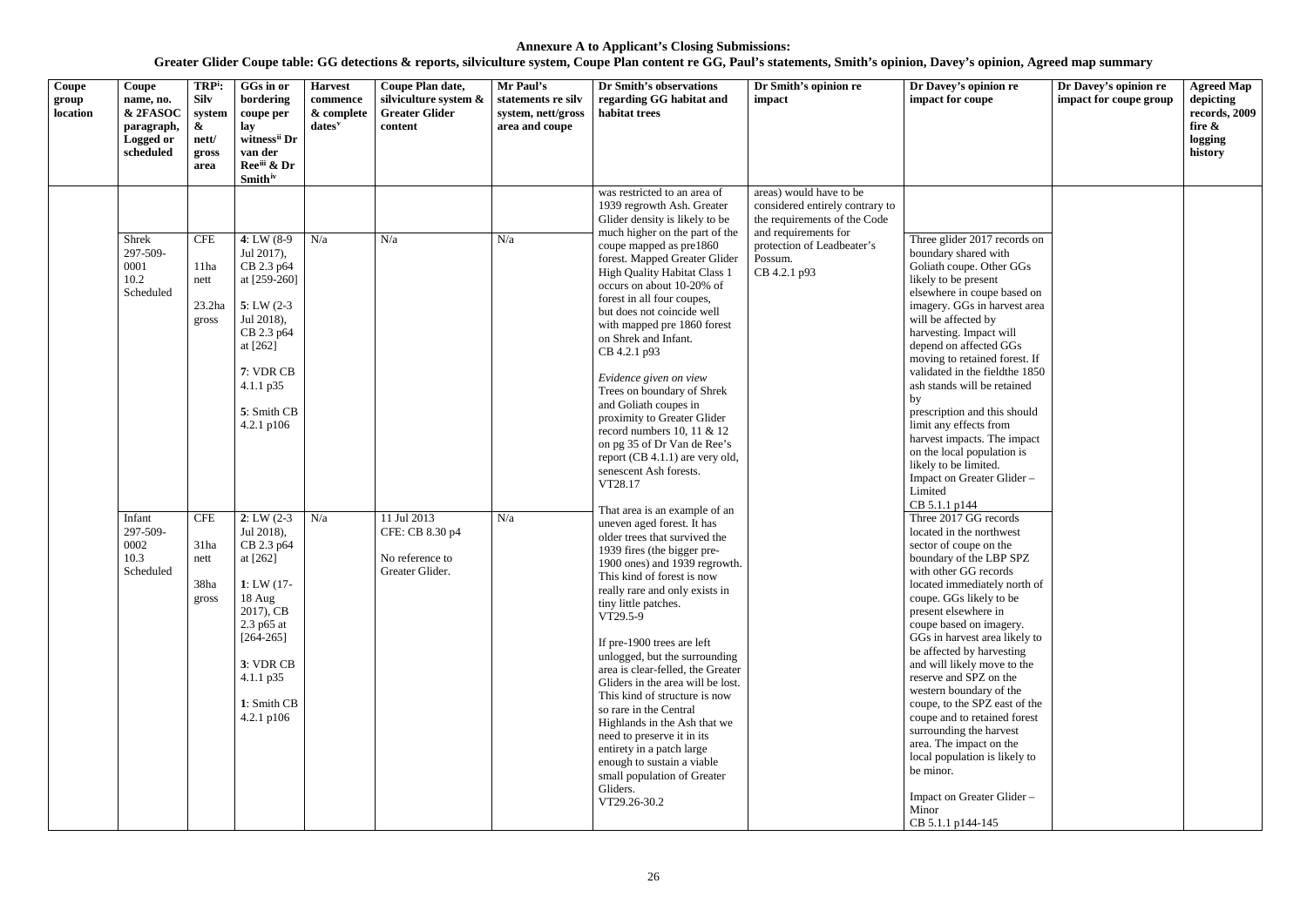| Coupe<br>group<br>location | Coupe<br>name, no.<br>& 2FASOC<br>paragraph,<br><b>Logged or</b><br>scheduled | TRP <sup>i</sup> :<br><b>Silv</b><br>system<br>&<br>nett/<br>gross<br>area | GGs in or<br>bordering<br>coupe per<br>lay<br>witness <sup>ii</sup> Dr<br>van der<br>Ree <sup>iii</sup> & Dr<br><b>Smith</b> iv                                                    | <b>Harvest</b><br>commence<br>& complete<br>$dates^v$ | Coupe Plan date,<br>silviculture system &<br><b>Greater Glider</b><br>content                                                                                                                                                                                                                                                                                                  | Mr Paul's<br>statements re silv<br>system, nett/gross<br>area and coupe                                                                                                                                                                                                               | Dr Smith's observations<br>regarding GG habitat and<br>habitat trees                                                                                                                                                                                                                                                                                                                                                                                                                                                                                                                                                                                                                                                                                                                                                                                                                                                                                | Dr Smith's opinion re<br>impact                                                                                                                                                                                                                                                                                                                                                                                                                                                                                                                                                       | Dr Davey's opinion re<br>impact for coupe                                                                                                                                                                                                                                                                                                                                                                                                                                          | Dr Davey's opinion re<br>impact for coupe group                                                                | <b>Agreed Map</b><br>depicting<br>records, 2009<br>fire &<br>logging<br>history                                                                                                                                                |
|----------------------------|-------------------------------------------------------------------------------|----------------------------------------------------------------------------|------------------------------------------------------------------------------------------------------------------------------------------------------------------------------------|-------------------------------------------------------|--------------------------------------------------------------------------------------------------------------------------------------------------------------------------------------------------------------------------------------------------------------------------------------------------------------------------------------------------------------------------------|---------------------------------------------------------------------------------------------------------------------------------------------------------------------------------------------------------------------------------------------------------------------------------------|-----------------------------------------------------------------------------------------------------------------------------------------------------------------------------------------------------------------------------------------------------------------------------------------------------------------------------------------------------------------------------------------------------------------------------------------------------------------------------------------------------------------------------------------------------------------------------------------------------------------------------------------------------------------------------------------------------------------------------------------------------------------------------------------------------------------------------------------------------------------------------------------------------------------------------------------------------|---------------------------------------------------------------------------------------------------------------------------------------------------------------------------------------------------------------------------------------------------------------------------------------------------------------------------------------------------------------------------------------------------------------------------------------------------------------------------------------------------------------------------------------------------------------------------------------|------------------------------------------------------------------------------------------------------------------------------------------------------------------------------------------------------------------------------------------------------------------------------------------------------------------------------------------------------------------------------------------------------------------------------------------------------------------------------------|----------------------------------------------------------------------------------------------------------------|--------------------------------------------------------------------------------------------------------------------------------------------------------------------------------------------------------------------------------|
|                            | Junior<br>$297 - 511$<br>0002<br>10.4<br>Scheduled                            | <b>CFE</b><br>18ha<br>nett<br>32.1ha<br>gross                              | 2: LW(17)<br>18 Aug<br>2017), CB<br>2.3 p65 at<br>$[264-265]$<br>2: VDR CB<br>4.1.1 p35<br>2: Smith CB<br>$4.2.1$ p $106$                                                          | N/a                                                   | N/a                                                                                                                                                                                                                                                                                                                                                                            | N/a                                                                                                                                                                                                                                                                                   | The tree in which a Greater<br>Glider was detected at record<br>number 14 on pg 35 of Dr Van<br>de Ree's report $(CB 4.1.1)$ is<br>pre-1900, about 1.3m diameter<br>and close to 60m tall.<br>VT33.5-34.17<br>This area is an example of the<br>kind of structure that Greater<br>Gliders like. They feed in the<br>canopy and they would<br>generally glide off a lower<br>branch below the upper<br>canopy. They glide at an angle<br>of about 30 to 40 degrees off<br>the horizontal. That means<br>they can travel sideways about<br>1.2 times the height they fall.<br>So in this area they would<br>comfortably be able to land on<br>any of the trees. It's an ideal<br>structure for them to move<br>around. They could glide<br>around 60m from here because<br>you've got no regrowth or<br>understorey but, in a more<br>layered forest or one with an<br>understorey, they would have<br>a lot shorter travel distance.<br>T34.19-35.31 |                                                                                                                                                                                                                                                                                                                                                                                                                                                                                                                                                                                       | Nearest GG records are<br>300m north of coupe<br>associated with the<br>northern SPZ. GGs are likely<br>to be present elsewhere in<br>coupe based on imagery.<br>GGs in harvest area likely to<br>be affected by harvesting.<br>Nearly half the coupe is<br>retained as forest. The<br>impact on the local<br>population is<br>likely to be limited.<br>Impact on Greater Glider -<br>Limited<br>CB 5.1.1 p145                                                                     |                                                                                                                |                                                                                                                                                                                                                                |
| Noojee                     | Skerry's<br>Reach<br>462-504-<br>0004<br>9.36<br>Logged                       | <b>CFE</b><br>22ha<br>nett<br>33.8ha<br>gross                              | $8: LW(6-7)$<br>Feb 2018),<br>CB 2.3 p59<br>at $[234-236]$<br>Reported 7<br>Feb 2018,<br>CB 2.3 p60<br>at [240]<br>6: VDR CB<br>$4.1.1 \text{ p36}$<br>6: Smith CB<br>4.2.1 $p106$ | 2 Feb 2018<br>19 Mar<br>2018                          | 31 Jan 2018<br>CFE: CB 8.17 p3<br>"Coupe Overlay has<br>identified modelled<br>Greater Glider High<br><b>Quality Habitat Class</b><br>1 within the coupe<br>boundary along the<br>south eastern<br>boundary of the<br>coupe. If Greater<br>Glider High<br><b>Quality Habitat is</b><br>confirmed within 75m<br>of the planned harvest<br>area boundary,<br>endeavour to retain | An Ash coupe in<br>which 13.12 ha<br>nett of 33.8 ha<br>gross was<br>harvested by CFE<br>CB 3.6.21A<br>Agreed map 19C<br>depicts detections<br>of Greater Glider<br>occurred outside<br>the coupe<br>boundary in the<br>Yarra Ranges<br>National Park.<br>CB 3.4 at [431(b)],<br>p165 | Forest Type/Structure:<br>Mapped as mostly Mixed<br>Species 1939 regrowth with<br>about 15% Ash (Loch<br>stock and Epiphanie) or 1939<br>regrowth and about 50%<br>1970's Ash (Skerrys Reach).<br>Site inspection revealed a<br>mixture of Ash and Mixed<br>species with some scattered<br>living old growth trees and<br>dead stags, particularly on<br>Epiphanie. On Skerrys and<br>Loch Stock the habitat was<br>structurally dense in patches<br>highly suitable for<br>Leadbeater's Possum. The<br>lower portion of Epiphanie                                                                                                                                                                                                                                                                                                                                                                                                                  | Significance of Impacts:<br>High. Before logging this<br>coupe was structurally<br>complex with scattered old<br>growth, two ages of regrowth<br>and dead stags. This type of<br>habitat supported both Greater<br>Glider's and Leaadbeaters<br>Possums and had long term<br>refuge conservation potential.<br>Clearfelling is not appropriate<br>or consistent with the Code in<br>the Mixed Species portion of<br>the forest. Clearfelling will<br>eliminate Greater Gliders on<br>the site and they are not likely<br>to return even after 40 years,<br>because insufficient large | Nine GG records from<br>2017 located on northern<br>boundary with national park<br>(majority appear in the<br>national park) and associated<br>with mixed species forest.<br>Imagery of coupe and<br>surrounding forest shows<br>suitable glider habitat to be<br>variable and patchy.<br>Individuals affected by<br>harvest event would have<br>moved into retained forest.<br>Likely minimal impact of<br>harvest event on local<br>GG population. A lack<br>of habitat trees in | Collectively assessed as<br>Minor impact severity on<br>local population.<br>CB 5.1.1 p172-173<br>CB 5.4.1 p42 | Agreed Map<br><b>CB 7.19F</b><br>shows<br>Skerry's<br>Reach<br>bordered on<br>the west and<br>Lock Stock<br>and<br>Epiphanie<br>bordered on<br>the east by<br>forest logged<br>by<br>clearfelling<br>between 1979<br>and 1999. |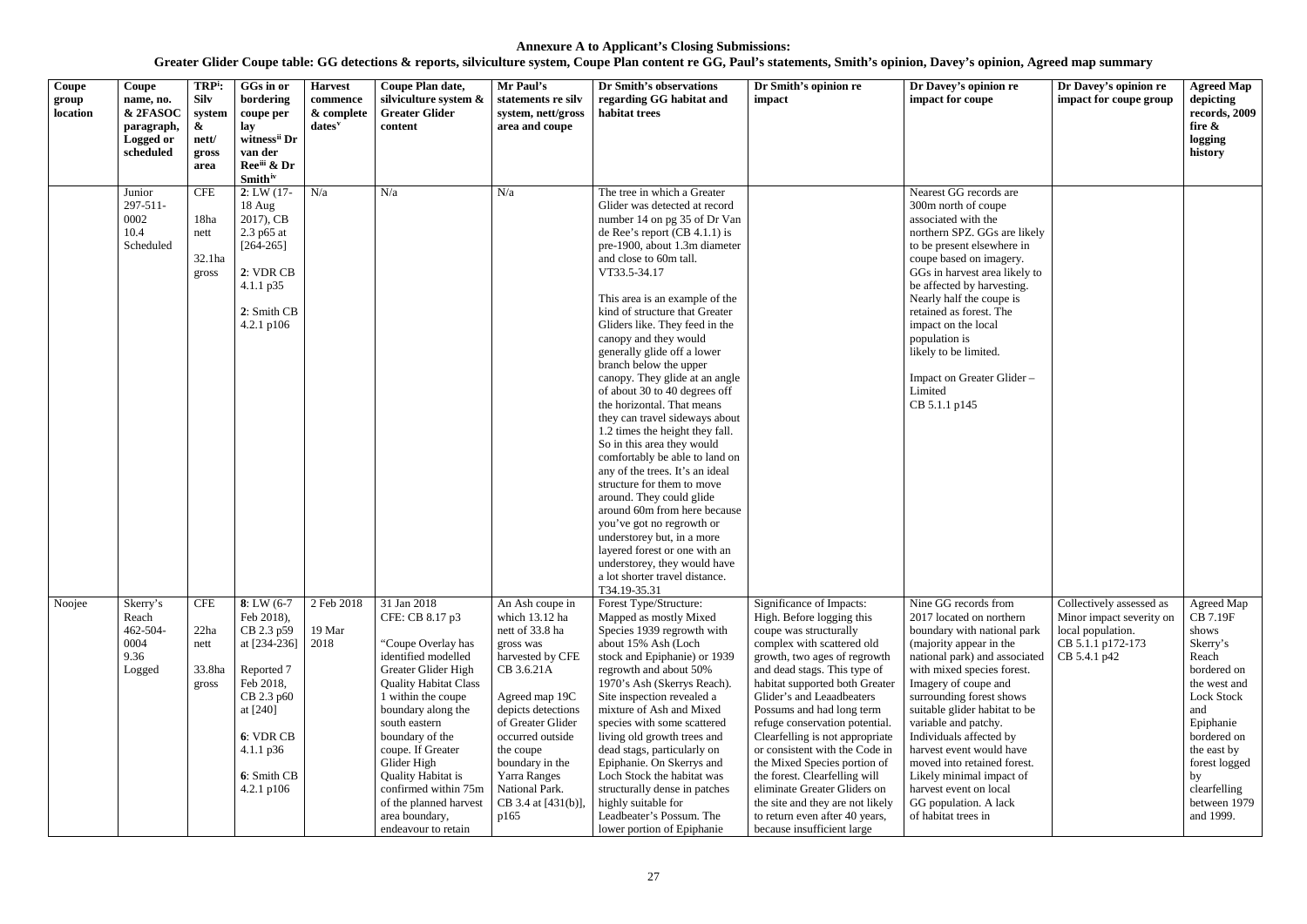| Coupe<br>group<br>location | Coupe<br>name, no.<br>& 2FASOC<br>paragraph,<br>Logged or<br>scheduled | TRP <sup>i</sup> :<br><b>Silv</b><br>system<br>$\boldsymbol{\alpha}$<br>nett/<br>gross<br>area | GGs in or<br>bordering<br>coupe per<br>lay<br>witness <sup>ii</sup> Dr<br>van der<br>Reeiii & Dr<br><b>Smith</b> <sup>iv</sup> | <b>Harvest</b><br>commence<br>& complete<br>$dates^v$ | Coupe Plan date,<br>silviculture system &<br><b>Greater Glider</b><br>content                                                                                                                                                                                                                                                                                                                                                                                                                                                                                                                                                                                                                                                                                                                                                                                                                                                                                                                                         | Mr Paul's<br>statements re silv<br>system, nett/gross<br>area and coupe                                                                                                                                                                                                                                                                                                                                                                                                                                                                                                                | Dr Smith's observations<br>regarding GG habitat and<br>habitat trees                                                                                                                                                                                                                                                                                                                                                                                                                                                                                                                                                                                                                                                                                                                                                                                                                                                                                                                                                                                                                                                                                                                                                                                                                                                                                    | Dr Smith's opinion re<br>impact                                                                                                                                                                                                                | Dr Davey's opinion re<br>impact for coupe                                                                                               | Dr Davey's opinion re<br>impact for coupe group | <b>Agreed Map</b><br>depicting<br>records, 2009<br>fire &<br>logging<br>history                                                                    |
|----------------------------|------------------------------------------------------------------------|------------------------------------------------------------------------------------------------|--------------------------------------------------------------------------------------------------------------------------------|-------------------------------------------------------|-----------------------------------------------------------------------------------------------------------------------------------------------------------------------------------------------------------------------------------------------------------------------------------------------------------------------------------------------------------------------------------------------------------------------------------------------------------------------------------------------------------------------------------------------------------------------------------------------------------------------------------------------------------------------------------------------------------------------------------------------------------------------------------------------------------------------------------------------------------------------------------------------------------------------------------------------------------------------------------------------------------------------|----------------------------------------------------------------------------------------------------------------------------------------------------------------------------------------------------------------------------------------------------------------------------------------------------------------------------------------------------------------------------------------------------------------------------------------------------------------------------------------------------------------------------------------------------------------------------------------|---------------------------------------------------------------------------------------------------------------------------------------------------------------------------------------------------------------------------------------------------------------------------------------------------------------------------------------------------------------------------------------------------------------------------------------------------------------------------------------------------------------------------------------------------------------------------------------------------------------------------------------------------------------------------------------------------------------------------------------------------------------------------------------------------------------------------------------------------------------------------------------------------------------------------------------------------------------------------------------------------------------------------------------------------------------------------------------------------------------------------------------------------------------------------------------------------------------------------------------------------------------------------------------------------------------------------------------------------------|------------------------------------------------------------------------------------------------------------------------------------------------------------------------------------------------------------------------------------------------|-----------------------------------------------------------------------------------------------------------------------------------------|-------------------------------------------------|----------------------------------------------------------------------------------------------------------------------------------------------------|
|                            |                                                                        |                                                                                                |                                                                                                                                |                                                       | additional live, large,<br>hollow-bearing<br>trees that occur within<br>75m of forest that is<br>likely to be retained<br>for at least the next 20<br>years. This may<br>include stream or<br>other coupe buffers<br>and any<br>permanently reserved<br>areas."<br>CB 8.17 p20<br>Coupe diary entries:<br>2 Feb 2018: "Habitat<br>has been retained<br>outside marked bdry,<br>additional hollow<br>bearing habitat $> 1$ m<br>{diameter} to be<br>retained where<br>possible. Jim to select<br>[seed tree] and habitat<br>trees. No tree, stag or<br>spar to remain within<br>1 tree length of bdry<br>or road'. CB 3.4 p111<br>at $[260]$<br>16 Feb 2018:<br>"Checked on<br>habitat tree and Tree<br>Geebung, good<br>selection of habitat<br>trees." CB 3.4 p165 at<br>[429]<br>21 Feb 2018: "I Had a<br>look with Jim on<br>suitable habitat trees,<br>doing a good job of<br>selecting large hollow<br>bearing trees". CB 3.4<br>p111 at [260]<br>No Greater Gliders<br>identified on coupe<br>plan map, p26-27. | The post-harvest<br>map depicts areas<br>of habitat trees<br>reserved along the<br>eastern and<br>western boundaries<br>of the coupe.<br>CB 3.4 at [431(c)],<br>p165<br>Agreed map 19C<br>and the post-<br>harvest map depict<br>two 200m THEZ<br>on the south west<br>boundary of the<br>coupe, from which<br>harvesting was<br>excluded.<br>CB 3.4 at [431(d)].<br>p165<br>The post-harvest<br>map also depicts a<br>new THEZ south<br>of the coupe, part<br>of which overlays<br>a portion of the<br>coupe which was<br>harvested after the<br>THEZ creation.<br>CB 3.4 at [431(e)] | was found to have been<br>logged.<br>Greater Glider Habitat and<br>Abundance. All sites were<br>structurally suitable for<br>Greater Glider with an<br>abundance of trees in the 40-<br>80 diameter size class. Habitat<br>trees were scarce in the site<br>plot on Skerry's giving a low<br>predicted Glider abundance<br>(0.3), but aerial photography<br>indicates that there were large<br>areas of apparent un-even aged<br>old growth on the coupe<br>before logging and 6 Greater<br>Gliders were recorded in the<br>latter areas. Habitat trees<br>including old growth were<br>moderately abundant on<br>Epiphanie and<br>Loch Stock giving high<br>predicted densities (1.4-1.5)<br>/ha) consistent with actual<br>Greater Glider records (5 on<br>Loch stock and 7 on<br>Ephiphanie). Greater Glider<br>High Quality Habitat Class1<br>was only mapped on a tiny<br>(1% area of Skerry's) again<br>indicating that this model is<br>not reliable for predicting<br>Greater Glider Occurrence.<br>Compliance with Code: Poor,<br>low numbers of habitat trees,<br>habitat trees not recruited in<br>areas without old growth or<br>dead stags. Habitat trees not<br>scattered throughout the<br>logging coupe. Large trees<br>(1.2m diameter) not retained<br>as recruitment trees.<br>Timber Harvesting in Mixed<br>Species Forests does not | recruitment trees have been<br>retained to provide future tree<br>hollows. A number of stumps<br>on the site exceeded 120 cm<br>diameter and would have<br>made ideal recruitment habitat<br>trees if retained and not felled.<br>CB 4.2.1 p95 | harvested area will limit<br>recolonization resulting in<br>longer term impact.<br>Impact on Greater Glider-<br>Minor<br>CB 5.1.1. p128 |                                                 | It shows a<br>linear SPZ to<br>the west of<br>the coupe<br>group and a<br>National Park<br>bordering the<br>northern side<br>of Skerry's<br>Reach. |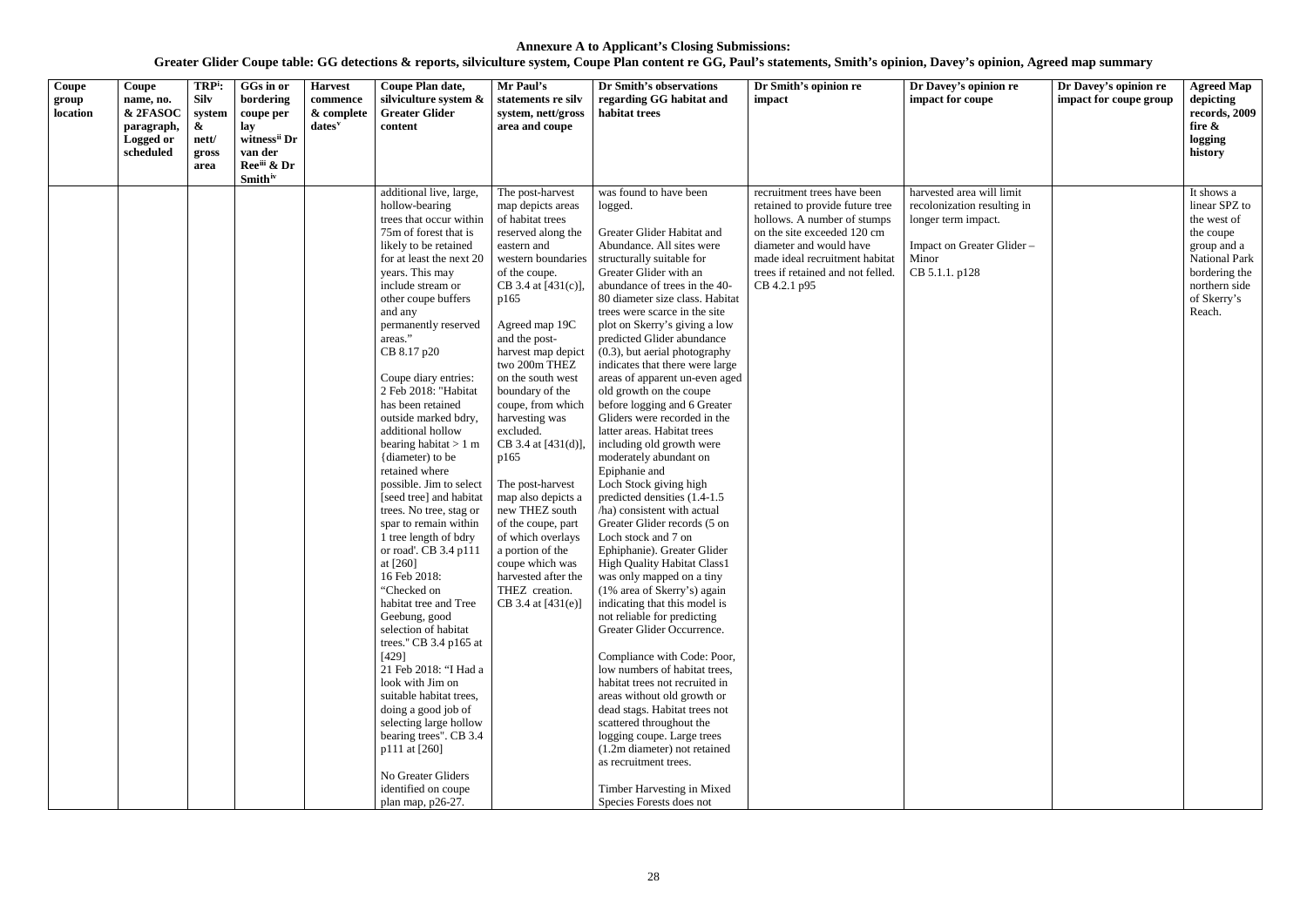| Coupe<br>group<br>location | Coupe<br>name, no.<br>& 2FASOC<br>paragraph,<br><b>Logged or</b><br>scheduled | TRP <sup>i</sup> :<br><b>Silv</b><br>system<br>$\boldsymbol{\alpha}$<br>nett/<br>gross<br>area | GGs in or<br>bordering<br>coupe per<br>lay<br>witness <sup>ii</sup> Dr<br>van der<br>Reeiii & Dr<br><b>Smith</b> iv                                                                   | <b>Harvest</b><br>commence<br>& complete<br>$dates^v$ | Coupe Plan date,<br>silviculture system &<br><b>Greater Glider</b><br>content                                                                                                                                                                                                                                                                                                                                                                                                       | Mr Paul's<br>statements re silv<br>system, nett/gross<br>area and coupe | Dr Smith's observations<br>regarding GG habitat and<br>habitat trees                                                                                                                                                                                                                                                                                                                                                                                                                                     | Dr Smith's opinion re<br>impact | Dr Davey's opinion re<br>impact for coupe                                                                                                                                                                                                                                                                                                                                                                                                                                                                                                                                                                                                                                                           | Dr Davey's opinion re<br>impact for coupe group | <b>Agreed Map</b><br>depicting<br>records, 2009<br>fire &<br>logging<br>history |
|----------------------------|-------------------------------------------------------------------------------|------------------------------------------------------------------------------------------------|---------------------------------------------------------------------------------------------------------------------------------------------------------------------------------------|-------------------------------------------------------|-------------------------------------------------------------------------------------------------------------------------------------------------------------------------------------------------------------------------------------------------------------------------------------------------------------------------------------------------------------------------------------------------------------------------------------------------------------------------------------|-------------------------------------------------------------------------|----------------------------------------------------------------------------------------------------------------------------------------------------------------------------------------------------------------------------------------------------------------------------------------------------------------------------------------------------------------------------------------------------------------------------------------------------------------------------------------------------------|---------------------------------|-----------------------------------------------------------------------------------------------------------------------------------------------------------------------------------------------------------------------------------------------------------------------------------------------------------------------------------------------------------------------------------------------------------------------------------------------------------------------------------------------------------------------------------------------------------------------------------------------------------------------------------------------------------------------------------------------------|-------------------------------------------------|---------------------------------------------------------------------------------|
|                            | Epiphanie<br>462-504-<br>0009<br>10.32<br>Scheduled                           | <b>STR</b><br>24ha<br>nett<br>35ha<br>gross                                                    | 12: LW $(7-8)$ N/a<br>Oct 2017),<br>CB 2.3 p57<br>at [224-225]<br>Reported 12<br>Oct 2017,<br>CB 2.3 p58<br>at [230]<br>6: VDR CB<br>$4.1.1 \text{ p36}$<br>8: Smith CB<br>4.2.1 p106 |                                                       | 31 Oct 2017<br>STR: CB 8.31, p 4<br>"Third party report,<br>alleged Greater Glider<br>sightings within<br>coupe. See Species<br>Observations spatial<br>layer for locations.<br>Prioritise the largest,<br>live, hollow-bearing<br>trees for habitat<br>retention . Additional<br>habitat trees may be<br>retained within 75m<br>of the coupe boundary<br>where practicable and<br>safe to do so." CB<br>8.31 p21<br>No Greater Gliders<br>identified on coupe<br>plan map, p22-23. | N/a                                                                     | comply with the Code of<br>Practice. It does not use<br>silvicultural systems that suit<br>the ecological requirements of<br>the forest type. In order to be<br>consistent with the Code<br>silviculture in Mixed Species<br>forests would need to be low<br>intensity (<33% basal area<br>removal), regeneration would<br>be by soil disturbance or low<br>intensity burns, rotations<br>would be longer (80-160)<br>years, and retained habitat<br>trees would be better<br>protected.<br>CB 4.1.2 p95 |                                 | Two recent GG records<br>associated with Loch<br>Stock coupe. Imagery<br>indicates suitable GG habitat<br>found across most of coupe<br>and forest not harvested.<br>Harvesting will affect<br>individual gliders and impact<br>will depend on them moving<br>to retained forest. Retention<br>of habitat trees scattered<br>through harvest area and<br>retention of large habitat<br>trees around coupe boundary<br>will reduce period of impact.<br>The impact on the local<br>population is likely to be<br>limited.<br>Impact on Greater Glider-<br>Limited CB $5.1.1$ p161<br>Later revised to Minor<br>impact severity based on Dr<br>van der Ree's report dated<br>31 Oct 2018 CB 5.4.1 p42 |                                                 |                                                                                 |
|                            | Loch Stock<br>462-504-<br>0008<br>10.32A<br>Scheduled                         | <b>CFE</b><br>14ha<br>nett<br>19.6ha<br>gross                                                  | $8: LW(7-8)$<br>Mar 2018),<br>CB 2.3 p62<br>at [249-250]<br>Reported 15<br>Mar 2018,<br>CB 2.3 p63<br>at [254]<br><b>12: VDR</b><br>CB 4.1.1<br>p36<br>8: Smith CB<br>4.2.1 p106      | N/a                                                   | N/a                                                                                                                                                                                                                                                                                                                                                                                                                                                                                 | N/a                                                                     |                                                                                                                                                                                                                                                                                                                                                                                                                                                                                                          |                                 | Two recent GG records on<br>north-western boundary of<br>coupe in forest to be<br>retained. Imagery indicates<br>suitable GG habitat found<br>across most of coupe and<br>forest not harvested.<br>Harvesting will affect<br>individual gliders and impact<br>will depend on them<br>moving to retained forest.<br>The impact on the local<br>population is likely to be<br>limited.<br>Impact on Greater Glider -<br>Limited<br>CB 5.1.1 p161<br>Later revised to Minor<br>impact severity based on Dr                                                                                                                                                                                             |                                                 |                                                                                 |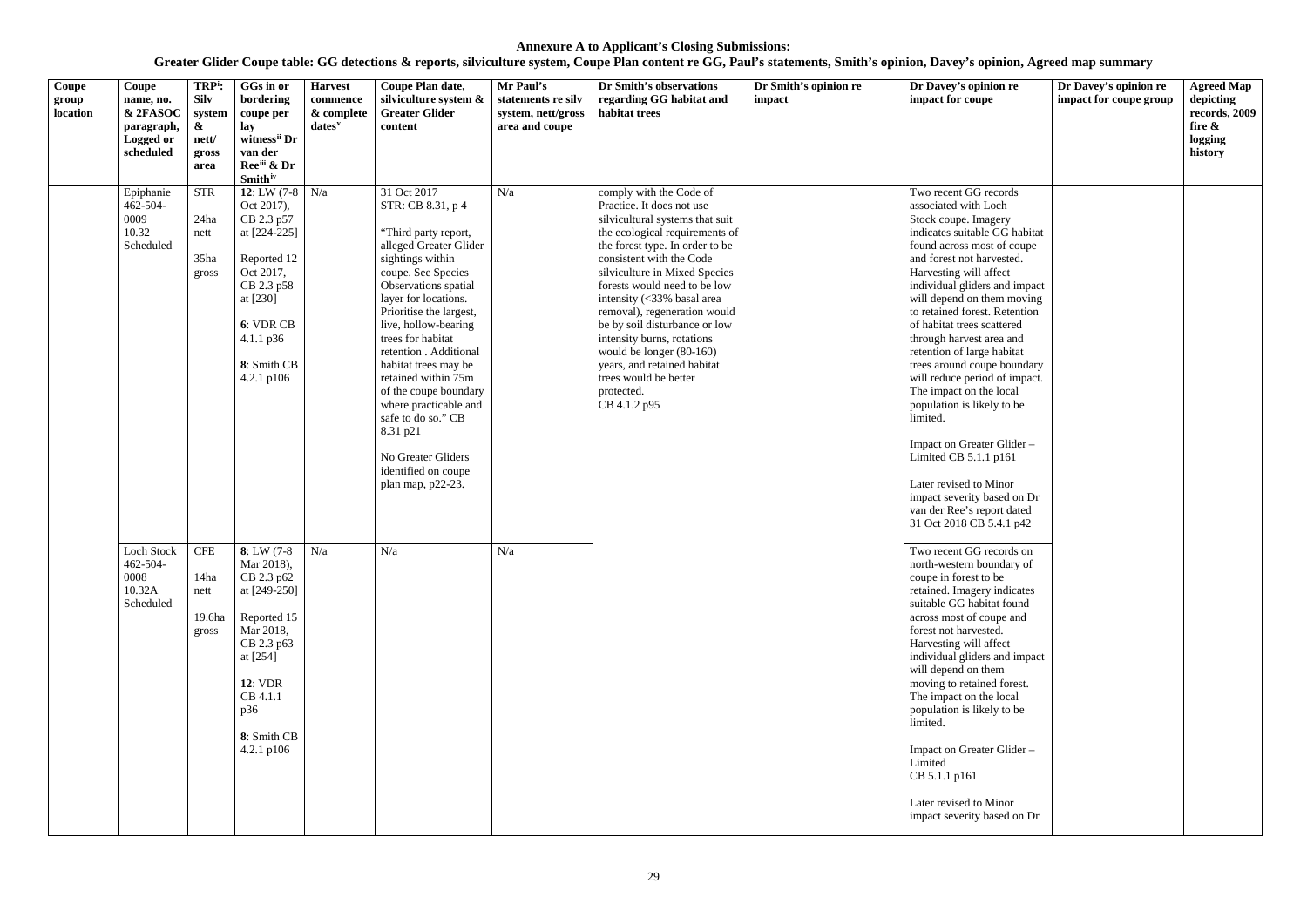| Coupe<br>group<br>location | Coupe<br>name, no.<br>& 2FASOC<br>paragraph,<br>Logged or<br>scheduled | TRP <sup>i</sup> :<br><b>Silv</b><br>system<br>$\boldsymbol{\&}$<br>nett/<br>gross<br>area | GGs in or<br>bordering<br>coupe per<br>lay<br>witness <sup>ii</sup> Dr<br>van der<br>Reeii & Dr<br><b>Smith</b> <sup>iv</sup> | <b>Harvest</b><br>commence<br>& complete<br>$dates^v$ | Coupe Plan date,<br>silviculture system &<br><b>Greater Glider</b><br>content | Mr Paul's<br>statements re silv<br>system, nett/gross<br>area and coupe                                                                                                                                                                                                                                                                                                                                                                                                                                                                                                                                                                                                                                                                                                                | Dr Smith's observations<br>regarding GG habitat and<br>habitat trees                                                                                                                                                                                                                                                                                                                                                                                                                                                                                                                                                                                                                                                                                                                                                                                                                                                                                                                                                                                                                                                                                                                                                                                                                                                                  | Dr Smith's opinion re<br>impact                                                                                                                                                                                                                                                                                                                     | Dr Davey's opinion re<br>impact for coupe                                                                                                                                                                                                                                                                                                                                                                                                                     | Dr Davey's opinion re<br>impact for coupe group | <b>Agreed Map</b><br>depicting<br>records, 2009<br>fire &<br>logging<br>history                                                                                                                                                                                                                                                                                             |
|----------------------------|------------------------------------------------------------------------|--------------------------------------------------------------------------------------------|-------------------------------------------------------------------------------------------------------------------------------|-------------------------------------------------------|-------------------------------------------------------------------------------|----------------------------------------------------------------------------------------------------------------------------------------------------------------------------------------------------------------------------------------------------------------------------------------------------------------------------------------------------------------------------------------------------------------------------------------------------------------------------------------------------------------------------------------------------------------------------------------------------------------------------------------------------------------------------------------------------------------------------------------------------------------------------------------|---------------------------------------------------------------------------------------------------------------------------------------------------------------------------------------------------------------------------------------------------------------------------------------------------------------------------------------------------------------------------------------------------------------------------------------------------------------------------------------------------------------------------------------------------------------------------------------------------------------------------------------------------------------------------------------------------------------------------------------------------------------------------------------------------------------------------------------------------------------------------------------------------------------------------------------------------------------------------------------------------------------------------------------------------------------------------------------------------------------------------------------------------------------------------------------------------------------------------------------------------------------------------------------------------------------------------------------|-----------------------------------------------------------------------------------------------------------------------------------------------------------------------------------------------------------------------------------------------------------------------------------------------------------------------------------------------------|---------------------------------------------------------------------------------------------------------------------------------------------------------------------------------------------------------------------------------------------------------------------------------------------------------------------------------------------------------------------------------------------------------------------------------------------------------------|-------------------------------------------------|-----------------------------------------------------------------------------------------------------------------------------------------------------------------------------------------------------------------------------------------------------------------------------------------------------------------------------------------------------------------------------|
|                            |                                                                        |                                                                                            |                                                                                                                               |                                                       |                                                                               |                                                                                                                                                                                                                                                                                                                                                                                                                                                                                                                                                                                                                                                                                                                                                                                        |                                                                                                                                                                                                                                                                                                                                                                                                                                                                                                                                                                                                                                                                                                                                                                                                                                                                                                                                                                                                                                                                                                                                                                                                                                                                                                                                       |                                                                                                                                                                                                                                                                                                                                                     | van der Ree's report dated<br>31 Oct 2018<br>CB 5.4.1 p42                                                                                                                                                                                                                                                                                                                                                                                                     |                                                 |                                                                                                                                                                                                                                                                                                                                                                             |
| Snobbs<br>Creek            | Dry Spell<br>288-505-<br>0001<br>10.39<br>Scheduled                    | <b>CFE</b><br>12ha<br>nett<br>37.4ha<br>gross                                              | $7: LW(6-7)$<br>Jul 2018),<br>CB 2.3 p 84<br>at [376]<br>7: VDR CB<br>$4.1.1 \text{ p38}$<br>6: Smith CB<br>4.2.1 p106        | N/a                                                   | N/a                                                                           | VF finalised a<br>habitat assessment<br>in the coupe on<br>26 March 2018, in<br>the knowledge that<br><b>Greater Gliders</b><br>had been observed<br>in or adjacent to<br>the coupe.<br>Following the<br>habitat assessment<br>a number of<br>habitat protection<br>measures were<br>planned.<br>CB 3.2 at [79-81],<br>p20<br>The habitat<br>protection<br>measures are: an<br>area covering the<br>north and east of<br>the entire coupe<br>boundary has been<br>reserved and areas<br>of Zone 1A along<br>the ridge of the<br>coupe will be<br>excluded from<br>harvesting.<br>CB 3.2 at [107],<br>p26<br>VF will conduct its<br>operations in<br>accordance with<br>the management<br>actions identified<br>on the Biodiversity<br><b>Inspection Map</b><br>CB 3.2 at [108],<br>p26 | Forest Type/Structure: Creek<br>Hill coupe occurs along a road<br>edge and is mapped as<br>predominantly 1939 regrowth<br>Mixed Species on the lower<br>half and predominantly 1939<br>Ash on the upper half. Dry<br>Spell is mapped as<br>predominantly 1939 regrowth<br>Ash with some Mix Species<br>on the boundary. Site<br>inspection showed Creek Hill<br>to be uneven-aged Old growth<br>with a great abundance of<br>senescent trees with hollows.<br>Many of these hollows were in<br>stems of small diameter $(< 100$<br>cm). At the inspection site Dry<br>Spell was found to be<br>regrowth Ash with some dead<br>stags to provide hollows.<br>Aerial photography shows that<br>most of Dry Creek Hill is<br>within an area of irregular<br>large canopy forests consistent<br>with old growth and similar<br>apparent old growth occurs on<br>about 25% of Dry Spell in the<br>general area where Greater<br>Gliders have been recorded.<br>Greater Glider Habitat and<br>Abundance Greater Gliders are<br>predicted to occur in great<br>abundance $(2.3/ha)$ in Dry<br>Creek Hill due to the large<br>number of hollows and mature<br>forest structure and this is<br>consistent with the 13 reported<br>Greater Glider record<br>locations. Greater Gliders<br>were predicted by the model<br>(this study) to be only | Significance of Habitat and<br>Logging Impacts. Mixed<br>Species forest in Dry Creek<br>Hill has such a high abundance<br>of trees with hollows and<br>Greater Gliders that it warrants<br>special protection from any<br>logging. It would also be<br>extremely unsightly as there is<br>no room for a visual road side<br>screen.<br>CB 4.2.1 p97 | Two 1989 GG records west<br>of coupe within 1km of<br>coupe with recent records<br>within 2km east of coupe.<br>Imagery indicates suitable<br>glider habitat in coupe and<br>surrounding forest.<br>Harvesting will affect<br>individual gliders if present<br>and impact will depend on<br>them moving to retained<br>forest. The impact on the<br>local population is likely to<br>be limited.<br>Impact on Greater Glider-<br>Limited<br>CB 5.1.1 p165-166 | N/A                                             | Agreed Map<br><b>CB 7.22F</b><br>shows the<br>western tip of<br>Dry Creek<br>Hill is<br>bordered by a<br>linear SPZ<br>and Reserve.<br>It shows a<br>National Park<br>600m<br>(approx.)<br>from the<br>eastern tip of<br>Dry Creek<br>Hill and 1km<br>(approx.)<br>from the<br>eastern<br>boundary of<br>Dry Spell, as<br>the crow flies,<br>with no<br>connecting<br>SPZs. |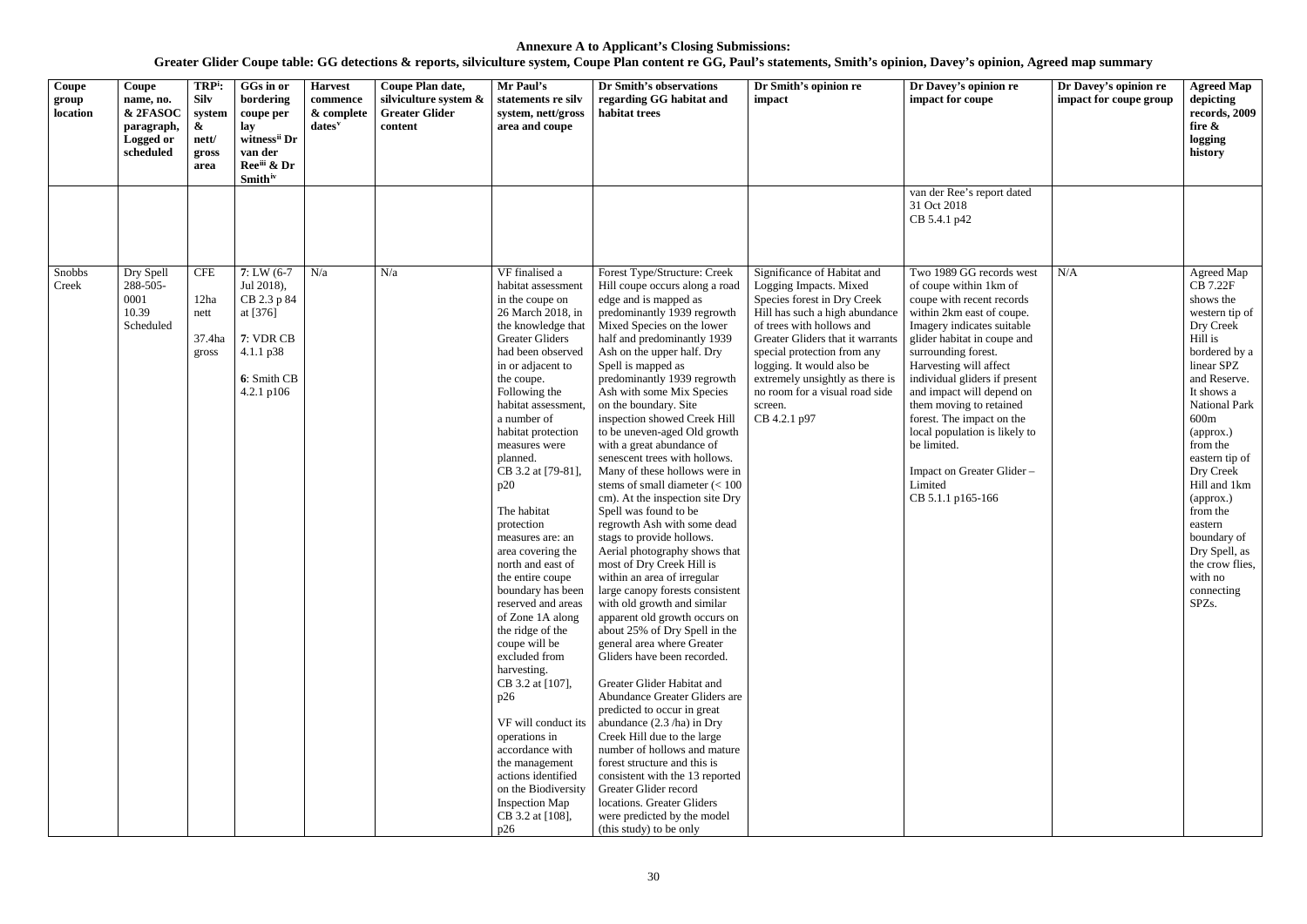| Coupe<br>group<br>location | Coupe<br>name, no.<br>& 2FASOC<br>paragraph,<br>Logged or<br>scheduled | TRP <sup>i</sup> :<br><b>Silv</b><br>system<br>$\boldsymbol{\alpha}$<br>nett/<br>gross<br>area | GGs in or<br>bordering<br>coupe per<br>lay<br>witness <sup>ii</sup> Dr<br>van der<br>Ree <sup>iii</sup> & Dr<br><b>Smith</b> <sup>iv</sup>                                                                                                                | <b>Harvest</b><br>commence<br>& complete<br>$dates$ <sup>v</sup> | Coupe Plan date,<br>silviculture system &<br><b>Greater Glider</b><br>content                                                                                                                                                                                                                                                                                                                | Mr Paul's<br>statements re silv<br>system, nett/gross<br>area and coupe                                                                                                                                                                                                                                                                  | Dr Smith's observations<br>regarding GG habitat and<br>habitat trees                                                                                                                                                                                                                                                                                                                                                                                                                                                                                                                                               | Dr Smith's opinion re<br>impact                                                                                                                                                                                                                                                                                                                                                                                                                                                                                                                                                     | Dr Davey's opinion re<br>impact for coupe                                                                                                                                                                                                                                                                                                                                                                                                                                                                                                                                                                                                                                                                                                    | Dr Davey's opinion re<br>impact for coupe group | <b>Agreed Map</b><br>depicting<br>records, 2009<br>fire &<br>logging<br>history                                                                                                                               |
|----------------------------|------------------------------------------------------------------------|------------------------------------------------------------------------------------------------|-----------------------------------------------------------------------------------------------------------------------------------------------------------------------------------------------------------------------------------------------------------|------------------------------------------------------------------|----------------------------------------------------------------------------------------------------------------------------------------------------------------------------------------------------------------------------------------------------------------------------------------------------------------------------------------------------------------------------------------------|------------------------------------------------------------------------------------------------------------------------------------------------------------------------------------------------------------------------------------------------------------------------------------------------------------------------------------------|--------------------------------------------------------------------------------------------------------------------------------------------------------------------------------------------------------------------------------------------------------------------------------------------------------------------------------------------------------------------------------------------------------------------------------------------------------------------------------------------------------------------------------------------------------------------------------------------------------------------|-------------------------------------------------------------------------------------------------------------------------------------------------------------------------------------------------------------------------------------------------------------------------------------------------------------------------------------------------------------------------------------------------------------------------------------------------------------------------------------------------------------------------------------------------------------------------------------|----------------------------------------------------------------------------------------------------------------------------------------------------------------------------------------------------------------------------------------------------------------------------------------------------------------------------------------------------------------------------------------------------------------------------------------------------------------------------------------------------------------------------------------------------------------------------------------------------------------------------------------------------------------------------------------------------------------------------------------------|-------------------------------------------------|---------------------------------------------------------------------------------------------------------------------------------------------------------------------------------------------------------------|
|                            | Dry Creek<br>Hill<br>288-506-<br>0001<br>10.40<br>Scheduled            | Road<br>alignm<br>$ent -$<br>improv<br>ement<br>17 <sub>ha</sub><br>nett<br>73.9ha<br>gross    | <b>21</b> : LW $(1-2)$ N/a<br>Feb 2018),<br>CB 2.3 p82<br>at [366-367]<br>$5: LW(3-4)$<br>Feb 2018),<br>CB 2.3 p82<br>at [369]<br>Reported 9<br>Feb 2018,<br>CB 2.3 p83<br>at [372]<br><b>24: VDR</b><br>CB 4.1.1<br>p38<br>15: Smith<br>CB 4.2.1<br>p106 |                                                                  | 20 Mar 2017<br>Road alignment $-$<br>improvement, CB<br>8.32, p4 & CB 8.32A<br>p5<br>No reference to<br>Greater Glider                                                                                                                                                                                                                                                                       | N/a                                                                                                                                                                                                                                                                                                                                      | moderately abundant on Dry<br>Spell $(0.4/ha)$ due to a lack of<br>living senescent trees at the<br>inspection site. There are a<br>large number of Greater Glider<br>Records in Dry Spell<br>indicating that they are able to<br>forage in areas of dense<br>uniform advanced regrowth<br>Ash and that trees with<br>hollows must be more<br>abundant than apparent at the<br>survey site. No Greater Glider<br><b>High Quality Habitat Class1</b><br>was mapped on the coupes.<br>CB 4.2.1 p97                                                                                                                   |                                                                                                                                                                                                                                                                                                                                                                                                                                                                                                                                                                                     | Two 1989 GG records in<br>coupe with a recent record<br>600m east of coupe. Imagery<br>indicates suitable glider<br>habitat in coupe. Harvesting<br>will affect individual gliders<br>and they will move to<br>retained forest. The impact<br>on the local population is<br>likely to be limited given<br>linear shape of coupe.<br>Impact on Greater Glider -<br>Limited<br>CB 5.1.1 p166<br>Impact severity not revised<br>after reviewing Dr van der<br>Ree's report dated 31 Oct<br>2018. Severity of<br>impact can be managed<br>through managing and<br>planning changes to road<br>alignment where<br>concentrations of gliders<br>occur and managing<br>distributions of tall trees and<br>habitat trees along roads<br>CB 5.4.1 p42 |                                                 |                                                                                                                                                                                                               |
| South<br>Noojee            | Backdoor<br>$462 - 512$<br>0002<br>10.35<br>Scheduled                  | <b>CFE</b><br>36ha<br>nett<br>55ha<br>gross                                                    | 1: LW $(29)$<br>Oct 2017),<br>CB 2.3 p74<br>at [319-320]<br>2: LW(11)<br>12 Nov<br>2017), CB<br>2.3 p74-75<br>at [322-323]<br>3: LW(30)<br>Nov -1 Dec<br>2017), CB<br>2.3 p75 at<br>$[324 - 325]$<br>$2: LW(4-5)$<br>Jan 2018),                           | N/a                                                              | $\overline{27}$ Apr 2018<br>Silviculture system<br>not stated, CB 8.33 &<br>8.33A, p3<br>"Greater Glider<br>species observation<br>record within coupe<br>boundary. No<br>detection based<br>requirements exist for<br>Greater Gliders within<br>Central Highlands<br>FMA".<br>"Habitat areas have<br>been identified within<br>the coupe and<br>excluded from the<br>Harvest Unit. Largest, | VF finalised a<br>habitat assessment<br>in the coupe on 27<br>March 2018<br>(approx.), in the<br>knowledge that<br><b>Greater Gliders</b><br>had been observed<br>in or adjacent to<br>the coupe.<br>Following the<br>habitat assessment,<br>a number of<br>habitat protection<br>measures were<br>planned.<br>CB 3.2 at [79-81],<br>p20 | Forest Type/Structure:<br>Mapped as predominantly<br>1939 regrowth Ash<br>(Backdoor) and a mixture of<br>1939 Ash and Mixed Species<br>and a small amount of Pre-<br>1860 Mixed Species on Lodge.<br>Site inspection of Backdoor<br>revealed an uneven-aged<br>structure with scattered living<br>senescent old growth trees<br>with hollows. Road access to<br>Lodge was blocked and site<br>inspection was limited to the<br>southern boundary (by 200m<br>walk in). This southern part of<br>Lodge was regrowth Ash<br>without tree hollows. Aerial<br>photography indicates that the<br>upper portion of Lodge | Significance of Habitat and<br>Logging Impacts: Ash forest<br>with an overstorey of scattered<br>living senescent trees with<br>hollows such as that on<br>Backdoor is now so scarce in<br>the Central Highlands that<br>it warrants full protection from<br>any logging disturbance in<br>order to comply with the Code<br>of Practice and<br>requirements for protection of<br>Leadbeater's Possum.<br>CB 4.2.1 p98<br>[This] statement [regarding]<br>significance of habitat and<br>logging impacts] relates to the<br>Greater Glider as well as<br>Leadbeater's Possum because | No GG records in coupe or<br>surrounding coupes.<br>Surrounding forests. Eleven<br>observed GGs identified in<br>coupe plan<br>(FOR.002.001.0008_00<br>30). Imagery indicates glider<br>habitat in coupe and<br>surrounding forests. GG<br>habitat areas identified<br>within the coupe and<br>excluded from harvest area<br>(FOR.002.001.0008_00<br>23 and 29). Harvesting will<br>affect individual gliders with<br>five of the observed GGs in<br>harvest area and the others<br>are in or on the boundary of<br>retained forest. The impact<br>on the local population is                                                                                                                                                                | N/A                                             | Agreed Map<br><b>CB 7.23F</b><br>shows the<br>Backdoor<br>coupes<br>bordered to<br>the south by a<br>linear SPZ<br>and two<br>reserves to<br>the south of<br>the coupe<br>group with no<br>connecting<br>SPZ. |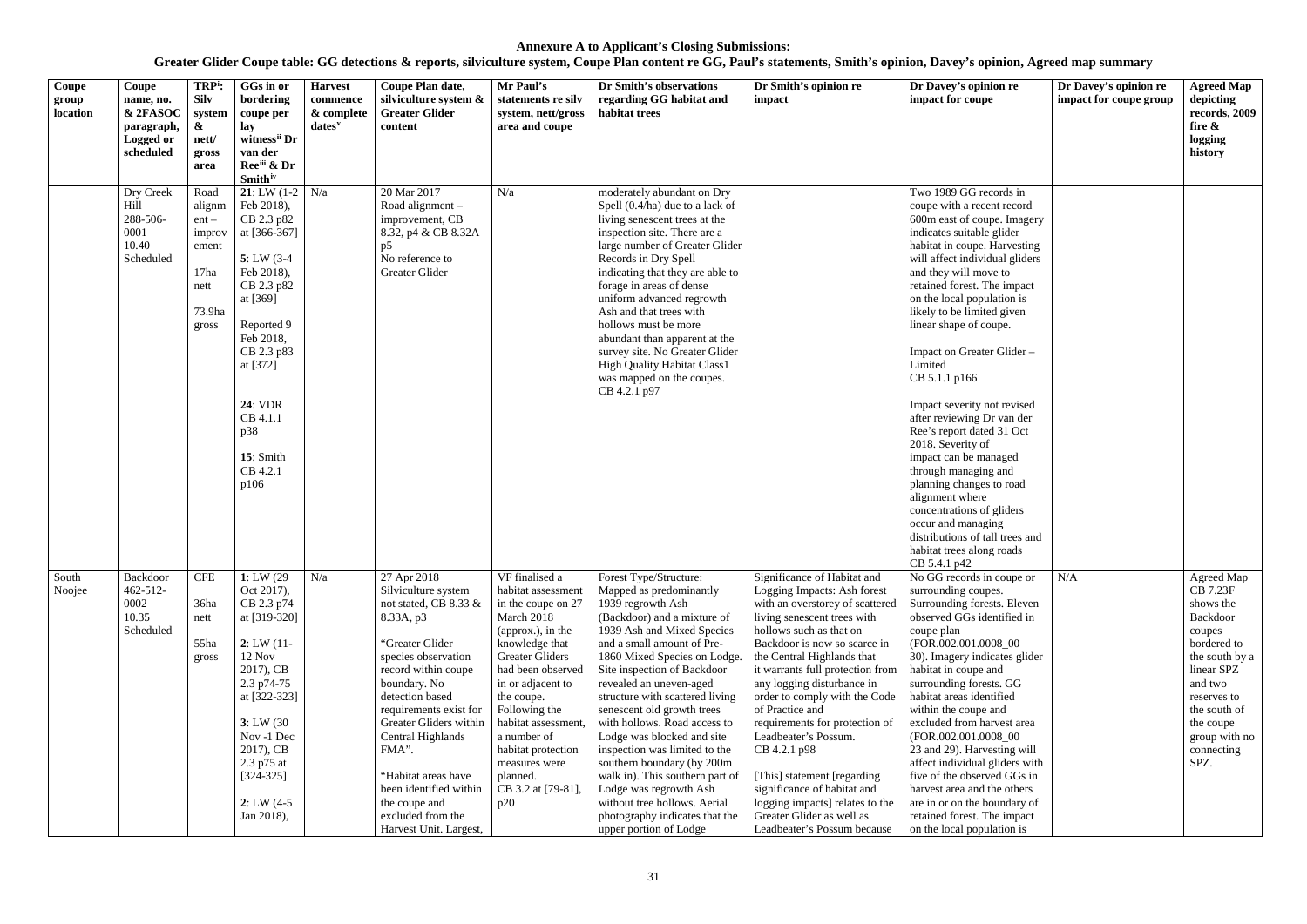| $\overline{\text{Coupe}}$<br>group<br>location | Coupe<br>name, no.<br>& 2FASOC<br>paragraph,<br>Logged or<br>scheduled | TRP <sup>i</sup> :<br><b>Silv</b><br>system<br>&<br>nett/<br>gross<br>area | GGs in or<br>bordering<br>coupe per<br>lay<br>witness <sup>ii</sup> Dr<br>van der<br>Reeii & Dr<br><b>Smith</b> iv                                                                                                                                                                                                                                                                                    | <b>Harvest</b><br>commence<br>& complete<br>dates <sup>v</sup> | Coupe Plan date,<br>silviculture system &<br><b>Greater Glider</b><br>content                                                                                                                                                                                                                                                                                | Mr Paul's<br>statements re silv<br>system, nett/gross<br>area and coupe                                                                                                                                                                                                                                                                                                                                                                                                                                                                                                            | Dr Smith's observations<br>regarding GG habitat and<br>habitat trees                                                                                                                                                                                                                                                                                                                                                                                                                                                                                                                                                                                               | Dr Smith's opinion re<br>impact                                                                                                                                                                                                                                                                                                                                                                                                                                                                                                                                                                                                                                                                                                                   | Dr Davey's opinion re<br>impact for coupe                                                                                                                                                                                                                                                                                                                                                                                                                                                                                                                                              | Dr Davey's opinion re<br>impact for coupe group | <b>Agreed Map</b><br>depicting<br>records, 2009<br>fire &<br>logging<br>history |
|------------------------------------------------|------------------------------------------------------------------------|----------------------------------------------------------------------------|-------------------------------------------------------------------------------------------------------------------------------------------------------------------------------------------------------------------------------------------------------------------------------------------------------------------------------------------------------------------------------------------------------|----------------------------------------------------------------|--------------------------------------------------------------------------------------------------------------------------------------------------------------------------------------------------------------------------------------------------------------------------------------------------------------------------------------------------------------|------------------------------------------------------------------------------------------------------------------------------------------------------------------------------------------------------------------------------------------------------------------------------------------------------------------------------------------------------------------------------------------------------------------------------------------------------------------------------------------------------------------------------------------------------------------------------------|--------------------------------------------------------------------------------------------------------------------------------------------------------------------------------------------------------------------------------------------------------------------------------------------------------------------------------------------------------------------------------------------------------------------------------------------------------------------------------------------------------------------------------------------------------------------------------------------------------------------------------------------------------------------|---------------------------------------------------------------------------------------------------------------------------------------------------------------------------------------------------------------------------------------------------------------------------------------------------------------------------------------------------------------------------------------------------------------------------------------------------------------------------------------------------------------------------------------------------------------------------------------------------------------------------------------------------------------------------------------------------------------------------------------------------|----------------------------------------------------------------------------------------------------------------------------------------------------------------------------------------------------------------------------------------------------------------------------------------------------------------------------------------------------------------------------------------------------------------------------------------------------------------------------------------------------------------------------------------------------------------------------------------|-------------------------------------------------|---------------------------------------------------------------------------------|
|                                                | Lodge<br>$463 - 501 -$<br>0005<br>10.36<br>Scheduled                   | <b>CFE</b><br>36ha<br>nett<br>57.1ha<br>gross                              | CB p75 at<br>$[327-328]$<br>1: LW $(13 -$<br>14 Feb<br>2018), CB<br>p75 at [330-<br>331]<br>Reported 20<br>Mar 2018,<br>CB 2.3 p76<br>at [334]<br>5: LW(31)<br>Mar 2018),<br>CB p77 at<br>$[338-339]$<br><b>13: VDR</b><br>CB 4.1.1<br>p37<br>7: Smith CB<br>4.2.1 p106<br>$3: LW(25 -$<br>26 Feb<br>2018), CB<br>p77 at [341-<br>$342$ ]<br>2: VDR CB<br>4.1.1 p37<br>2: Smith CB<br>$4.2.1$ p $106$ | N/a                                                            | live, hollow-bearing<br>trees have been<br>prioritised for habitat<br>retention" CB 8.33<br>p23 & CB 8.33A p24<br>Coupe plan map on<br>p30 (CB 8.33) and<br>p31 (CB 8.33A)<br>marks locations of a<br>number of lay witness<br>GG detections, per<br>VDR CB 4.1.1, p37.<br>All except 2 GG are<br>located within or<br>bordering the harvest<br>unit.<br>N/a | The habitat<br>protection<br>measures are: a<br>visual buffer will<br>be excluded from<br>harvesting, a<br>habitat reserve in<br>the north west of<br>the coupe<br>containing larger<br>trees with hollows<br>has been retained,<br>stream buffers are<br>in place, habitat<br>trees, seed trees,<br>and a SPZ<br>bordering the<br>coupe will be<br>excluded from<br>harvesting.<br>CB 3.2 at [96], p24<br>VF will conduct its<br>operations in<br>accordance with<br>the management<br>actions identified<br>on the Biodiversity<br>Inspection Map.<br>CB 3.2 at [97], p24<br>N/a | is likely to be mostly uneven-<br>aged old growth Mixed<br>Species.<br>Greater Glider Habitat and<br>Abundance: Backdoor is<br>predicted by the model to have<br>abundant Greater Gliders<br>$(1.5/ha)$ and this is consistent<br>with the large number of<br>actual Glider Records (6).<br>Lodge is predicted to have low<br>quality habitat in regrowth<br>Ash due to lack of hollows.<br>There are two location record<br>of Greater Gliders in Lodge<br>both in the area of apparent<br>and old growth Mixed Species<br>evident on aerial photographs.<br>No Greater Glider High<br><b>Quality Habitat Class1 was</b><br>mapped on the coupes.<br>CB 4.2.1 p98 | both of these species occur in<br>uneven-aged Ash forests.<br>Living old growth senescent<br>Ash trees are now so rare in<br>the Central Highlands that<br>they require protection under<br>the Code as a) habitat trees, b)<br>Ash trees originating pre-<br>1900, and c) rare examples of<br>uneven-aged Ash forest<br>structure required "to maintain<br>a diversity of forest structures<br>throughout the landscape."<br>They are especially important<br>to Leadbeater's Possum<br>because this species is<br>primarily found in uneven-<br>aged Ash forests with an<br>overstorey of scattered large<br>old trees with hollows. The<br>Greater Glider is also found in<br>uneven-aged Mixed Species<br>forests.<br>Second Smith, CB 4.3 p6 | likely to be limited.<br>Impact on Greater Glider-<br>Limited<br>CB 5.1.1 p163<br>No GG records in coupe or<br>surrounding coupes. Eleven<br>observed GGs identified in<br>the Backdoor coupe plan<br>(FOR.002.001.0008_0030).<br>Imagery indicates glider<br>habitat in coupe and<br>surrounding forests.<br>Harvesting will affect<br>individual gliders and impact<br>will depend on them moving<br>to retained forest, the type<br>of forest retained, and the<br>strategy applied to habitat<br>tree retention. The impact on<br>the local population is likely<br>to be limited. |                                                 |                                                                                 |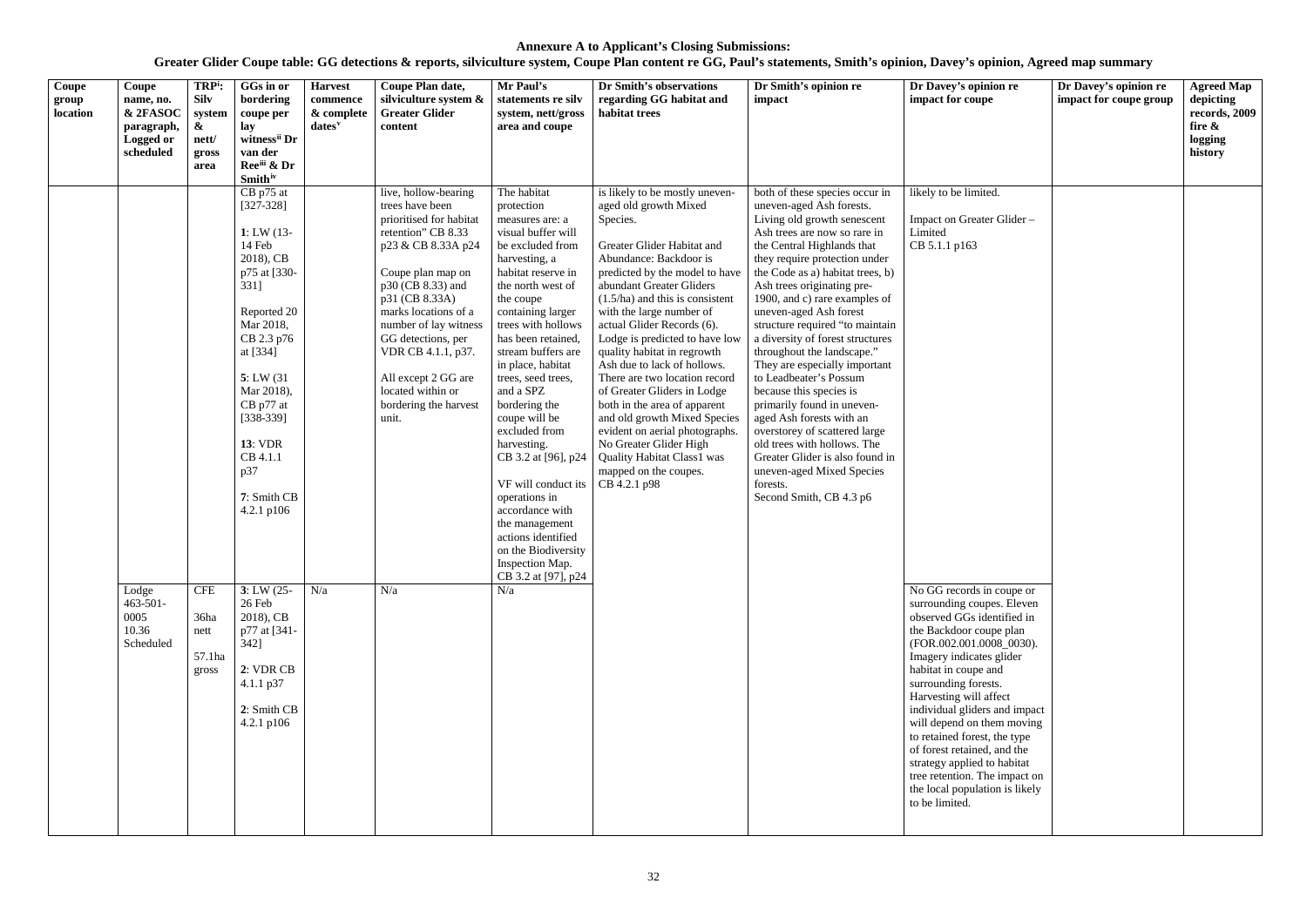| Coupe<br>group<br>location | Coupe<br>name, no.<br>& 2FASOC<br>paragraph,<br>Logged or<br>scheduled | TRP <sup>i</sup> :<br><b>Silv</b><br>system<br>$\boldsymbol{\alpha}$<br>nett/<br>gross<br>area                   | GGs in or<br>bordering<br>coupe per<br>lay<br>witness <sup>ii</sup> Dr<br>van der<br>Ree <sup>iii</sup> & Dr<br><b>Smith</b> <sup>iv</sup>                                                               | <b>Harvest</b><br>commence<br>& complete<br>$dates^v$ | Coupe Plan date,<br>silviculture system &<br><b>Greater Glider</b><br>content                                                                                                                                                                                                                                                                                                                                                                                                                                                        | Mr Paul's<br>statements re silv<br>system, nett/gross<br>area and coupe | Dr Smith's observations<br>regarding GG habitat and<br>habitat trees                                                                                                                                                                                                                                                                                                                                                                                                                                                                                                                                                                                                                                                                                                                                                                                                          | Dr Smith's opinion re<br>impact                                                                                                                                                                                                                                                                                                                                                                                             | Dr Davey's opinion re<br>impact for coupe                                                                                                                                                                                                                                                                                                                                                                                                                                                                         | Dr Davey's opinion re<br>impact for coupe group                                                                                                                                                                                                  | <b>Agreed Map</b><br>depicting<br>records, 2009<br>fire &<br>logging<br>history                                                                                                                                                                                                                                                                                                                                                          |
|----------------------------|------------------------------------------------------------------------|------------------------------------------------------------------------------------------------------------------|----------------------------------------------------------------------------------------------------------------------------------------------------------------------------------------------------------|-------------------------------------------------------|--------------------------------------------------------------------------------------------------------------------------------------------------------------------------------------------------------------------------------------------------------------------------------------------------------------------------------------------------------------------------------------------------------------------------------------------------------------------------------------------------------------------------------------|-------------------------------------------------------------------------|-------------------------------------------------------------------------------------------------------------------------------------------------------------------------------------------------------------------------------------------------------------------------------------------------------------------------------------------------------------------------------------------------------------------------------------------------------------------------------------------------------------------------------------------------------------------------------------------------------------------------------------------------------------------------------------------------------------------------------------------------------------------------------------------------------------------------------------------------------------------------------|-----------------------------------------------------------------------------------------------------------------------------------------------------------------------------------------------------------------------------------------------------------------------------------------------------------------------------------------------------------------------------------------------------------------------------|-------------------------------------------------------------------------------------------------------------------------------------------------------------------------------------------------------------------------------------------------------------------------------------------------------------------------------------------------------------------------------------------------------------------------------------------------------------------------------------------------------------------|--------------------------------------------------------------------------------------------------------------------------------------------------------------------------------------------------------------------------------------------------|------------------------------------------------------------------------------------------------------------------------------------------------------------------------------------------------------------------------------------------------------------------------------------------------------------------------------------------------------------------------------------------------------------------------------------------|
|                            |                                                                        |                                                                                                                  |                                                                                                                                                                                                          |                                                       |                                                                                                                                                                                                                                                                                                                                                                                                                                                                                                                                      |                                                                         |                                                                                                                                                                                                                                                                                                                                                                                                                                                                                                                                                                                                                                                                                                                                                                                                                                                                               |                                                                                                                                                                                                                                                                                                                                                                                                                             | Impact on Greater Glider -<br>Limited<br>CB 5.1.1 p164                                                                                                                                                                                                                                                                                                                                                                                                                                                            |                                                                                                                                                                                                                                                  |                                                                                                                                                                                                                                                                                                                                                                                                                                          |
| <b>Starlings</b><br>Gap    | Smyth<br>Creek<br>345-504-<br>0003<br>10.23<br>Scheduled               | <b>STR</b><br>31ha<br>nett<br>47.6ha<br>gross                                                                    | $3: LW(21 -$<br>$22$ Jun<br>2017), CB<br>2.3 p42 at<br>$[137-138]$<br>1: LW $(22 -$<br>23 Aug<br>2017), CB<br>2.3 p42 at<br>$[140-141]$<br>4: VDR CB<br>$4.1.1 \text{ p39}$<br>6: Smith CB<br>4.2.1 p106 | N/a                                                   | 27 Apr 2016<br>Seed Tree, CB<br>$11.105$ , p3<br>"Greater Glider<br>species record from<br>1995 located in<br>driveway. Species will<br>not be affected by<br>harvesting."<br>CB 8.34 p19<br>"Greater Glider record<br>is within 200m of the<br>coupe boundary. The<br>Glider has been added<br>to the DEPI Advisory<br>List of Threatened<br>Species. Record from<br>spotlighting in 1995."<br>CB 8.34 p22<br>Coupe plan map on<br>p31 marks location of<br>several Greater Glider<br>records from VBA,<br>per Agreed Map<br>7.24C. | N/a                                                                     | Forest Type/ Structure:<br>Smyth is mapped as mostly<br>1939 regrowth Mixed Species.<br>Site inspection showed the<br>coupe to be dominated by<br>uneven-aged old growth<br>Mixed Species. Hairy Hyde is<br>mapped as a mixture of 1939<br>Mixed Species regrowth and<br>mostly 1939 Ash regrowth.<br>Site inspection showed the<br>Mixed species portion to be<br>uneven-aged old growth with<br>abundant living old senescent<br>trees with hollows.<br><b>Black Sands Road is mapped</b><br>as part 1939 regrowth Ash and<br>part 1939 (and younger)<br>regrowth Mixed Species. Site<br>inspections showed the site to<br>be dominated by uneven-aged<br>Mixed Species with scattered<br>living senescent trees with<br>hollows and dead stags.<br>Starlings Gap is mapped as<br>predominantly regrowth 1939<br>Ash but aerial photography<br>shows a distinct uneven aged | Significance of Habitat and<br>Logging Impacts. Habitat on<br>all three Mixed Species<br>dominated coupes contains<br>critical and important living<br>old growth Greater Glider<br>habitat trees. These trees have<br>survived past fires for 100's of<br>years and should be retained as<br>refuge habitat for Greater<br>Gliders. This is also<br>true of any old growth Ash<br>forest on Starlings Gap.<br>CB 4.2.1 p99 | Fourteen recent GG records<br>in or on the boundary of the<br>coupe. Eight of the records<br>located in LBP SPZ or forest<br>to be retained. Imagery<br>indicates suitable GG habitat<br>found across most of coupe<br>and surrounding unharvested<br>forest. Harvesting will affect<br>individual gliders and impact<br>will depend on them moving<br>to retained forest. The<br>impact on the local<br>population is likely to be<br>minor.<br>Impact on Greater Glider -<br>Minor<br>CB 5.1.1 p156             | Collectively assessed as<br>Minor impact severity on<br>local population, even<br>though most of these<br>coupes were classed as<br>Limited impact severity,<br>because the combined net<br>harvest area totalled<br>101ha.<br>CB 5.1.1 p172-173 | Agreed Map<br><b>CB 7.24F</b><br>shows Smyth<br>Creek and<br><b>Starlings Gap</b><br>surrounded to<br>the north, east<br>and west by<br>forest logged<br>by<br>clearfelling or<br>seed tree<br>retention<br>between 1977<br>and 2015.<br>Areas of SPZ<br>overlap with<br>the eastern tip<br>of Smyth<br>Creek and the<br>southern end<br>of Starlings<br>Gap, and a<br>reserve<br>borders the<br>southernmost<br>tip of Starling<br>Gap. |
|                            | <b>Starlings</b><br>Gap<br>345-504-<br>0005<br>10.24<br>Scheduled      | <b>CFE</b><br>13ha<br>nett<br>39.9ha<br>gross<br>on<br>2017<br>TRP,<br>39ha<br>gross<br>on<br>2019<br><b>TRP</b> | 1: LW $(11 -$<br>12 Feb<br>2017), CB<br>2.3 p41 at<br>$[132-133]$<br>3: LW(30)<br>Jun 2018),<br>CB 2.3 p41<br>at [135]<br>2: VDR CB<br>4.1.1 p39<br>1: Smith CB<br>4.2.1 p106                            | N/a                                                   | N/a                                                                                                                                                                                                                                                                                                                                                                                                                                                                                                                                  | N/a                                                                     | old-growth structure across<br>about 50% of the area.<br>Greater Glider Habitat and<br>Abundance: Exceptionally<br>high densities of trees with<br>hollows were observed on<br>Smyth creek and Hairy Hyde<br>resulting in exceptionally high<br>predicted glider densities (3.1)<br>and 2.9/ha). Greater Gliders<br>have been reported at 5<br>locations on each of these<br>coupes. Moderate to high<br>densities of Gliders were<br>predicted on Blacks Sands due<br>to a moderate abundance of                                                                                                                                                                                                                                                                                                                                                                             |                                                                                                                                                                                                                                                                                                                                                                                                                             | Ten recent GG records in or<br>on the boundary of the<br>coupe. Six records are in<br>forest protected by SPZs and<br>conservation reserve with the<br>remaining four occurring in<br>forest shown as not being<br>harvested(FOR.002.052.001<br>0_0023). Imagery indicates<br>suitable GG habitat found<br>across most of coupe and<br>surrounding unharvested<br>forest. Harvesting will affect<br>individual gliders and impact<br>will depend on them moving<br>to retained forest. The<br>impact on the local |                                                                                                                                                                                                                                                  | It shows<br>pockets of<br>forest clear<br>felled<br>between 1992<br>and $2013$ to<br>the north, east<br>and south of<br>Hairy Hyde<br>and Black<br>Sands Road,<br>with an area<br>of SPZ<br>bordering the<br>eastern tip of                                                                                                                                                                                                              |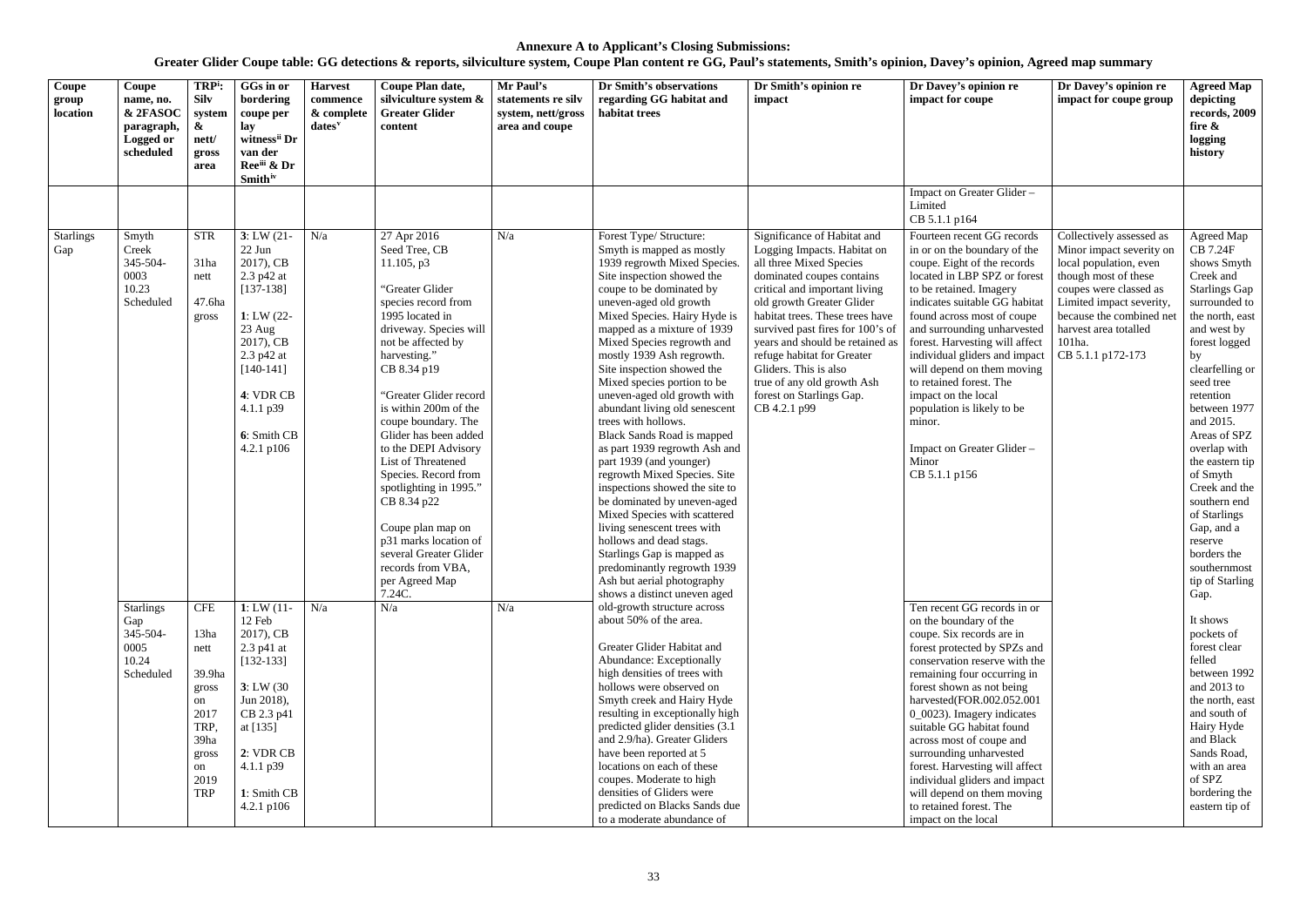| Coupe<br>group<br>location | Coupe<br>name, no.<br>& 2FASOC<br>paragraph,<br>Logged or<br>scheduled | TRP <sup>i</sup> :<br><b>Silv</b><br>system<br>$\boldsymbol{\alpha}$<br>nett/<br>gross<br>area | GGs in or<br>bordering<br>coupe per<br>lay<br>witness <sup>ii</sup> Dr<br>van der<br>Ree <sup>iii</sup> & Dr<br><b>Smith</b> iv                                                       | <b>Harvest</b><br>commence<br>& complete<br>$dates$ <sup>v</sup> | Coupe Plan date,<br>silviculture system &<br><b>Greater Glider</b><br>content                                                                                                                                                                                                                                                                                                                                                                                                                                                                                                                          | Mr Paul's<br>statements re silv<br>system, nett/gross<br>area and coupe | Dr Smith's observations<br>regarding GG habitat and<br>habitat trees                                                                                                                                                                                                                                                                                                                                                                                                                       | Dr Smith's opinion re<br>impact | Dr Davey's opinion re<br>impact for coupe                                                                                                                                                                                                                                                                                                                                                                                                                                                                   | Dr Davey's opinion re<br>impact for coupe group | <b>Agreed Map</b><br>depicting<br>records, 2009<br>fire &<br>logging<br>history |
|----------------------------|------------------------------------------------------------------------|------------------------------------------------------------------------------------------------|---------------------------------------------------------------------------------------------------------------------------------------------------------------------------------------|------------------------------------------------------------------|--------------------------------------------------------------------------------------------------------------------------------------------------------------------------------------------------------------------------------------------------------------------------------------------------------------------------------------------------------------------------------------------------------------------------------------------------------------------------------------------------------------------------------------------------------------------------------------------------------|-------------------------------------------------------------------------|--------------------------------------------------------------------------------------------------------------------------------------------------------------------------------------------------------------------------------------------------------------------------------------------------------------------------------------------------------------------------------------------------------------------------------------------------------------------------------------------|---------------------------------|-------------------------------------------------------------------------------------------------------------------------------------------------------------------------------------------------------------------------------------------------------------------------------------------------------------------------------------------------------------------------------------------------------------------------------------------------------------------------------------------------------------|-------------------------------------------------|---------------------------------------------------------------------------------|
|                            | Hairy Hyde<br>345-505-<br>0006<br>$10.25 \&$<br>9.20<br>Scheduled      | <b>CFE</b><br>34 ha<br>nett<br>46.3ha<br>gross                                                 | 2: LW(15)<br>$16$ Aug<br>$2017$ ,<br>CB 2.3 p42<br>at $[143-144]$<br>$3: LW(3-4)$<br>Jul 2018),<br>CB 2.3 p43<br>at [146]<br>5: VDR CB<br>4.1.1 p39<br>5: Smith CB<br>$4.2.1$ p $106$ | 21 May<br>2016<br>30 June<br>2016                                | 19 May 2016<br>STR: CB 8.35, p4<br>"Greater Glider<br>species record from<br>1995 located within<br>500m south of coupe<br>boundary. No<br>protection<br>requirements for<br>special management<br>of the species. No<br>further action<br>required." CB 8.35<br>p18<br>"Greater Glider record<br>is within 500m of the<br>coupe boundary. The<br>Glider has been added<br>to the DEPI Advisory<br>List of Threatened<br>Species. Record from<br>spotlighting in 1995.<br>No protection<br>requirements for<br>special management<br>of the species. No<br>further action<br>required."<br>CB 8.35 p21 | N/a                                                                     | hollows (6/ha) and abundant<br>large tree stems. Greater<br>Gliders have been observed at<br>3 locations on Black Sands.<br>Greater Gliders have been<br>reported at two locations on<br>Starlings Gap but more could<br>be expected based on apparent<br>old growth structure on aerial<br>photographs. No Greater<br>Glider High Quality Habitat<br>Class1 was mapped on Black<br>Sands, Hairy Hyde, and<br>Starlings Gap and less than 1%<br>was mapped on Smyth Creek.<br>CB 4.2.1 p99 |                                 | population is likely to be<br>limited.<br>Impact on Greater Glider -<br>Limited<br>CB 5.1.1 p156-157<br>Recent records of GG in<br>neighbouring coupe<br><b>Blacksands Road. Imagery</b><br>indicates suitable GG habitat<br>found across most of the<br>coupe. Harvesting will affect<br>individual gliders and impact<br>will depend on them moving<br>to retained forest. The<br>impact on the local<br>population is likely to be<br>limited.<br>Impact on Greater Glider -<br>Limited<br>CB 5.1.1 p157 |                                                 | <b>Black Sands</b><br>Road.                                                     |
|                            | Blacksands<br>Road<br>345-505-<br>0009<br>10.26<br>Scheduled           | <b>STR</b><br>14ha<br>nett<br>18.3ha<br>gross                                                  | 3: LW(17)<br>$18$ Sep<br>2017), CB<br>2.3 p43 at<br>$[148-149]$<br>3: VDR CB<br>$4.1.1$ $p39$<br>3: Smith CB<br>4.2.1 $p106$                                                          | N/a                                                              | N/a                                                                                                                                                                                                                                                                                                                                                                                                                                                                                                                                                                                                    | N/a                                                                     |                                                                                                                                                                                                                                                                                                                                                                                                                                                                                            |                                 | Two recent records of GG in<br>coupe and area to be<br>harvested. Imagery indicates<br>suitable GG habitat found<br>across most of the coupe.<br>Harvesting will affect<br>individual gliders and impact<br>will depend on them<br>moving to retained forest.<br>The impact on the local<br>population is likely to be<br>limited.                                                                                                                                                                          |                                                 |                                                                                 |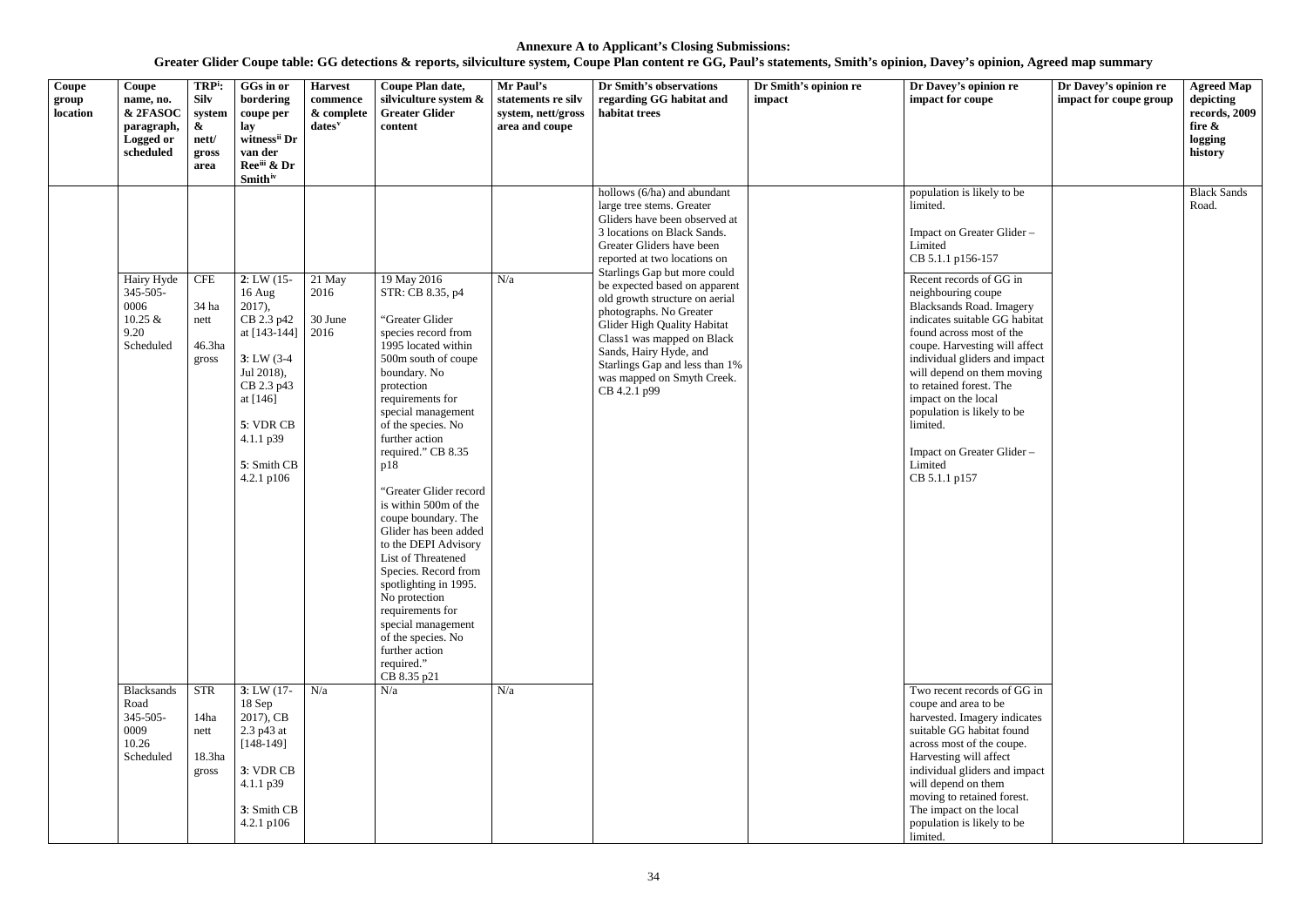| Coupe<br>group<br>location              | Coupe<br>name, no.<br>& 2FASOC<br>paragraph,<br>Logged or<br>scheduled | TRP <sup>i</sup> :<br><b>Silv</b><br>system<br>$\boldsymbol{\alpha}$<br>nett/<br>gross<br>area | GGs in or<br>bordering<br>coupe per<br>lay<br>witness <sup>ii</sup> Dr<br>van der<br>Ree <sup>iii</sup> & Dr<br><b>Smith</b> <sup>iv</sup>                                                                                      | <b>Harvest</b><br>commence<br>& complete<br>$dates^v$                                                                                                                                                                                                                                                                                                                                                                                                                                                                                                                                                                                                                                                                                                                                                                        | Coupe Plan date,<br>silviculture system &<br><b>Greater Glider</b><br>content                                                                                                                                                                                                                                                                                                                                                                                                                                                                                                                                                                                                                                                                                                                        | Mr Paul's<br>statements re silv<br>system, nett/gross<br>area and coupe                                                                                                                                                                                                                                                                                                                                                                                                                                                                                                                                                                                                            | Dr Smith's observations<br>regarding GG habitat and<br>habitat trees                                                                                                                                                                                                                                                                                                                                                                                                                                                                  | Dr Smith's opinion re<br>impact                                                                                                                                                                                                                                                                                                                                                                                                                                                                                                       | Dr Davey's opinion re<br>impact for coupe                                                                                                                                                                                                                                                                                                                                                                                                                                                                                                        | Dr Davey's opinion re<br>impact for coupe group | <b>Agreed Map</b><br>depicting<br>records, 2009<br>fire $\&$<br>logging<br>history    |
|-----------------------------------------|------------------------------------------------------------------------|------------------------------------------------------------------------------------------------|---------------------------------------------------------------------------------------------------------------------------------------------------------------------------------------------------------------------------------|------------------------------------------------------------------------------------------------------------------------------------------------------------------------------------------------------------------------------------------------------------------------------------------------------------------------------------------------------------------------------------------------------------------------------------------------------------------------------------------------------------------------------------------------------------------------------------------------------------------------------------------------------------------------------------------------------------------------------------------------------------------------------------------------------------------------------|------------------------------------------------------------------------------------------------------------------------------------------------------------------------------------------------------------------------------------------------------------------------------------------------------------------------------------------------------------------------------------------------------------------------------------------------------------------------------------------------------------------------------------------------------------------------------------------------------------------------------------------------------------------------------------------------------------------------------------------------------------------------------------------------------|------------------------------------------------------------------------------------------------------------------------------------------------------------------------------------------------------------------------------------------------------------------------------------------------------------------------------------------------------------------------------------------------------------------------------------------------------------------------------------------------------------------------------------------------------------------------------------------------------------------------------------------------------------------------------------|---------------------------------------------------------------------------------------------------------------------------------------------------------------------------------------------------------------------------------------------------------------------------------------------------------------------------------------------------------------------------------------------------------------------------------------------------------------------------------------------------------------------------------------|---------------------------------------------------------------------------------------------------------------------------------------------------------------------------------------------------------------------------------------------------------------------------------------------------------------------------------------------------------------------------------------------------------------------------------------------------------------------------------------------------------------------------------------|--------------------------------------------------------------------------------------------------------------------------------------------------------------------------------------------------------------------------------------------------------------------------------------------------------------------------------------------------------------------------------------------------------------------------------------------------------------------------------------------------------------------------------------------------|-------------------------------------------------|---------------------------------------------------------------------------------------|
|                                         |                                                                        |                                                                                                |                                                                                                                                                                                                                                 |                                                                                                                                                                                                                                                                                                                                                                                                                                                                                                                                                                                                                                                                                                                                                                                                                              |                                                                                                                                                                                                                                                                                                                                                                                                                                                                                                                                                                                                                                                                                                                                                                                                      |                                                                                                                                                                                                                                                                                                                                                                                                                                                                                                                                                                                                                                                                                    |                                                                                                                                                                                                                                                                                                                                                                                                                                                                                                                                       |                                                                                                                                                                                                                                                                                                                                                                                                                                                                                                                                       | Impact on Greater Glider-<br>Limited<br>CB 5.1.1 p157-158                                                                                                                                                                                                                                                                                                                                                                                                                                                                                        |                                                 |                                                                                       |
| Sylvia<br>Creek and<br>Kalatha<br>Creek | <b>Gun Barrel</b><br>297-526-<br>0001<br>10.5<br>Scheduled             | <b>CFE</b><br>10ha<br>nett<br>31.7ha<br>gross                                                  | 0: LW<br>0: VDR<br>0: Smith                                                                                                                                                                                                     | N/a<br>20 Sep 2011<br>N/a<br>Forest Type/Structure:<br><b>CFE</b><br>Mapping shows all of these<br>CB 8.36, p5<br>coupes to be Ash Forest of<br>varying ages with pre 1860<br>forest on about 30% of<br>No reference to<br>Greater Glider.<br>Imperium, 25% of Utopia and<br>40 % of Gun Barrel. The<br>balance of areas are mapped as<br>1939 or younger regrowth.<br>Aerial photographs indicate<br>that uneven-aged old growth is<br>extensive on all coupes<br>including South Col which is<br>mapped entirely as 1939 or<br>earlier regrowth. Inspection of<br>South Col (below) showed<br>abundant large living trees<br>with hollows in the overstorey.<br>Greater Glider Habitat and<br>Abundance: Greater Glider<br><b>High Quality Habitat Class 1</b><br>is mapped on about 40% of<br>Gun Barrel and about 25% of | Significance of Habitat and<br>Logging Impacts. Mapping,<br>aerial photographs and site<br>inspection shows that all of<br>these coupes include<br>substantial areas of pre 1900<br>Ash trees and forest. Ash<br>forest with trees older than 120<br>years are a critically scarce<br>resource in the Central<br>Highlands that warrant full<br>protection from harvesting.<br>Under the Code of Practice<br>and Regrowth Retention<br>Harvesting policy "All areas<br>of pre 1900 or Old Growth<br>Ash forests are reserved and<br>individual trees are protected<br>from harvesting by legislation'<br>. In order to fully protect<br>critical old growth in these<br>coupes it will be essential to<br>undertake ground surveys that<br>map the occurrence of all old<br>trees (pre 1900) with or | GG records over 1km<br>northeast of coupe. Unclear<br>where harvesting will take<br>place on coupe as coupe map<br>reports 23ha and not 10ha.<br>Thus, difficult to assess<br>impact. Have assumed that<br>much of the 1850s ash and<br>modelled GG habitat class 1<br>is retained through field<br>verification. Any GGs in the<br>harvest area are likely to be<br>affected by harvesting and<br>impact will depend upon<br>what is retained as forest.<br>Impacts likely to be small<br>because of the scale of the<br>harvest event (10ha). The<br>impact on the local<br>population is likely to be<br>limited.<br>Impact on Greater Glider -<br>Limited<br>CB 5.1.1 p145-146 | Collectively assessed as<br>Minor impact severity on<br>local population as their<br>combined net harvest<br>area was 63ha.<br>CB 5.1.1 p172-173<br>To assess impact, it is<br>necessary to take into<br>consideration the<br>harvesting methods that<br>are going to be used in<br>each coupe, as well as<br>fire history.<br>T515.33-41                                                                                                                                                                                             | Agreed Map<br><b>CB 7.25F</b><br>shows South<br>Col<br>surrounded to<br>the east and<br>west by forest<br>logged by<br>clearfelling<br>between 1990<br>and 1996.<br>The northern<br>border of the<br>coupe adjoins<br>a large area of<br>SPZ.<br>Gun Barrell,<br>Imperium and<br>Utopia adjoin<br>SPZ, with<br>patches of<br>forest logged<br>by                                                                                                                                                                                      |                                                                                                                                                                                                                                                                                                                                                                                                                                                                                                                                                  |                                                 |                                                                                       |
|                                         | Imperium<br>297-530-<br>0001<br>10.6<br>Scheduled                      | <b>CFE</b><br>34ha<br>nett<br>gross                                                            | Imperium<br>and Utopia:<br>$7: LW(1-2)$<br>Sep 2017),<br>CB 2.3 p66<br>44.5 ha   at $[271-272]$<br>Imperium<br>only:<br>3: VDR CB<br>$4.1.1 \text{ p}40$<br>5: Smith CB<br>4.2.1 p106<br>Utopia only:<br>2: VDR CB<br>4.1.1 p40 | N/a                                                                                                                                                                                                                                                                                                                                                                                                                                                                                                                                                                                                                                                                                                                                                                                                                          | N/a                                                                                                                                                                                                                                                                                                                                                                                                                                                                                                                                                                                                                                                                                                                                                                                                  | N/a                                                                                                                                                                                                                                                                                                                                                                                                                                                                                                                                                                                                                                                                                | other coupes. Greater Gliders<br>have been recorded on all<br>coupes except Gun Barrel in<br>moderate numbers (4 on<br>Imperium, 2 on South Col and<br>2 on Utopia). The survey<br>inspection site for Utopia was<br>in 1969 regrowth which lacked<br>hollows. Imperium was<br>inspected in 1860 Ash forest<br>which contain scattered old<br>growth trees with hollows<br>(about $1/ha$ ) but old growth<br>trees with hollows were more<br>abundant $(4/ha)$ on the<br>immediate southern boundary<br>of the coupe. Gun Barrell was | without hollows and to protect<br>these by unlogged buffers of at<br>least 50 m radius. Under<br>current harvesting practice<br>which does not require<br>mandatory, intensive (whole<br>of coupe) pre-logging wildlife<br>and habitat surveys, most of<br>the critical and important<br>Greater Glider habitat on these<br>coupes is at risk of being<br>clearfelled and destroyed<br>permanently.<br>Key Finding: Existing forest<br>structural (age Class) mapping<br>and Greater Glider High<br><b>Quality Habitat Mapping is</b> | Twelve GG records located<br>along the SPZ adjacent to the<br>coupe's western boundary<br>with another two records<br>located on the southern<br>boundary. GGs are likely to<br>be present elsewhere in<br>coupe based on imagery.<br>GGs in harvest area likely to<br>be affected by harvesting.<br>Impact will depend upon<br>what is retained as forest and<br>management of potential live<br>hollow bearing trees. Much<br>of the forest near where<br>GGs have been recorded will<br>likely be retained under code<br>prescriptions. Stand |                                                 | between 1983<br>and 2006 to<br>the north, east<br>and south of<br>the coupe<br>group. |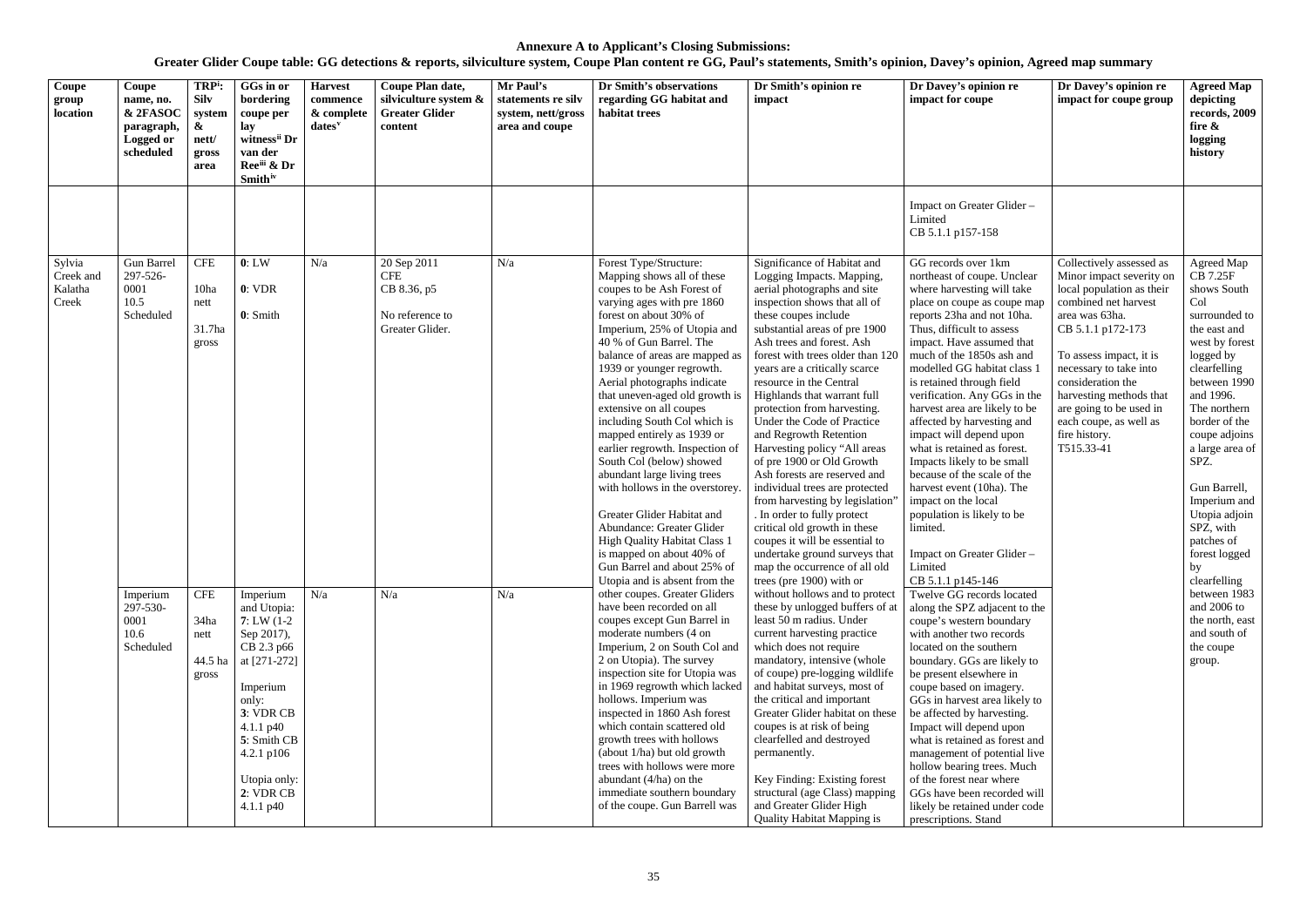| Coupe<br>group<br>location | Coupe<br>name, no.<br>& 2FASOC<br>paragraph,<br>Logged or<br>scheduled | TRP <sup>i</sup> :<br><b>Silv</b><br>system<br>$\boldsymbol{\alpha}$<br>nett/<br>gross<br>area | GGs in or<br>bordering<br>coupe per<br>lay<br>witness <sup>ii</sup> Dr<br>van der<br>Ree <sup>iii</sup> & Dr<br><b>Smith</b> iv                                                         | <b>Harvest</b><br>commence<br>& complete<br>$dates^v$ | Coupe Plan date,<br>silviculture system &<br><b>Greater Glider</b><br>content | Mr Paul's<br>statements re silv<br>system, nett/gross<br>area and coupe | Dr Smith's observations<br>regarding GG habitat and<br>habitat trees                                | Dr Smith's opinion re<br>impact                                                                                                                                                                                                                                                                                                                                                                                                                                                                                                       | Dr Davey's opinion re<br>impact for coupe                                                                                                                                                                                                                                                                                                                                                                                                                                                                                     | Dr Davey's opinion re<br>impact for coupe group | <b>Agreed Map</b><br>depicting<br>records, 2009<br>fire &<br>logging<br>history |
|----------------------------|------------------------------------------------------------------------|------------------------------------------------------------------------------------------------|-----------------------------------------------------------------------------------------------------------------------------------------------------------------------------------------|-------------------------------------------------------|-------------------------------------------------------------------------------|-------------------------------------------------------------------------|-----------------------------------------------------------------------------------------------------|---------------------------------------------------------------------------------------------------------------------------------------------------------------------------------------------------------------------------------------------------------------------------------------------------------------------------------------------------------------------------------------------------------------------------------------------------------------------------------------------------------------------------------------|-------------------------------------------------------------------------------------------------------------------------------------------------------------------------------------------------------------------------------------------------------------------------------------------------------------------------------------------------------------------------------------------------------------------------------------------------------------------------------------------------------------------------------|-------------------------------------------------|---------------------------------------------------------------------------------|
|                            |                                                                        |                                                                                                | 2: Smith CB<br>$4.2.1$ p $106$                                                                                                                                                          |                                                       |                                                                               |                                                                         | inspected in an area of 1969<br>regrowth that had some dead<br>trees with hollows.<br>CB 4.2.1 p101 | unreliable for predicting the<br>occurrence of Greater Gliders<br>and their habitat. This can only<br>reliably be done by ground<br>surveys searching for and<br>recording the location of old<br>growth (pre1900)<br>trees and by undertaking<br>actual spotlight surveys for<br>Greater Gliders. Surveys may                                                                                                                                                                                                                        | identified as 1850s ash is in<br>area to be harvested. If<br>verified in the field it would<br>be retained. The impact on<br>the local population is likely<br>to be limited.<br>Impact on Greater Glider-<br>Minor<br>CB 5.1.1 p146-147                                                                                                                                                                                                                                                                                      |                                                 |                                                                                 |
|                            | Utopia<br>297-530-<br>0002<br>10.7<br>Scheduled                        | <b>CFE</b><br>19ha<br>nett<br>35.4ha<br>gross                                                  |                                                                                                                                                                                         | N/a                                                   | N/a                                                                           | N/a                                                                     |                                                                                                     | be limited to those parts of<br>coupes found on aerial<br>photographs to have larger and<br>or/irregular canopies<br>consistent with older forest,<br>but any such API (aerial photo<br>interpretation) should be<br>precautionary and should only<br>exclude areas with tight<br>uniform canopies consistent<br>with uniform young $(< 40$<br>harvest<br>year) regrowth. And even in<br>the latter area searches may be<br>necessary for sub-canopy dead<br>stags in areas with persistent<br>dead trees.<br>CB 4.2.1 p101<br>minor. | Recent records of GGs<br>located 250-400m southwest<br>of coupe. Imagery indicates<br>likely occurrence of GGs in<br>coupe. Proportion of<br>modelled GG habitat class 1<br>and 1850s ash in the<br>northern sector of the coupe<br>is in harvest area. GGs in<br>area likely to be affected by<br>harvesting. Impact will<br>depend upon the quality of<br>GG habitat retained as forest.<br>The impact on the local<br>population is likely to be                                                                           |                                                 |                                                                                 |
|                            | South Col<br>298-509-<br>0001<br>10.11<br>Scheduled                    | <b>CFE</b><br>29ha<br>nett<br>32.4ha<br>gross                                                  | 3: LW $(1-2)$ N/a<br>Jul 2017),<br>CB 2.3 p66-<br>67 at [274]<br>$2: LW(9-10)$<br>Sep 2017),<br>CB 2.3 p67<br>at [276]<br>1: VDR CB<br>$4.1.1 \text{ p}40$<br>2: Smith CB<br>4.2.1 p106 |                                                       | N/a                                                                           | N/a                                                                     |                                                                                                     |                                                                                                                                                                                                                                                                                                                                                                                                                                                                                                                                       | Impact on Greater Glider-<br>Minor<br>CB 5.1.1 p147<br>Eight GG records located in<br>the northeastern LBP SPZ<br>and SPZ north of the coupe<br>with three of these records<br>located within the coupe.<br>Map FOR.002.053.0017<br>indicates presence of good<br>GG habitat. Small stand of<br>large trees and pre-1900 ash<br>trees would be retained by<br>prescription. GGs in harvest<br>area likely to be affected by<br>harvesting with likely<br>limited<br>impact on local population<br>given distribution of SPZs. |                                                 |                                                                                 |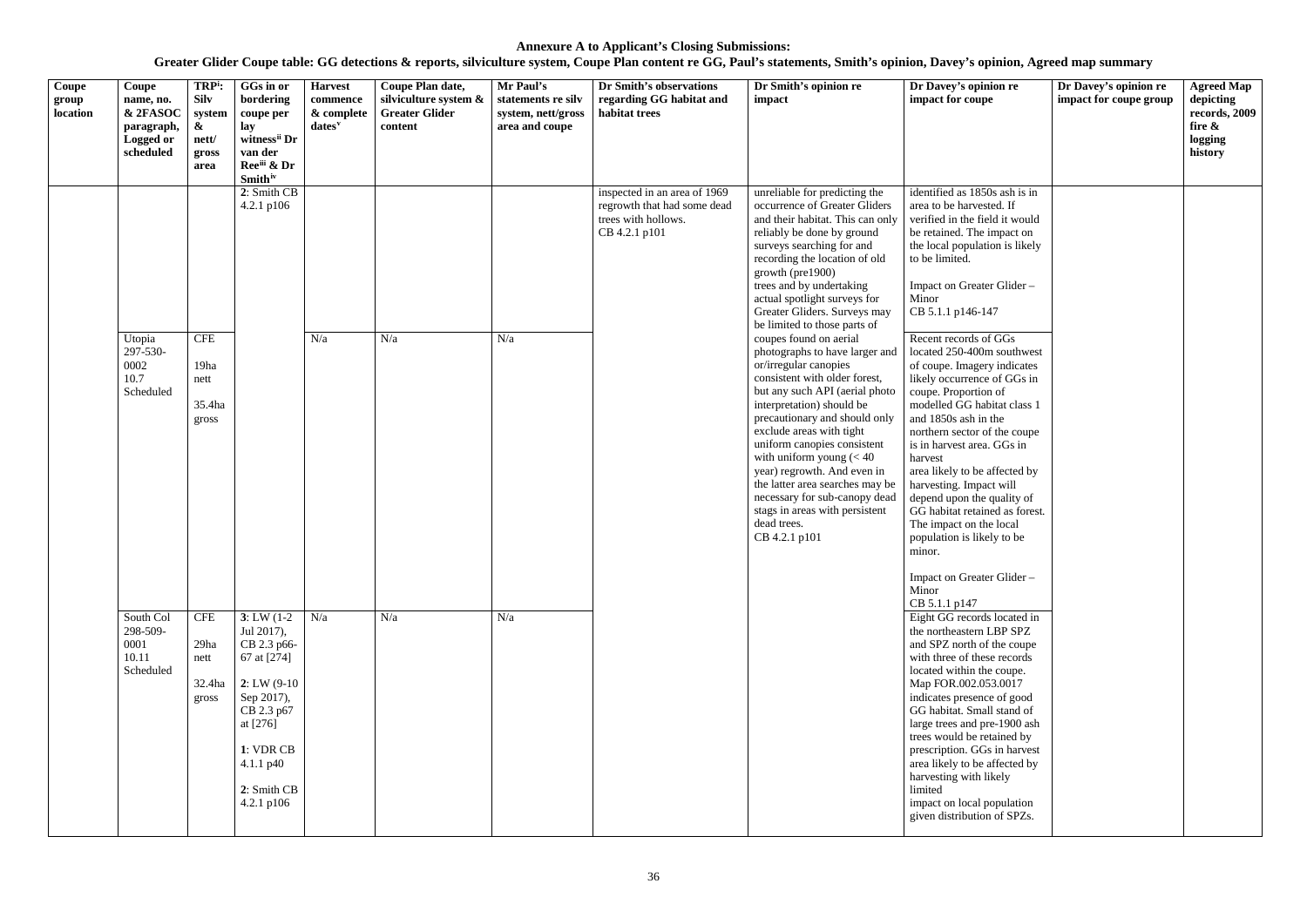| Coupe<br>group<br>location       | Coupe<br>name, no.<br>& 2FASOC<br>paragraph,<br>Logged or<br>scheduled | TRP <sup>i</sup> :<br><b>Silv</b><br>system<br>$\boldsymbol{\alpha}$<br>nett/<br>gross<br>area | GGs in or<br>bordering<br>coupe per<br>lay<br>witness <sup>ii</sup> Dr<br>van der<br>Ree <sup>iii</sup> & Dr<br><b>Smith</b> <sup>iv</sup>                                                                                                        | <b>Harvest</b><br>commence<br>& complete<br>dates <sup>v</sup> | Coupe Plan date,<br>silviculture system &<br><b>Greater Glider</b><br>content                                                                                                                                                                                                                                                                                                                                                                                                    | Mr Paul's<br>statements re silv<br>system, nett/gross<br>area and coupe                                                                                                                                                                                                                                                                                                                             | Dr Smith's observations<br>regarding GG habitat and<br>habitat trees                                                                                                                                                                                                                                                                                                                                                                                                                                                                                                                                                                                                                                                                                                                                                                                                                                                                                                                                                                                                                                                                                                                                                                                                                                                                                                                                                                                                                                                                                                                                                                                                                                                                                                                                                                                                                                                                     | Dr Smith's opinion re<br>impact                                                                                                                                                                                                                                                                                                                                                                                                                                                                                                  | Dr Davey's opinion re<br>impact for coupe                            | Dr Davey's opinion re<br>impact for coupe group                                                                                                                                                                                                                                                                                                                                                                                                                                                                                                                                                                      | <b>Agreed Map</b><br>depicting<br>records, 2009<br>fire &<br>logging<br>history |
|----------------------------------|------------------------------------------------------------------------|------------------------------------------------------------------------------------------------|---------------------------------------------------------------------------------------------------------------------------------------------------------------------------------------------------------------------------------------------------|----------------------------------------------------------------|----------------------------------------------------------------------------------------------------------------------------------------------------------------------------------------------------------------------------------------------------------------------------------------------------------------------------------------------------------------------------------------------------------------------------------------------------------------------------------|-----------------------------------------------------------------------------------------------------------------------------------------------------------------------------------------------------------------------------------------------------------------------------------------------------------------------------------------------------------------------------------------------------|------------------------------------------------------------------------------------------------------------------------------------------------------------------------------------------------------------------------------------------------------------------------------------------------------------------------------------------------------------------------------------------------------------------------------------------------------------------------------------------------------------------------------------------------------------------------------------------------------------------------------------------------------------------------------------------------------------------------------------------------------------------------------------------------------------------------------------------------------------------------------------------------------------------------------------------------------------------------------------------------------------------------------------------------------------------------------------------------------------------------------------------------------------------------------------------------------------------------------------------------------------------------------------------------------------------------------------------------------------------------------------------------------------------------------------------------------------------------------------------------------------------------------------------------------------------------------------------------------------------------------------------------------------------------------------------------------------------------------------------------------------------------------------------------------------------------------------------------------------------------------------------------------------------------------------------|----------------------------------------------------------------------------------------------------------------------------------------------------------------------------------------------------------------------------------------------------------------------------------------------------------------------------------------------------------------------------------------------------------------------------------------------------------------------------------------------------------------------------------|----------------------------------------------------------------------|----------------------------------------------------------------------------------------------------------------------------------------------------------------------------------------------------------------------------------------------------------------------------------------------------------------------------------------------------------------------------------------------------------------------------------------------------------------------------------------------------------------------------------------------------------------------------------------------------------------------|---------------------------------------------------------------------------------|
|                                  |                                                                        |                                                                                                |                                                                                                                                                                                                                                                   |                                                                |                                                                                                                                                                                                                                                                                                                                                                                                                                                                                  |                                                                                                                                                                                                                                                                                                                                                                                                     |                                                                                                                                                                                                                                                                                                                                                                                                                                                                                                                                                                                                                                                                                                                                                                                                                                                                                                                                                                                                                                                                                                                                                                                                                                                                                                                                                                                                                                                                                                                                                                                                                                                                                                                                                                                                                                                                                                                                          |                                                                                                                                                                                                                                                                                                                                                                                                                                                                                                                                  | Impact on Greater Glider -<br>Limited<br>CB 5.1.1 p149               |                                                                                                                                                                                                                                                                                                                                                                                                                                                                                                                                                                                                                      |                                                                                 |
| Torbreck<br>(North $&$<br>South) | Bhebe<br>312-503-<br>0002<br>10.20<br>Scheduled                        | <b>CFE</b><br>20ha<br>nett<br>37.7ha<br>gross                                                  | 6: LW(30)<br>$Jun - 1 Jul$<br>2017), CB<br>2.3 p71 at<br>$[300]$<br>3: VDR CB<br>4.1.1 p42<br>5: Smith CB<br>4.2.1 p106                                                                                                                           | N/a                                                            | N/a                                                                                                                                                                                                                                                                                                                                                                                                                                                                              | N/a                                                                                                                                                                                                                                                                                                                                                                                                 | Forest Type and Structure:<br>Significance of Habitat and<br>Mapping shows Farm Spur<br>Logging Impacts: Mapping,<br>and Skupani to be 1939<br>aerial photographs and site<br>inspection shows that all of<br>regrowth Mixed Species,<br>Splinter to be 1939 Mixed<br>these coupes include<br>substantial areas of uneven-<br>Species and Ash, and Bhebhe<br>to be about 75% 1939 Ash and<br>aged old growth forest. All the<br>the remainder 1939 Mixed<br>parts of these coupes<br>dominated by old growth or<br>Species. Ground inspections<br>and aerial photography show<br>scattered $(> 1$ per hectare)<br>living old trees with hollows<br>substantial parts of these<br>can be considered critical and<br>coupes to be uneven-aged old<br>growth with large numbers (8-<br>important for Greater Gliders.<br>11/ha) of large old senescent<br>Under the current harvesting<br>trees with hollows in the<br>practice Greater Gliders<br>present in these habitats could<br>overstorey.<br>be killed and the habitat<br>Greater Glider Habitat and<br>permanently lost due to<br><b>Abundance: Greater Gliders</b><br>intensive harvesting on short<br>are predicted by the model to<br>rotations.<br>be very abundant $(1.6 - 2.2/ha)$<br>in all coupes. The actual<br>Until such time as Age<br>number of Greater Gliders<br>Class mapping is improved<br>recorded in the coupes was<br>and completely re-done, to<br>high from 5 in Bhebhe to 11 in<br>reflect ecological forest<br>characteristics, it will be<br>Farm Spur. No Greater Glider<br><b>High Quality Habitat Class1</b><br>necessary to undertake<br>was mapped on any coupes.<br>detailed surveys for old and<br>CB 4.2.1 p103<br>the Central Highlands prior to<br>any timber harvesting in order<br>to prevent loss of significant<br>hollow and old growth habitat<br>components critical and<br>Greater Glider and<br>Leadbeater's Possum.<br>CB 4.2.1 p103 | Nine GG records within the<br>coupe in the stands of mixed<br>forest. Six are in harvest area<br>with three on the boundary<br>of harvest area. Imagery<br>indicates suitable GG habitat<br>found across coupe.<br>Harvesting will affect<br>individual gliders and impact<br>will depend on what forest is<br>retained. The impact on the<br>local population is likely<br>moderate given the number<br>of GG records and suitability<br>of habitat in harvest area.<br>Impact on Greater Glider -<br>Moderate<br>CB 5.1.1 p154 | N/a                                                                  | Agreed Map<br><b>CB 7.26F</b><br>shows<br>Bhebhe and<br>Farm Spur<br>Gum were<br>lightly<br>affected by<br>the 2009<br>fires. Patches<br>of forest<br>logged by<br>clearfelling or<br>seed tree<br>retention<br>between 1989<br>and 2004 lie<br>to the south-<br>west of both<br>coupes.                                                                                                                                                                                                                                                                                                                             |                                                                                 |
|                                  | Farm Spur<br>Gum<br>312-002-<br>0006<br>10.21A<br>Scheduled            | <b>STR</b><br>20ha<br>nett<br>$25.5$ ha<br>gross                                               | $8: LW(2-3)$<br>Jul 2017),<br>CB 2.3 p69<br>at [289-290]<br>14: LW $(6-7)$<br>Nov 2017),<br>CB 2.3 p70<br>at [292-293]<br>Reported 7<br>Nov 2017,<br>CB 2.3 p70<br>at [296]<br><b>16: VDR</b><br>CB 4.1.1<br>p42<br>11: Smith<br>CB 4.2.1<br>p106 | N/a                                                            | 26 Mar 2018, CB<br>8.37; 27 Mar 2018,<br>CB 8.37A, p 22<br>STR: CB 8.37, p5 &<br>CB 8.37A p6<br>"There are a number<br>of Greater Glider<br>species observation<br>within coupe<br>boundary. No<br>detection based<br>requirements exist for<br>Greater Gliders within<br>the Central Highlands<br>FMA. Prioritise the<br>largest, live, hollow<br>bearing trees for<br>habitat retention.<br>Additional habitat<br>trees may be retained<br>within 75m of the<br>coupe boundary | VF finalised a<br>habitat assessment<br>in the coupe on<br>1 December 2017,<br>in the knowledge<br>that Greater<br>Gliders had been<br>observed in or<br>adjacent to the<br>coupe. Following<br>the habitat<br>assessment, a<br>number of habitat<br>protection<br>measures were<br>planned.<br>CB 3.2 at [79-81],<br>p20<br>The habitat<br>protection<br>measures are:<br>modelled<br>Leadbeater's |                                                                                                                                                                                                                                                                                                                                                                                                                                                                                                                                                                                                                                                                                                                                                                                                                                                                                                                                                                                                                                                                                                                                                                                                                                                                                                                                                                                                                                                                                                                                                                                                                                                                                                                                                                                                                                                                                                                                          |                                                                                                                                                                                                                                                                                                                                                                                                                                                                                                                                  | senescent trees in all coupes in<br>important to the survival of the | Fifteen GG records around<br>the coupe's eastern and<br>southern boundary with<br>some occurring in the coupe<br>$(17$ records in<br>FOR.001.020.0012). The<br>coupe plan indicates large<br>live hollow-bearing trees to<br>be prioritised for habitat tree<br>retention. Imagery indicates<br>suitable GG habitat found<br>across most of coupe and<br>surrounding forests.<br>Harvesting will affect<br>individual gliders. Impact<br>will depend on them moving<br>to retained forest and the<br>distribution of the local<br>population, particularly<br>the numbers of GGs found in<br>SPZ 312/02 to the south |                                                                                 |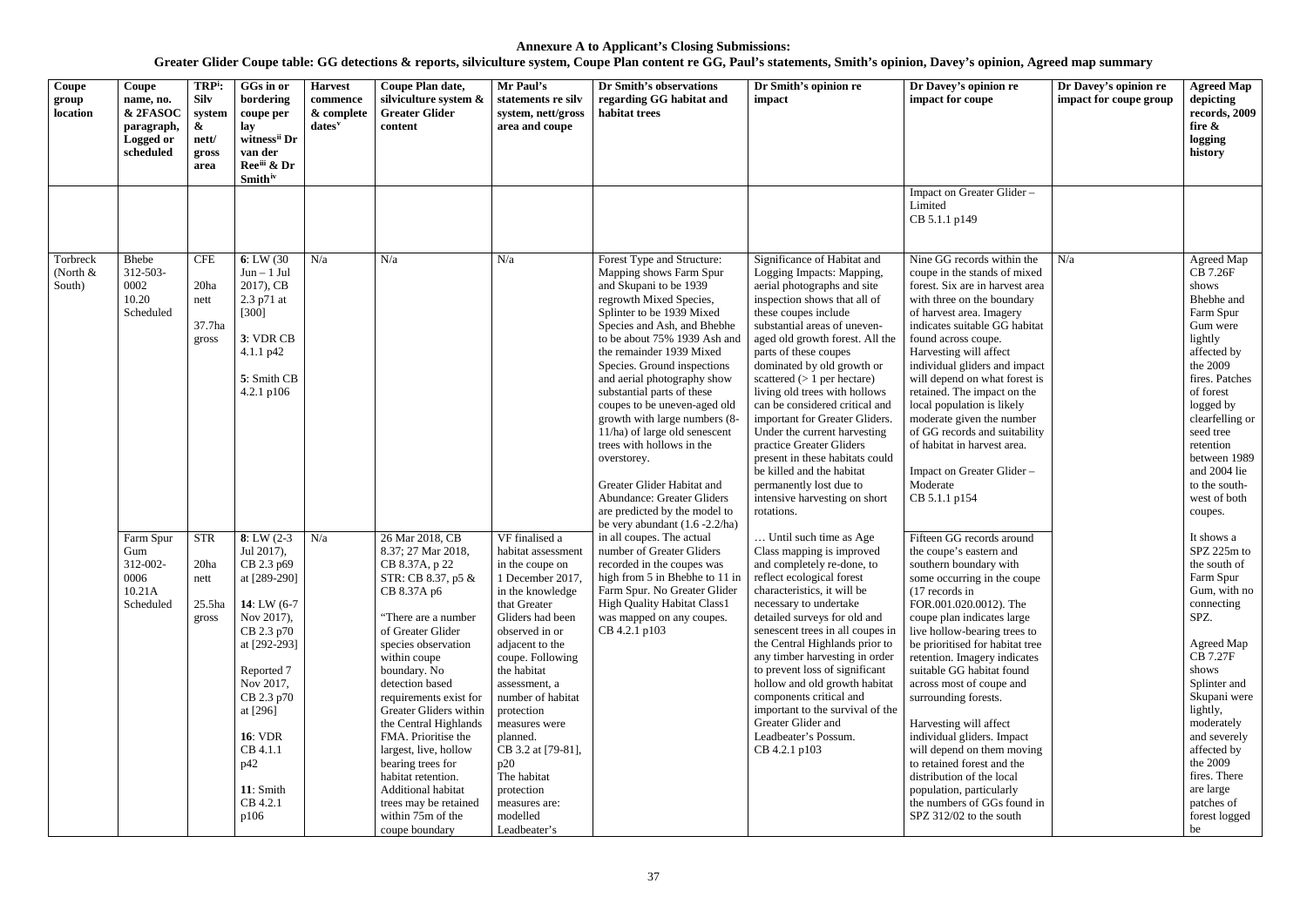<span id="page-38-4"></span><span id="page-38-3"></span><span id="page-38-2"></span><span id="page-38-1"></span><span id="page-38-0"></span>

| Coupe<br>group<br>location | Coupe<br>name, no.<br>& 2FASOC<br>paragraph,<br>Logged or<br>scheduled | TRP <sup>i</sup> :<br><b>Silv</b><br>system<br>$\boldsymbol{\alpha}$<br>nett/<br>gross<br>area | GGs in or<br>bordering<br>coupe per<br>lay<br>witness <sup>ii</sup> Dr<br>van der<br>Reeiii & Dr<br><b>Smith</b> iv                                                    | <b>Harvest</b><br>commence<br>& complete<br>dates <sup>v</sup> | Coupe Plan date,<br>silviculture system &<br><b>Greater Glider</b><br>content                                                                                                                                                                                                     | Mr Paul's<br>statements re silv<br>system, nett/gross<br>area and coupe                                                                                                                                                                                                                                                                                                                                                                                                                                        | Dr Smith's observations<br>regarding GG habitat and<br>habitat trees | Dr Smith's opinion re<br>impact | Dr Davey's opinion re<br>impact for coupe                                                                                                                                                                                                                                                                                                                                                                                                                                                                                                                                                                                                                                                                                                | Dr Davey's opinion re<br>impact for coupe group | <b>Agreed Map</b><br>depicting<br>records, 2009<br>fire &<br>logging<br>history                                                                                                                     |
|----------------------------|------------------------------------------------------------------------|------------------------------------------------------------------------------------------------|------------------------------------------------------------------------------------------------------------------------------------------------------------------------|----------------------------------------------------------------|-----------------------------------------------------------------------------------------------------------------------------------------------------------------------------------------------------------------------------------------------------------------------------------|----------------------------------------------------------------------------------------------------------------------------------------------------------------------------------------------------------------------------------------------------------------------------------------------------------------------------------------------------------------------------------------------------------------------------------------------------------------------------------------------------------------|----------------------------------------------------------------------|---------------------------------|------------------------------------------------------------------------------------------------------------------------------------------------------------------------------------------------------------------------------------------------------------------------------------------------------------------------------------------------------------------------------------------------------------------------------------------------------------------------------------------------------------------------------------------------------------------------------------------------------------------------------------------------------------------------------------------------------------------------------------------|-------------------------------------------------|-----------------------------------------------------------------------------------------------------------------------------------------------------------------------------------------------------|
|                            | Skupani<br>312-007-<br>0014<br>10.18<br>Scheduled                      | <b>CFE</b><br>33ha<br>nett<br>46.8ha<br>gross                                                  | Skupani and $N/a$<br>Splinter<br>14: LW $(5-6)$<br>Nov 2017),<br>CB 2.3 p72<br>at [304-305]<br>Skupani<br>7: VDR CB<br>4.1.1 p43<br>Splinter<br>9: VDR CB<br>4.1.1 p43 |                                                                | where practicable and<br>safe to do so."<br>CB 8.37 p19, CB<br>8.37A p20<br>Coupe plan map on<br>p24 (CB 8.37) marks<br>locations of a number<br>of lay witness GG<br>detections.<br>All GG are located<br>within or bordering<br>the harvest unit (CB<br>8.37, pp 23-24).<br>N/a | possum habitat not<br>part of the TRP<br>will be excluded<br>from harvesting, a<br>general habitat<br>reserve will be<br>retained in the<br>coupe, a number of<br>isolated pre 1900<br>Ash trees are<br>marked for<br>protection and a<br>number of hollow<br>bearing trees are<br>marked for<br>exclusion.<br>CB 3.2 at [91]<br>VF will conduct its<br>operations in<br>accordance with<br>the management<br>actions identified<br>on the Biodiversity<br><b>Inspection Map</b><br>CB 3.2 at [92], p22<br>N/a |                                                                      |                                 | The impact on the local<br>population is likely to be<br>minor, but if GG<br>distribution is more<br>restricted than assumed,<br>harvest impact will trend<br>towards being moderate<br>because the number of GGs<br>in the coupe provides a<br>sizable breeding<br>population to enable<br>recovery of fire affected<br>populations.<br>Impact on Greater Glider -<br>Minor<br>CB 5.1.1 p154-155<br>Two GG records on<br>boundary with Splinter<br>coupe. Based on imagery<br>suitable GG habitat generally<br>found in lower elevations of<br>coupe (800-880m). While<br>harvesting affects individual<br>gliders the impact on the<br>local population is likely<br>limited.<br>Impact on Greater Glider-<br>Limited<br>CB 5.1.1 p153 |                                                 | clearfelling<br>and seed tree<br>retention<br>between 1985<br>and 2009 to<br>the north and<br>west of the<br>coupes.<br>It shows an<br>area of SPZ<br>bordering the<br>western side<br>of Splinter. |
|                            | Splinter<br>312-508-<br>0002<br>10.19<br>Scheduled                     | <b>CFE</b><br>13ha<br>nett<br>16.8ha<br>gross                                                  |                                                                                                                                                                        | N/a                                                            | N/a                                                                                                                                                                                                                                                                               | N/a                                                                                                                                                                                                                                                                                                                                                                                                                                                                                                            |                                                                      |                                 | Thirteen GG records within<br>or at the edge of the coupe.<br>Nine records occur in harvest<br>area. Imagery indicates<br>suitable GG habitat found<br>across coupe. Harvesting<br>will affect individual gliders<br>and these gliders will likely<br>move to areas of retained                                                                                                                                                                                                                                                                                                                                                                                                                                                          |                                                 |                                                                                                                                                                                                     |